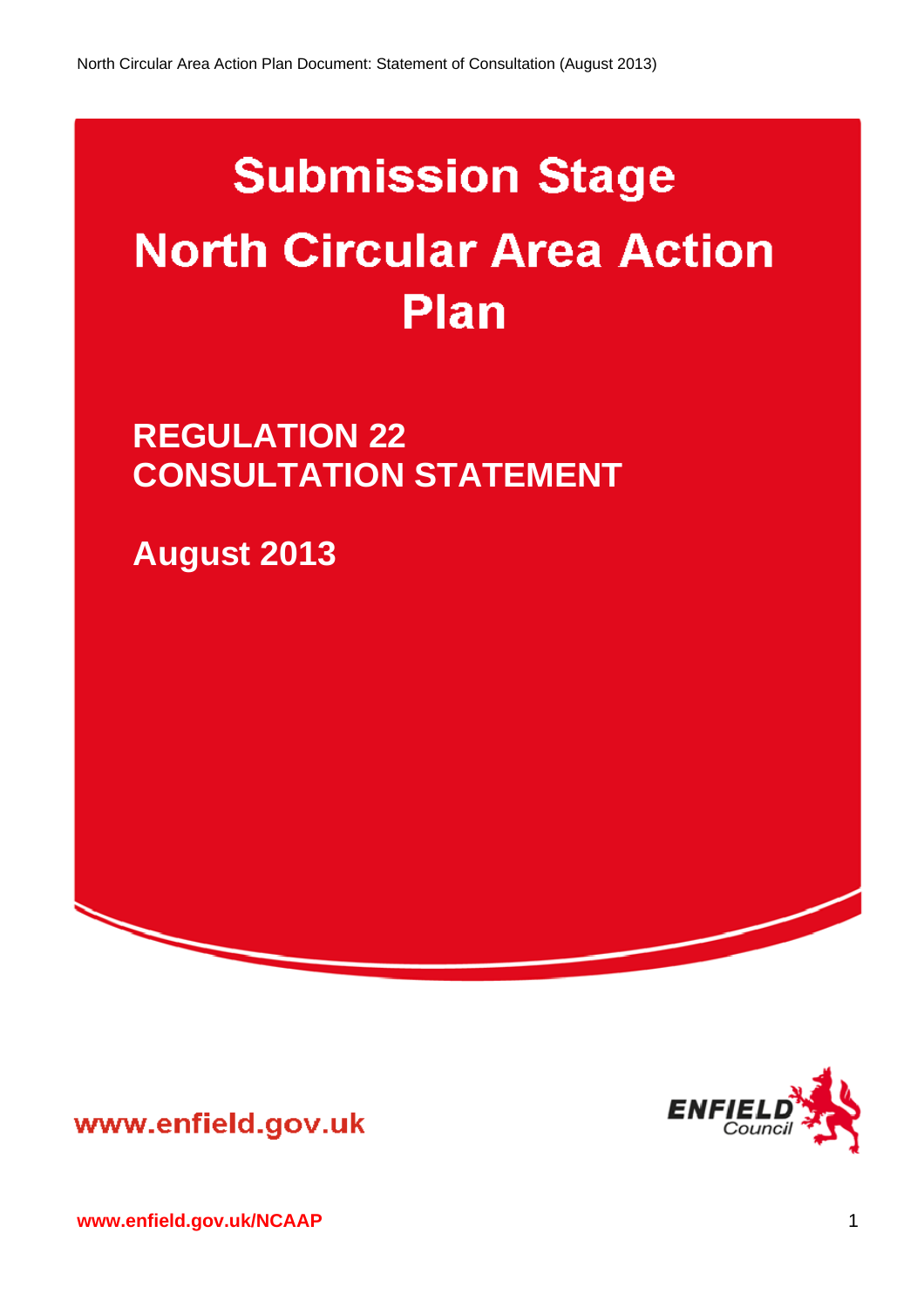## **TABLE OF CONTENTS**

| Process of Engagement                                                                                     | 3  |
|-----------------------------------------------------------------------------------------------------------|----|
| Background to Plan Preparation                                                                            | 3  |
| Regulation 18: Towards A Pre-Submission Draft North Circular Area Action<br>Plan consultation (Nov 2011). | 5  |
| Regulation 20: Representations on the Publication of Proposed Submission<br>NCAAP (Apr 2013)              | 9  |
| Appendix 1 – Summary of responses received during Regulation 18 – Towards<br>Pre-submission consultation. | 15 |
| Appendix 2 – Summary of responses received during Regulation 20 Proposed<br><b>Submission NCAAP</b>       | 49 |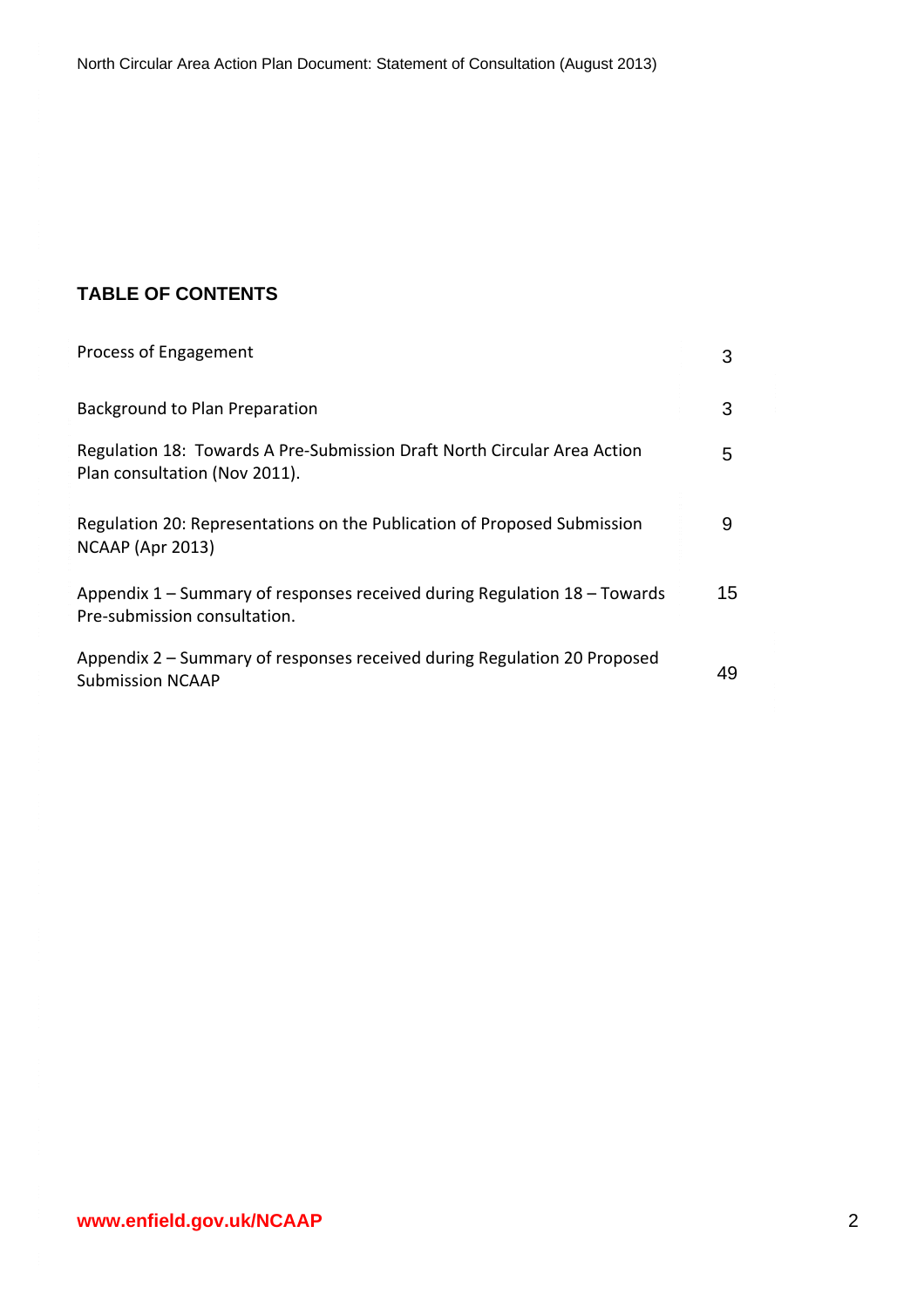#### **1 Process of Engagement**

- 1.1 The North Circular area is one of the identified Regeneration Areas confirmed through Enfield's adopted Core Strategy in core policies 44 and 45. The North Circular Area Action Plan (NCAAP) will provide the planning framework to guide and direct improvements and regeneration along the North Circular Road Corridor between Green Lanes on the east, along to the New Southgate area in the west. It sets out a vision for what we want the area to be like in the future as well the plans and projects needed to deliver that vision on the ground and make it a reality for residents who want to see real change in their neighbourhoods.
- 1.2 In order to satisfy the requirements of Regulation 22 (1) (c) (of the Town and Country Planning (Local Development) (England) Regulations 2012) and the Council's Statement of Community Involvement (2006) this statement incorporates and expands on the Consultation Statement prepared at Proposed Submission stage, published in April 2013.
- 1.3 This Regulation 22 Consultation Statement provides a summary of the consultation stages undertaken in preparing the Plan. It highlights the meetings, workshops, discussions and periods of consultation that have helped in the preparation of the Area Action Plan to the point of Submission.

#### **2 Background to Plan Preparation**

- 2.1 The process of preparing the NCAAP started in 2007, two formal stages, (Issues & Options and Preferred Options) were carried out under the regulations of the Town and Country Planning (Local Development) (England) Regulations 2004. The 2004 regulations were subsequently superseded in 2009. The preparation of the NCAAP was then paused in 2008/09 to allow the Council to progress the adoption of Enfield's Core Strategy.
- 2.2 Enfield's Core Strategy was adopted in 2010 and with significant progress on a number of other local initiatives being progressed along this section of the North Circular corridor; work on the Action Plan recommenced in 2011. The Council reinstated an officer level steering group to guide the project at key stages. The steering group involved officers from a range of relevant crossdepartmental services.

|                                            | <b>LBE Officer Steering Group</b>                      |  |
|--------------------------------------------|--------------------------------------------------------|--|
|                                            | Key Roles: production, quidance, ownership, resources. |  |
| <b>CHAIR - Team Leader Planning Policy</b> |                                                        |  |
| MEMBERSHIP-                                | <b>Planning Policy Lead Officers</b>                   |  |
|                                            | <b>Planning Decisions Manager</b>                      |  |
|                                            | Planning and Regeneration Officer                      |  |
|                                            | <b>Operations Manager Transportation</b>               |  |
|                                            | <b>Housing Enabling Officer</b>                        |  |
|                                            | Education                                              |  |
|                                            | Property                                               |  |
|                                            | Sustainable Communities                                |  |
|                                            | Consultant lead - Allies Morrison Urban Practitioners  |  |
| www.en                                     |                                                        |  |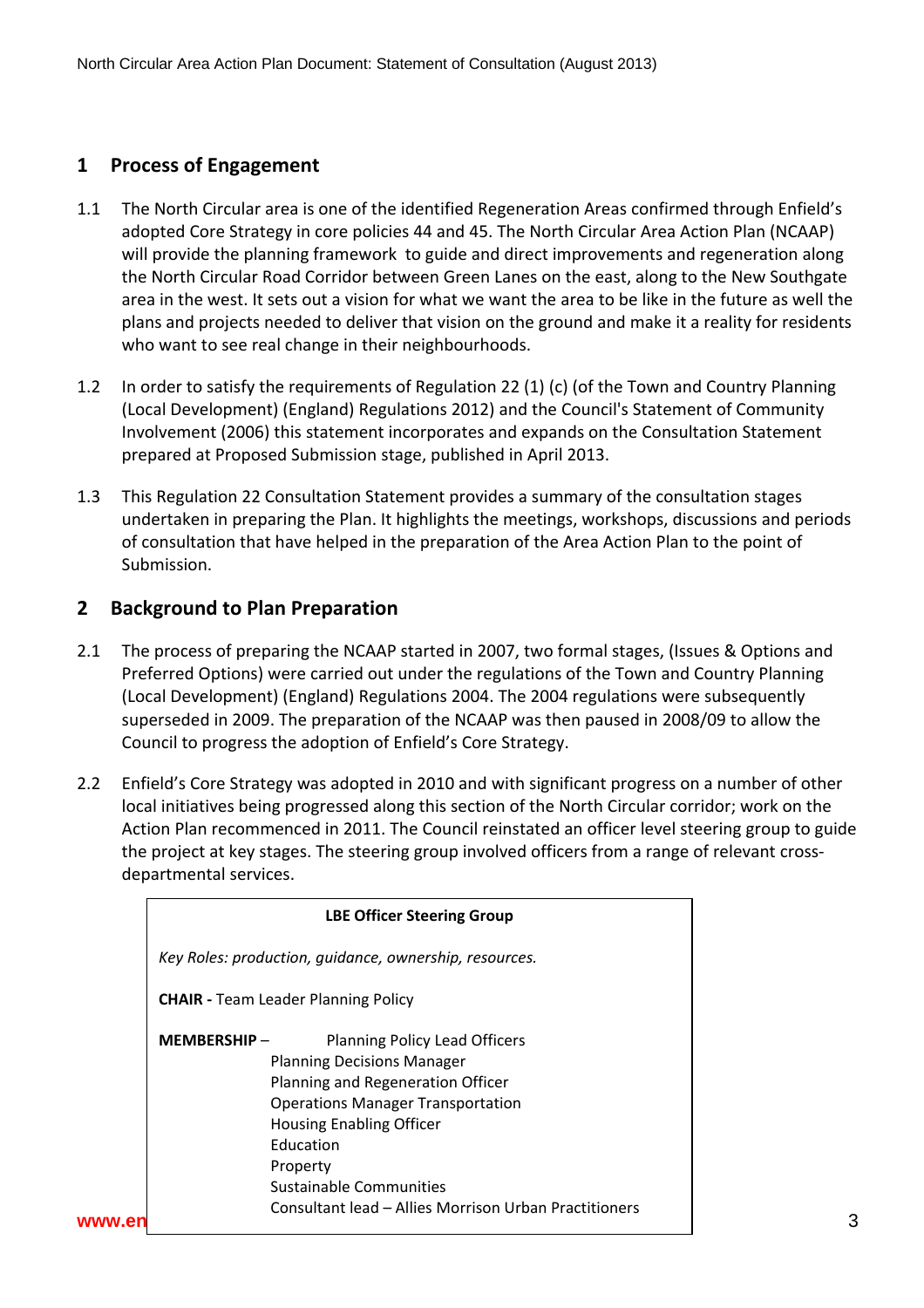- 2.3 Under the 2009 Town and Country Planning (Local Development) (England) Regulations a further 'Towards Pre‐submission Stage' round of consultation was undertaken, (Stage 3). Under the current Town and Country Planning (Local Development) (England) Regulations 2012, this stage of consultation was undertaken in accordance with and represents Regulation 18.
- 2.4 The comments and representations received during this stage of consultation, together with those that had preceded it, informed the preparation of the Proposed Submission Draft North Circular Road Area Action Plan (February 2013).
- 2.5 Following a review of the consultation responses received over all 3 stages of plan preparation, a Proposed Submission NCAAP was prepared; further details on this are provided in section 4 of this document.

Bodies and persons invited to make representations

2.6 A range of the bodies, organisations, groups and individuals were invited to make their comments throughout the preparation and publication stages of the North Circular Area Actin Plan. All consultation bodies are registered on the Council's Local Plan database. General consultees include a range of organisations and individuals or 'other' consultees. Email notifications of formal consultation stages were sent out, and where requested, hard‐copy notification letters were also sent. Approximately 1500 individuals and organisations were notified, including specific, general and other consultees, internal Council officers and Councillors.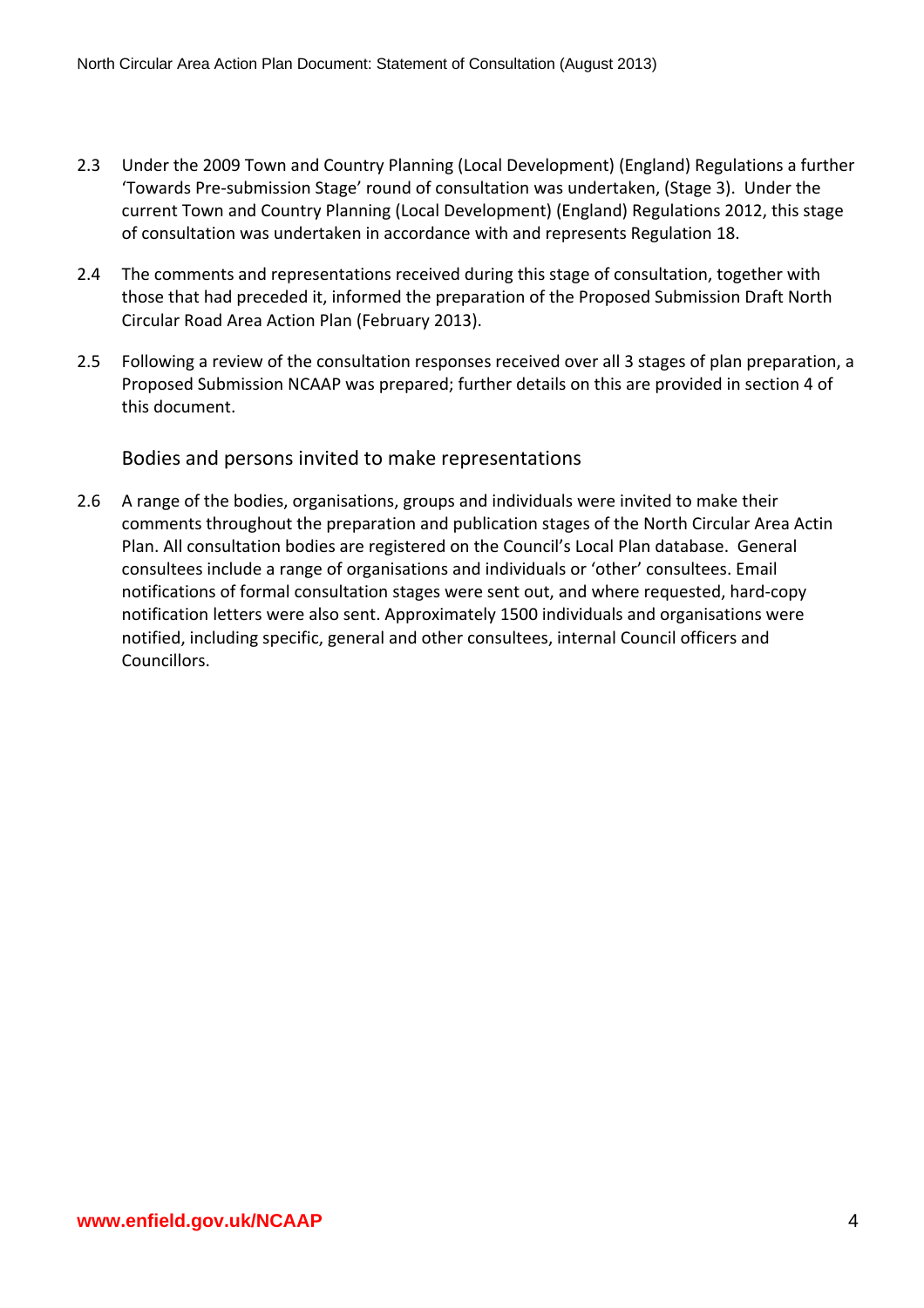#### **3 Regulation 18: Towards A Pre‐Submission Draft North Circular Area Action Plan consultation (Nov 2011).**

- 3.1 In November 2011 Enfield Council published for consultation a "Towards Pre‐ Submission Draft NCAAP for public consultation. An extensive 12 week consultation took place between November 2011 and February 2012.
- 3.2 This stage of consultation was viewed as an opportunity to re-engage the community and stakeholders since the Plan had paused in 2008/9. The Draft Towards Pre‐Submission document was used to re-establish and confirm the most up-to-date and relevant planning issues facing the area. This was extremely valuable and provided the Council with a number of very helpful suggestions that would then shape and improve the Plan before it was drafted to be submitted to the Secretary of State.
- 3.3 The Towards Pre‐Submission document was made available online, and paper copies were available at all Council's libraries and at the Civic Centre. The document was published on the Council's website (www.enfield.gov.uk/ncaap) as a pdf document.
- 3.4 A leaflet-drop to approximately 18,800 property addresses within the three borough wards of Bowes, Southgate Green and Palmers Green within the NCAAP boundary was undertaken. This campaign advised the local community of the document and the upcoming community consultation event, (see paragraph 3.7).
- 3.5 A roaming banner exhibition was circulated between the two main local libraries, Bowes Library and at Palmers Green Library. Copies of the Towards Pre‐Submission Plan were on display with consultation boards identifying the key issues and proposals for the area. Consultation response forms and questionnaires were also made available.
- 3.6 Emails and letters were sent out to approximately 1500 specific, general and other consultees informing them of the scope of the document, a link to a copy of the document online and the deadline by which comments had to be received. Consultees were also informed of ways of submitting comments which included using the Council's online consultation questionnaire.
- 3.7 On the 4<sup>th</sup> February 2012, the South West Enfield Partnership (SWEP) hosted a Community Lunch locally at Trinity at Bowes Methodist Church. This event provided the widest coverage and exposure of the re‐launch of the NCAAP plan making process. The event proved successful and was attended by over 200 members of the community. Additional supporting consultation and workshop events were held at the following locations:
	- 22.11.11: SWEP Presentation 4pm ‐6pm.
	- 07.12.11: Bowes, Palmers Green and Southgate Green Area Forum.
	- 10.12.11: Ladderswood Public Consultation Garfield School 11am ‐ 4pm.
	- 04.01.12: Broomfield Residents Association walkabout.
	- 11.01.12: New Southgate Neighbourhood Panel Meeting 6pm ‐8pm.
	- 21.01.12: Meeting at St Pauls New Southgate 1pm 3pm .
	- 01.02.12: Ritz Parade Traders Association meeting.

#### **www.enfield.gov.uk/NCAAP** 5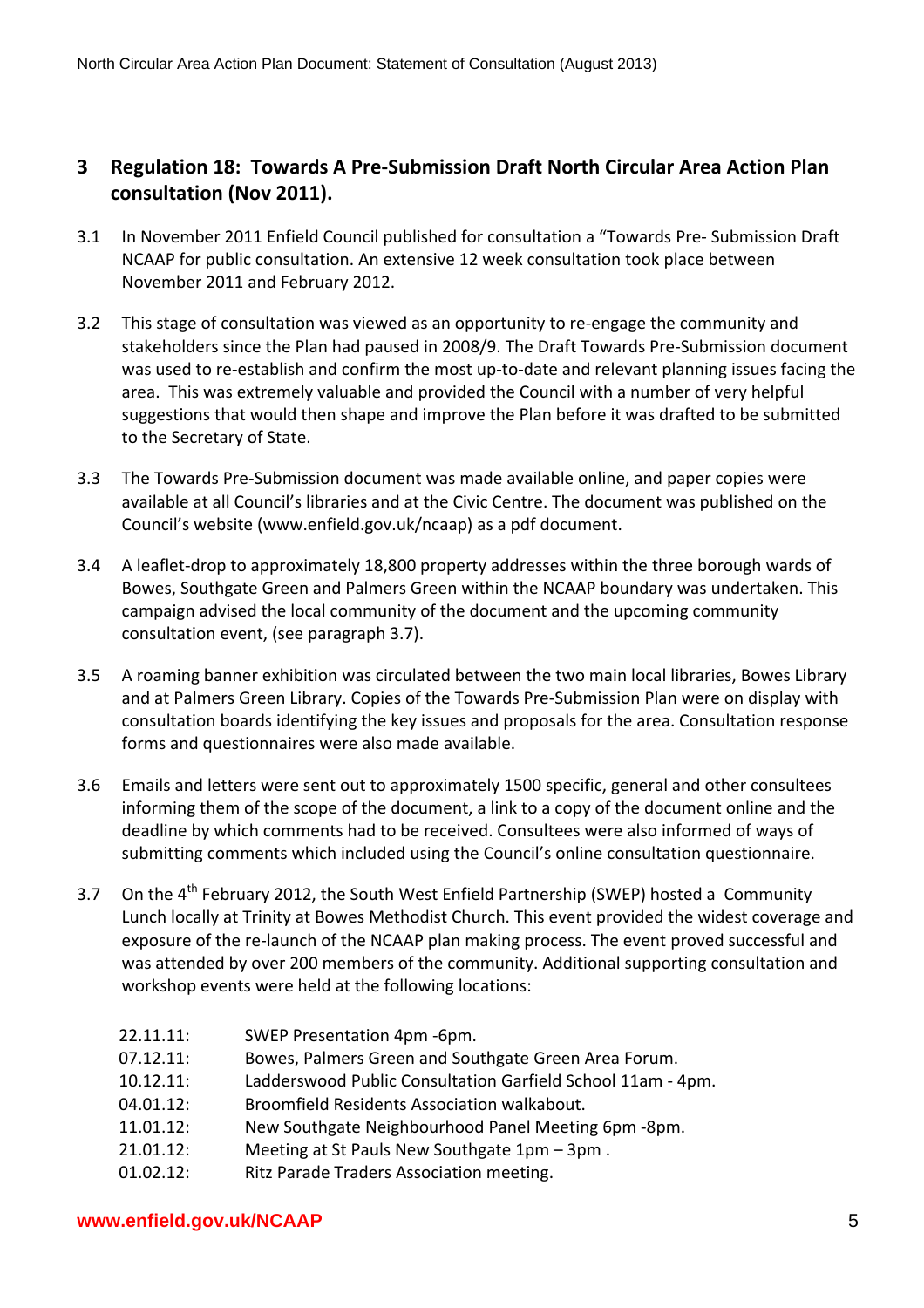- 12.02.12: Over 50s Forum Presentation.
- 28.03.12: Neighbourhood Planning Workshop 6pm‐8pm.

#### 3.8 **Towards Pre‐Submission ‐ Main Issues**

- 3.9 In total, the Council received some 70 responses via direct emails, questionnaire responses and letters. A summary of responses has been set out in a schedule (Appendix 1). A summary of the main issues are highlighted below:
	- There was a general feeling of concern over the proposed housing growth strategy and a housing target of 1300‐1500 new homes that would have to be accommodated in an area already congested by traffic and constrained by the capacity of the North Circular Road (NCR).
	- There was general consensus with the document that the area's image of being run down, dominated by the A406, congested by traffic, polluted, and in need of long over due investment and regeneration.
	- The capacity of existing and the ability to provide new community infrastructure, such as school places and health provision, was heavily questioned.
	- The local community expressed strong sensitivities around some of the early redevelopments proposals along the NCR corridor particularly around density, backland development, parking, impact on traffic, and height of future development proposals.
	- Some respondents, principally residents north of Broomfield School, felt their neighbourhood did not identify with any of the 3 Neighbourhood Places proposed in the Towards Pre‐Submission Draft.
	- Residents and businesses felt a pressing need for the creation of a greener and more pleasant environment along the NCR to try and counter the traffic, noise and air pollution.
	- The current condition of historical local assets such as Truro House and Broomfield House were highlighted as a local concern amongst residents.
	- Strong opposition against proposals for a new waste management facility at Pinkham Way. The proposal would only serve to bring additional traffic and pollution to the area and would contradict NCAAP. The omission of any reference to the Pinkham Way proposal within the Towards Pre‐Submission draft was heavily criticised, respondents felt the NCAAP should be addressing the draft waste facility proposals.
	- The completed highway and safety improvement works undertaken by Transport for London (TfL) drew criticism from residents and businesses, with businesses, especially those within Ritz Parade, stating that the loss of parking spaces and new restrictions have negatively impacted on their commercial activity.

**Main Issue 1: Area Action Plan Boundary**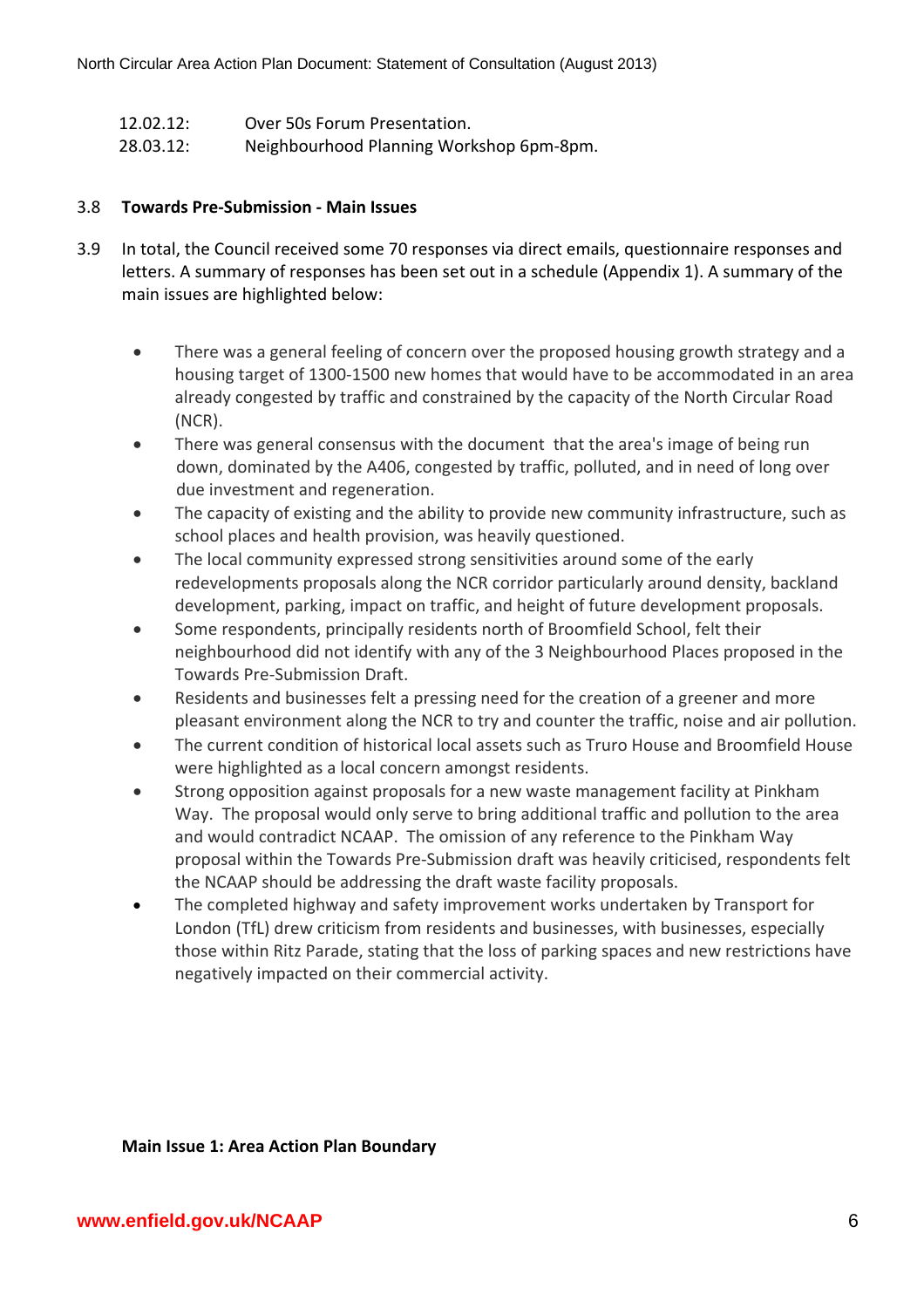3.10 With respect to the proposed delineated boundary of the NCAAP and the 3 'Neighbourhood Places' identified within the consultation document. Comments on the Towards Pre‐Submission Draft raised specific comments and questions around the 3 'Neighbourhood Places' and generally the justification for the Area Action Plan's boundary, particularly sought justification as to why the residential area just south of Broomfield Park had been included within the Plan boundary.

#### **Proposed Submission Response:**

The Proposed Submission NCAAP has responded by amending the AAP boundary to reflect more logically the area of change and regeneration opportunities.

A workshop specifically designed to explore the boundary took place at Trinity at Bowes Methodist Church on the  $28<sup>th</sup>$  March 6pm – 8pm. No regeneration opportunities are identified within the area just south of Broomfield Park therefore it was agreed that there was little justification to include the residential neighbourhoods. The workshop explored a more logical boundary, and consensus arrived at the physical marker of Pymmes Brook.

#### **Main Issue 2: Transport**

.

- 3.11 With regard to transport matters, representations raised the following:
	- Existing and the potential for future congestion on roads in and around the NCAAP area and associated rat‐running along residential streets.
	- The need to improve connectivity between neighbourhoods and provide a solution to overcome the severance caused by the A406, particularl north‐south movements and vice versa.
	- The on‐going snagging issues as a consequence of the recently implemented TfL Environmental and Safety Scheme.

#### **Proposed Submission Response:**

The Proposed Submission NCAAP policies encourage a shift towards more sustainable forms of transport but Policy 8 has been drafted to recognise a need to continue work with TfL to bring forward additional capacity and road improvements.

The historical capacity scheme that blighted the area has been superseded by events and the longstanding local safeguarding of land and properties illustrated on the Core Strategy Policies Map 2010 have now been sold by TfL to Notting Hill Housing Trust. Therefore the NCAAP Policies Map deletes the Core Strategy safeguarding in recognition the regeneration that is now taking priority.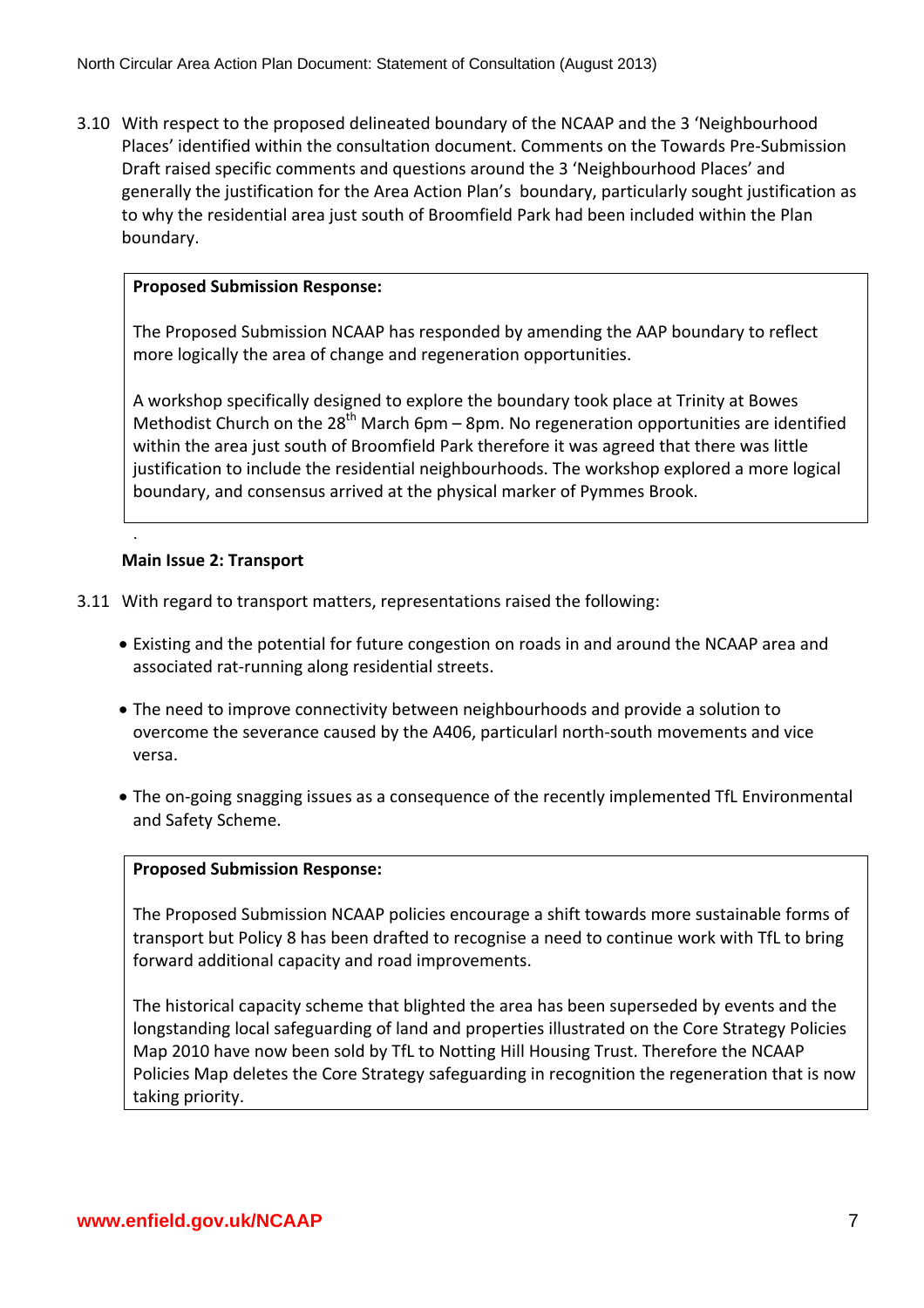#### **Main Issue 3: Housing Growth and Supporting Community infrastructure**

3.12 Representations raised concerns over the proposed level of new housing the Towards Pre‐ Submission Draft proposed for the area. The community questioned how this could be accommodated in an area with population densities already over the borough average and raised concerns about the existing under provision of social and community infrastructure.

#### **Proposed Submission Response:**

The Proposed Submission NCAAP has undertaken further capacity work that has resulted in a revised housing target. The Towards Pre‐Submission Draft target of 1,500 is now approximately 1,300 new units in the Proposed Submission document, reflected in NCAAP Policy 2: New and Refurbished Homes.

Section 3.3: Community Infrastructure articulates the Plan's approach to securing sufficient infrastructure. NCAAP Policies 4 and 5 directly address local education and health provision opportunities.

#### **Main Issue 4: Proposed Waste Facility (Pinkham Way) in the neighbouring borough of Haringey**

3.13 Respondents were concerned that the document did not acknowledge the proposed development and many considered the proposal would undermine the regeneration objectives of the North Circular Area Action Plan.

#### **Proposed Submission Response:**

The Proposed Submission NCAAP now makes reference to the potential proposals and clearly states that the site is located within the administrative boundary of Haringey Borough. Additional Post Publication Minor Changes are proposed to reflect the most current status of proposals.

#### **Main Issue: 5: Density, back land development, and building heights of new development**

3.14 Respondents raised concern over development proposals that would lead to the inappropriate densities, the loss of rear gardens and overdevelopment, including the inappropriate location of tall buildings.

#### **Proposed Submission Response:**

Policy 7: 'Building Heights and Development Densities' has specifically addressed these concerns by clarifying the approach to assessing taller buildings and where they may be appropriate within the North Circular context. The supporting text to this policy also recognises the Council's position is a presumption against backland development; however a local exception to this is identified at the southern boundary of Broomfield Secondary School and Bowes Road.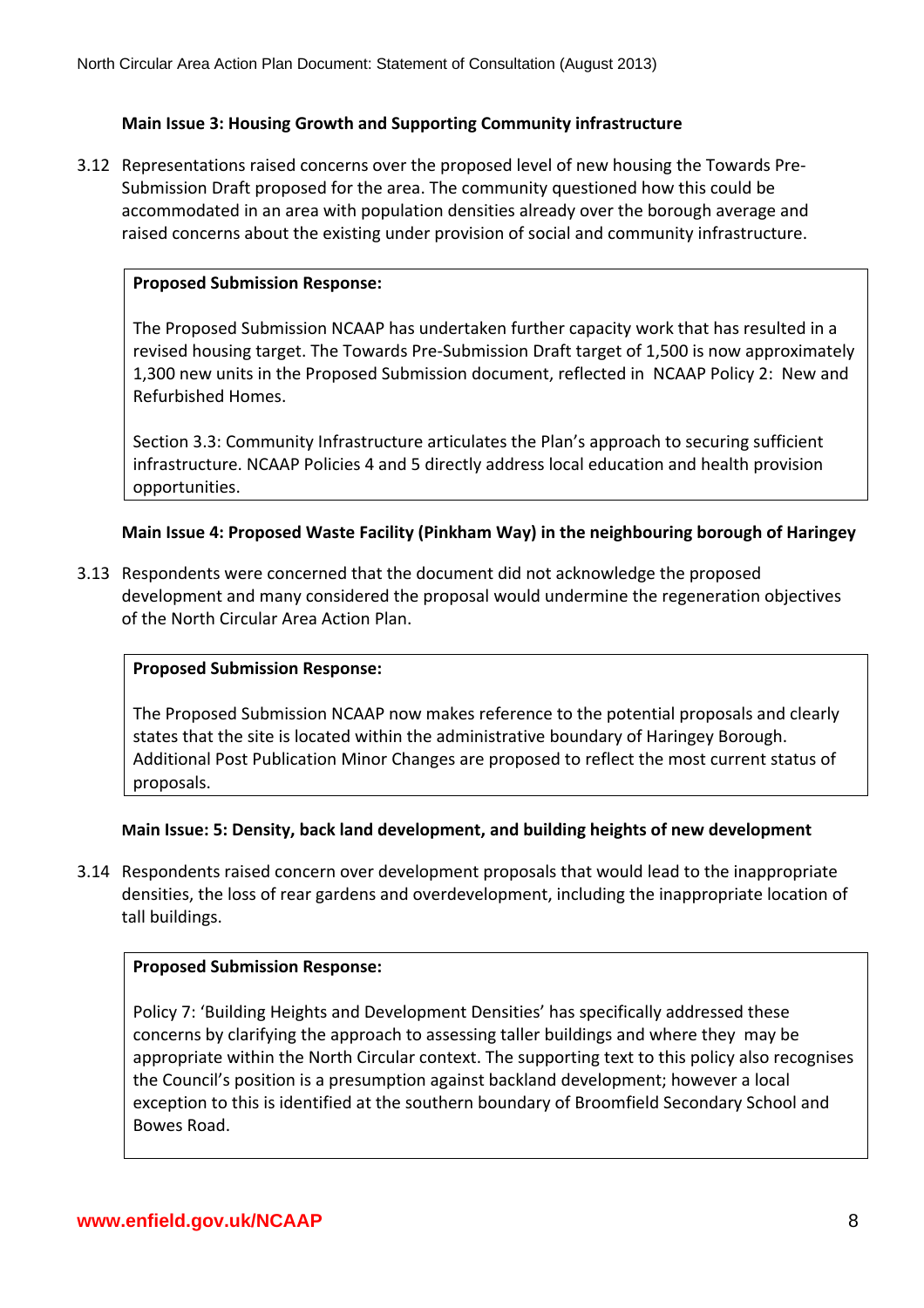#### **4 Regulation 20: Representations on the Publication of Proposed Submission NCAAP**

- 4.1 The following section sets out a summary of the main issues raised during Proposed Submission consultation and the Council's responses to them.
- 4.2 The Proposed Submission Draft was formally published for a 7 week public consultation period between the  $10^{th}$  April and  $29^{th}$  May 2013. The Plan and all of its supporting documentation were made available by visiting the Council's website at: www.enfield.gov.uk/NCAAP or hard-copies of the Plan were made available to view in all of Enfield's Libraries and the Civic Centre. Supporting documents included:
	- NCAAP Policies Map
	- **•** Sustainability Appraisal
	- Consultation Statement
	- Equality Impact Assessment
- 4.3 A Community Lunch event (hosted again by the SWEP) launched the formal public consultation process and the Plan's publication. This was held on the 9<sup>th</sup> March 2013 in the local area at Trinity at Bowes Methodist Church. This had been arranged with the South West Area Partnership on the back of the successfully attended event held during the Towards Pre‐Submission consultation in 2012.
- 4.4 Further supporting meetings and events were attended by officers to promote the NCAAPs publication, details of these events will be made available on the Council's website: www.enfield.gov.uk/NCAAP.

| $9^{th}$ March         | 11am - 3pm SWEP Community Lunch - Trinity at          |  |
|------------------------|-------------------------------------------------------|--|
|                        | <b>Bowes</b>                                          |  |
| 13 <sup>th</sup> March | 8.00pm Southgate Green Residents meeting - Trinity at |  |
|                        | <b>Bowes</b>                                          |  |
| 19 <sup>th</sup> March | 9.30am Ritz Parade Business Association - Ritz Parade |  |
|                        | café                                                  |  |
| $21st$ March           | 4pm -6pm SWEP Meeting - Southgate College             |  |
| $16th$ April           | 7.30pm Southgate green, Bowes and Palmers Green       |  |
|                        | Area Forum.                                           |  |
| $22^{nd}$ May          | SWEP Feedback Session.                                |  |
|                        |                                                       |  |

- 4.5 In total 78 representations were received from the following 24 representors:
	- 1. English Heritage.
	- 2. Arriva Buses.
	- 3. Highways Agency.
	- 4. Network Rail.

**www.enfield.gov.uk/NCAAP** 9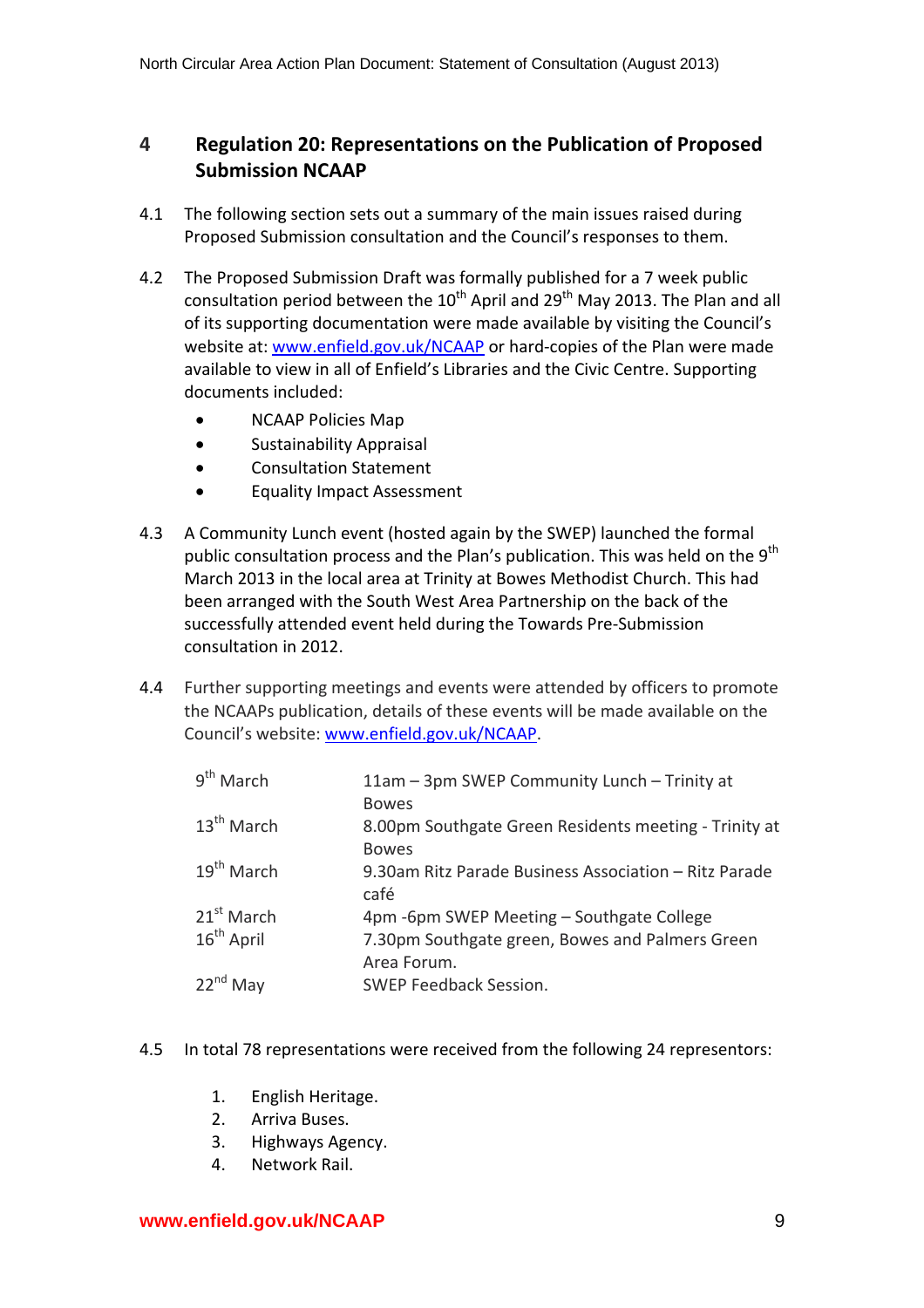- 5. Southgate District Civic Trust (SDCT).
- 6. Resident / Individual.
- 7. Federation of Enfield Residents and Allied Associations (FERAA).
- 8. The Canal & Rivers Trust.
- 9. Marine Management Organisation.
- 10. DHA Planning for Ladderswood LLP.
- 11. Ritz Parade Traders.
- 12. Transport for London (TfL) (Property).
- 13. Natural England.
- 14. Resident / Individual.
- 15. North London Waste Authority (NLWA).
- 16. CGMS on behalf of Notting Hill Housing.
- 17. Hammond of Hendon Ltd.
- 18. Savills on behalf of Legal & General/National Grid.
- 19. Broomfield Home Owners Residents Association (BHORA).
- 20. Savills on behalf of Thames Water.
- 21. Barnet Council.
- 22. Greater London Authority (GLA).
- 23. Environment Agency.
- 24. London Assembly Labour Member Joanne McCarthy.

#### 4.6 **Proposed Submission Consultation – Soundness and Main Issues**

#### **Heritage and Design Issues**

- Heritage Assets should be given greater attention in the NCAAP. ‐ (English Heritage and Southgate District Civic Trust (SDCT)).
- The Plan should not be as prescriptive in relation to density and building heights. ‐ (Notting Hill Housing Trust).
- The document fails to detail what is meant by 'high quality development'. (Broomfield Home‐owners Resident Association (BHORA).

#### **Housing Growth**

- Concerns over a housing led-regeneration strategy and the level of planned growth for the area and resulting population densities. ‐ (Individual residents, Broomfield Home‐owners Resident Association (BHORA), London Assembly Labour Member Joanne McCarty).
- Concerns over housing densities and building heights. ‐ (Individual residents, Broomfield Home‐owners Resident Association (BHORA), London Assembly Labour Member Joanne McCarthy)).

#### **Employment**

- The Plan is failing to protect local jobs in the area there is little detail in the Plan as to how this will be achieved. ‐ (Broomfield Home‐owners Resident Association (BHORA), London Assembly Labour Member Joanne McCarthy)).
- Confirm the long term protection of Regents Avenue Industrial Estate. (Arriva Bus Depot).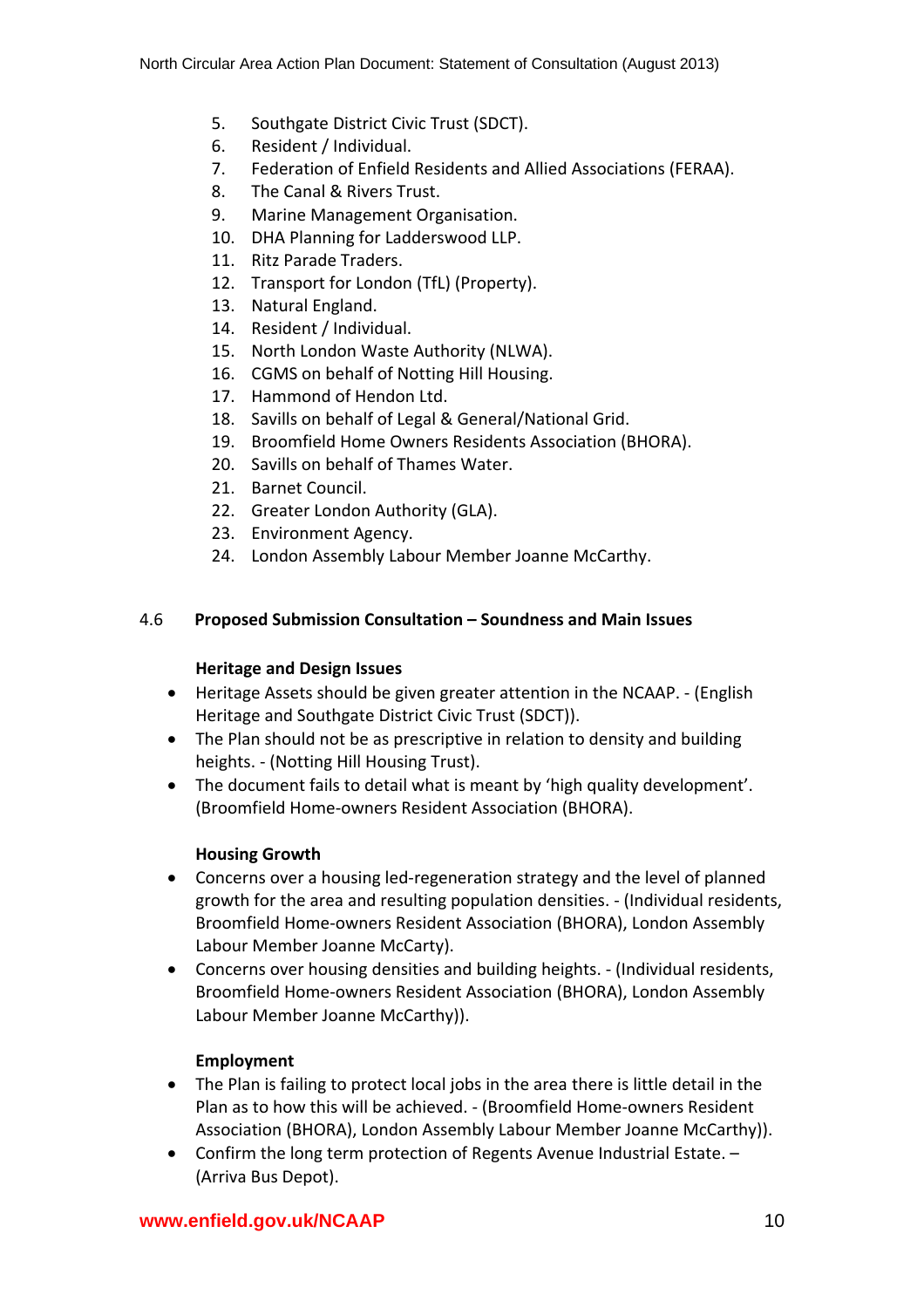#### **Education**

 Concern that the net gain of 1,335 units identified will lead to further pressure on Barnet's schools, in particular the demand for primary school places. ‐ (Barnet Council, Individual residents, Broomfield Home‐owners Resident Association (BHORA), London Assembly Labour Member Joanne McCarty)).

#### **Transport**

- The application of parking standards and PTAL ratings is questioned, but this relates more to the planning applications of individual opportunity sites. ‐ (Individual residents, Broomfield Home‐owners Resident Association (BHORA).
- Concern over the removal of the historical safeguarding allocation of land along the A406 North Circular Road between Bounds Green Road and Green Lanes and future capacity improvements. ‐ (Barnet Council and Federation of Enfield Residents and Allied Associations (FERAA).
- Issues of safety need to be included in the NCAAP. (Individual residents, Broomfield Home‐owners Resident Association (BHORA)).

#### **Social and Community Infrastructure (education, health and community facilities) and Green Infrastructure**

- The impact of housing and population growth and the adequate provision for community infrastructure, such as school places and health provision continue. The area is in great need of improved shopping facilities, employment, modern health and leisure facilities. ‐ (Individual residents, Broomfield Home‐owners Resident Association (BHORA), London Assembly Labour Member Joanne McCarty).
- Lack of proposals to improve creating a greener environment along the A406 corridor. (Individual residents, Broomfield Home‐owners Resident Association (BHORA), London Assembly Labour Member Joanne McCarty).

#### **Opportunity Sites**

- Concern that some opportunity sites (9, 10, 11 and 13) have already been, or are in the process of being determined ahead of an adopted North Circular Area Action Plan. - (Individual residents and Broomfield Homeowners Resident Association (BHORA)).
- The Description of Opportunity for sites 2, 3 and 4 in Figure 6 should be reworded to read, "Mixed use high density development including leisure and retail, housing, and community facilities" (Savills on behalf of Legal & General and National Grid).
- Policy 12: Following the format of the identified development sites in Policy 12, a new policy should be inserted relating specifically to the New Southgate Industrial Estate site for residential‐led mixed‐use development and to specifically include an element of B1 employment development. (DHA on behalf of Ladders LLP).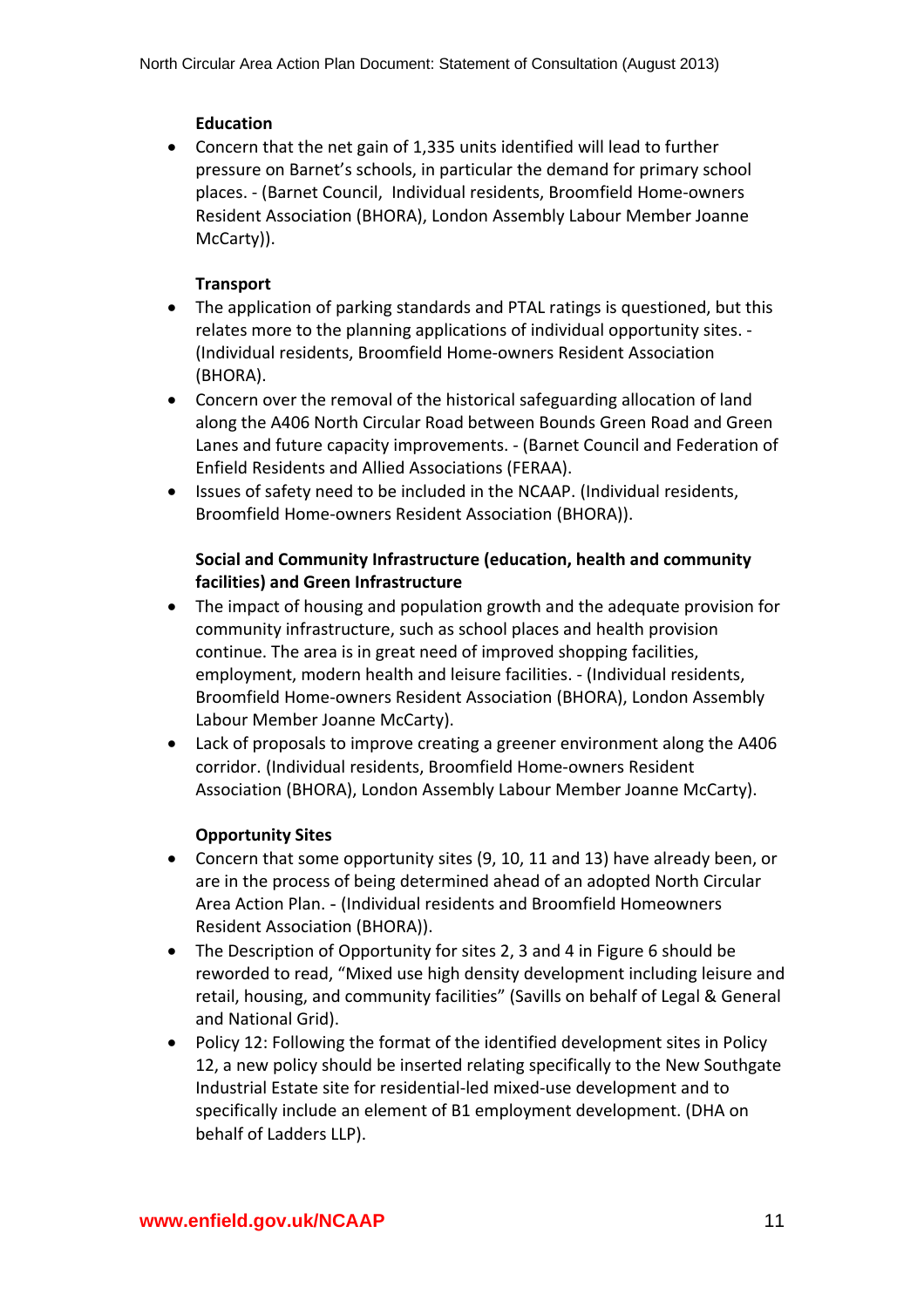- Policy 14 Western Gateway: The landowners consider housing led mixed use development is not viable or deliverable. ‐ (Savills on behalf of Legal & General and National Grid).
- Policy 23 Ritz Parade: Support the comprehensive development of Ritz Parade, including the central parade, rather than piecemeal development to either side, which is unlikely to be deliverable on its own. (Notting Hill Housing Trust).
- Policy 23 Ritz Parade: Support the approach but would rather less emphasis on the option of a "comprehensive" redevelopment of the entire parade and greater emphasis on the mixed use development opportunities identified either side of the central section of the parade. This would seem more realistic and deliverable given the complexities around lease arrangements, rights of way and land ownerships.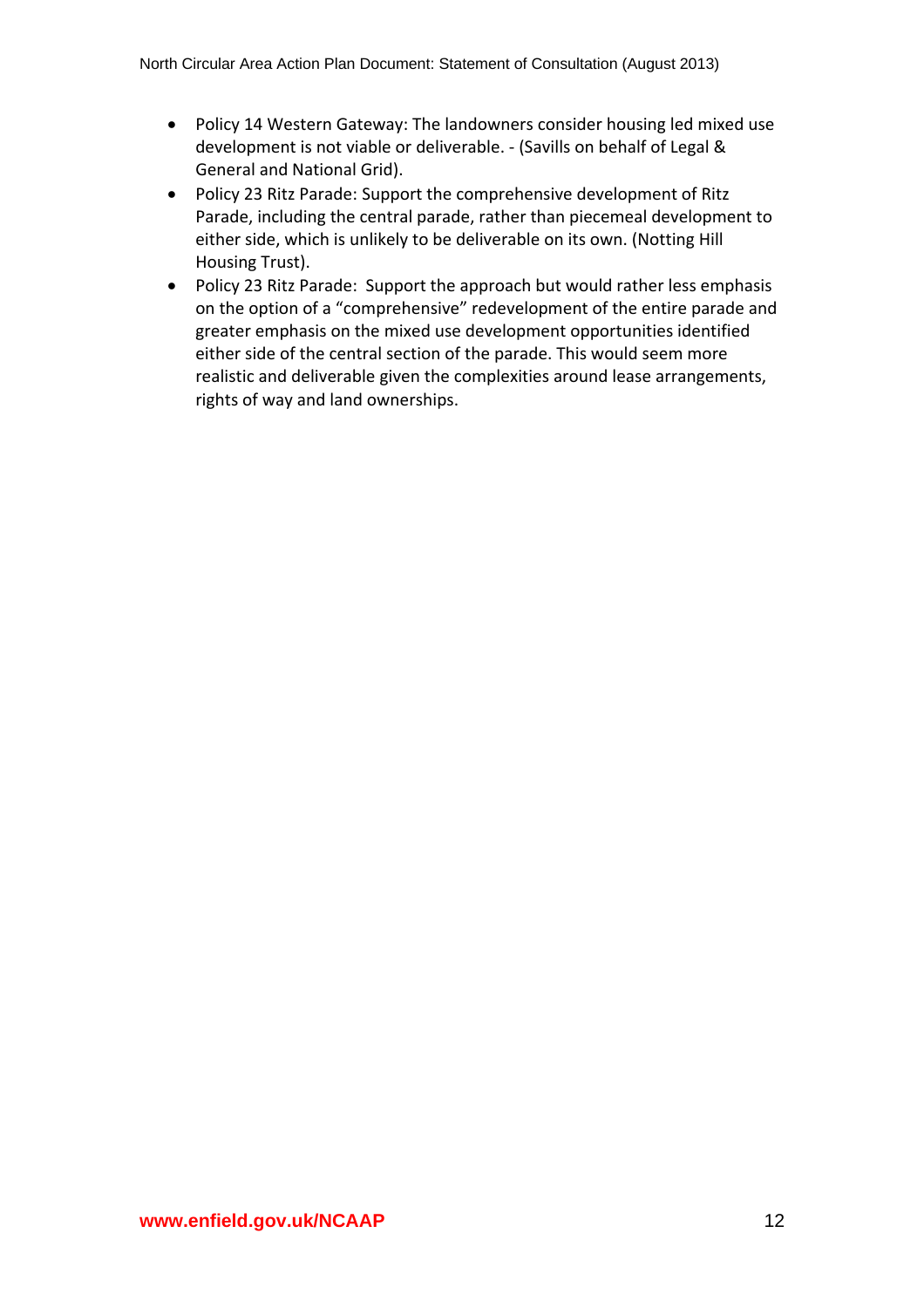North Circular Area Action Plan Document: Statement of Consultation (August 2013)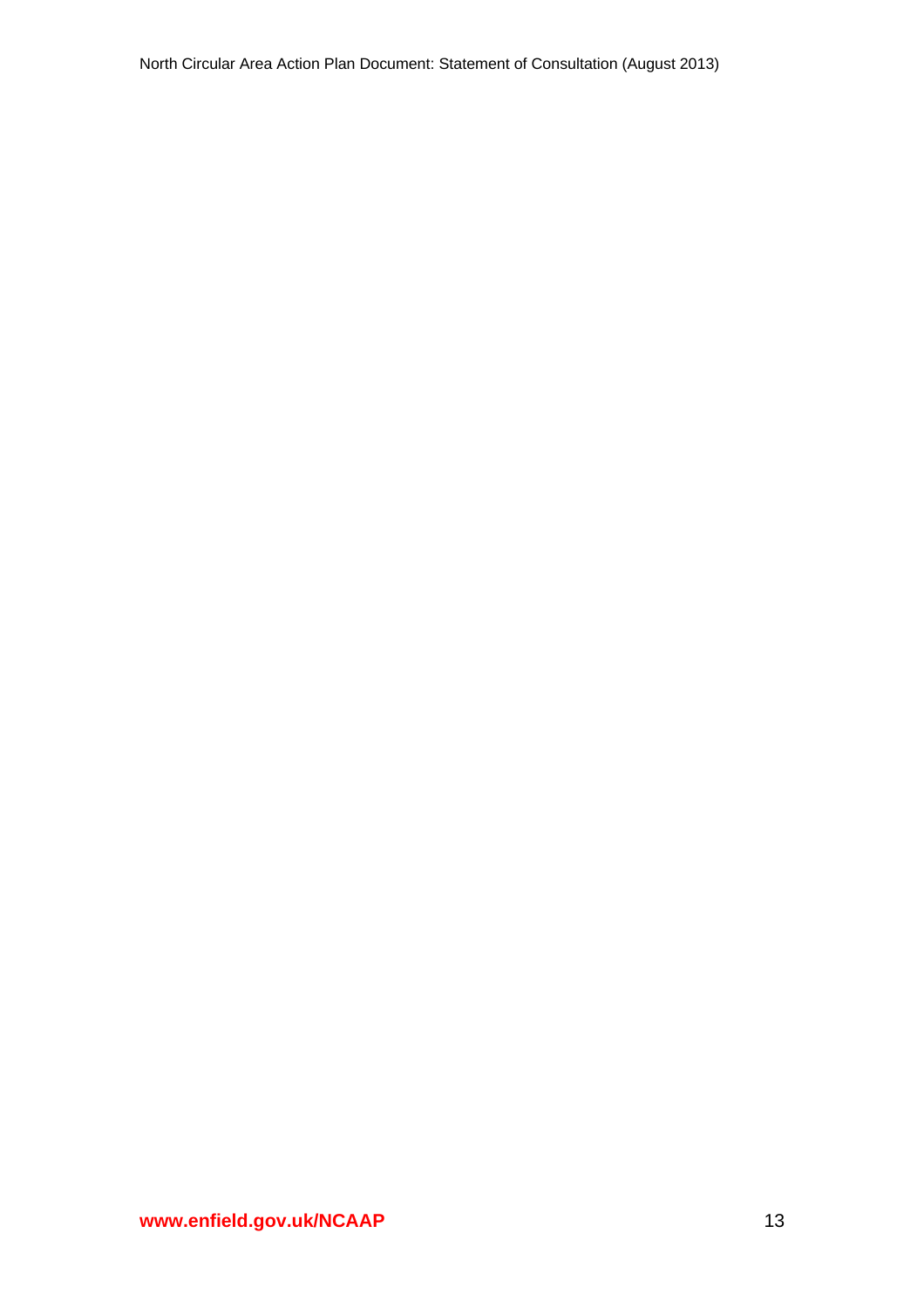## **APPENDIX 1**

# **Summary of Regulation 18 Consultation Responses**

**North Circular Area Action Plan ‐ Towards Pre‐Submission Draft (Nov 2011 ‐ Feb 2012).**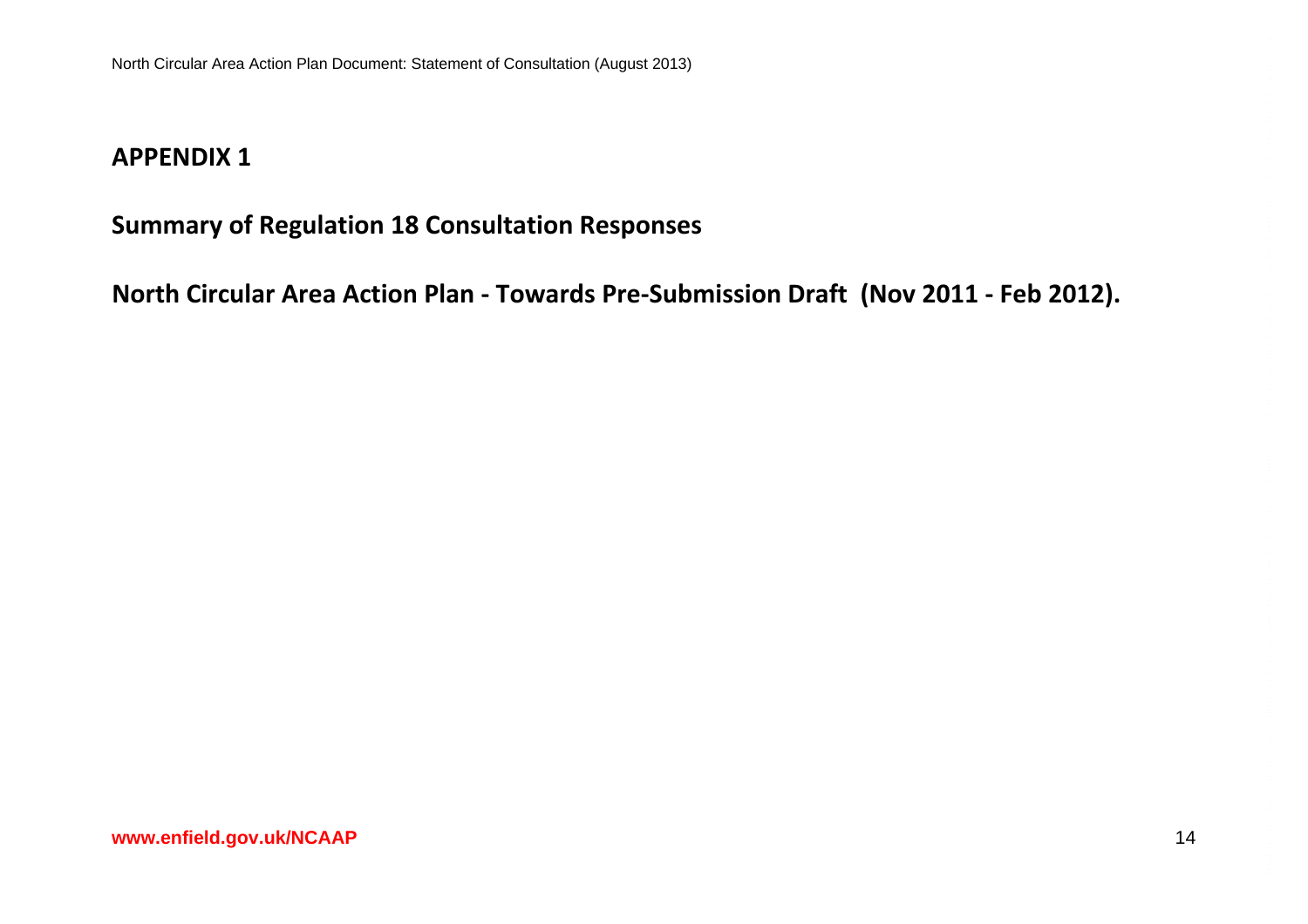# **Regulation 18. Summary of issues / comments raised during the Towards Pre‐Submission Draft Consultation (Nov 2011 ‐ Feb 2012).**

|   | Type of<br>Response | <b>Respondent</b>                       | <b>Summary of Issues</b>                                                                                                                                                                                                                                                                                                                                                              | <b>LBE Response</b>                                                                                                                                                                                                                                                                                                                                                                                                                                                                                                                      |
|---|---------------------|-----------------------------------------|---------------------------------------------------------------------------------------------------------------------------------------------------------------------------------------------------------------------------------------------------------------------------------------------------------------------------------------------------------------------------------------|------------------------------------------------------------------------------------------------------------------------------------------------------------------------------------------------------------------------------------------------------------------------------------------------------------------------------------------------------------------------------------------------------------------------------------------------------------------------------------------------------------------------------------------|
|   | Email               | Resident                                | Interesting + positive but could be blighted by Pinkham Way proposals.                                                                                                                                                                                                                                                                                                                | Comments noted                                                                                                                                                                                                                                                                                                                                                                                                                                                                                                                           |
|   |                     |                                         |                                                                                                                                                                                                                                                                                                                                                                                       |                                                                                                                                                                                                                                                                                                                                                                                                                                                                                                                                          |
| 2 | Email / letter      | <b>Broomfield</b><br>Residents<br>Assoc | The Assoc does not agree nor identify with the Bowes Road<br>Neighbourhood Place and identifies more towards Palmers Green as<br>the focus for a our community. Concerns re increased housing densities.<br>Report doesn't consider impact of waste plant. Already a chronic<br>shortage of primary school places in P Green. Nothing to improve<br>already poor community facilities | Boundary amended. A realigned northern<br>boundary has now moved southwards to align<br>with Pymmes Brook which represents a clear<br>physical boundary. This was agreed via a<br>Neighbourhood Places workshop held on the<br>$27th$ March 2012 following the Towards pre-<br>submission consultation, where issues over<br>the AAP boundary were raised. The NCAAP<br>provides for housing - led regeneration and in<br>doing so seeks to make efficient use of land in<br>order to meet the adopted Core Strategy<br>housing targets. |
|   |                     |                                         |                                                                                                                                                                                                                                                                                                                                                                                       |                                                                                                                                                                                                                                                                                                                                                                                                                                                                                                                                          |
| 3 | Email               | Resident                                | Supportive of TFL works. But I must tell you that I have seen to date 30<br>vehicle's going out the wrong way onto the A406 to turn left, one day<br>there is going to be a really nasty accident.                                                                                                                                                                                    | Comments noted. NCAAP is a strategic<br>planning document and has little influence<br>over the implementation of the TfL<br>improvements scheme and the associated<br>snagging issues. These are being resolved via                                                                                                                                                                                                                                                                                                                      |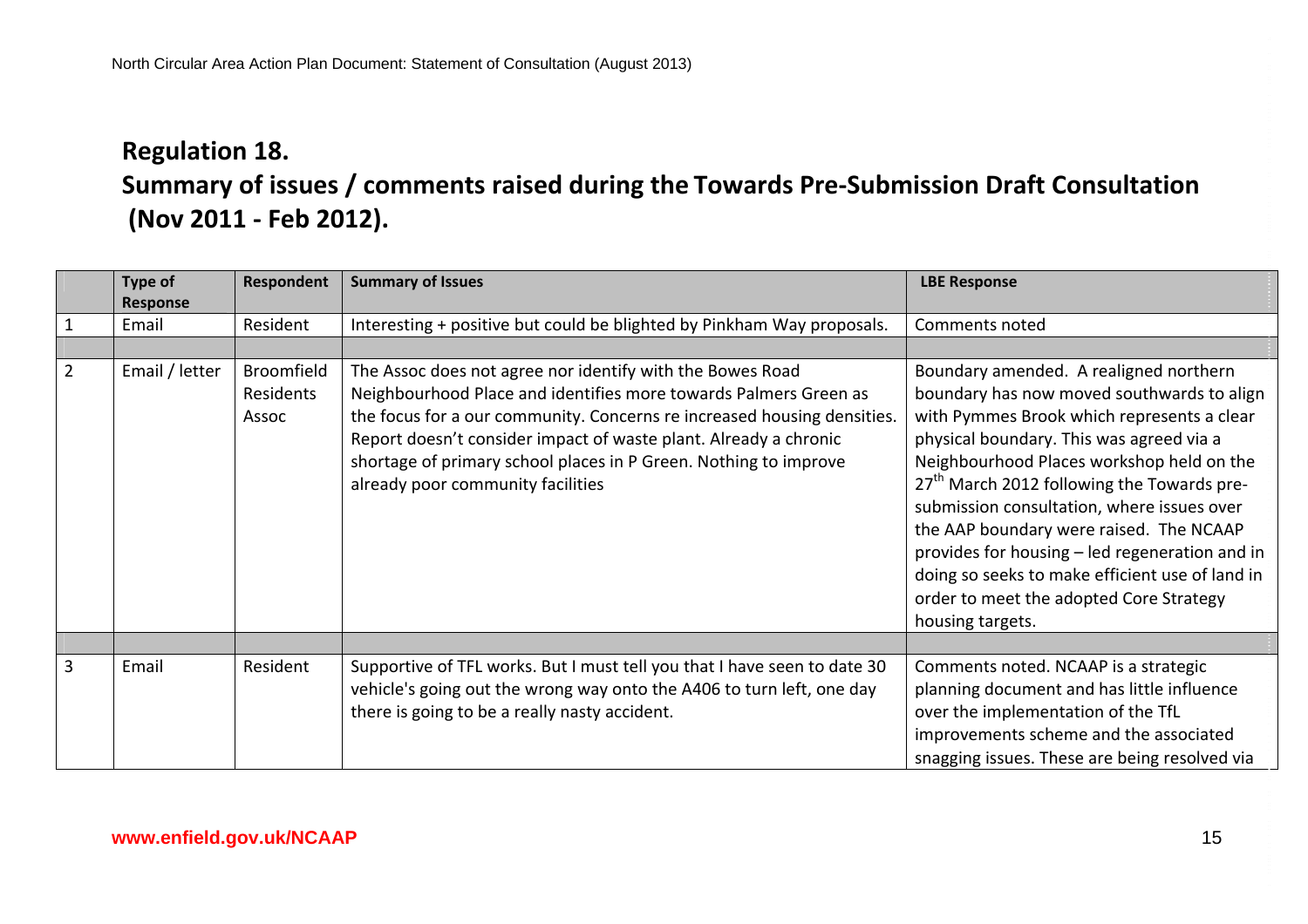|   |                  |            |                                                                                                                                                                                                                                                                                                                                                                                                                                                                                                                                                                                                                                                                                                                                                                                                                                                                                                                                                                                                   | the Council's Traffic and Transport<br>department and TfL directly. To be raised with<br>TfL outside of NCAAP remit and via the South<br>West Enfield Partnership (SWEP).                                                                                                                                                                                                                         |
|---|------------------|------------|---------------------------------------------------------------------------------------------------------------------------------------------------------------------------------------------------------------------------------------------------------------------------------------------------------------------------------------------------------------------------------------------------------------------------------------------------------------------------------------------------------------------------------------------------------------------------------------------------------------------------------------------------------------------------------------------------------------------------------------------------------------------------------------------------------------------------------------------------------------------------------------------------------------------------------------------------------------------------------------------------|---------------------------------------------------------------------------------------------------------------------------------------------------------------------------------------------------------------------------------------------------------------------------------------------------------------------------------------------------------------------------------------------------|
|   |                  |            |                                                                                                                                                                                                                                                                                                                                                                                                                                                                                                                                                                                                                                                                                                                                                                                                                                                                                                                                                                                                   |                                                                                                                                                                                                                                                                                                                                                                                                   |
| 4 | Email/<br>Letter | <b>GLA</b> | Production of NCAAP is welcomed. General objectives in 3.2 are at this<br>stage in line with London Plan policies. In relation to open space, noting<br>deficiency in the area, new development would be expected to take<br>into account the Mayor's SPG guidance 'providing for play and young<br>people's plan and informal recreation'. Also refer to new draft SPG out<br>to consultation. Section 3.5 - the proposed approach to backland<br>development is consistent with policy 3.5 of the London Plan. The GLA<br>look forward to the next stage of the AAP where it sets out approach<br>and locations for where tall & large buildings might be appropriate,<br>sensitive or inappropriate. Enfield Council is currently engaging with<br>Transport for London to confirm the short- and mid-term strategy for<br>improvements along the North Circular, including the likely<br>infrastructure requirements. The agreed position will be reflected in the<br>next draft of the AAP." | Reference to the Mayor's SPG and draft PG<br>are noted. The NCAAP aims to deliver a<br>framework for the appropriate location of<br>taller buildings. NCAAP now provides a clear<br>steer on what is considered 'tall' and where<br>Policy 7: Building heights and development<br>densities. Site specific policies provide detailed<br>guidance on appropriate building heights and<br>densities |
| 5 | Email            | Resident   | Objection to closure of Melville Gardens (accompanied by letter to TFL)                                                                                                                                                                                                                                                                                                                                                                                                                                                                                                                                                                                                                                                                                                                                                                                                                                                                                                                           | Objection noted, however, NCAAP as a<br>strategic planning document has little<br>influence over the implementation of the TfL<br>improvements scheme and the associated<br>snagging issues. These are being resolved via<br>the Council's Highways department and TfL<br>directly.                                                                                                               |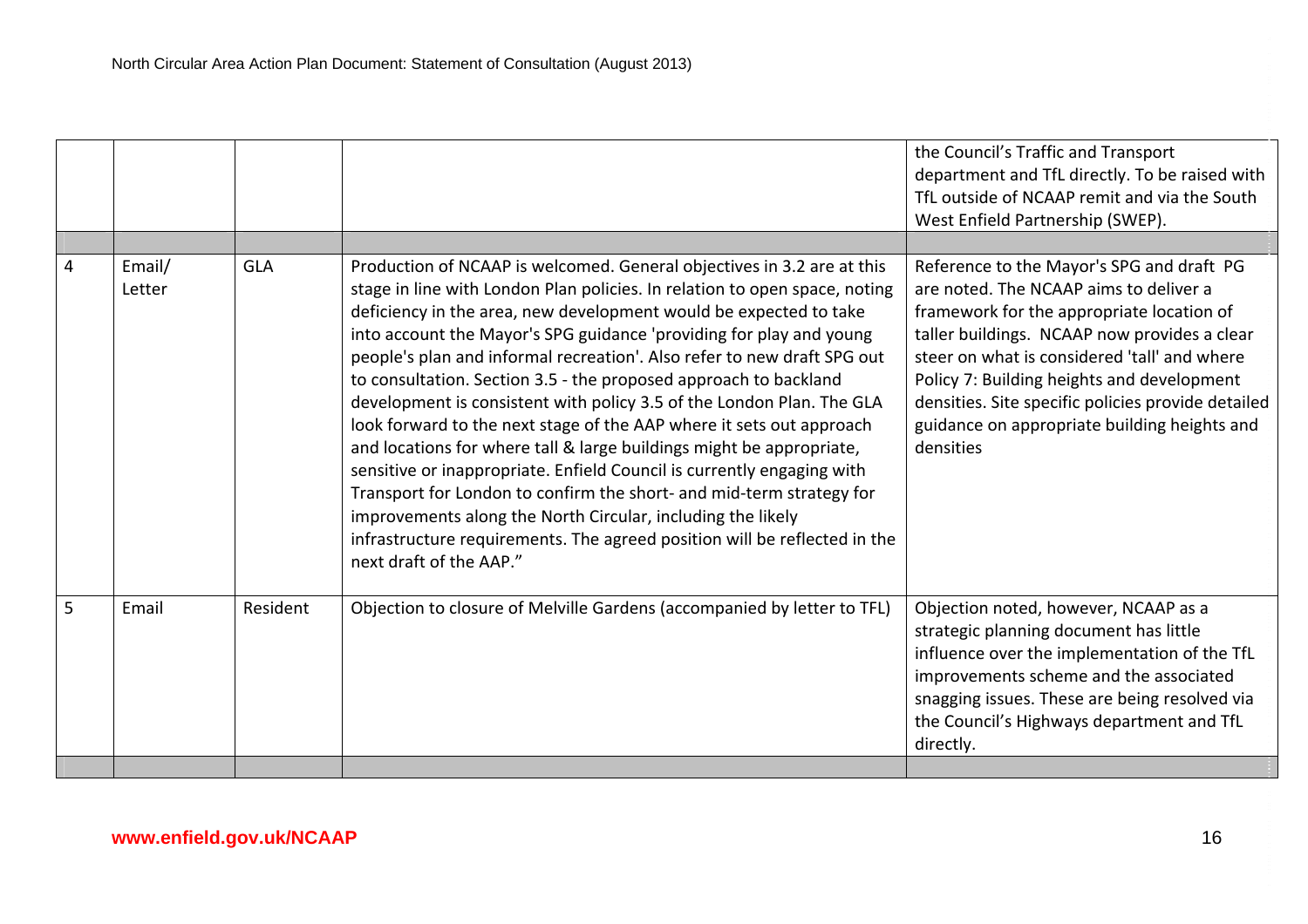| $6\phantom{1}$ | Email  | Resident          | It is useful to consider why is it that the stretch of green lanes between<br>Turnpike Lane Station and Manor Park tube station is so vibrant and<br>why the green lanes strip near to the A406 is so dead? Review the<br>range of shops/improve shop fronts. Review street lighting.                                                                                                                                                                                                                                                                                                                                                                                                                                    | Comments noted. Opportunity sites are<br>identified within The Green Lanes<br>Neighbourhood Place promotes a mix of uses<br>to bring added vitality to the area. NCAAP has<br>proposed further consolidation of Bowes Local<br>Centre to create more vibrancy. Opportunity<br>sites within Green Lanes are identified.                                                                                                                                                                                                                                                           |
|----------------|--------|-------------------|--------------------------------------------------------------------------------------------------------------------------------------------------------------------------------------------------------------------------------------------------------------------------------------------------------------------------------------------------------------------------------------------------------------------------------------------------------------------------------------------------------------------------------------------------------------------------------------------------------------------------------------------------------------------------------------------------------------------------|----------------------------------------------------------------------------------------------------------------------------------------------------------------------------------------------------------------------------------------------------------------------------------------------------------------------------------------------------------------------------------------------------------------------------------------------------------------------------------------------------------------------------------------------------------------------------------|
| $\overline{7}$ | Email  | Resident          | The improvement / regeneration concept has to be welcomed. Already<br>visible changes to eg A406 and the Green Lanes / A406 junction give a<br>feeling of a better place. Green space is frequently highlighted as being<br>in deficit; and in the immediate localities this is the case. Trees are<br>therefore crucial and should be scattered liberally. The New River forms<br>a valuable green route across much of the area. It should be leveraged<br>to the maximum. Congestion will therefore remain as an issue. Pinkham<br>Way / Woods with its plans for a waste disposal site with large numbers<br>of associated new journeys sits just outside the red line but is<br>undoubtedly a factor for the NCAAP. | NCAAP seeks to implement a Landscape<br>strategy and approach towards a greener<br>environment. Opportunities for new spaces<br>are limited and NCAAP recognises there will<br>be a need for contributions towards the<br>provision and or improvement of open spaces,<br>existing open spaces in the area from new<br>developments in the local area. NCAAP<br>proposes to maximise the existing assets of<br>the New River as well as Pymmes Brook. Policy<br>10 - seeks to secure appropriate contributions<br>towards open spaces, waterways and the Blue<br>ribbon network. |
|                |        |                   |                                                                                                                                                                                                                                                                                                                                                                                                                                                                                                                                                                                                                                                                                                                          |                                                                                                                                                                                                                                                                                                                                                                                                                                                                                                                                                                                  |
| 8              | Letter | Theatres<br>Trust | No further comment to that of response from 2008 as no new<br>performance spaces are proposed.                                                                                                                                                                                                                                                                                                                                                                                                                                                                                                                                                                                                                           | Comments noted                                                                                                                                                                                                                                                                                                                                                                                                                                                                                                                                                                   |
|                |        |                   |                                                                                                                                                                                                                                                                                                                                                                                                                                                                                                                                                                                                                                                                                                                          |                                                                                                                                                                                                                                                                                                                                                                                                                                                                                                                                                                                  |
| 9              | Email  | Resident          | Idea to regenerate area is welcome more 'hard' information required.<br>The central driver of the AAP ("the need for housing in the Borough") is<br>not itself open for consultation at all. No comparisons with new housing<br>plans for other areas in Enfield are provided so that NCR residents can                                                                                                                                                                                                                                                                                                                                                                                                                  | The adopted Core Strategy establishes the<br>policy approach on housing growth and this<br>was subject to public examination in 2010. The<br>Core Strategy is the planning document that                                                                                                                                                                                                                                                                                                                                                                                         |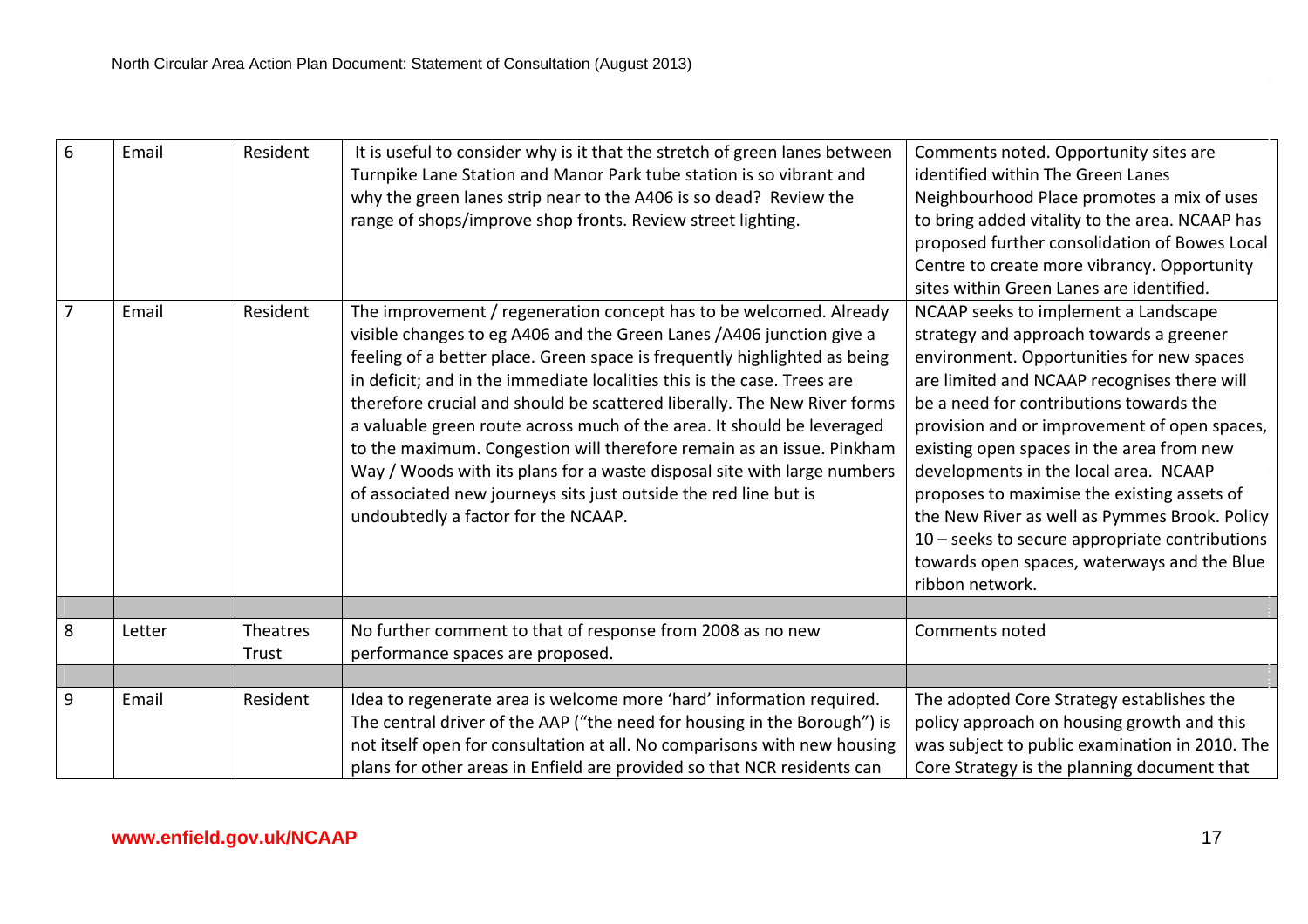|    |       |                                             | see whether an already densely-populated district is being treated fairly<br>by the planners. Any revised version of the document needs to include<br>much more factual information and clear definitions of the terms<br>employed - population data, traffic volumes, % of local and of through-<br>traffic, air and noise pollution counts, area of open green space,<br>definition of "tall buildings" and their relative costs and so on, with<br>appropriate comparisons with other wards in the Borough. | sets the borough-wide context. The NCAAP<br>'publication stage' version will provide much<br>more clarity on the level of housing growth<br>that can be accommodated along the corridor.<br>Site by site policies provided and are to be<br>accompanied by a capacity schedule. |
|----|-------|---------------------------------------------|----------------------------------------------------------------------------------------------------------------------------------------------------------------------------------------------------------------------------------------------------------------------------------------------------------------------------------------------------------------------------------------------------------------------------------------------------------------------------------------------------------------|---------------------------------------------------------------------------------------------------------------------------------------------------------------------------------------------------------------------------------------------------------------------------------|
|    |       |                                             |                                                                                                                                                                                                                                                                                                                                                                                                                                                                                                                |                                                                                                                                                                                                                                                                                 |
| 10 | Form  | Resident                                    | Need for landscaping against NCR. Primary schools are already over<br>subscribed. Poor parking. New housing plans are far too large for the<br>area and should be scaled down. Refurbishment of the existing<br>properties is clearly what the local community wants. Can you therefore<br>give assurances that no planning permission will be given until the plan<br>is finalised?                                                                                                                           | Comments noted and agreed. To be addressed<br>via the public realm and open space elements<br>of the NCAAP. NCAAP Policy 10 - seeks to<br>secure appropriate contributions towards<br>open spaces, waterways and the Blue ribbon<br>network.                                    |
|    |       |                                             |                                                                                                                                                                                                                                                                                                                                                                                                                                                                                                                |                                                                                                                                                                                                                                                                                 |
| 11 | Form  | Southgate<br><b>District</b><br>Civic Trust | Agree with vision and Neighbourhood Places. Agree Arnos Park<br>neglected. Against major enlargement of A406 capacity. Improved<br>provision of school places required. Agree with approach to backland<br>development. Strong reservations about the redevelopment of Ritz<br>Parade. Agree with proposals to Green Lanes area. Should work with EA<br>to improve Pymmes Brook.                                                                                                                               | Comments noted.                                                                                                                                                                                                                                                                 |
|    |       |                                             |                                                                                                                                                                                                                                                                                                                                                                                                                                                                                                                |                                                                                                                                                                                                                                                                                 |
| 12 | Form  | <b>Savills</b>                              | Support the principal of the redevelopment of the Western Gateway<br>Site for mixed use.                                                                                                                                                                                                                                                                                                                                                                                                                       | <b>Comments Noted</b>                                                                                                                                                                                                                                                           |
| 13 | Email | Resident                                    | Formal objection to planning app from NHHT                                                                                                                                                                                                                                                                                                                                                                                                                                                                     | Comments noted, however individual planning<br>applications will be considered and                                                                                                                                                                                              |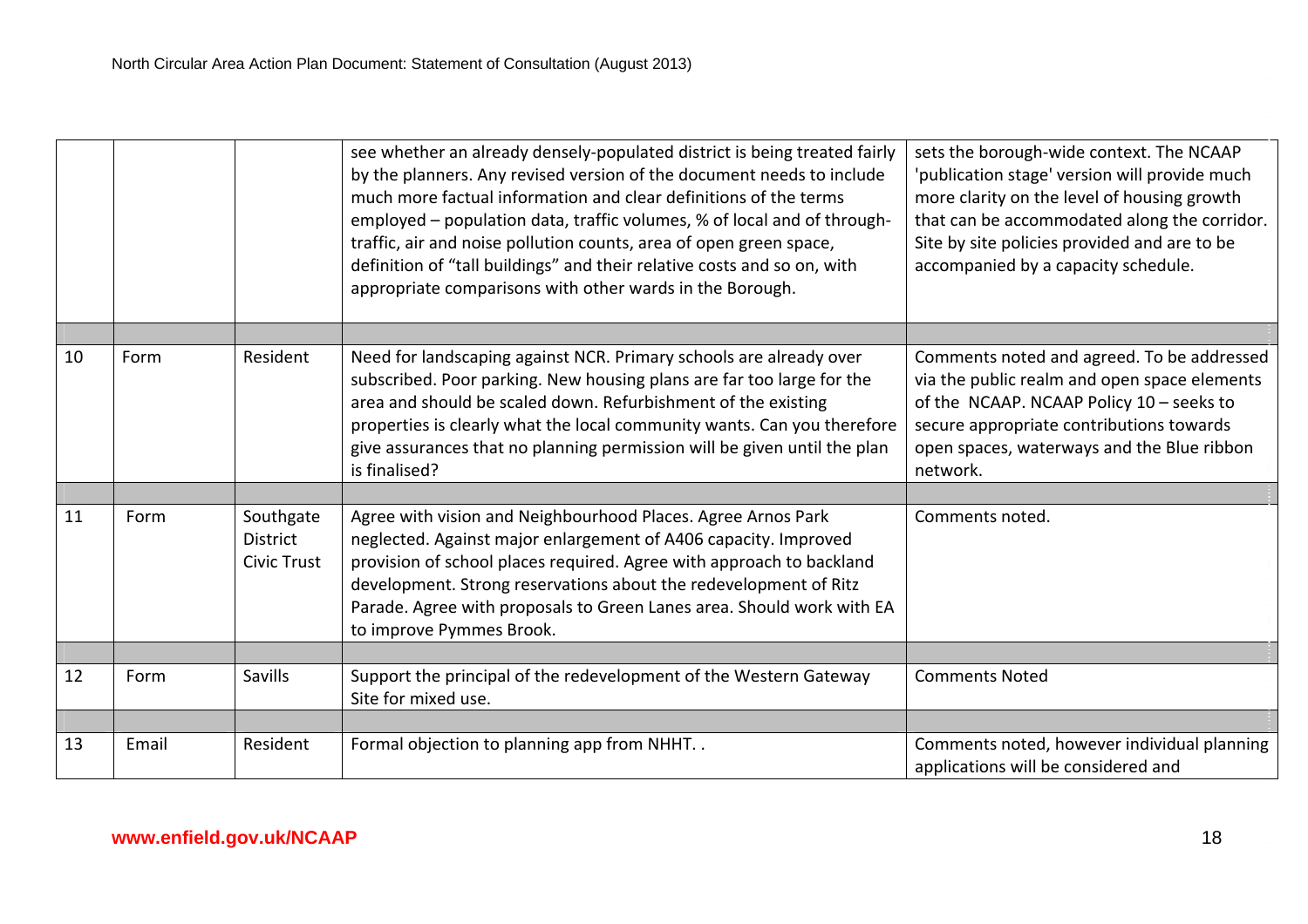|    |       |          |                                                                                                                                                                                                                                                                                                                                                                                                                                                                                                                                                                                                                                                                                                                                                                                                                                                                                                                                                                                                                                                                                                                                                                                                                                                                                               | determined by the Council's Development<br>Management Services and where necessary                                                                                                                                                                                                                                                                                                                                                                                                                                                                                                                                                                     |
|----|-------|----------|-----------------------------------------------------------------------------------------------------------------------------------------------------------------------------------------------------------------------------------------------------------------------------------------------------------------------------------------------------------------------------------------------------------------------------------------------------------------------------------------------------------------------------------------------------------------------------------------------------------------------------------------------------------------------------------------------------------------------------------------------------------------------------------------------------------------------------------------------------------------------------------------------------------------------------------------------------------------------------------------------------------------------------------------------------------------------------------------------------------------------------------------------------------------------------------------------------------------------------------------------------------------------------------------------|--------------------------------------------------------------------------------------------------------------------------------------------------------------------------------------------------------------------------------------------------------------------------------------------------------------------------------------------------------------------------------------------------------------------------------------------------------------------------------------------------------------------------------------------------------------------------------------------------------------------------------------------------------|
|    |       |          |                                                                                                                                                                                                                                                                                                                                                                                                                                                                                                                                                                                                                                                                                                                                                                                                                                                                                                                                                                                                                                                                                                                                                                                                                                                                                               | the Council's Planning Committee.                                                                                                                                                                                                                                                                                                                                                                                                                                                                                                                                                                                                                      |
| 14 | Email | Resident | Against overdevelopment. Transport proposals will reduce safety. Lack<br>of school & health care provision. Detailed landscape & biodiversity<br>strategy is a fundamental priority. Object to high rise buildings. Agree<br>with cycle/pedestrian routes. I do not agree with the approach as laid<br>out as you have not provided sufficient information. In summary, any<br>plans should be laid out in plain English and include the provision, exact<br>pound shillings and pence being made relative to this area and not<br>subsumed into Council coffers to cover infrastructure investments<br>elsewhere. Greater definition of what is meant by "landmark buildings"<br>is required and these should follow the principle of matching in with<br>adjacent buildings,<br>i.e. a nine story block of flats in front of two story house is not on! The<br>rules upon which the Council will grant permission to developers must<br>be disclosed fully and local residents must be at the heart of this<br>decision making process. As a part of the application process and in<br>particular Notting Hill should be required to publish exactly details of<br>their consultation and as required under Planning Rule disclose the<br>names and address of those that provided comment. | The need for community and social<br>infrastructure and facilities is agreed and is to<br>be recognised by the Proposed Submission<br>version NCAAP. NCAAP provides clarity on<br>how community and social infrastructure<br>priorities. Including within section 3.2 'What<br>makes for sustainable communities'; NCAAP<br>Policy 4: local Education, NCAAP Policy 5:<br>provision of modern healthcare.<br>NCAAP now provides a clear steer on what is<br>considered 'tall' and where Policy 7: Building<br>heights and development densities. Site<br>specific policies provide detailed guidance on<br>appropriate building heights and densities. |
|    |       |          |                                                                                                                                                                                                                                                                                                                                                                                                                                                                                                                                                                                                                                                                                                                                                                                                                                                                                                                                                                                                                                                                                                                                                                                                                                                                                               |                                                                                                                                                                                                                                                                                                                                                                                                                                                                                                                                                                                                                                                        |
| 15 |       | Resident | Serious health & safety concerns resulting from increased traffic. - in<br>principle but the effect of changing the traffic system to one-way traffic<br>in roads south of the North Circular Road has virtually destroyed the<br>quality of live in Grenoble Gardens due to the high traffic volume. This<br>has serious health and safety implications and if not addressed will                                                                                                                                                                                                                                                                                                                                                                                                                                                                                                                                                                                                                                                                                                                                                                                                                                                                                                            | Comments noted.                                                                                                                                                                                                                                                                                                                                                                                                                                                                                                                                                                                                                                        |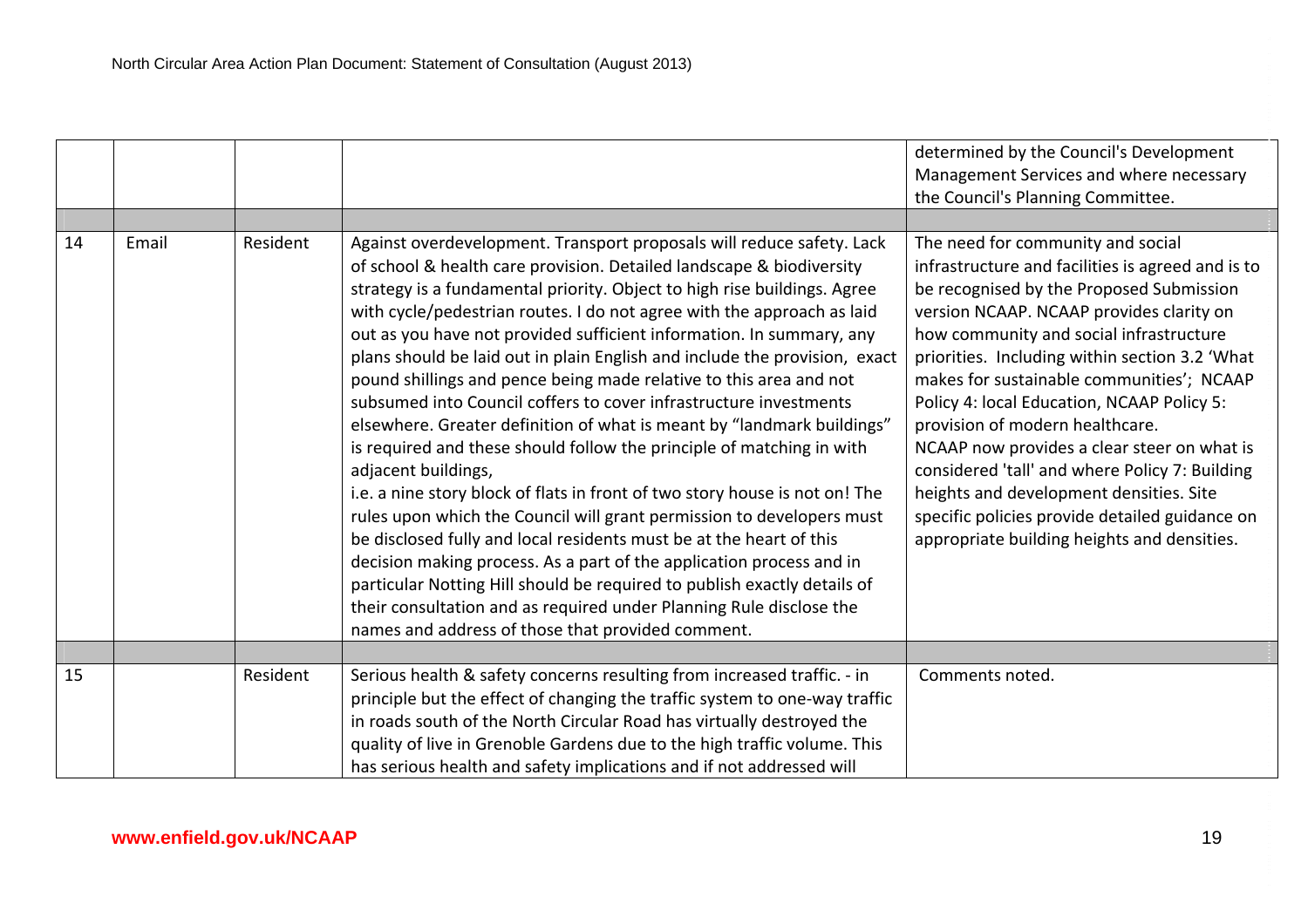|    |       |          | destabilise the neighbourhood as people will move out or rent their<br>properties to escape the noise pollution. Agree with cycle/pedestrian<br>routes                   |                                                                                                                                                                                                                                                                                                                                                                                                                                                                 |
|----|-------|----------|--------------------------------------------------------------------------------------------------------------------------------------------------------------------------|-----------------------------------------------------------------------------------------------------------------------------------------------------------------------------------------------------------------------------------------------------------------------------------------------------------------------------------------------------------------------------------------------------------------------------------------------------------------|
|    |       |          |                                                                                                                                                                          |                                                                                                                                                                                                                                                                                                                                                                                                                                                                 |
| 16 | Email | Resident | Agree with A406 improvements. Variety of housing required (not all<br>social housing) More school places. Increased open space required.<br>Against backland development | Comments noted. NCAAP provides a<br>framework for housing, education, health and<br>identifies which opportunity sites may be<br>appropriate for scope for back land<br>development. The adopted Core Strategy<br>established the affordable housing policy<br>approach housing from new development<br>borough-wide. which seeks 40% affordable<br>NCAAP now provides a framework for<br>transport, housing, education and scope for<br>bac kland development. |
|    |       |          |                                                                                                                                                                          |                                                                                                                                                                                                                                                                                                                                                                                                                                                                 |
| 17 | Form  | Resident | Agree with vision and Neighbourhood places More healthcare provision<br>required. - Opposed to gated access.                                                             | Unclear as to what is meant by gated access,<br>no proposals of this kind are put forward by<br>the NCAAP. NCAAP provides a framework for<br>housing, education, health and scope for back<br>land development.                                                                                                                                                                                                                                                 |
| 18 | Form  |          | More open space/green space & leisure facilities. Required No to<br>backland development. Agree with 3 Neighbourhood Approach                                            | Comments noted NCAAP Policy 10 - seeks to<br>secure appropriate contributions towards<br>open spaces, waterways and the Blue ribbon,<br>The plan identifies where back land<br>development may be appropriate as an<br>exception to the general                                                                                                                                                                                                                 |
|    |       |          |                                                                                                                                                                          |                                                                                                                                                                                                                                                                                                                                                                                                                                                                 |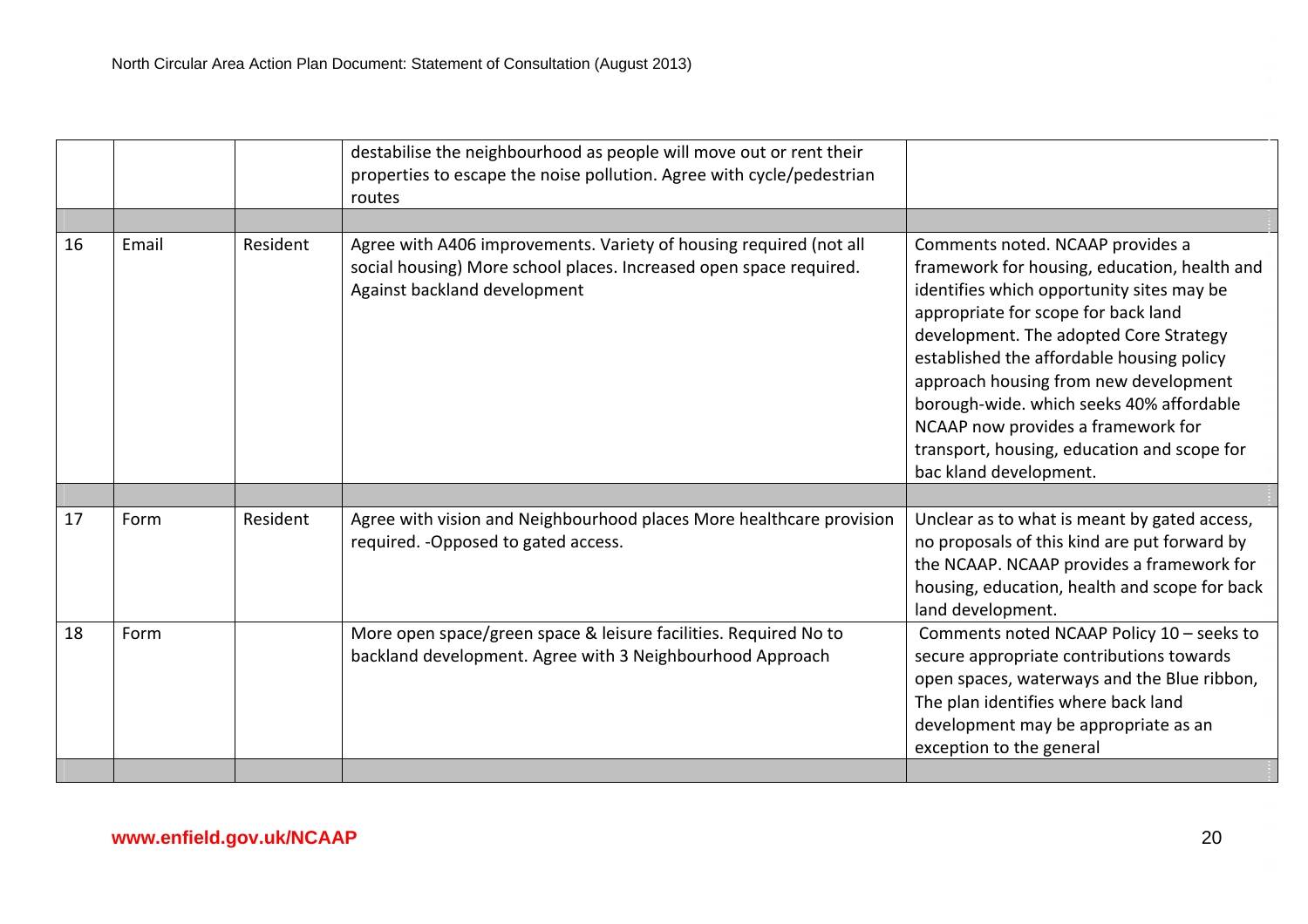| 19 | Letter/    | <b>Bowes</b> | Major concern that the document reads as a 'housing action plan' and     | The adopted Core Strategy already confirms      |
|----|------------|--------------|--------------------------------------------------------------------------|-------------------------------------------------|
|    | email &    | Telford      | less Area Action Plan. Q01. What is your image of the area? (p11): Run   | the policy approach on housing led              |
|    | Attachment | Community    | down & shappy appearance encourages fly tipping and squatting. 1.6       | regeneration for the NCAAP and this was         |
|    |            | Action       | NEW INVESTMENT (p13) Detail of what NHHT will provide in terms of        | subject to public examination in 2010. A target |
|    |            | Group        | community infrastructure would be welcome. 2.3 THE COUNCIL'S             | of 2000 homes was adopted and the proposed      |
|    |            |              | POSITION ON FUTURE A406 IMPROVEMENTS TO REDUCE CONGESTION                | submission NCAAP will refine this figure. The   |
|    |            |              | (p18) NCAAP states 'the current capacity of the A406 alongside a shift   | transport evidence behind this 2000 housing     |
|    |            |              | towards more sustainable travel patterns can support the new             | figure concludes that capacity of the A406      |
|    |            |              | population growth'. What rubbish. TfL have continually made it clear     | (alongside a shift in travel behaviour) can     |
|    |            |              | that the A406 scheme does not aim to relieve congestion and that it is a | support this population growth. The             |
|    |            |              | safety and environmental improvement scheme. With more houses in         | implemented TfL improvement scheme did          |
|    |            |              | the area being converted into flats and the NHHT plans to build 100's of | not set out to provide additional capacity;     |
|    |            |              | new flats- side roads and the A406 will be come more congested than      | NCAAP will continue to take a policy position   |
|    |            |              | ever. Q02. Do you agree with the position on future A406                 | that seeks to work with TfL to work on          |
|    |            |              | improvements? (p19) This question does not make any sense. Once          | capacity improvements.                          |
|    |            |              | the road scheme is complete the A406 will continue to be congested,      | NCAAP will give recognition to the need for     |
|    |            |              | Warwick Road, York Road and Highworth Road will become even busier       | environmental improvements and the need to      |
|    |            |              | and TfL have failed to address the concerns of those living in the       | secure additional capacity in the future.       |
|    |            |              | Pevensey/Bexhill/Hastings area with a view to joining the A406. Q03.     |                                                 |
|    |            |              | Do you agree with the vision for the area? (p20) Over the past decade    | NCAAP provides a framework for housing,         |
|    |            |              | or more local people have seen a multitude of 'visions' for the area, ie | education and the appropriate scope for         |
|    |            |              | words on paper. I Whether we agree or not with the latest vision is of   | backland development opportunity.               |
|    |            |              | little importance, what matters is what actually happens. Q04. Is there  |                                                 |
|    |            |              | anything missing from the vision? (p20) How about a commitment to a      |                                                 |
|    |            |              | wildlife corridor through the area? A vision of 'green lungs' with the   |                                                 |
|    |            |              | planting of broadleaf trees that would not only greatly improve the air  |                                                 |
|    |            |              | quality and absorb noise from the road but also make the area look       |                                                 |
|    |            |              | better. Q05. Have we got the right objectives for the area? (p21) The    |                                                 |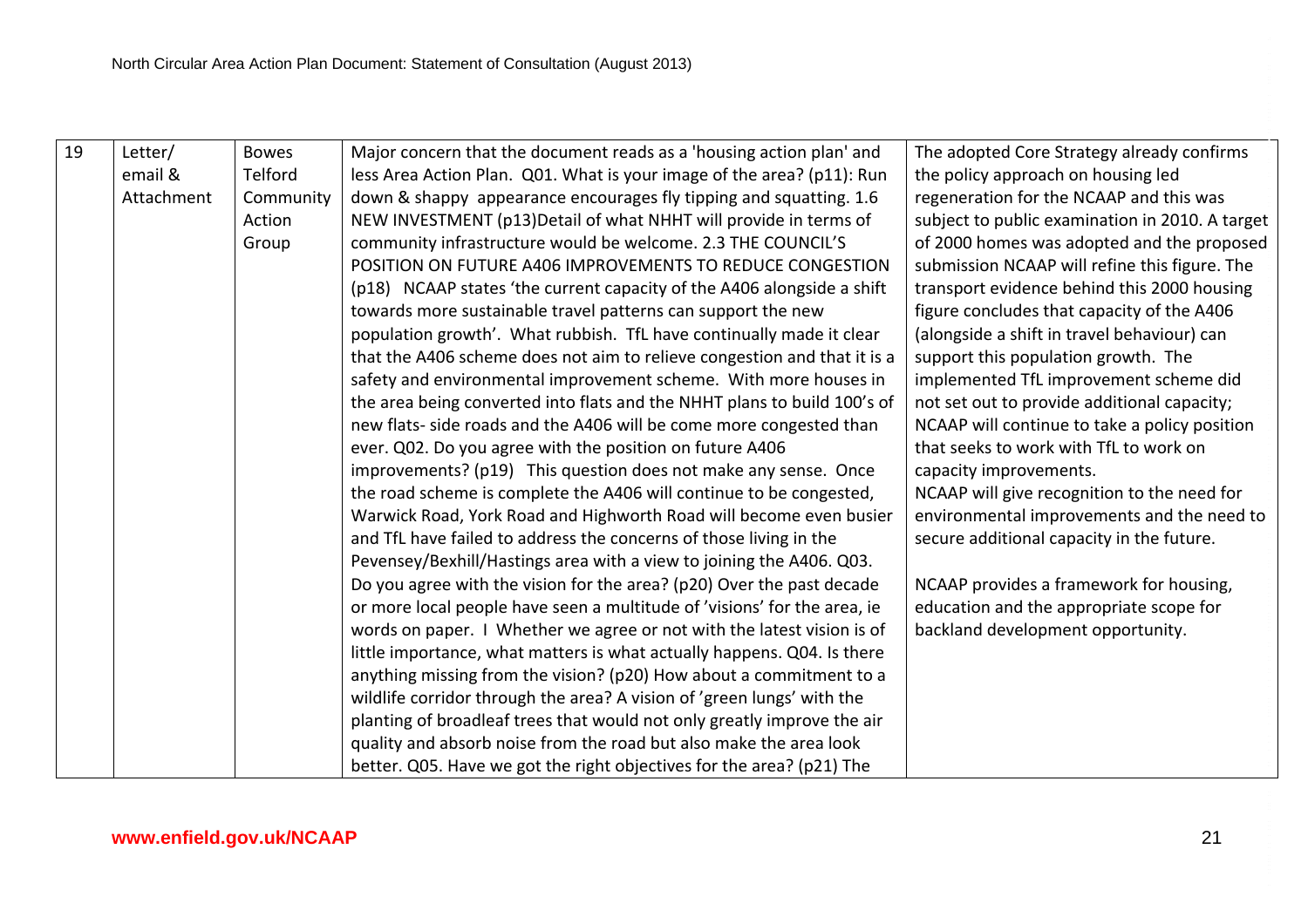|  | objectives cover just about everything without providing any details or     |  |
|--|-----------------------------------------------------------------------------|--|
|  | targets. 3.3 THE SPATIAL FRAMEWORK (p23)                                    |  |
|  | 'Parts of Bowes Ward south of the A406 are deficient in the provision of    |  |
|  | open space which will be an issue that new residential developments         |  |
|  | will need to address'. We would suggest that the empty plots along the      |  |
|  | A406 not be built on but be developed into open green spaces, giving        |  |
|  | the area room to breathe and the planting of trees on these sites would     |  |
|  | help improve air quality and absorb noise. 3Q06. Do you think more          |  |
|  | school places are required? (p24) Yes. One extra form entry at Garfield     |  |
|  | Primary School might manage the extra children expected on the              |  |
|  | Ladderswood estate but it will not manage schooling needs across the        |  |
|  | whole of the NCAAP. Q09. What kind of health facilities are needed?         |  |
|  | (p25) With such a massive increase in population anticipated more           |  |
|  | local surgeries will be needed. Q10. Do you think existing local centres    |  |
|  | are the best and most appropriate locations for new community               |  |
|  | facilities? (p25) Arnos Grove Pool has brilliant staff, both lifeguards and |  |
|  | teachers, but public swim times are very, very limited. Arnos library       |  |
|  | needs to be opened on more days and for longer hours. We need a local       |  |
|  | bank/building society, a post office. Play areas on the south side of the   |  |
|  | A406 would be good for local children. Where new community facilities       |  |
|  | should be based would need to be considered on a case by case basis.        |  |
|  | Q11. Are these the right spaces to improve if the opportunity arises?       |  |
|  | (p26) What is meant by 'if the opportunity arises?' surely the point of     |  |
|  | this NCAAP is to make a wholehearted effort to improve the area and         |  |
|  | NOT 'if the opportunity arises'. Q12. Are there other spaces we should      |  |
|  | be looking to improve or provide access to? (p26)                           |  |
|  | The NCAAP makes it very clear that there is a lack of green space in the    |  |
|  | area. Empty plots along the A406 should not be built on but help to         |  |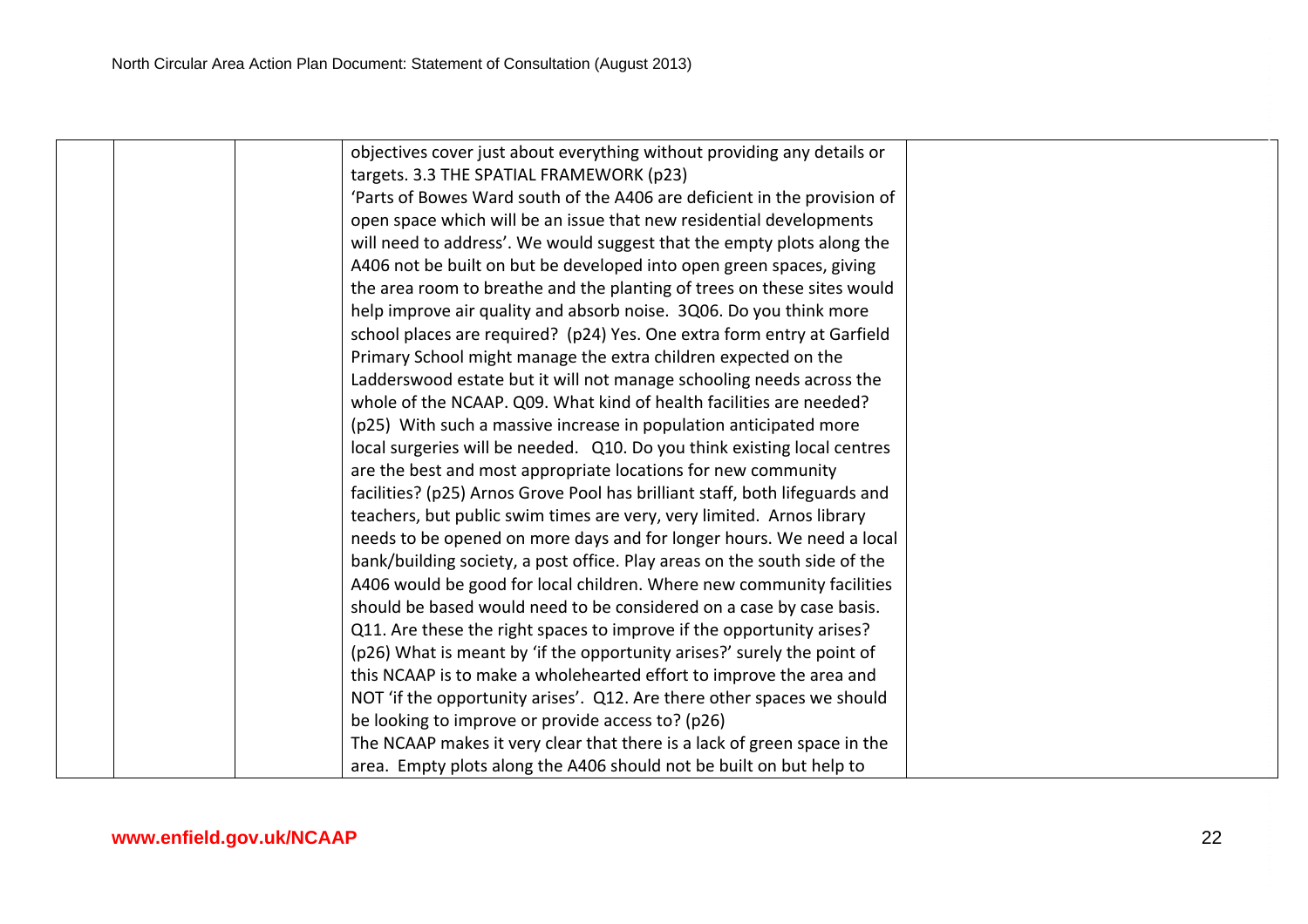|  | make up a wildlife corridor. The New River path and Pymmes Brook trail     |  |
|--|----------------------------------------------------------------------------|--|
|  | need to be enhanced, managed and promoted. Q14. What sort of               |  |
|  | improvements would you like to see? (p26) A commitment to                  |  |
|  | protecting the small amount of green space we have with a view to          |  |
|  | improving both quality of life and air. Q16. Do you agree with this        |  |
|  | approach to backland development? (p27) We completely disagree with        |  |
|  | such development. This document continually talks about the lack of        |  |
|  | green space in the area. It would be very wrong to take away the green     |  |
|  | space people have at the back of their homes. Q18. Is air quality an       |  |
|  | issue for you? (p28) We challenge whether it is legally right to build     |  |
|  | high-density housing on small plots along the A406. Q19. Do you agree      |  |
|  | to the approach to improving air quality in the NCAAP? (p28) This          |  |
|  | approach is laughable. Talking about the positioning of rooms, doors       |  |
|  | and windows in new build will not improve air quality. Stacking families   |  |
|  | one on top of the other and failing to provide school places will make     |  |
|  | air quality worse. 'Landscaping and biodiversity proposals will also play  |  |
|  | an important role in the mitigation of pollution'. The only plans we have  |  |
|  | seen are for big roads and tall buildings. It's unlikely that the TfL A406 |  |
|  | shrubs recently planted will play any great role managing pollution.       |  |
|  | Q20. Do you agree with the approach of locating taller buildings in local  |  |
|  | centres along the North Circular but not within areas of suburban          |  |
|  | character? (p29) We anticipate NHHT building whatever they want            |  |
|  | wherever they want with little regard for the suburban character. Q23.     |  |
|  | Do you agree with the Three 'Neighbourhood Places' approach? (p35)         |  |
|  | We neither agree nor disagree with this approach. Q24. Have we             |  |
|  | identified the right places? (p35) Working closely with the Ritz Traders   |  |
|  | on development of the Ritz Parade would be welcomed. Q25. What are         |  |
|  | your views on this draft guidance for the New Southgate/Arnos Grove        |  |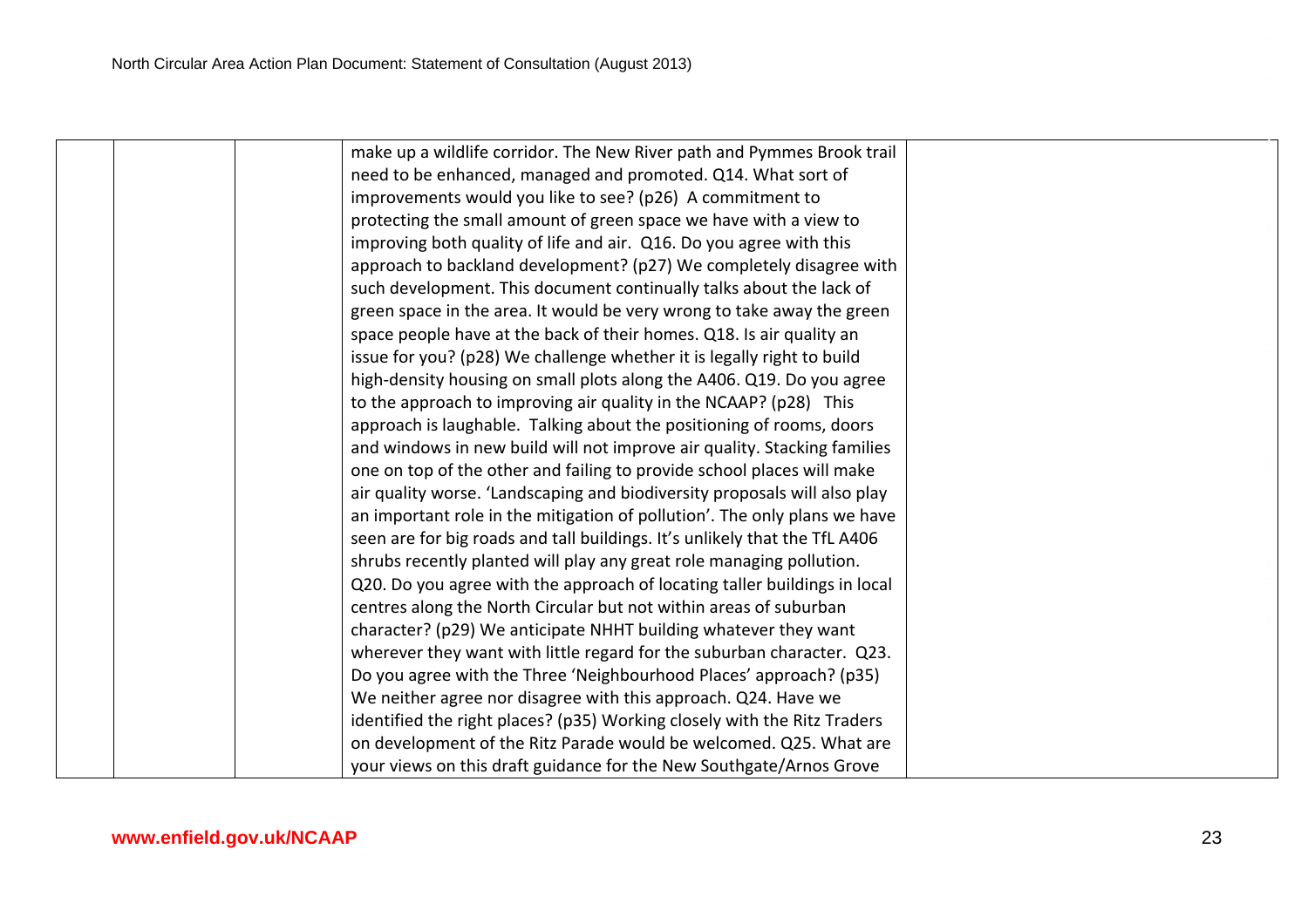|    |       |          | area? (p41) We would need to see more detailed plans but we are<br>horrified at the thought of development (however 'sensitive') in front of<br>Bowes Rd library and swimming pool and around Arnos Grove tube<br>station. These 1930's buildings and surrounding areas should be<br>protected and appreciated. These are our landmark and gateway<br>buildings the council is so keen on. Q26. Have we identified all the<br>required improvements for this area? (p41) Where to begin? (a) We<br>are disappointed by the poor quality and finishing to pavements, plants<br>and street furniture along the Bowes Road. After decades of neglect we<br>anticipated a much higher specification. The huge new bridge was<br>designed with landscaping around it including miniature trees. To date<br>there is just hard concrete. When should we expect a softer landscaping<br>around the bridge? |                                                                                                                                                                                                                                                        |
|----|-------|----------|-----------------------------------------------------------------------------------------------------------------------------------------------------------------------------------------------------------------------------------------------------------------------------------------------------------------------------------------------------------------------------------------------------------------------------------------------------------------------------------------------------------------------------------------------------------------------------------------------------------------------------------------------------------------------------------------------------------------------------------------------------------------------------------------------------------------------------------------------------------------------------------------------------|--------------------------------------------------------------------------------------------------------------------------------------------------------------------------------------------------------------------------------------------------------|
| 20 | Email | Resident | I missed the consultation but I would like to put these suggestions<br>forward:<br>1) Top end of Green Lanes towards Clockhouse Junction: plant trees<br>along the pavements. There is plenty of space here and this would<br>enhance what is quite a vibrant but rather ugly street landscape.<br>2) Road junction at Clockhouse Junction: please do something about the<br>dreadful situation when turning right out of Green Lanes into the North<br>circular. This junction is far worse now after the road improvements<br>than it was before. There is no filter, and cars have to stop on lines of<br>the box junction otherwise only one car would ever get across before<br>the lights changed. At least you could put lines directing right turners to                                                                                                                                    | NCAAP is a strategic planning document has<br>little influence over the implementation of the<br>TfL improvements scheme and the associated<br>snagging issues. These are being resolved via<br>the council's highways department and TfL<br>directly. |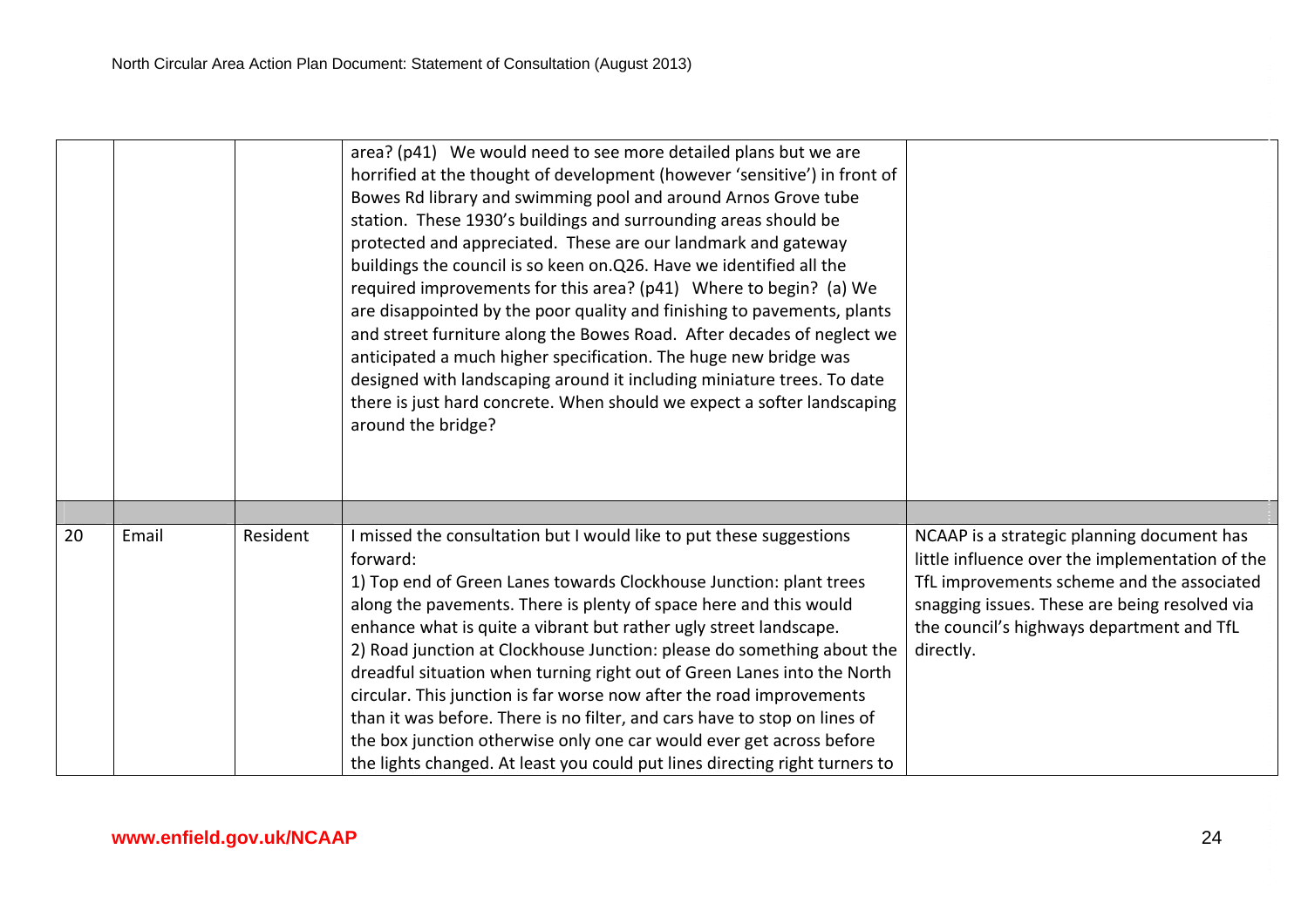|    |                       | the right of the oncoming right turners from Palmers Green to avoid<br>congestion.<br>3) Replace the missing tree at the beginning of Belsize Avenue, and<br>make a drainage hole for rainwater at the base of the slight slope the<br>other existing tree is planted in. At the moment, that poor tree doesn't<br>get the benefit of run-off rainwater as the lower half the planting space<br>is tarmaced over and the rain runs straight off onto the paving stones.<br>The tree is half parched all year round and will die soon at this rate.                                                                                                                                                                                                                                                                                                                                                                                                                                                                                                                                                                                                                                                                   |                                                                                                                                                                                 |
|----|-----------------------|----------------------------------------------------------------------------------------------------------------------------------------------------------------------------------------------------------------------------------------------------------------------------------------------------------------------------------------------------------------------------------------------------------------------------------------------------------------------------------------------------------------------------------------------------------------------------------------------------------------------------------------------------------------------------------------------------------------------------------------------------------------------------------------------------------------------------------------------------------------------------------------------------------------------------------------------------------------------------------------------------------------------------------------------------------------------------------------------------------------------------------------------------------------------------------------------------------------------|---------------------------------------------------------------------------------------------------------------------------------------------------------------------------------|
|    |                       |                                                                                                                                                                                                                                                                                                                                                                                                                                                                                                                                                                                                                                                                                                                                                                                                                                                                                                                                                                                                                                                                                                                                                                                                                      |                                                                                                                                                                                 |
| 21 | Email &<br>Attachment | With a few exceptions, the majority are long term owner/occupiers in<br>the 'hamlet' of Pevensey Avenue and Bexhill and Hastings Roads, N11.,<br>who have endured living on the front line of urban degeneration, anti<br>social activity, the 'safety and environmental' A406 'improvements',<br>which turned a 3 lane road into a 6 lane urban motorway, along the<br>Telford Road section, to which Pevensey-Bexhill- Hastings (and our<br>opposite neighbours at Milton-Chaucer-Shakespeare) are completely<br>locked in by. I would also welcome a list of all the advantages to our<br>residential community, both present and future We need - the<br>restoration of family homes and are against multi-storey blocks; vital<br>road safety features; local medical clinics specialising in the frequent<br>monitoring of chronic conditions e.g. anti-coagulation testing for heart<br>problems; broad leaf trees to create green lungs along the A406; open<br>green spaces; financial institutions; a department store. The 'three<br>Neighbourhood Places' need breaking down into areas with identical<br>requirements; the Telford Road corridor has problems that other areas<br>don't and vice versa. | Comments noted<br>NCAAP seeks to provide the adopted Core<br>Strategy position on providing a mix of<br>housing types, including the pressing need for<br>family accommodation. |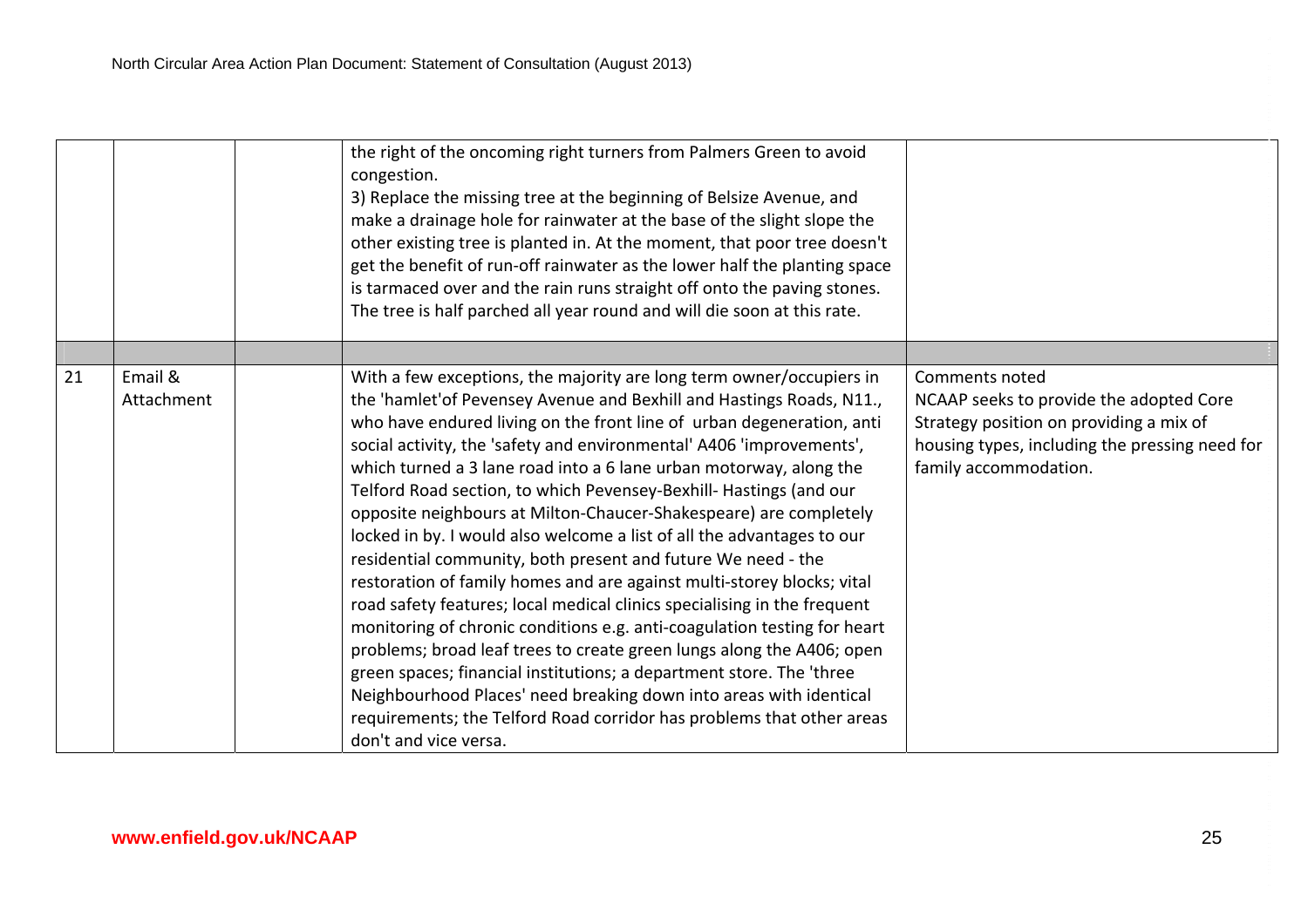| 22 | Email | Resident  | I welcome the North Circular Area Action Plan, however there are a<br>couple of areas where I think it could be improved.<br>1. Explicit noise limits inside homes I think that it is very important for<br>the long term viability and vitality of the housing that the potential<br>noise issues from the road are adequately addressed. I believe that at<br>the next stage rigorous noise limits should be explicitly set out for the<br>interior of properties to ensure that developers meet high standards<br>and do not cut corners for short term gain.<br>2. Planning for an appropriate mix of homes for specific development<br>sites. To maximise the potential of the development sites for the<br>community I believe that Enfield Council should set out in conjunction<br>with residents a suggested mix of units for each development site so<br>that the new developments are appropriate and meet the need of<br>existing and potential residents rather than just the developer. | Comments noted. Sustainable Development<br>design codes and standards are set out in<br>additional guidance on housing design and all<br>planning applications are subject to meeting<br>established standards and or god practice.<br>NCAAP seeks to provide the adopted Core<br>Strategy position on providing a mix of<br>housing types, including the pressing need for<br>family accommodation. |
|----|-------|-----------|-------------------------------------------------------------------------------------------------------------------------------------------------------------------------------------------------------------------------------------------------------------------------------------------------------------------------------------------------------------------------------------------------------------------------------------------------------------------------------------------------------------------------------------------------------------------------------------------------------------------------------------------------------------------------------------------------------------------------------------------------------------------------------------------------------------------------------------------------------------------------------------------------------------------------------------------------------------------------------------------------------|------------------------------------------------------------------------------------------------------------------------------------------------------------------------------------------------------------------------------------------------------------------------------------------------------------------------------------------------------------------------------------------------------|
|    |       |           |                                                                                                                                                                                                                                                                                                                                                                                                                                                                                                                                                                                                                                                                                                                                                                                                                                                                                                                                                                                                       |                                                                                                                                                                                                                                                                                                                                                                                                      |
| 23 | Form  | Resident  | Agree with vision and Neighbourhood Places agree, suggest attracting a<br>major retailer & improve parking. Very pleased with improvement<br>proposals. Would like to see Broomfield House redeveloped.                                                                                                                                                                                                                                                                                                                                                                                                                                                                                                                                                                                                                                                                                                                                                                                               | Comments noted. Ritz Parade is within Bowes<br>Local Centre, the centre has been<br>consolidated to the south and extended on<br>the north and west to create both an<br>opportunity for parking and attracting a viable<br>and modest foodstore.                                                                                                                                                    |
|    |       |           |                                                                                                                                                                                                                                                                                                                                                                                                                                                                                                                                                                                                                                                                                                                                                                                                                                                                                                                                                                                                       |                                                                                                                                                                                                                                                                                                                                                                                                      |
| 24 |       | Residents |                                                                                                                                                                                                                                                                                                                                                                                                                                                                                                                                                                                                                                                                                                                                                                                                                                                                                                                                                                                                       | Comments noted. The majority of issues                                                                                                                                                                                                                                                                                                                                                               |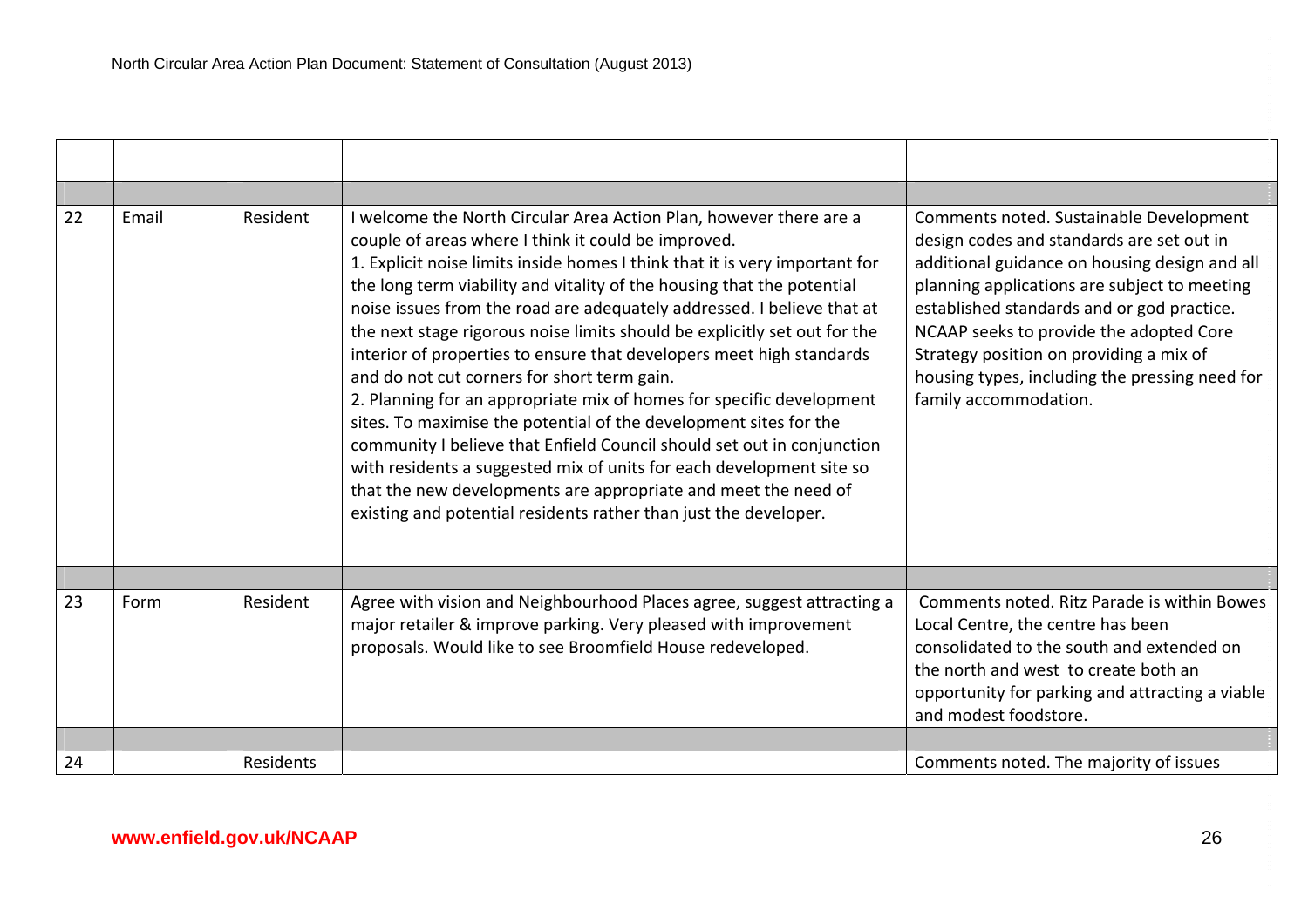|  | We have looked at the "Towards the Pre-Submission Stage" document.      | raised are outside the remit of this planning |
|--|-------------------------------------------------------------------------|-----------------------------------------------|
|  | It is rather hard to tell exactly what is proposed as the document is   | document, however, NCAAP does address the     |
|  | generally very vague. Other residents who only looked at the AAP may    | need of Building Height and Development       |
|  | find this aspect misleading as it appears all proposals have been       | Density in NCAAP policy 7.                    |
|  | dropped, which they have not. If you have not received many             |                                               |
|  | comments on this, that may be why. Majority of comments related to      |                                               |
|  | individual development proposals of NHHT. What would the landmark       |                                               |
|  | building be? Would it be commercial or residential? On page 37,         |                                               |
|  | Towards the pre-submission stage states that 'the height of new         |                                               |
|  | development should respond to the site's immediate context'. The        |                                               |
|  | immediate context of the Wilmer Way/Telford Road/Bowes Road/A 406       |                                               |
|  | junction is of suburban housing. In response to question 16 on page 27, |                                               |
|  | it would be helpful if rear access yards could be controlled with gated |                                               |
|  | access. Footpaths on rivers - Would the proposed footpath along the     |                                               |
|  | Pymmes Brook between Wilmer Way and Powys Lane be well lit and          |                                               |
|  | patrolled? We are concerned that this could become a no-go area         |                                               |
|  | where youths will gather, smoke, drop litter, vandalise property, etc   |                                               |
|  | School provision We note that Garfield School may be increased in size. |                                               |
|  | This is only good if the school improves. Overcrowding All the proposed |                                               |
|  | housing will increase population. On page 24 of Towards the Pre-        |                                               |
|  | submission stage it is estimated that the local population will grow by |                                               |
|  | about 3,700 by 2026. Is this a good thing? It is already a densely      |                                               |
|  | populated and heavily built-up area. Seafield Road Seafield Road should |                                               |
|  | be reopened to cars. Often long traffic jams form on Bowes Road         |                                               |
|  | queuing at the junction with the A406. Arnos pool area Arnos            |                                               |
|  | Swimming Pool and library should be preserved as an example of 1930s    |                                               |
|  | architecture, as should the underground station. This means that they   |                                               |
|  | should not have anything substantial or large built next to them.       |                                               |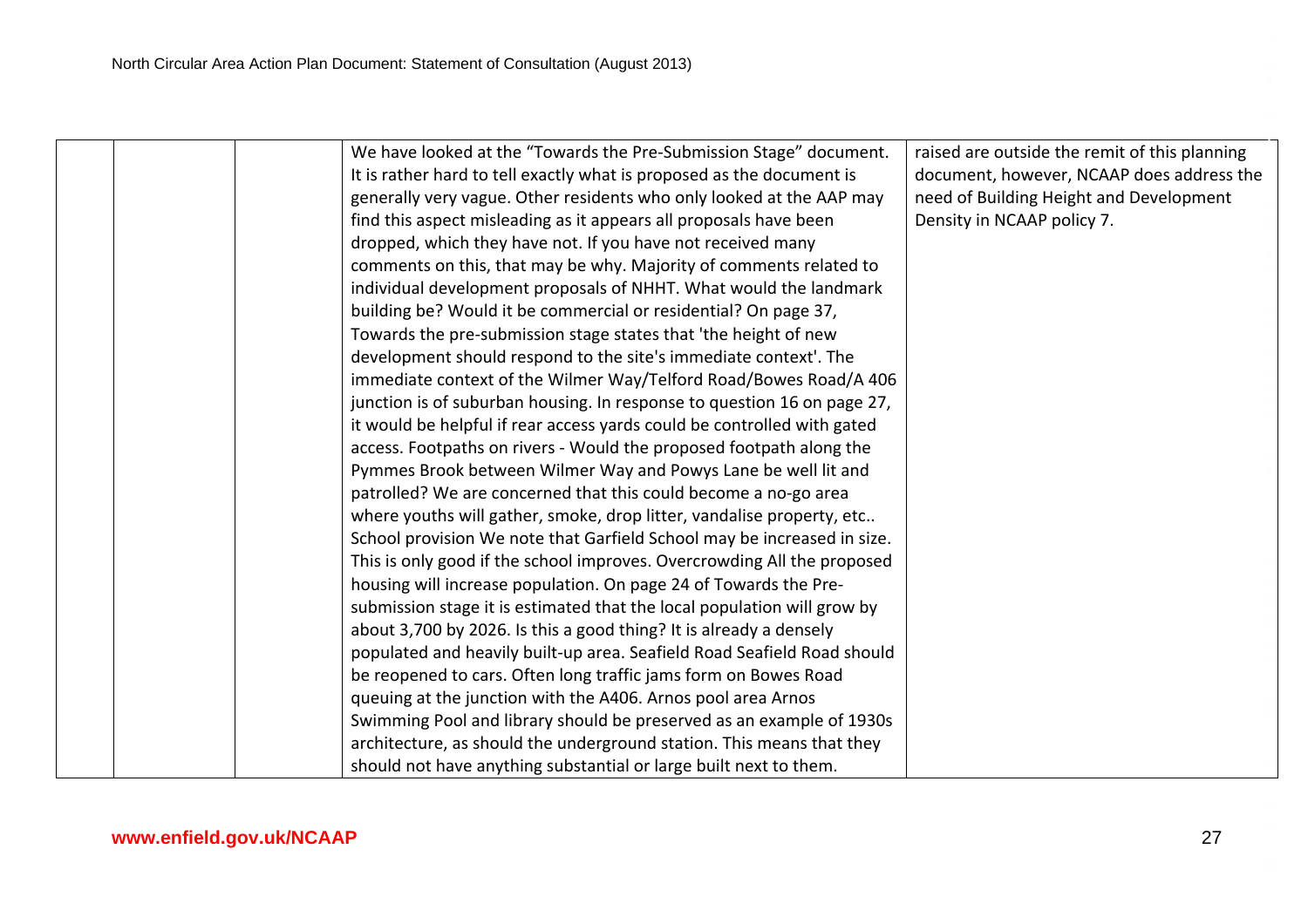| 25 | Form                                                                                  | Resident            | Vision - agree - Neighbourhood places - agree Any redevelopment<br>should have adequate parking.                                                                                                                                                                                                                                                                                                                                                                                                                                                                                                                                                                                                                                                                                                                                                                                                                                                                                                         | Comments noted. Parking standards are set<br>out in the emerging Development<br>management Document and adopted London<br>Plan.                                                                                                                                                                                 |
|----|---------------------------------------------------------------------------------------|---------------------|----------------------------------------------------------------------------------------------------------------------------------------------------------------------------------------------------------------------------------------------------------------------------------------------------------------------------------------------------------------------------------------------------------------------------------------------------------------------------------------------------------------------------------------------------------------------------------------------------------------------------------------------------------------------------------------------------------------------------------------------------------------------------------------------------------------------------------------------------------------------------------------------------------------------------------------------------------------------------------------------------------|-----------------------------------------------------------------------------------------------------------------------------------------------------------------------------------------------------------------------------------------------------------------------------------------------------------------|
|    |                                                                                       |                     |                                                                                                                                                                                                                                                                                                                                                                                                                                                                                                                                                                                                                                                                                                                                                                                                                                                                                                                                                                                                          |                                                                                                                                                                                                                                                                                                                 |
| 26 | Email<br>$\ddot{}$<br>attachments<br>1 x word<br>response<br>5 x photo<br>attachments | Edmonton<br>Rangers | We note that on page 51 of the NCAAP document you say 'While<br>currently privately owned, the open space adjacent to Cherry Blossom<br>Close which may provide an opportunity to provide a new public open<br>space' In 2008 this site was granted planning permission and<br>subsequently 2/3 of the land had flats and houses built on it, Millicent<br>Grove. The 1/3 that remains, according to the planning permission<br>granted, should be a private playing field with pavilion,<br>TP/06/1845/RM1.<br>We would ask that Enfield Council go back to Fairview and tell them to<br>complete the job with a pavilion and playing field on-site. We would<br>then like to use the facilities as our second site.<br>We find ourselves in a position of needing more space.<br>(1) We are a growing club with more children wanting to join us each<br>season<br>(2) The Football Association recently changed its pitch size<br>requirements and we now have to provide larger pitches for matches. | Comments noted, and the S106 agreement<br>accompanying the planning application will<br>need to be amended to allow for wider public<br>access and enjoyment of this open space<br>asset. The NCAAP would support the wider<br>usage of this space if the existing S106 legal<br>obligations could be overcome. |
| 27 | Email                                                                                 | Unknown             | Email Attachment did not open - request sent for Ms Yeung to resend                                                                                                                                                                                                                                                                                                                                                                                                                                                                                                                                                                                                                                                                                                                                                                                                                                                                                                                                      |                                                                                                                                                                                                                                                                                                                 |
|    |                                                                                       |                     |                                                                                                                                                                                                                                                                                                                                                                                                                                                                                                                                                                                                                                                                                                                                                                                                                                                                                                                                                                                                          |                                                                                                                                                                                                                                                                                                                 |
| 28 | Email                                                                                 | Resident            | Objection to Waste Plant at Pinkham Way                                                                                                                                                                                                                                                                                                                                                                                                                                                                                                                                                                                                                                                                                                                                                                                                                                                                                                                                                                  | Noted                                                                                                                                                                                                                                                                                                           |
|    |                                                                                       |                     |                                                                                                                                                                                                                                                                                                                                                                                                                                                                                                                                                                                                                                                                                                                                                                                                                                                                                                                                                                                                          |                                                                                                                                                                                                                                                                                                                 |
| 29 | Email                                                                                 | Resident            | Objection to Waste Plant at Pinkham Way                                                                                                                                                                                                                                                                                                                                                                                                                                                                                                                                                                                                                                                                                                                                                                                                                                                                                                                                                                  | Noted                                                                                                                                                                                                                                                                                                           |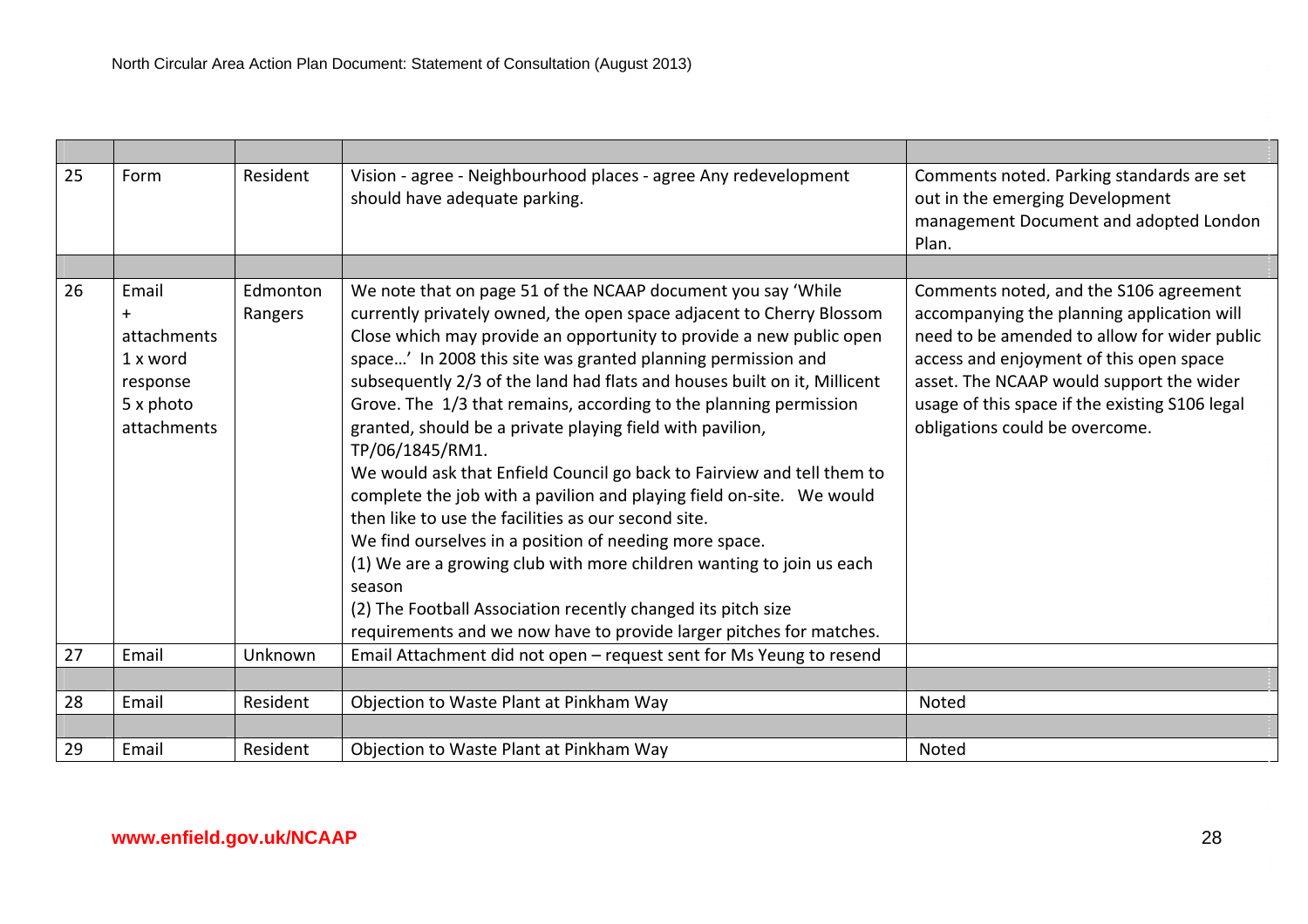| 30 | Email | Resident | Objection to Waste Plant at Pinkham Way                                                                                                                                                                                                                                                                                                                                                                                                                                                                                                                                                                                                                                                                                                                                                                                                              | Noted                                                                                                                                                                       |
|----|-------|----------|------------------------------------------------------------------------------------------------------------------------------------------------------------------------------------------------------------------------------------------------------------------------------------------------------------------------------------------------------------------------------------------------------------------------------------------------------------------------------------------------------------------------------------------------------------------------------------------------------------------------------------------------------------------------------------------------------------------------------------------------------------------------------------------------------------------------------------------------------|-----------------------------------------------------------------------------------------------------------------------------------------------------------------------------|
|    |       |          |                                                                                                                                                                                                                                                                                                                                                                                                                                                                                                                                                                                                                                                                                                                                                                                                                                                      |                                                                                                                                                                             |
| 31 | Email | Resident | Objection to Waste Plant at Pinkham Way                                                                                                                                                                                                                                                                                                                                                                                                                                                                                                                                                                                                                                                                                                                                                                                                              | Noted                                                                                                                                                                       |
|    |       |          |                                                                                                                                                                                                                                                                                                                                                                                                                                                                                                                                                                                                                                                                                                                                                                                                                                                      |                                                                                                                                                                             |
| 32 | Email | Resident | Intentions are admirable. However, I feel that there are two hugely<br>significant failures in this document The first is to assume that<br>improving one or two access ways will enable two halves of an area to<br>become a 'community' is, at best, naive and, at worst, wilful blindness<br>about how humans behave. Saying that the A406 links the three areas<br>and will not divide each one in two is nonsense. The second failure of<br>your document is the complete lack of reference to the proposed<br>development of the biggest waste disposal site in Europe just around<br>the corner from your future optimistic regeneration. If the development<br>of the plant goes ahead, the fallout will completely destroy any hope of<br>creating functioning communities along the North Circular whatever<br>you do to the living areas. | <b>Noted</b>                                                                                                                                                                |
|    |       |          |                                                                                                                                                                                                                                                                                                                                                                                                                                                                                                                                                                                                                                                                                                                                                                                                                                                      |                                                                                                                                                                             |
| 33 | Email | Resident | Decent, useful retail units that will invite retailers that will serve and be<br>of use to the community, most of whom are families or young<br>professionals. Open spaces of greenery, including small plots for<br>parks/play areas for children. Community facilities that will bring the<br>area to life and create an area that people will want to visit/live/work<br>in. Community cafe/community centre.<br>A post box!                                                                                                                                                                                                                                                                                                                                                                                                                      | Bowes Road Local Centre consolidated and<br>seeks to attract a more vibrant offer. Day to<br>day retail needs such as post office are also<br>noted and would be supported. |
|    |       |          |                                                                                                                                                                                                                                                                                                                                                                                                                                                                                                                                                                                                                                                                                                                                                                                                                                                      |                                                                                                                                                                             |
| 34 | Email | Resident | Objection to waste plant - An increased flow of traffic from Pinkham                                                                                                                                                                                                                                                                                                                                                                                                                                                                                                                                                                                                                                                                                                                                                                                 | Noted                                                                                                                                                                       |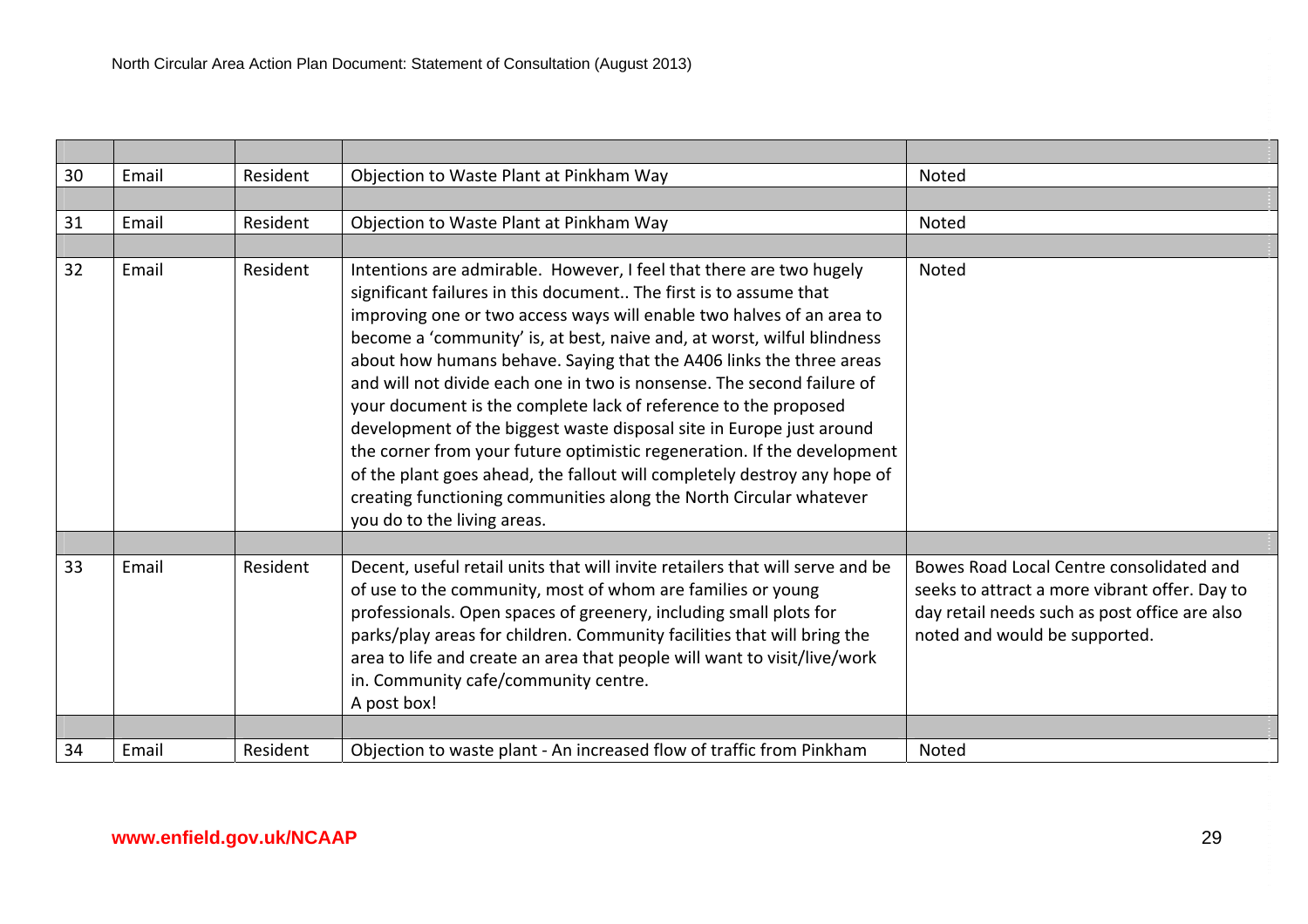|    |       |                                   | Way would quickly congest the recent road improvements and bring<br>noise and pollution into the Action Plan Area.                                                                                                                                                                                                                                                                                                                                                                                                                                                           |       |
|----|-------|-----------------------------------|------------------------------------------------------------------------------------------------------------------------------------------------------------------------------------------------------------------------------------------------------------------------------------------------------------------------------------------------------------------------------------------------------------------------------------------------------------------------------------------------------------------------------------------------------------------------------|-------|
|    |       |                                   |                                                                                                                                                                                                                                                                                                                                                                                                                                                                                                                                                                              |       |
| 35 | Email | Barnet &<br>Southgate<br>College  | Objection to waste plant                                                                                                                                                                                                                                                                                                                                                                                                                                                                                                                                                     | Noted |
|    |       |                                   |                                                                                                                                                                                                                                                                                                                                                                                                                                                                                                                                                                              |       |
| 36 | Email | Southgate<br>Green<br>Association | Objection to waste plant                                                                                                                                                                                                                                                                                                                                                                                                                                                                                                                                                     | Noted |
|    |       |                                   |                                                                                                                                                                                                                                                                                                                                                                                                                                                                                                                                                                              |       |
| 37 | Email | Resident                          | Q12: Investment & improvement of area is welcome. Remainder of<br>email is an objection to Pinkham Way.                                                                                                                                                                                                                                                                                                                                                                                                                                                                      | Noted |
|    |       |                                   |                                                                                                                                                                                                                                                                                                                                                                                                                                                                                                                                                                              |       |
| 38 | Email | Resident                          | I wholly support the comments made by the PWA with regard to the<br>plans affecting the boroughs in Enfield, Haringey and Barnet (and<br>surrounding areas) and as they affect neighbouring boroughs with<br>increased pollutants by way of traffic, noise and vehicle emissions.                                                                                                                                                                                                                                                                                            | Noted |
|    |       |                                   |                                                                                                                                                                                                                                                                                                                                                                                                                                                                                                                                                                              |       |
| 39 | Email | Resident                          | I support the AAP in general and have been please to see that now the<br>TfL A406 works are underway the blight that has afflicted the corridor<br>has lifted at the housing stock that has been long neglected is being<br>renovated and brought back to its rightful place. I agree with the<br>encouragement to more sustainable modes for shorter journeys.<br>however I have one concern in that while Core Strategy shows the<br>western end of the area, around the railway and the north end of the<br>Bounds Green Road as a major green space, is in conflict with | Noted |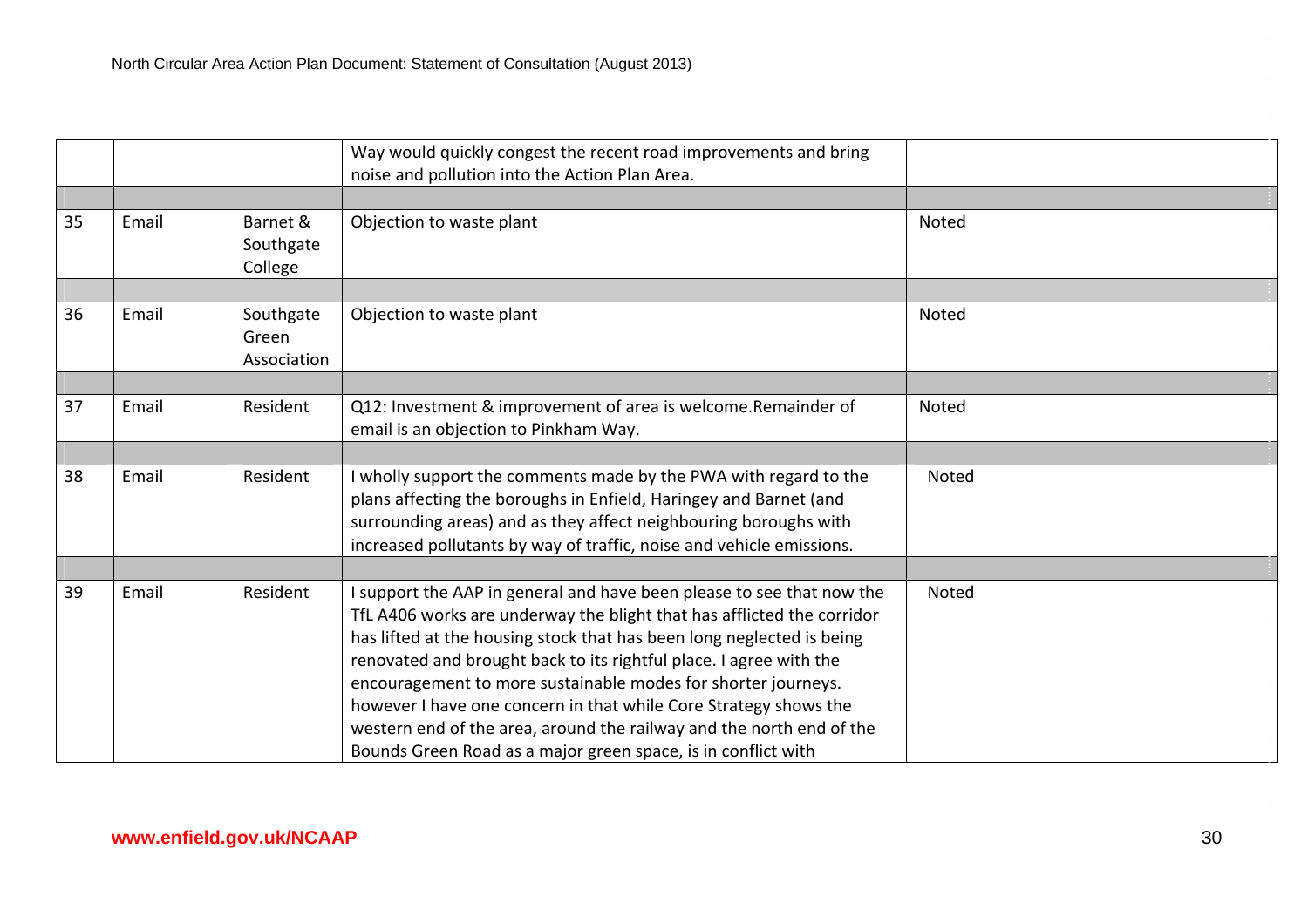|    |       |          | Haringey's desire for changes to their emerging Core Strategy -<br>including a change of the underlying planning designation for the<br>Pinkham Wood site.                                                                                                                                                                                                                                                                                                                                                               |        |
|----|-------|----------|--------------------------------------------------------------------------------------------------------------------------------------------------------------------------------------------------------------------------------------------------------------------------------------------------------------------------------------------------------------------------------------------------------------------------------------------------------------------------------------------------------------------------|--------|
|    |       |          |                                                                                                                                                                                                                                                                                                                                                                                                                                                                                                                          |        |
| 40 | Email | Resident | As a Barnet resident living fairly close to the proposed development<br>area - I welcome the intention to invest in and improve the area.<br>However, I think that it's success could be lessened - even interfered<br>with - if the Council continues to support the proposed North London<br>Waste Authority plans for Pinkham Way                                                                                                                                                                                     | Noted  |
|    |       |          |                                                                                                                                                                                                                                                                                                                                                                                                                                                                                                                          |        |
| 41 | Email | Resident | We, in Muswell Hill Road, are totally opposed to the proposed recycling<br>plant in Pinkham Way                                                                                                                                                                                                                                                                                                                                                                                                                          | Noted  |
|    |       |          |                                                                                                                                                                                                                                                                                                                                                                                                                                                                                                                          |        |
| 42 | Email | Resident | I live in Haringey but very close to the border of Enfield in Warwick<br>Road, and therefore am aware of the improvements that Enfield council<br>are suggesting in the North Circular Area Action Plan. Much good work<br>has been done and much is still under consideration. But it is manifestly<br>obvious to many of us who live in this area that should the proposed<br>Pinkham Way development go ahead unchecked all these<br>improvements would be lost.                                                      | Noted  |
|    |       |          |                                                                                                                                                                                                                                                                                                                                                                                                                                                                                                                          |        |
| 43 | Email | Resident | I do hope that my comments will be welcome though I live in Friern<br>Barnet. I pass through the area a lot and frequently use the shops on<br>the Betstyle Roundabout. I have been so pleased to see Enfield making<br>serious efforts to redevelop and improve the area blighted for 40 years<br>by the NCR improvement plans not happening. Traffic flow is also<br>important. Changes were made to allow east flowing traffic off the NCR<br>before it reached the three lane section at Bounds Green. Friern Barnet | Noted. |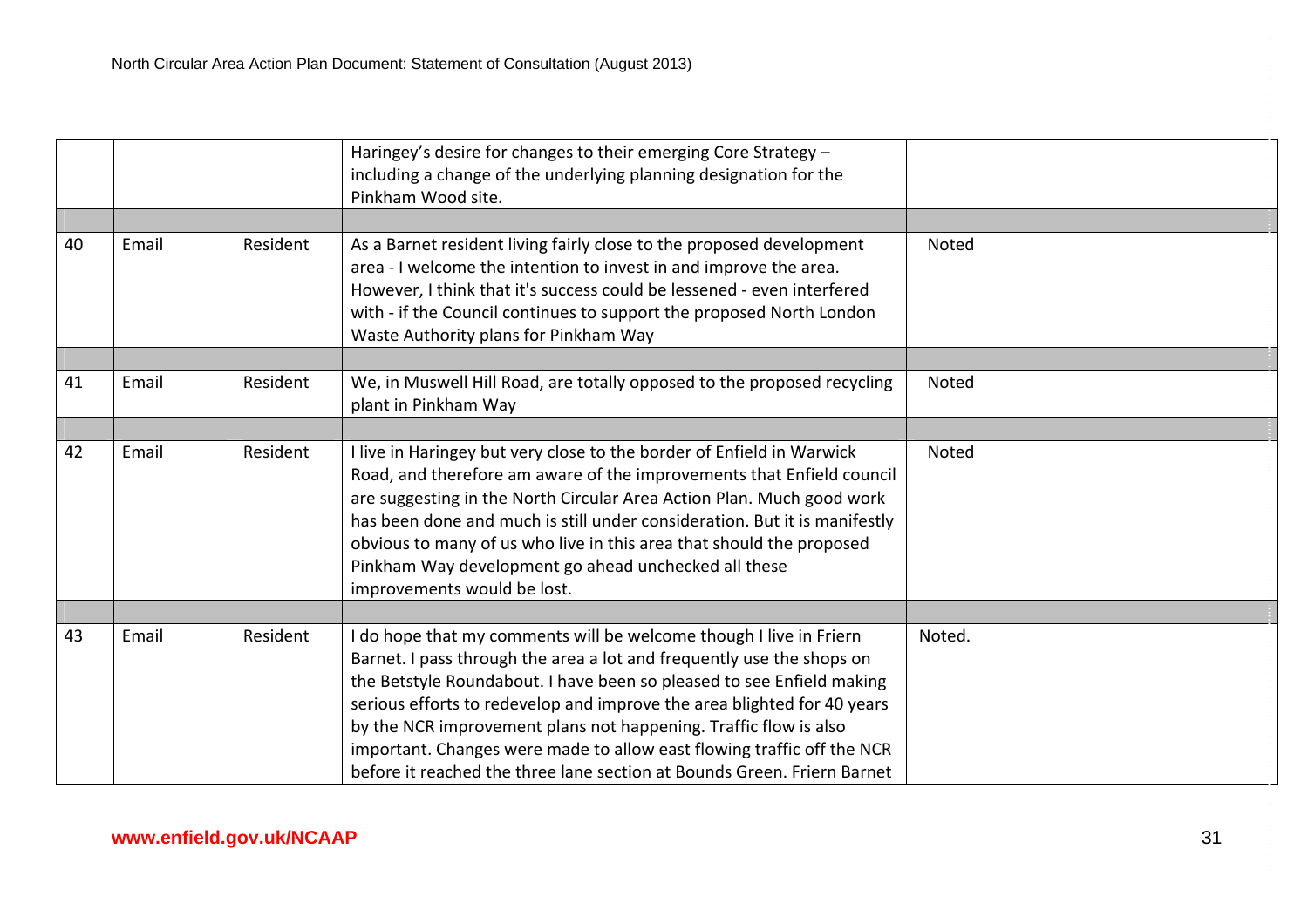|    |        |                                                                         | Road was coping until the mini roundabout at Station Road/Bankers<br>Draft was removed. The effect has been to create "rat runs" through<br>roads bounded by The Ridgeway, Crescent Road and Beconsfield in<br>order to join Friern Barnet Road further down. If changes are made to<br>the Betstyle roundabout which reduce traffic flows it is likely to increase<br>"rat running" in the area What is even worse is the proposal to build a<br>recycling works and dustcart base on Pinkham Way. No matter how<br>well installed they are there will be noise, smells and considerable<br>traffic pollution coming from the site.                                                                   |                                                      |
|----|--------|-------------------------------------------------------------------------|--------------------------------------------------------------------------------------------------------------------------------------------------------------------------------------------------------------------------------------------------------------------------------------------------------------------------------------------------------------------------------------------------------------------------------------------------------------------------------------------------------------------------------------------------------------------------------------------------------------------------------------------------------------------------------------------------------|------------------------------------------------------|
|    |        |                                                                         |                                                                                                                                                                                                                                                                                                                                                                                                                                                                                                                                                                                                                                                                                                        |                                                      |
| 44 | Email  | Resident                                                                | I am sure that the improvements you are suggesting around the North<br>Circular Road, (Arnos Grove, New Southgate, Palmers Green, Bounds<br>Green etc.) will definitely be welcomed by the vast majority of the<br>residents. These vision will make these areas vibrant in both<br>commercial and social point of view. In answer to your Question No.<br>Q12 there is a big threat (and I mean a big threat), which is the<br>PINKHAM WAY WASTE Project. This totally unreasonable project will<br>not allow you to keep the traffic down, will not allow you to construct<br>news schools, new leisure centres, new business centres, to keep the<br>pollution levels down as much as possible, etc | Comments noted                                       |
|    |        |                                                                         |                                                                                                                                                                                                                                                                                                                                                                                                                                                                                                                                                                                                                                                                                                        |                                                      |
| 45 | Letter | <b>Bounds</b><br>Green &<br><b>District</b><br>Residents<br>Association | Comments relate to Open Spaces (slips) are between Tewesbury<br>Terrace and the Bounds Green Road and the detailed works between<br>Warwick road and the NCR - attention to detailing As opportunity sites<br>are identified close to these slips can improvements to them be secured<br>via S106? pathway between both slips could be shared walking cycling.                                                                                                                                                                                                                                                                                                                                         | Need to address whether there is the<br>possibility. |
|    |        |                                                                         |                                                                                                                                                                                                                                                                                                                                                                                                                                                                                                                                                                                                                                                                                                        |                                                      |
| 46 | Letter | <b>DHA</b>                                                              | Primarily New Southgate Industrial Estate - promoting the complete                                                                                                                                                                                                                                                                                                                                                                                                                                                                                                                                                                                                                                     | There is no evidence to support the de-              |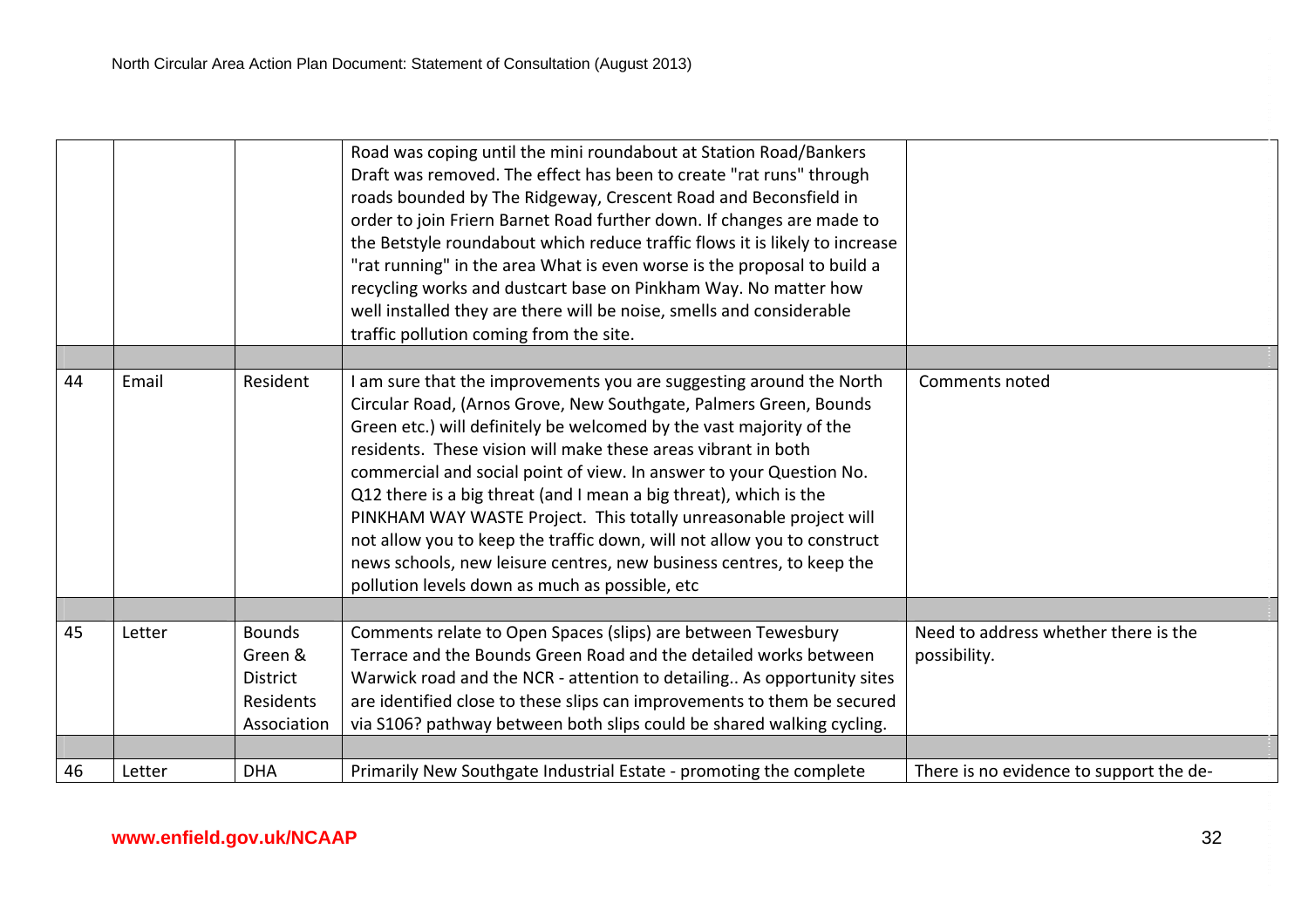|    |       | Planning -<br>representin<br>g New<br>Laderswoo<br>d LLP | redevelopment of the Estate, and not partial as previously indicated in<br>the earlier AAPs to allow the redevelopment of the estate to contribute<br>towards strategic housing targets. The development potential of NSIA is<br>missing and this should be included within the stage of the AAP                                                                                                                                                                                                                                                                                                                                                                                                                                                                                                                                                                                                                                                                                                                                                                                                                                                                     | designation of the Estate from LSIS. Local<br>employment is a primary objective of NCAAP                                                                                                                                                               |
|----|-------|----------------------------------------------------------|----------------------------------------------------------------------------------------------------------------------------------------------------------------------------------------------------------------------------------------------------------------------------------------------------------------------------------------------------------------------------------------------------------------------------------------------------------------------------------------------------------------------------------------------------------------------------------------------------------------------------------------------------------------------------------------------------------------------------------------------------------------------------------------------------------------------------------------------------------------------------------------------------------------------------------------------------------------------------------------------------------------------------------------------------------------------------------------------------------------------------------------------------------------------|--------------------------------------------------------------------------------------------------------------------------------------------------------------------------------------------------------------------------------------------------------|
|    |       |                                                          |                                                                                                                                                                                                                                                                                                                                                                                                                                                                                                                                                                                                                                                                                                                                                                                                                                                                                                                                                                                                                                                                                                                                                                      |                                                                                                                                                                                                                                                        |
| 47 | Email | Resident                                                 | High quality housing etc-yes but is this just on paper or do you wish to<br>cram as many flats as possible to deal with your targets in an already<br>dense area? If this is the case, the council should look in less dense<br>areas to build flats. What TFL planned for the area was far from what<br>they delivered. Where was all the green they promised and look what<br>happened to the junction of Powys Lane and Bowes Road. The phone<br>mast and galvanized fencing was a disgrace and it has taken local<br>residents to get some improvement implement but does not go far<br>enough. Definitely more greenery and space is needed. Not more<br>housing as that leads to increased density and congestion. This would<br>greatly uplift the area visually and reduce air pollution. What objectives<br>do you have for the Broomfield Estate? I am not clear as to what your<br>plans are here and more importantly why is it included? There is no<br>relationship to the Bowes area. Primary and secondary school places<br>need to be addressed. The New River path and Pymmes Brook trail<br>need improving. Strongly appose backland development. | The majority of the issues are a direct<br>consequence of the TfL Improvement Scheme<br>and will be directed through SWEP.<br>NCAAP seeks to address the issue of education<br>provision in line with the Council's primary<br>and Secondary Strategy. |
|    |       |                                                          |                                                                                                                                                                                                                                                                                                                                                                                                                                                                                                                                                                                                                                                                                                                                                                                                                                                                                                                                                                                                                                                                                                                                                                      |                                                                                                                                                                                                                                                        |
| 48 | Email | Residents                                                | The A406 is a main route road not a suitable place for communities to<br>come together with the very busy, noisy polluted road which in some<br>parts has been helped by the regeneration for flow of traffic, but not for<br>the pollution which the scheme was to address with green spaces.<br>Because buildings have been removed and large amount of trees have                                                                                                                                                                                                                                                                                                                                                                                                                                                                                                                                                                                                                                                                                                                                                                                                 | Comments noted                                                                                                                                                                                                                                         |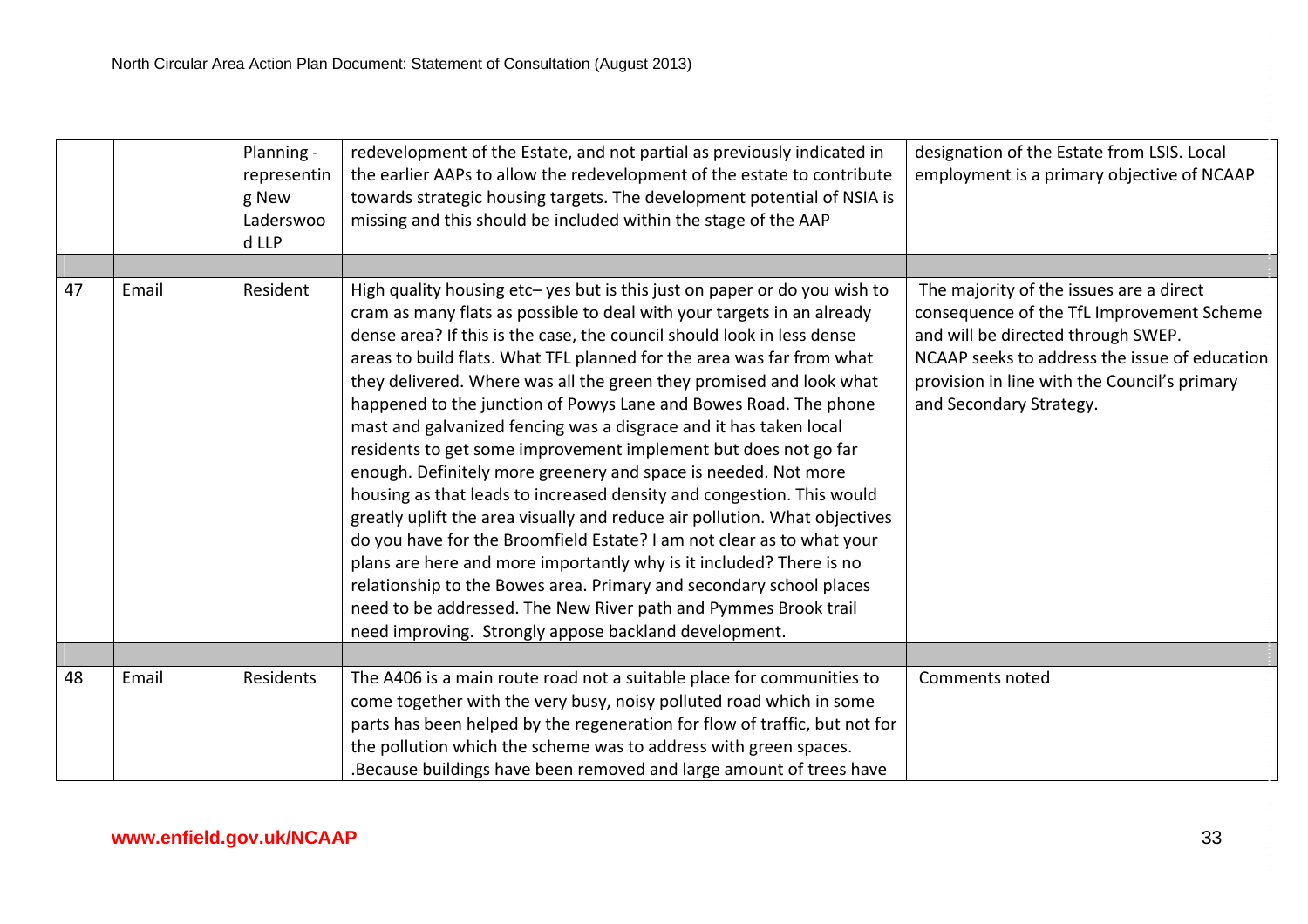|    |                                                               | been cut down noise pollution from the A406 is now a problem for us<br>living in Powys Lane. Road noise from the A406 travels much further<br>down Powys Lane than before. The regeneration plans state it was<br>going to reduce noise pollution to the local area. The North London<br>Assembly Hall provides no community use to any of the local residents.<br>In fact it brings more congestion to the roads on Saturday and Sunday<br>with cars and coaches parked all day long in Powys Lane and<br>surrounding areas. If more homes are built along the A406 and local<br>area , how is the Council going to improve congestion this will add on<br>the A406. The current scheme does not improve the capacity only the<br>safety and the environment. No we do not agree with the approach to<br>air quality. Was this problem discussed when the Government who<br>gave £56,000 to NHHT to build new homes, on an already polluted<br>road. Where are the landscaping and biodiversity proposals being<br>implemented on the A406 to help with air pollution. We completely<br>disagree with tall buildings along the A406. They are out of character<br>with the existing buildings along Bowes Rd and Telford Way. They are<br>also not suitable for families. |                |
|----|---------------------------------------------------------------|----------------------------------------------------------------------------------------------------------------------------------------------------------------------------------------------------------------------------------------------------------------------------------------------------------------------------------------------------------------------------------------------------------------------------------------------------------------------------------------------------------------------------------------------------------------------------------------------------------------------------------------------------------------------------------------------------------------------------------------------------------------------------------------------------------------------------------------------------------------------------------------------------------------------------------------------------------------------------------------------------------------------------------------------------------------------------------------------------------------------------------------------------------------------------------------------------------------------------------------------------------------------------|----------------|
|    |                                                               |                                                                                                                                                                                                                                                                                                                                                                                                                                                                                                                                                                                                                                                                                                                                                                                                                                                                                                                                                                                                                                                                                                                                                                                                                                                                            |                |
| 49 | <b>Bounds</b><br>Green<br>Village<br>Residents<br>Association | Telford Road / Bowes Park and Green Lanes neighbourhood places:<br>Bounds Green Village Residents Association strongly object to any area<br>of the North Circular Road being developed as a neighbourhood area.<br>Arnos Grove neighbourhood place: Assuming the accommodation of<br>trees, air and in-sync architecture, bearing in mind this development<br>area is of a sufficient distance away from the North Circular Road, no<br>objection is raised by the Bounds Green Village Residents Association to<br>the proposal.<br>BGVRA Concerns: Five storey and four storey developments would be                                                                                                                                                                                                                                                                                                                                                                                                                                                                                                                                                                                                                                                                    | Comments noted |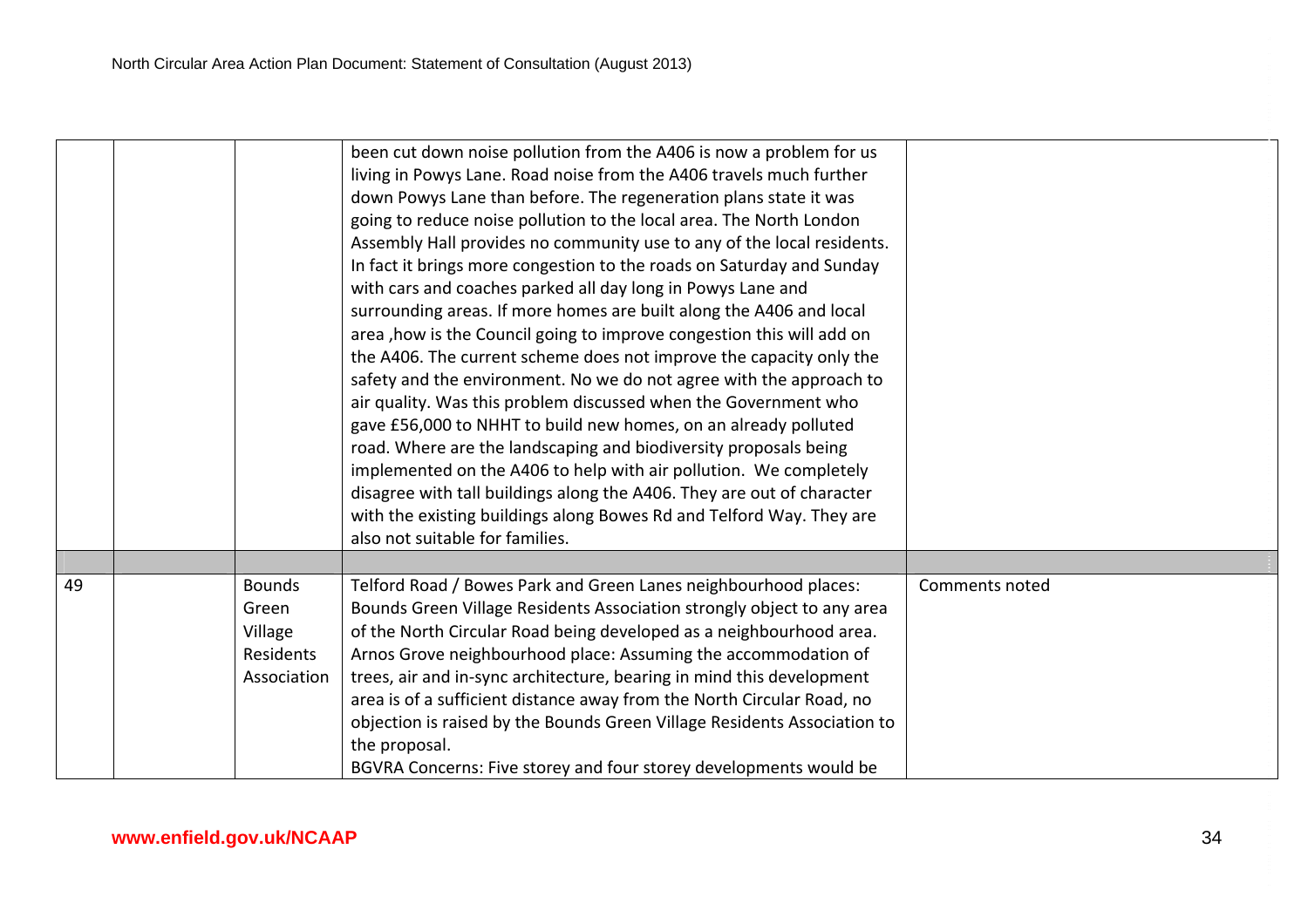|    |          | detrimental to the visual amenity of the area are not in keeping with<br>the predominately two storey homes in the area.                                                                                                                                                                                                                                                                                                                                                                                                                                                                                                                                                                                                                                                                     |                |
|----|----------|----------------------------------------------------------------------------------------------------------------------------------------------------------------------------------------------------------------------------------------------------------------------------------------------------------------------------------------------------------------------------------------------------------------------------------------------------------------------------------------------------------------------------------------------------------------------------------------------------------------------------------------------------------------------------------------------------------------------------------------------------------------------------------------------|----------------|
|    |          |                                                                                                                                                                                                                                                                                                                                                                                                                                                                                                                                                                                                                                                                                                                                                                                              |                |
| 50 | Resident | I have filled in the NCAAP consultation form online. However, I need to<br>add several other points that are concerning me:<br>I don't believe Enfield Council has consulted sufficiently - the period of<br>consultation has been too short. I am also concerned that the<br>proposals will have an impact on local businesses.<br>But above all, I am most concerned (and surprised at) the Council's<br>failure to even mention the proposal to build the huge waste<br>management facility at Pinkham Way. The impact of hundreds of trucks<br>trundling along the North Circular Road on our local environment will<br>be significant and will undermine the improvements being proposed.<br>We need the consultation to be extended and we need the NCAAP to<br>say no to Pinkham Way. | Comments noted |
|    |          |                                                                                                                                                                                                                                                                                                                                                                                                                                                                                                                                                                                                                                                                                                                                                                                              |                |
| 51 | Resident | The vision should focus on maintaining traditional residential styles in<br>residential areas, promoting owner occupation by families<br>and not private renting and multiple occupancy/multiple vehicles.<br>Environmental improvement - parks, open spaces and public realm.<br>Public realm, parks and open spaces form a vital part of any<br>neighbourhood, creating spaces, facility and opportunity for<br>communities to come together and interact. The area along<br>Tewkesbury terrace desperately needs attention . The NCAAP should<br>directly oppose any new development which will have any adverse<br>impact on air quality. I agree with the proposal to locate tall buildings                                                                                             | Comments noted |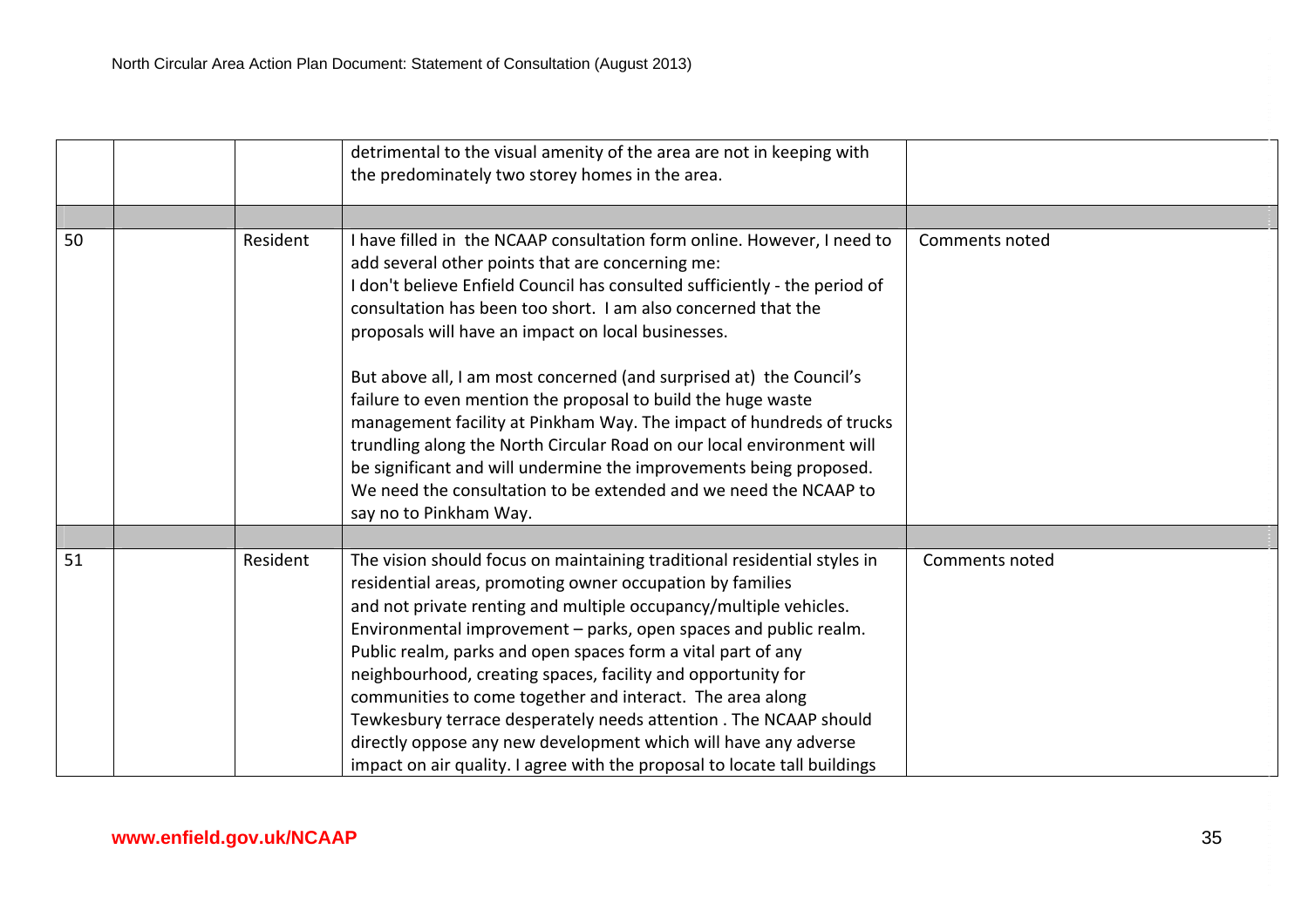|    |          | away from residential sites and closer to the road corridor, but have<br>reservations about any implicit assumption that "landmark buildings"<br>are necessarily to tall buildings. NCAAP fail to deal with Pinkham Way<br>and is flawed in terms of Bowes Primary school. In addition to this,<br>there has been insufficient time to respond to the consultation and<br>there has been insufficient publicity or opportunity to attend<br>exhibitions. Further consultation and exhibitions are required.                                                                                                                                                                                                                                                                                                                                                                                                                                                                                                                                                                                                                                                                                         |  |
|----|----------|-----------------------------------------------------------------------------------------------------------------------------------------------------------------------------------------------------------------------------------------------------------------------------------------------------------------------------------------------------------------------------------------------------------------------------------------------------------------------------------------------------------------------------------------------------------------------------------------------------------------------------------------------------------------------------------------------------------------------------------------------------------------------------------------------------------------------------------------------------------------------------------------------------------------------------------------------------------------------------------------------------------------------------------------------------------------------------------------------------------------------------------------------------------------------------------------------------|--|
|    |          |                                                                                                                                                                                                                                                                                                                                                                                                                                                                                                                                                                                                                                                                                                                                                                                                                                                                                                                                                                                                                                                                                                                                                                                                     |  |
| 52 | Resident | agree with much of what I read - but, currently, a failure to openly and<br>seriously consider the implications of a huge waste plant and vehicle<br>depot so close to the NCAAP site make it difficult to see how it will<br>achieve all of the regenerative benefits that it sets out to do. There are<br>huge issues around traffic that the pre-submission document does not<br>even mention. It is mentioned more than once in the document that<br>the issue of congestion is not addressed by the ongoing or planned<br>changes to the A406 - that these changes only smooth traffic flow and<br>make the area better for pedestrians. It is well known that the four-lane<br>bottleneck West of the intersection with Bounds Green road cannot be<br>sorted out (I believe that a listed bridge is part of the problem?), so that<br>congestion is always likely to be an issue (this stretch of road is<br>recognised as one of the top ten worst for congestion in London -<br>sometimes at the very top of the GLA list). With this in mind, there is a<br>potentially huge problem down the line with a massive waste plant at<br>Pinkham Way generating 1200+ vehicle movements a day. |  |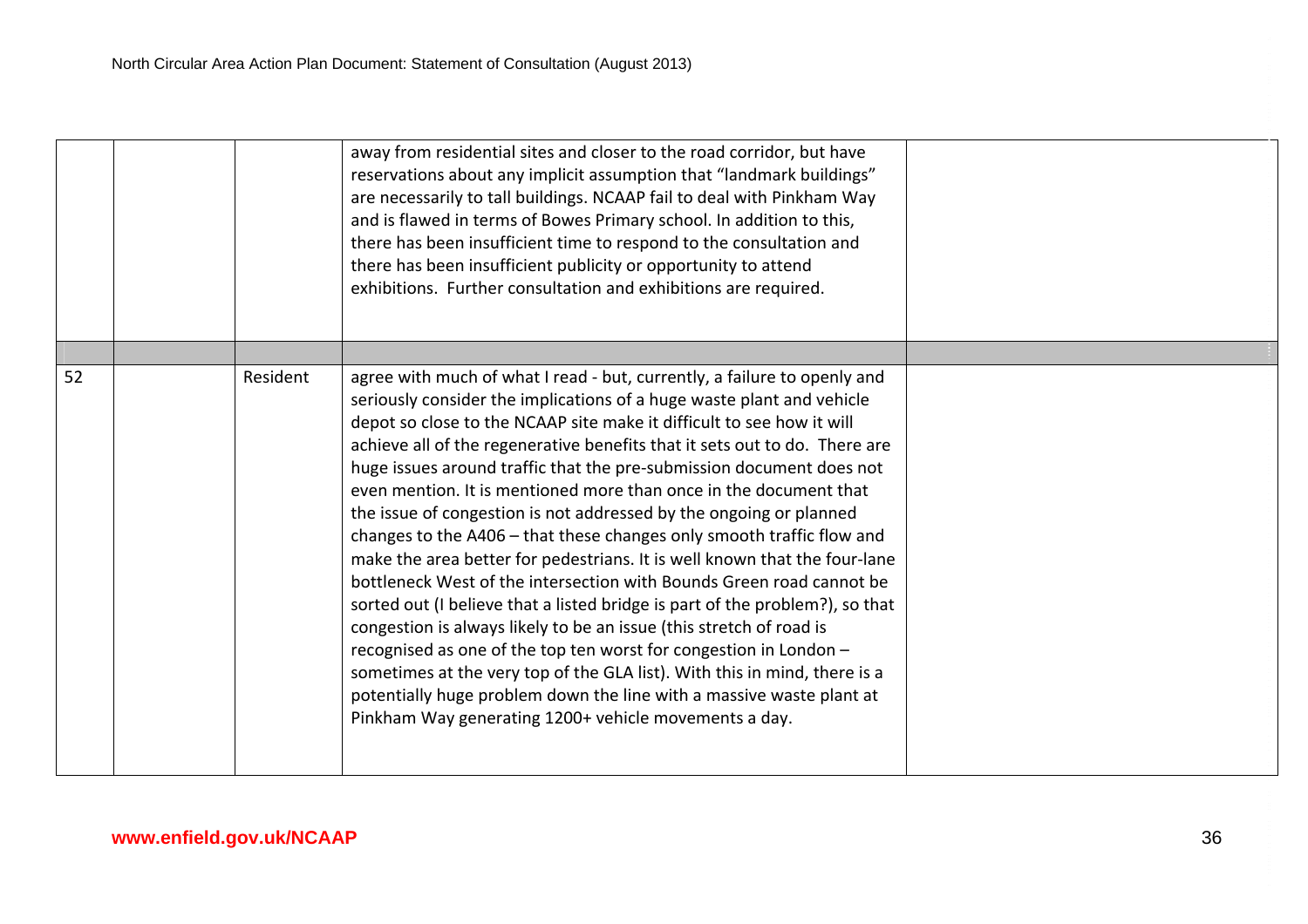| 53 |                                 | <b>TfL</b> | The suitability of high density at Ladderswood and Western Gateway<br>need to be considered in the context of access to public transport<br>nodes. Arnos Grove Station - (paragraph 9 page 39) suggest the release<br>of land west of site is reliant on the consolidation of car parking spaces<br>on land to the east. It remains unclear whether the sites are<br>intentionally linked this requires clarification: 1. the assumption of a<br>proposed deck structure is dependent on engineering constraints and<br>commercial viability and has not been explored. 2. Commercial decision<br>regarding construction, maintenance and operation of a future<br>structure will still need to be made and how this impact on any<br>development bought forward. The document does not at this stage<br>allow for a reduction in commuter parking. This is a point that should be<br>reflected in the document as a decked structure may not be deliverable.<br>A statement justifying a reduction in car parking will should be<br>provided, thus providing the necessary flexibility to bring forward<br>development. (Paragraph 4 9page 43) should state new development<br>should be accessed via side roads, not directly from NCR. Enfield<br>Council is currently engaging with Transport for London to confirm the<br>short- and mid-term strategy for improvements along the North<br>Circular, including the likely infrastructure requirements. The agreed<br>position will be reflected in the next draft of the AAP. | Comments noted and agreed. |
|----|---------------------------------|------------|------------------------------------------------------------------------------------------------------------------------------------------------------------------------------------------------------------------------------------------------------------------------------------------------------------------------------------------------------------------------------------------------------------------------------------------------------------------------------------------------------------------------------------------------------------------------------------------------------------------------------------------------------------------------------------------------------------------------------------------------------------------------------------------------------------------------------------------------------------------------------------------------------------------------------------------------------------------------------------------------------------------------------------------------------------------------------------------------------------------------------------------------------------------------------------------------------------------------------------------------------------------------------------------------------------------------------------------------------------------------------------------------------------------------------------------------------------------------------------------------------------------------------------|----------------------------|
|    |                                 |            |                                                                                                                                                                                                                                                                                                                                                                                                                                                                                                                                                                                                                                                                                                                                                                                                                                                                                                                                                                                                                                                                                                                                                                                                                                                                                                                                                                                                                                                                                                                                    |                            |
| 54 | Letter/email<br>&<br>Attachment | Resident   | A positive way forward is urgently required, together with a sound<br>North Circular Area Action Plan. This is vital in order that the<br>Authorities can restore sound town planning, meaningful public<br>consultation, and liberate residents and traders from planning blight,<br>whether caused by historic failures relating to the A406.; or threatened                                                                                                                                                                                                                                                                                                                                                                                                                                                                                                                                                                                                                                                                                                                                                                                                                                                                                                                                                                                                                                                                                                                                                                     |                            |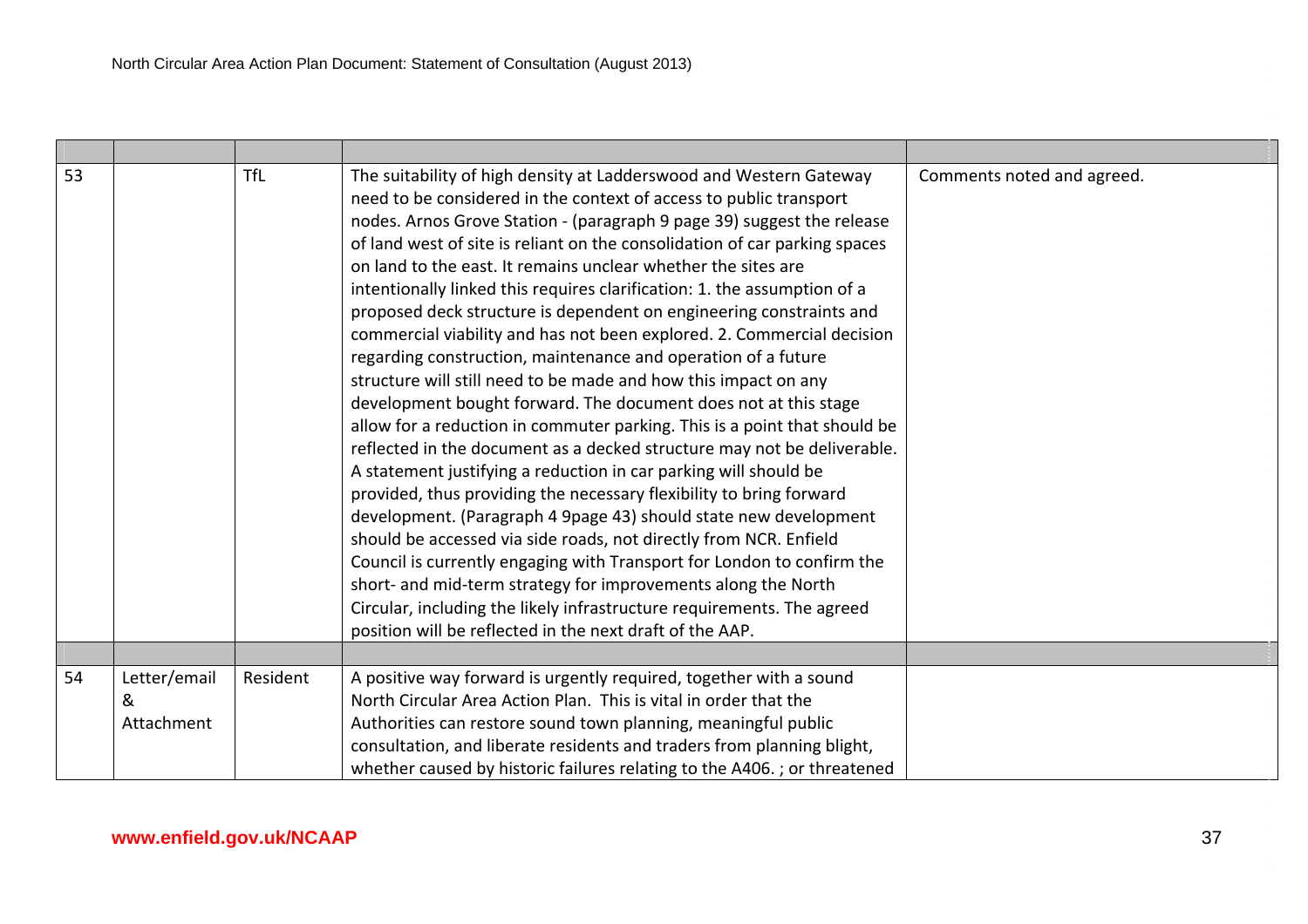|  | by over developments sought by developers; or fragmented actions by       |  |
|--|---------------------------------------------------------------------------|--|
|  | the Authorities; or a flawed and unethical proposal for a giant waste     |  |
|  | plant at Pinkham Way N11 - please refer to enclosed press coverage.       |  |
|  | The journey along this part of the North Circular Road acts for many      |  |
|  | visitors as a gateway to the Borough of Enfield and therefore is central  |  |
|  | in forming important first impressions. However, even more important      |  |
|  | is the appalling reality into which residents and traders of the locality |  |
|  | have been placed in being deprived of their human rights, proper          |  |
|  | governance, services, and town planning protection on account of the      |  |
|  | North Circular 40 plus years planning blight avoidably created by the     |  |
|  | Authorities. A relevant 1974 plan sent to the authorities at that time    |  |
|  | and showing how the planning blight could have been avoided has been      |  |
|  | shown to Cllr Achilleas Georgiou and will be submitted in documents to    |  |
|  | follow. The importance of these issues has been compounded by the         |  |
|  | lack of investment in the immediate corridor either side of the North     |  |
|  | Circular Road and the transient population living alongside the road due  |  |
|  | to short-term lets. This lack of investment has led to (2)                |  |
|  | concentrations of antisocial behaviour which has further eroded the       |  |
|  | faith held by people in delivering improvements in this important part    |  |
|  | of the Borough.                                                           |  |
|  | Residents and traders can only help to make the area better when the      |  |
|  | Authorities cease their dereliction of duties and restore democratic and  |  |
|  | proper governance linked with                                             |  |
|  | proper town planning and meaningful public consultation. This is          |  |
|  | urgently required. With respect, Cllr Del Goddard will need to be         |  |
|  | responsive to the views of local residents, traders, and councillors of   |  |
|  | the affected wards. Actions by Transport for London and Skanska are       |  |
|  | not being co-ordinated, and discrepancies are arising between the         |  |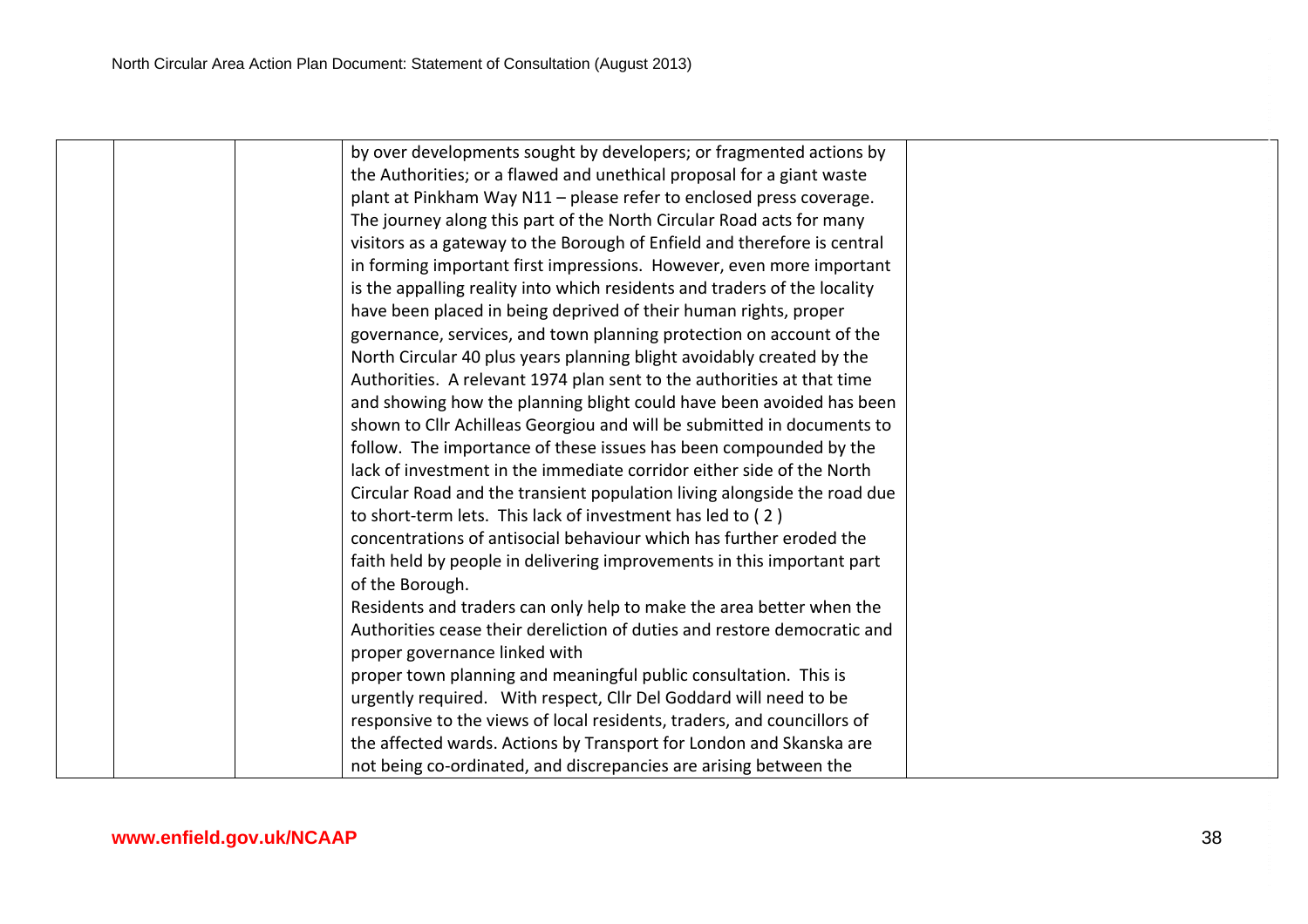|    |       |          | schemes proposed and lower standards of delivery. Government<br>actions are not being co-ordinated with actions of other authorities.<br>Remedial actions will be required with support from David Burrowes<br>MP, Lynne Featherstone MP, and Theresa Villiers MP; also Joanna<br>McCartney of the GLA, and the Mayor of London. Neither Mulalley, nor<br>Notting Hill Housing Trust are performing satisfactorily, particularly the<br>latter. Notting Hill Housing Trust are also failing to restore houses to a<br>satisfactory standards according to reports received. Other private<br>builders are not performing satisfactorily. High-rise development should<br>not be allowed at Ladderswood, and environmental impact assessments<br>are vital. Press coverage will follow in documentation.<br>Meaningful public consultation has been absent. The previous<br>administration failed to establish a true master plan or consult on it.<br>The new administration has yet to establish meaningful public<br>consultation. This fact relates to ALL the questions which follow. |                |
|----|-------|----------|-------------------------------------------------------------------------------------------------------------------------------------------------------------------------------------------------------------------------------------------------------------------------------------------------------------------------------------------------------------------------------------------------------------------------------------------------------------------------------------------------------------------------------------------------------------------------------------------------------------------------------------------------------------------------------------------------------------------------------------------------------------------------------------------------------------------------------------------------------------------------------------------------------------------------------------------------------------------------------------------------------------------------------------------------------------------------------------------|----------------|
|    |       |          |                                                                                                                                                                                                                                                                                                                                                                                                                                                                                                                                                                                                                                                                                                                                                                                                                                                                                                                                                                                                                                                                                           |                |
| 55 | Email | Resident | I am writing to you to express my concern about the proposal to put a<br>large housing development on the A406 at the junction with Wilmer<br>Way. As a local resident who has already been severely disrupted by all<br>the other works I feel very strongly that this large development will put<br>a huge strain on the local community, particularly in terms of parking<br>and schools. In fact one of the recent major works - the huge eye-sore<br>that is the new bridge - not only appears to be significantly underused<br>but is also now a haven for teenagers to hang out at all hours and<br>certainly does not have any of the 'green' area promised on the original<br>plans. The addition of another 140 properties is clearly far too large for<br>this small area and as a resident I would like to see the existing homes                                                                                                                                                                                                                                             | Comments noted |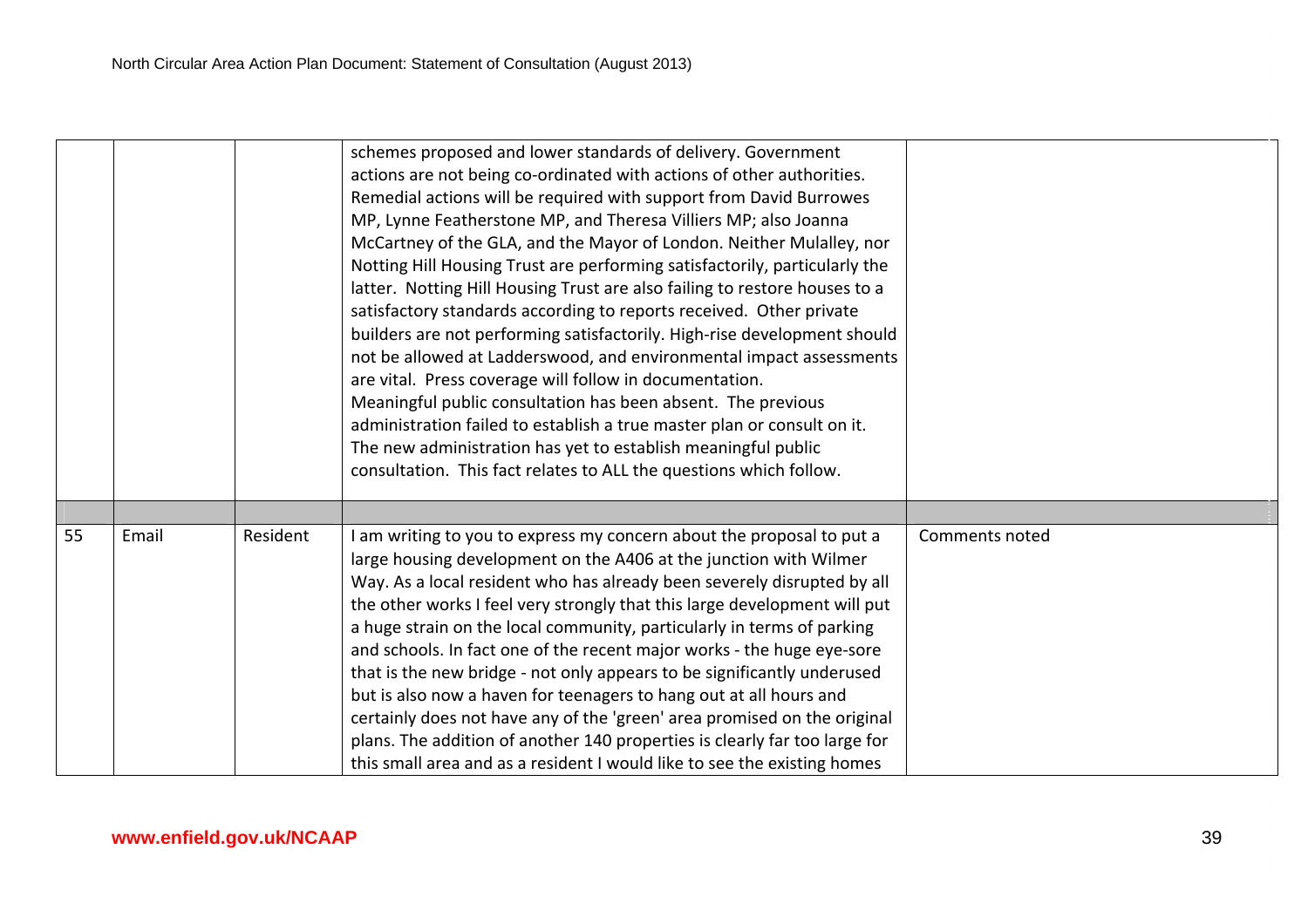|    | refurbished for familes, together with some landscaping and trees.                                                                                                                                                                                                                                                                                                                                                                                                                                                                                                                                                                                                                                                                                                                                                                                                                                                                                                          |                |
|----|-----------------------------------------------------------------------------------------------------------------------------------------------------------------------------------------------------------------------------------------------------------------------------------------------------------------------------------------------------------------------------------------------------------------------------------------------------------------------------------------------------------------------------------------------------------------------------------------------------------------------------------------------------------------------------------------------------------------------------------------------------------------------------------------------------------------------------------------------------------------------------------------------------------------------------------------------------------------------------|----------------|
|    |                                                                                                                                                                                                                                                                                                                                                                                                                                                                                                                                                                                                                                                                                                                                                                                                                                                                                                                                                                             |                |
| 56 | I am writing to make my objection known to the proposed building of<br>new apartment blocks on the A406 at the junction with Wilmer Way. I<br>am a local resident and am convinced that the proposed flats are<br>completely out of keeping with the surrounding residences. The flats<br>and large influx of people will put a strain on the surrounding area in<br>terms of parking and schools. A much more suitable proposal would be<br>to renew the existing housing on the sites into family homes - in<br>keeping with the surrounds. I am told that the new Wilmer Way<br>footbridge - itself an unnecessary and barely used eyesore - is being<br>used as a reason why the houses cannot be renewed - this doesn't hold<br>much water and local residents are almost universally opposed to the<br>ill-advised proposed flats. I would be grateful if you would register my<br>objection formally and look forward to a response at your earliest<br>convenience. | Comments noted |
|    |                                                                                                                                                                                                                                                                                                                                                                                                                                                                                                                                                                                                                                                                                                                                                                                                                                                                                                                                                                             |                |
| 57 | Q12. The investment in, and improvement of this area is very welcome.<br>However, the success of this effort and expenditure is at risk of being<br>ruined by a clear conflict of policy priorities at Enfield Council. This<br>conflict is the support that the Council has given, so far, to a proposal,<br>by North London Waste Authority to build one of Europe's largest waste<br>processing plants at Pinkham Way, together with Barnet Council's<br>refuse vehicle maintenance and depot right on the boundary of the<br>Action Plan area. This would be a major blight on all the improvements<br>being made by Enfield Council in the Action Area. The traffic generated<br>around the vicinity by this development would wipe out any benefit<br>from the recent road improvement works (there was no provision made                                                                                                                                             |                |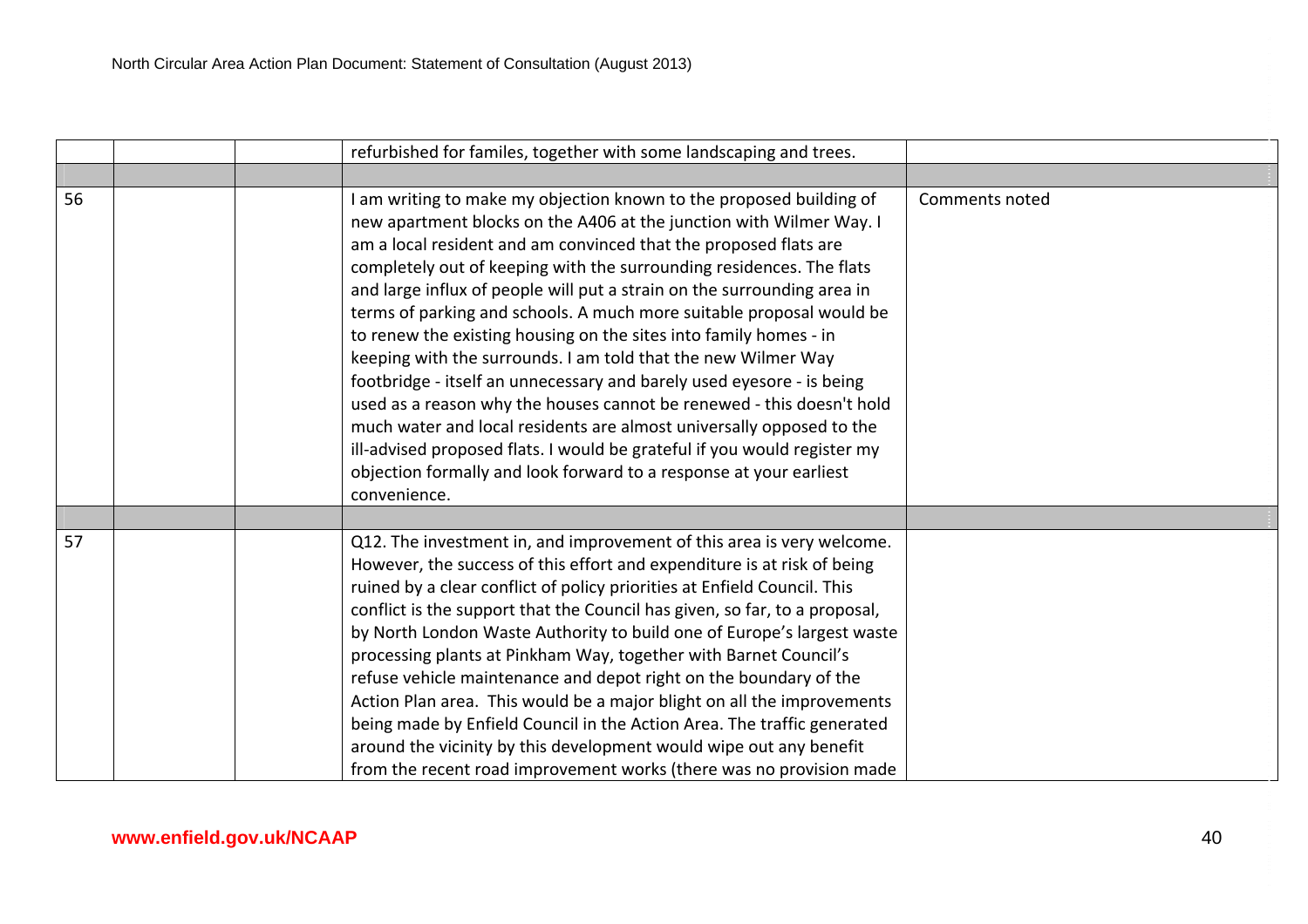|    |       |                                | for additional traffic). The NLWA have admitted their plans will involve<br>more than 1,000 heavy vehicle movements per day travelling through<br>or in the immediate vicinity of the action area from seven north London<br>boroughs. Furthermore, official documents obtained under the<br>Freedom of Information Act show that 24-hours per day, 365 days per<br>year operations are envisaged on the site, generating smells and noise<br>and pollution. There is a shortage of open space in Enfield (and<br>Haringey). The new information about the planning classification of the<br>Pinkham Way site is likely to result in the site becoming virtually<br>undeliverable. There is now a great opportunity to give the Action Plan<br>Area a wonderful recreational open space on its doorstep.                                                                                                                                                                                                                                                                                                                               |                                                                                                                                                                                                                                                                                                                                                                                                                                           |
|----|-------|--------------------------------|----------------------------------------------------------------------------------------------------------------------------------------------------------------------------------------------------------------------------------------------------------------------------------------------------------------------------------------------------------------------------------------------------------------------------------------------------------------------------------------------------------------------------------------------------------------------------------------------------------------------------------------------------------------------------------------------------------------------------------------------------------------------------------------------------------------------------------------------------------------------------------------------------------------------------------------------------------------------------------------------------------------------------------------------------------------------------------------------------------------------------------------|-------------------------------------------------------------------------------------------------------------------------------------------------------------------------------------------------------------------------------------------------------------------------------------------------------------------------------------------------------------------------------------------------------------------------------------------|
|    |       |                                |                                                                                                                                                                                                                                                                                                                                                                                                                                                                                                                                                                                                                                                                                                                                                                                                                                                                                                                                                                                                                                                                                                                                        |                                                                                                                                                                                                                                                                                                                                                                                                                                           |
| 58 | Email | MP for<br>Enfield<br>Southgate | It is also extremely disappointing that the NCAAP document was not<br>made more widely available to residents and provided in the local<br>libraries at a much earlier stage thus ensuring that more local residents<br>were given the opportunity to fully respond to the contents of the<br>consultation and the proposals for the local area. I am very concerned<br>that there need to be practical solutions to deal with serious problems<br>affecting shops in the area who have seen business diminish during the<br>North Circular Road works.<br>The NCAAP needs to address the issue of the proposal for the North<br>London Waste Authority's Pinkham Way Waste Management and<br>Treatment Centre. A significant number of local residents oppose the<br>proposal and wish to see the ecological and environmental value of the<br>site preserved. The NCAAP should give its explicit view that the<br>proposal to install a huge waste management centre and the resulting<br>impact in relation to traffic movements would have a detrimental<br>impact upon the local area. I reiterate my previous concerns about the | Comments note Public consultation was<br>extensive and covered a period of 12 weeks<br>with an 18,000 property leaflet drop,<br>community events, including community<br>lunch, area forums, Enfield - On your<br>Doorstep events<br>Pinkham Way is outside of the Enfield<br>administrative boundary therefore the NCAAP<br>has limited influence over the future of the old<br>sewage treatment site which sits in Haringey<br>Borough. |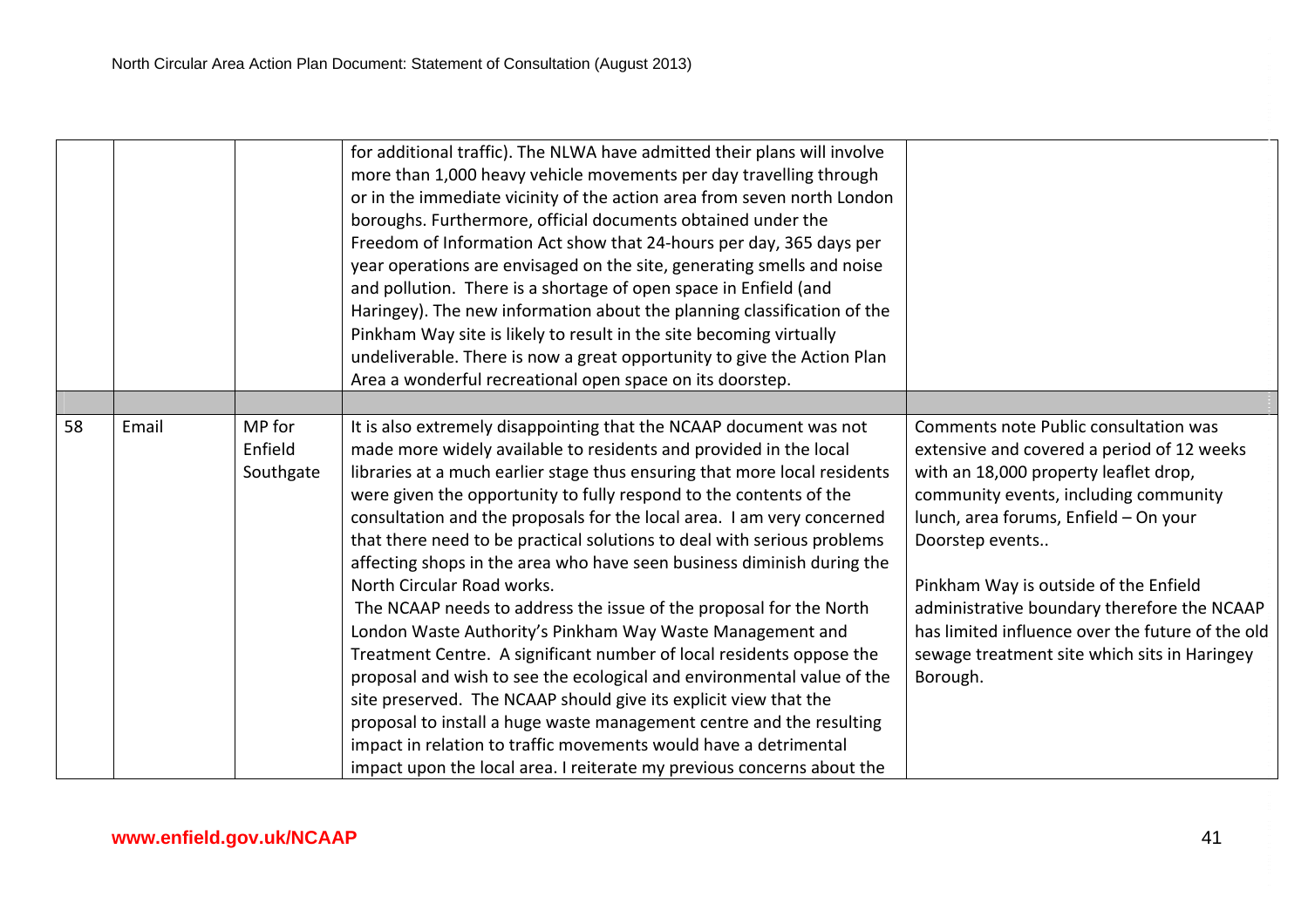|    |                                             | disposal of the Old Southgate Town Hall Site particularly that the<br>Council have not considered the opportunities for alternative<br>community uses for the Town Hall including educational use as a school<br>or use as a heath centre which is a greatly missed opportunity to<br>improve community provision in the local area.                                                                                                                                                                                                                                                                                                                                                                                                                                                                                                                                                                                                                                                                                                                                                                                                                             |                |
|----|---------------------------------------------|------------------------------------------------------------------------------------------------------------------------------------------------------------------------------------------------------------------------------------------------------------------------------------------------------------------------------------------------------------------------------------------------------------------------------------------------------------------------------------------------------------------------------------------------------------------------------------------------------------------------------------------------------------------------------------------------------------------------------------------------------------------------------------------------------------------------------------------------------------------------------------------------------------------------------------------------------------------------------------------------------------------------------------------------------------------------------------------------------------------------------------------------------------------|----------------|
| 59 | <b>NHS</b><br>South West<br>Health<br>Group | <b>KEY RECOMMENDATIONS</b><br>1. Health and wellbeing should be included in the vision for the area<br>and in the objectives.<br>2. Reducing health inequalities through building health into local<br>environments should be one of the key objectives.<br>3. A Health Impact Assessment should be commissioned, to fully<br>understand the health consequences of regeneration proposals, and a<br>detailed mitigation plan should be put in place to deal with any<br>identified health risks.<br>4. Resources need to be devoted to ensure that walking and cycling<br>routes and green spaces are visibly safe and attractive for active<br>recreation, and to encourage residents to use cycling and walking as a<br>means of transport, as well as leisure.<br>5. Steps must be taken to strengthen existing local health networks and<br>infrastructure, including pharmacies, dentists, health centres and<br>children's centres – improving promotion, signposting and ease of<br>access locally.<br>6. Community facilities should prioritise providing specific support to<br>young parents, children in the early years, and vulnerable children in | Comments noted |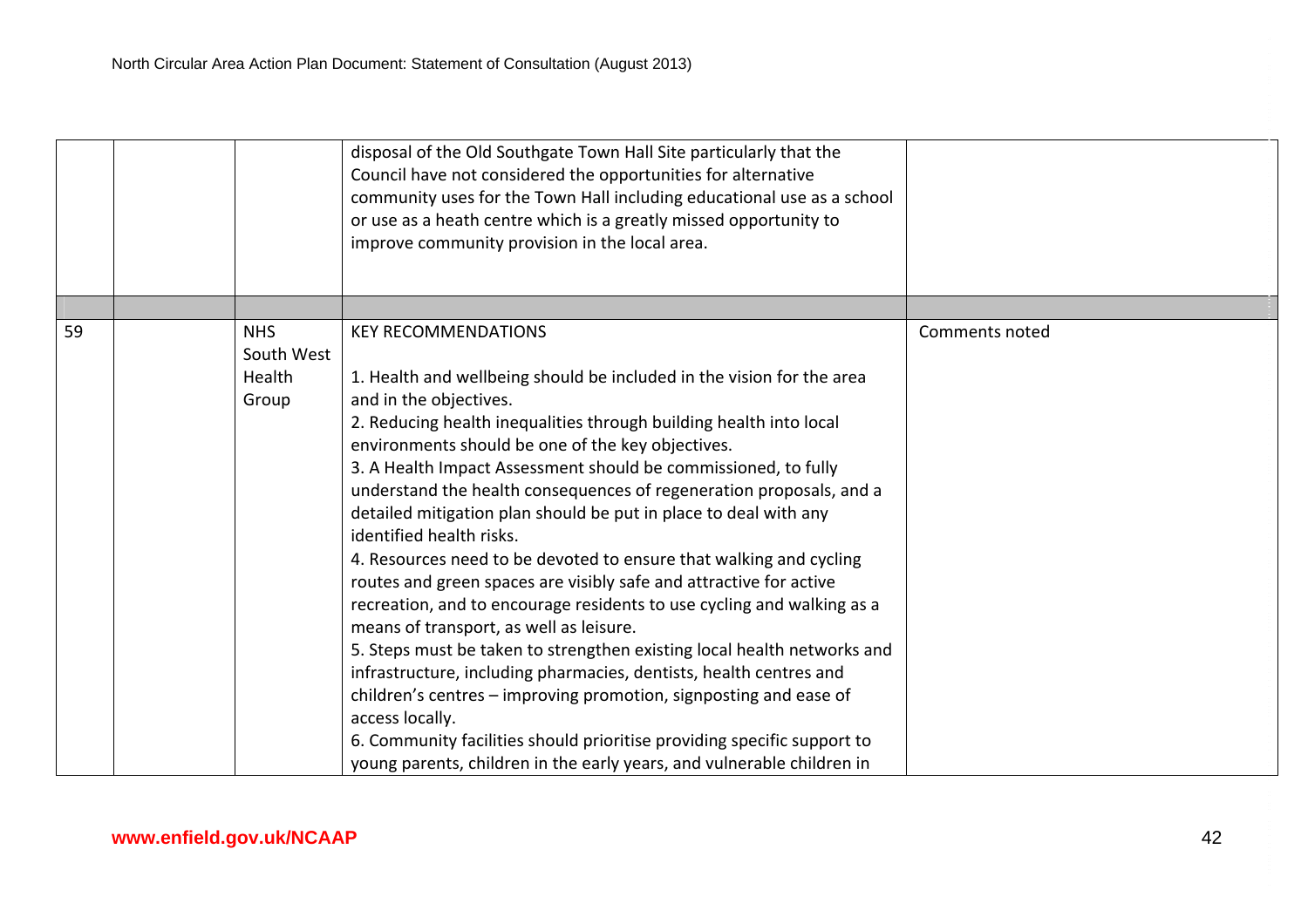|    |       |                  | mobile families.<br>7 The Council regeneration team should prioritise the provision of a<br>suitable location for the development of sexual health services in the<br>area.<br>8. Planning must take into account the health and wellbeing needs of<br>older residents including security and mobility, to reduce social<br>isolation.                 |                                                                                                                                                                                                             |
|----|-------|------------------|--------------------------------------------------------------------------------------------------------------------------------------------------------------------------------------------------------------------------------------------------------------------------------------------------------------------------------------------------------|-------------------------------------------------------------------------------------------------------------------------------------------------------------------------------------------------------------|
|    |       |                  | Health and wellbeing should be included in the vision for the area and<br>in the objectives. Reducing health inequalities through building health<br>into local environments should be one of the key objectives.                                                                                                                                      |                                                                                                                                                                                                             |
|    |       |                  |                                                                                                                                                                                                                                                                                                                                                        |                                                                                                                                                                                                             |
| 60 | Email | Resident         | Investment & improvement of area is welcome. Remainder of email is<br>an objection to Pinkham Way.                                                                                                                                                                                                                                                     | Comments noted                                                                                                                                                                                              |
|    |       |                  |                                                                                                                                                                                                                                                                                                                                                        |                                                                                                                                                                                                             |
| 61 | Email | Resident         | Investment & improvement of area is welcome. Remainder of email is<br>an objection to Pinkham Way.                                                                                                                                                                                                                                                     |                                                                                                                                                                                                             |
|    |       |                  |                                                                                                                                                                                                                                                                                                                                                        |                                                                                                                                                                                                             |
| 62 | Email | Sport<br>England | Sport England support the identification of open spaces, although we<br>recommend that specific reference is made to the requirement for<br>formal open space (outdoor sports facilities). Furthermore, reference<br>should be made to the need for indoor sports facilities.                                                                          |                                                                                                                                                                                                             |
|    |       |                  |                                                                                                                                                                                                                                                                                                                                                        |                                                                                                                                                                                                             |
| 63 | Email | <b>NHHT</b>      | Taken as a whole, the NH sites will deliver a substantial part of the<br>anticipated regeneration benefits (such as new affordable, private sale<br>and shared ownership homes, a mixture of family and single person<br>accommodation, community facilities and new employment<br>opportunities). It should be noted that the statement on government | Comments noted.<br>Updated figures noted as to is the funding<br>status. The need for community and social<br>infrastructure and facilities is agreed and is to<br>be recognised by the Proposed Submission |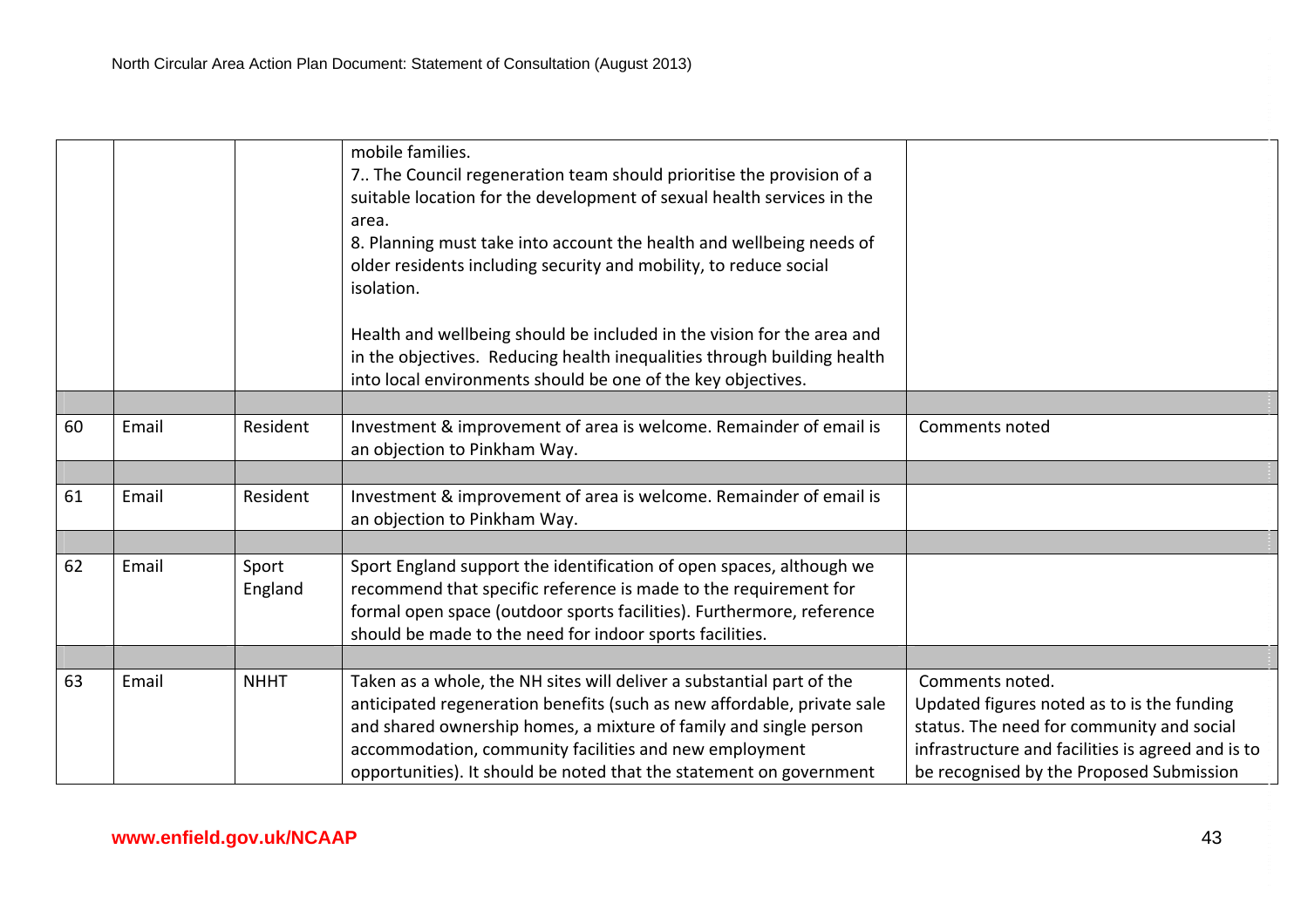|  | funding is not up-to-date. The £54 million awarded in 2009 (not in          | version NCAAP. NCAAP provides clarity on       |
|--|-----------------------------------------------------------------------------|------------------------------------------------|
|  | 2010) was also to purchase the land and properties from TfL. This           | how community and social infrastructure        |
|  | acquisition cost NH £56.9 million. The funding for the new build            | priorities. Including within section 3.2 'What |
|  | element was withdrawn as part of the comprehensive spending review,         | makes for sustainable communities'; NCAAP      |
|  | so public funding now stands at a contribution of £45.2 million towards     | Policy 4: local Education, NCAAP Policy 5:     |
|  | the purchase and refurbishment works. NH's contribution will now be         | provision of modern healthcare.                |
|  | completely different due to funding changes. One of the development         | NCAAP now provides a clear steer on what is    |
|  | sites (no. 10) had the potential to be blighted by a safeguarded future     | considered 'tall' and where Policy 7: Building |
|  | road scheme. The provision of policy clarification in relation to           | heights and development densities. Site        |
|  | infrastructure provision will go some way towards ensuring that a           | specific policies provide detailed guidance on |
|  | comprehensive development of this site can be realised. Objectives          | appropriate redevelopment options, building    |
|  | (Section 3.2) There are many factors which will influence whether           | heights and densities.                         |
|  | existing housing should be refurbished or not. One factor is 'viability',   |                                                |
|  | the other is the opportunity to create an improved environment via          |                                                |
|  | comprehensive development, and to deliver new homes that more               |                                                |
|  | adequately meet the demands of the NCR in terms of its challenging          |                                                |
|  | environment, including air quality and noise. A new build project           |                                                |
|  | provides the opportunity to respond more creatively to this                 |                                                |
|  | environment, including amenity space positioned so as to negate the         |                                                |
|  | worst impact of the NCR. It should also be recognised that NH's site        |                                                |
|  | (development sites no. 22 and 23) are suitable for residential              |                                                |
|  | development. In relation to Question 20 and 21, it is considered that       |                                                |
|  | specific reference should be included within this section to the other      |                                                |
|  | potential suitable locations for taller buildings or an overall increase in |                                                |
|  | height. This should include the key nodes/intersections along the North     |                                                |
|  | Circular Road, such as the Wilmer Way/Telford Road Junction (Sites 11       |                                                |
|  | and 10), where opportunities exist to deliver comprehensive schemes         |                                                |
|  | providing additional height and densities, in an area with good             |                                                |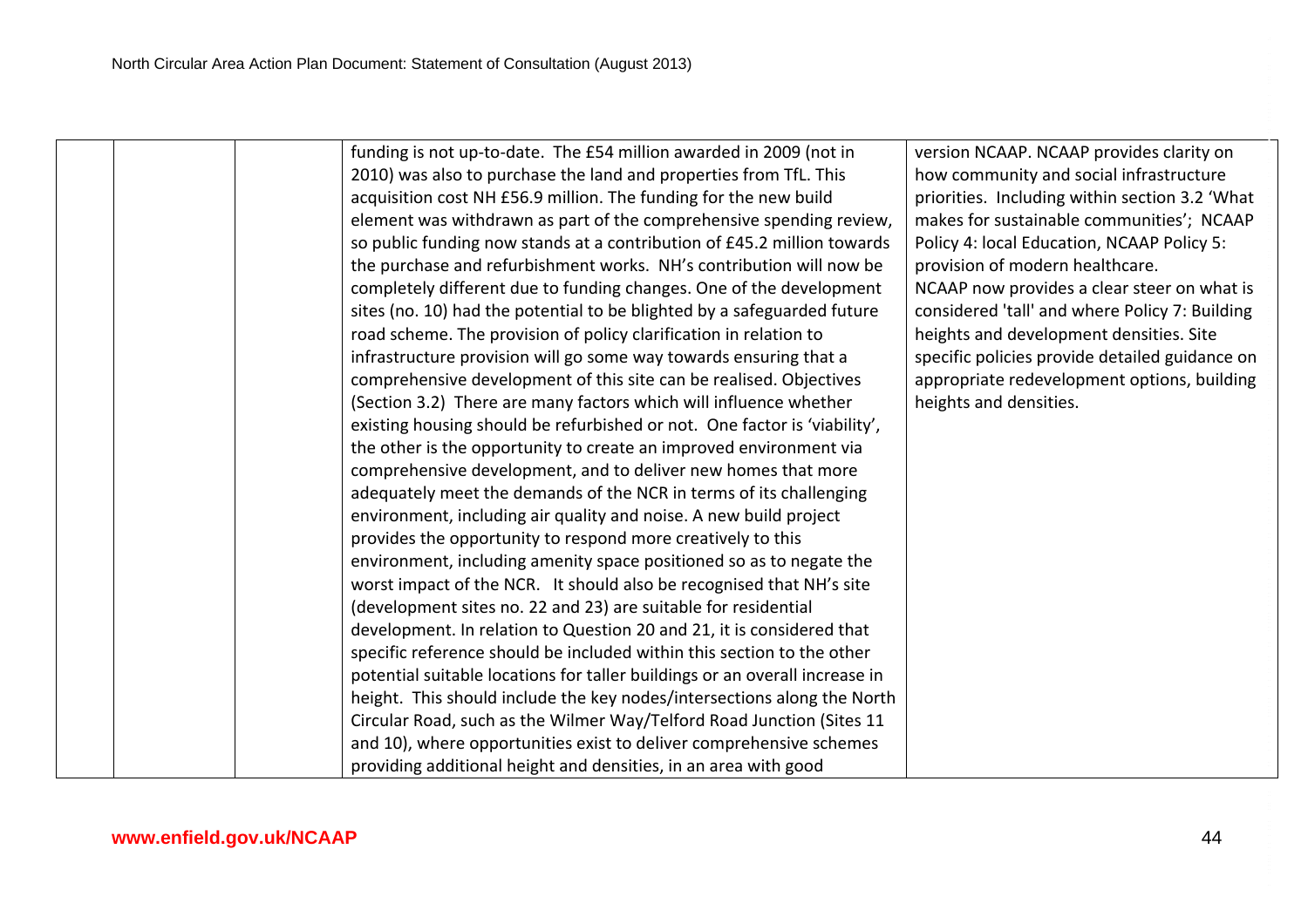|  | passenger transport accessibility (PTAL 4). Increased height and density    |  |
|--|-----------------------------------------------------------------------------|--|
|  | in this location would provide the potential for an improved                |  |
|  | relationship of these sites to the existing foot bridge to be created,      |  |
|  | whilst providing new housing that responds to the conditions of the         |  |
|  | road and delivering a 'step change' in terms of the type and quality of     |  |
|  | development in this location. In addition to the above, and the             |  |
|  | reference to the local centre at Green Lanes - which is supported by NH     |  |
|  | as a location for potential taller buildings - specific references to Sites |  |
|  | 13 & 14 (Ritz Parade & Bowes Road Local Centre East) should also be         |  |
|  | added into the text in this section to support the provision of additional  |  |
|  | height and densities in relation to the local centre located on Bowes       |  |
|  | Road and the adjoining development sites. A further site for residential    |  |
|  | development should be identified on the western side of Wilmer Way          |  |
|  | (opposite site 11) with the capacity for circa. 6 new dwellings to the      |  |
|  | front of the site, and with potential for additional residential properties |  |
|  | to the rear. In addition, the potential for the redevelopment of the        |  |
|  | front part of Site 11 should be included on the plan/table with a           |  |
|  | potential capacity for 55 units overall on Site 11. NH contest the          |  |
|  | assertion in Point 5, structure and urban form, that the buildings on the   |  |
|  | south west side of the junction should be retained and refurbished          |  |
|  | where possible. Whilst this may ultimately result in a more financially     |  |
|  | viable option, the site to the southwest of the Green Lanes junction        |  |
|  | does offer the potential for redevelopment to deliver significant           |  |
|  | improvement in terms of both the commercial, community and possible         |  |
|  | health offer and delivery of residential properties. This site has the      |  |
|  | potential to act as a catalyst for further development in the local centre  |  |
|  | and this corridor as a whole.                                               |  |
|  |                                                                             |  |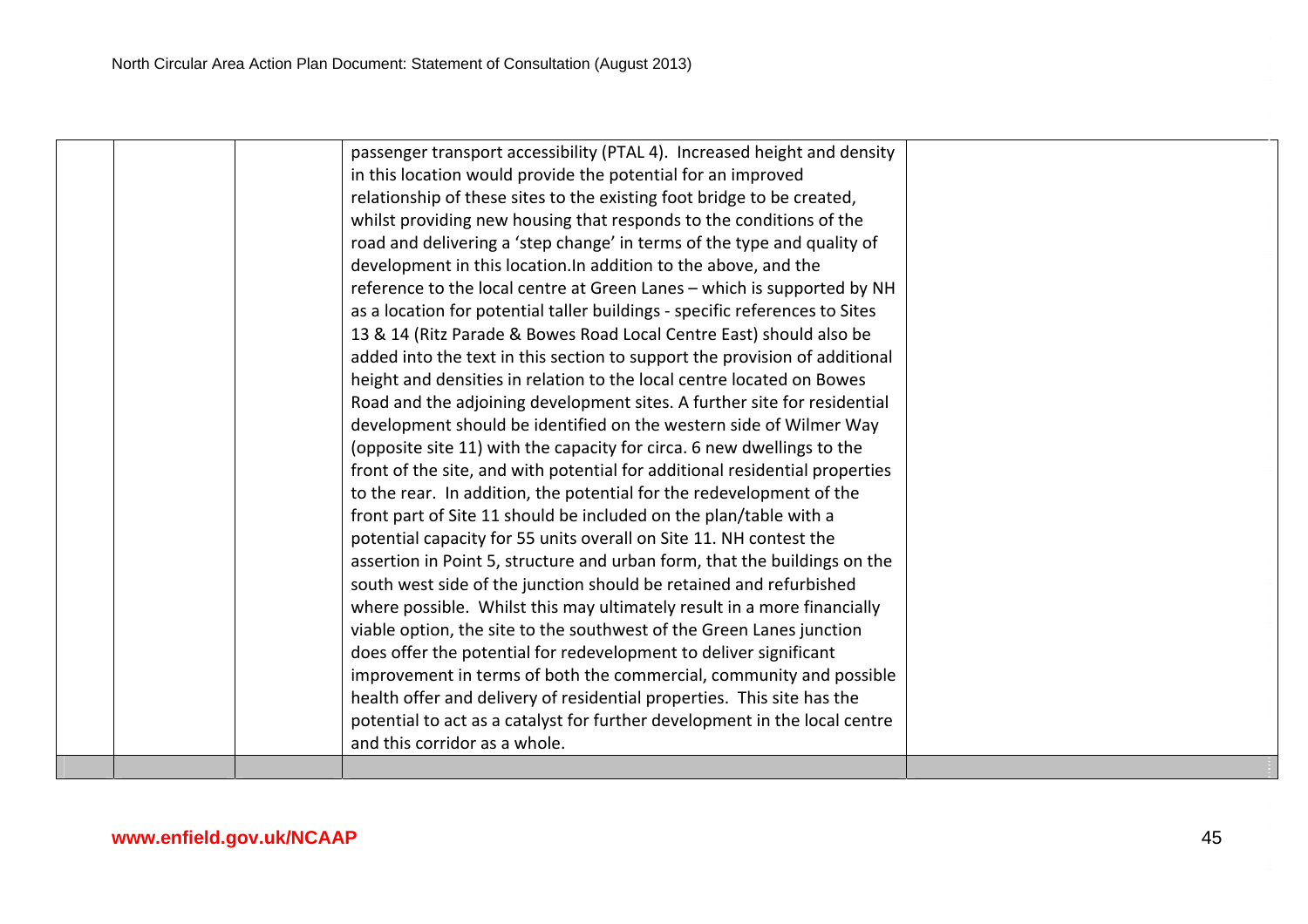|    | Form  | Resident | There are more positives in this document than negatives.                                                                                                                                                                                                                                                                                                                                                                                                                                                                                                                                                                                                                                                                                                                                                                                                                                                                                                                                                    | Comments noted                                                                                                                                                                                                                                                                                                                                                                                                                                                                                                                                                                                                                         |
|----|-------|----------|--------------------------------------------------------------------------------------------------------------------------------------------------------------------------------------------------------------------------------------------------------------------------------------------------------------------------------------------------------------------------------------------------------------------------------------------------------------------------------------------------------------------------------------------------------------------------------------------------------------------------------------------------------------------------------------------------------------------------------------------------------------------------------------------------------------------------------------------------------------------------------------------------------------------------------------------------------------------------------------------------------------|----------------------------------------------------------------------------------------------------------------------------------------------------------------------------------------------------------------------------------------------------------------------------------------------------------------------------------------------------------------------------------------------------------------------------------------------------------------------------------------------------------------------------------------------------------------------------------------------------------------------------------------|
|    |       |          |                                                                                                                                                                                                                                                                                                                                                                                                                                                                                                                                                                                                                                                                                                                                                                                                                                                                                                                                                                                                              |                                                                                                                                                                                                                                                                                                                                                                                                                                                                                                                                                                                                                                        |
| 64 | Form  | Resident | Agree with vision and Neighbourhood Places. Large house opposite ST<br>Hall library could be put into community of housing use.                                                                                                                                                                                                                                                                                                                                                                                                                                                                                                                                                                                                                                                                                                                                                                                                                                                                              | Comments noted. Truro House falls outside of<br>the NCAAP boundary and is itself the subject<br>of a planning approval that allows for it's<br>refurbishment along with some enabling<br>development. The approval is subject to a<br>legal agreement.                                                                                                                                                                                                                                                                                                                                                                                 |
|    |       |          |                                                                                                                                                                                                                                                                                                                                                                                                                                                                                                                                                                                                                                                                                                                                                                                                                                                                                                                                                                                                              |                                                                                                                                                                                                                                                                                                                                                                                                                                                                                                                                                                                                                                        |
| 65 | Form  |          | Disagree with vision, over development and poor environmental<br>conditions.                                                                                                                                                                                                                                                                                                                                                                                                                                                                                                                                                                                                                                                                                                                                                                                                                                                                                                                                 | Comments noted.                                                                                                                                                                                                                                                                                                                                                                                                                                                                                                                                                                                                                        |
| 66 | Form  | Resident | Poor issues around parking.                                                                                                                                                                                                                                                                                                                                                                                                                                                                                                                                                                                                                                                                                                                                                                                                                                                                                                                                                                                  | Comments noted.                                                                                                                                                                                                                                                                                                                                                                                                                                                                                                                                                                                                                        |
|    |       |          |                                                                                                                                                                                                                                                                                                                                                                                                                                                                                                                                                                                                                                                                                                                                                                                                                                                                                                                                                                                                              |                                                                                                                                                                                                                                                                                                                                                                                                                                                                                                                                                                                                                                        |
| 67 | Email | Resident | Q01. Our image along the A406 is very run down and deprived looking.<br>Page 13. TFL have not improved the environment on the A406. 1.6<br>What community infrastructure will NHHT be providing? Q02. How is<br>the Council going to improve congestion on the A406. With a total<br>1500 new homes by 2025 and 2000 new homes by 2029/30 schools<br>cannot be an aspiration. Especially when there are not enough spaces<br>and people already have to travel out of the area for a school. Q03. The<br>council's vision is a dream only. How is the quality of life going to<br>improve for existing and new residents with a mass over development<br>of new homes. Q04. The green corridor that we were promised with<br>trees, hedging, shrubs and grass either side of the A406 to screen the<br>pollution and noise of the traffic has not been implemented. Q08.<br>Broomfield House and Southgate Town Hall could be new medical<br>centres and improve Bowes Clinic. Q06. Yes more schools will be | Comments noted. NCAAP is a strategic<br>planning document and has little influence<br>over the implementation of the TfL<br>improvements scheme and the associated<br>snagging issues. These are being resolved via<br>the Council's Traffic and Transport<br>department and TfL directly. The need for<br>community and social infrastructure and<br>facilities is agreed and is to be recognised by<br>the Proposed Submission version NCAAP.<br>NCAAP provides clarity on how community<br>and social infrastructure priorities. Including<br>within section 3.2 'What makes for sustainable<br>communities'; NCAAP Policy 4: local |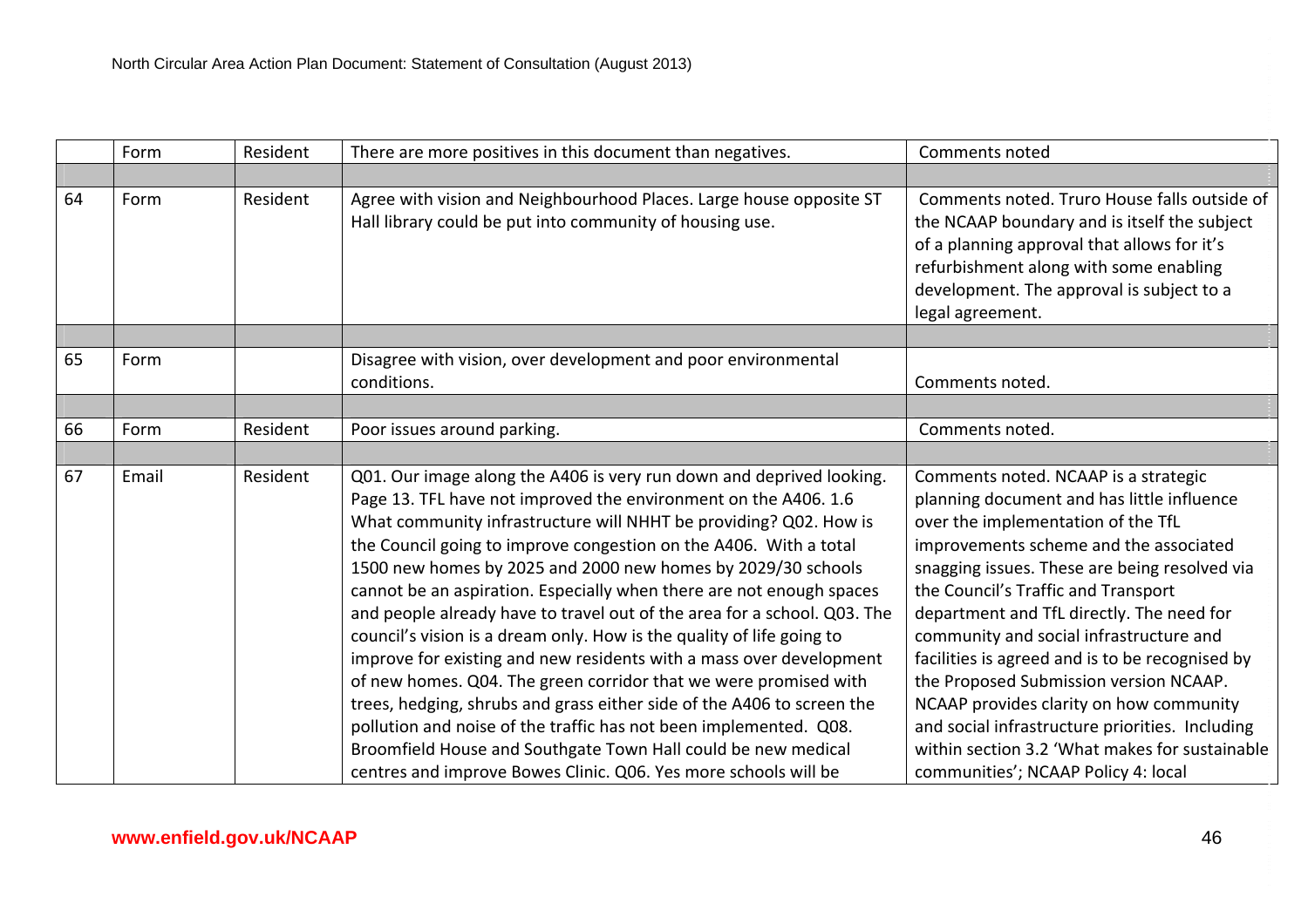|    |       |          | needed as there is already a shortage of places, without the additional<br>new homes. Q09. How will Barnet and North Middlesex Hospital cope,<br>when Chase Farm closes and we have a massive increase of population<br>in this area? Q10. The North London Assembly Hall provides no<br>community use to any of the local residents. In fact it brings more<br>congestion to the roads on Saturday and Sunday with cars and coaches<br>parked all day long in Powys Lane and surrounding areas. Where are the<br>landscaping and biodiversity proposals being implemented on the<br>A406? Q23. Neighbourhood area stretches too far north of the A406. | Education, NCAAP Policy 5: provision of<br>modern healthcare.<br>NCAAP now provides a clear steer on what is<br>considered 'tall' and where Policy 7: Building<br>heights and development densities. Site<br>specific policies provide detailed guidance on<br>appropriate building heights and densities. |
|----|-------|----------|---------------------------------------------------------------------------------------------------------------------------------------------------------------------------------------------------------------------------------------------------------------------------------------------------------------------------------------------------------------------------------------------------------------------------------------------------------------------------------------------------------------------------------------------------------------------------------------------------------------------------------------------------------|------------------------------------------------------------------------------------------------------------------------------------------------------------------------------------------------------------------------------------------------------------------------------------------------------------|
| 68 | Email | Resident | Ritz Parade Plans unclear. Objection to any back land development.                                                                                                                                                                                                                                                                                                                                                                                                                                                                                                                                                                                      | The Council's general policy is a presumption<br>against back land development; however the<br>land to the south of Broomfield School and<br>between the existing properties fronting<br>Bowes Road is highlighted as an exception to<br>this.                                                             |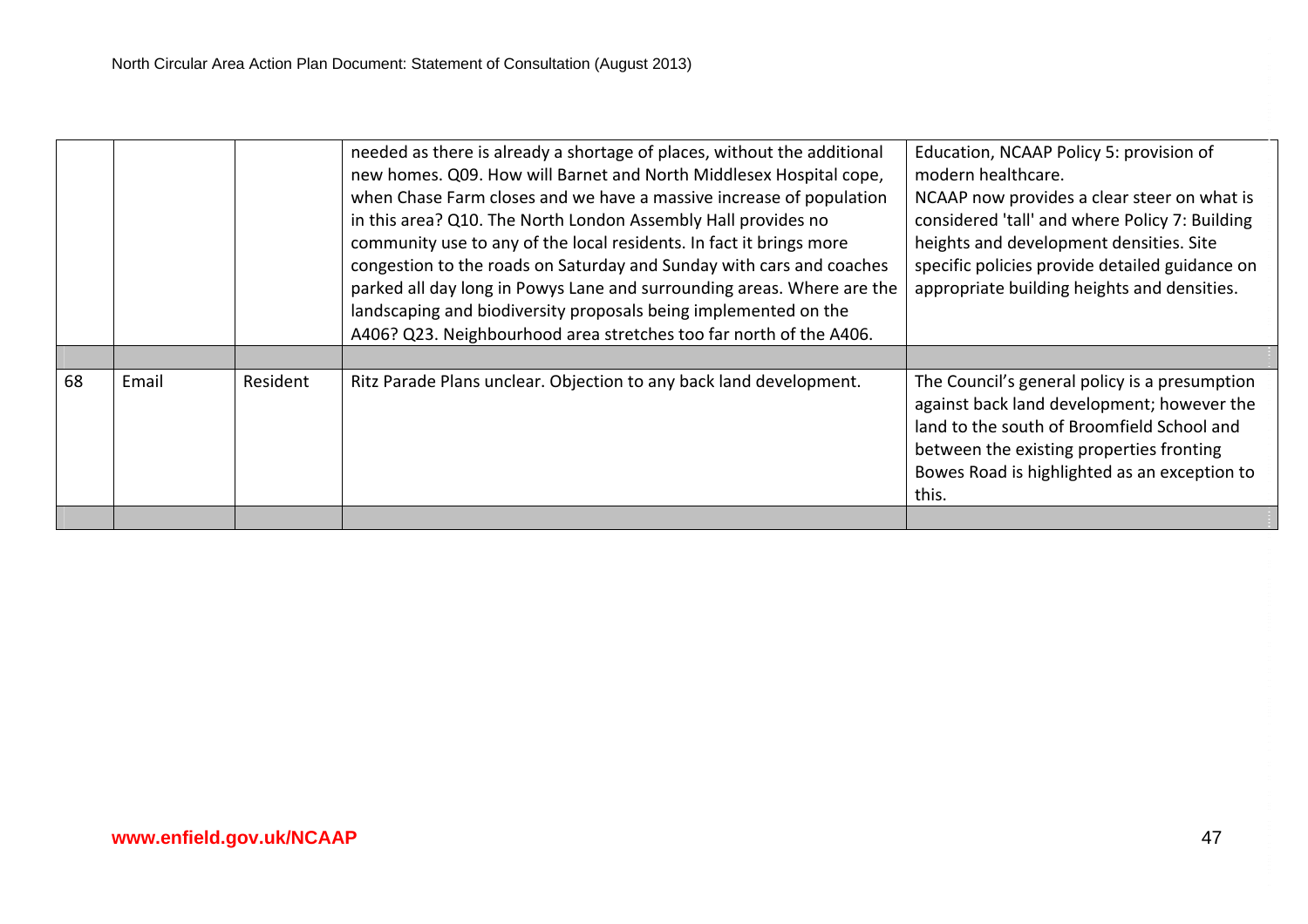**APPENDIX 2 Regulation 20 Summary of representations received during Proposed Submission Consultation and the Council's responses.**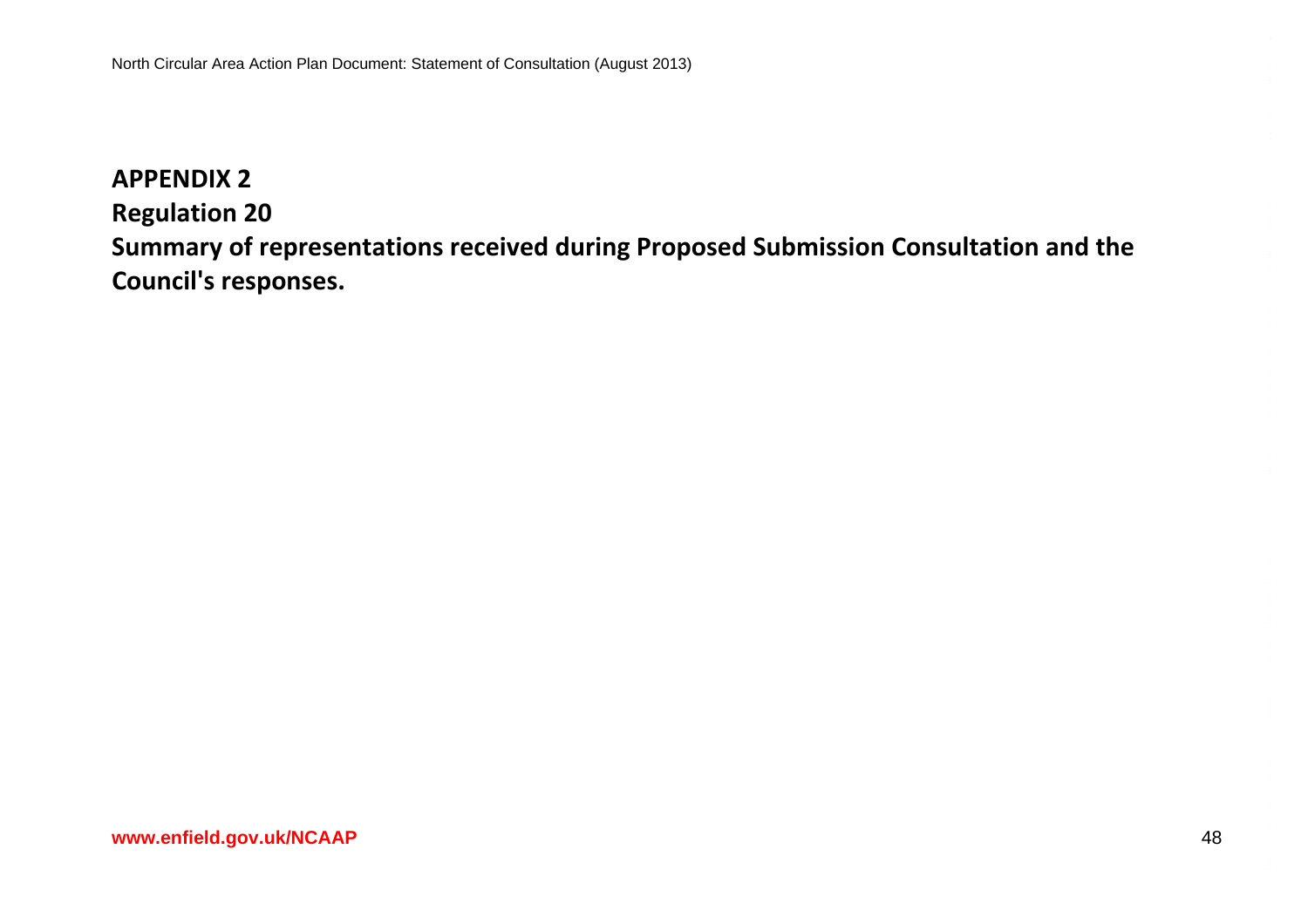| <b>Part of Plan</b>                 | <b>Comments on the Proposed Submission NCAAP</b>                                                                                                                                                                                                                                                                                                                                             | <b>LBE Response</b>                                                                                                                                                                                                                                                                                                                                                                                                                                                                                                                                                                                                                                                                                                                                                                                                                                                                                                                                                                                                                                                                                                                                           |
|-------------------------------------|----------------------------------------------------------------------------------------------------------------------------------------------------------------------------------------------------------------------------------------------------------------------------------------------------------------------------------------------------------------------------------------------|---------------------------------------------------------------------------------------------------------------------------------------------------------------------------------------------------------------------------------------------------------------------------------------------------------------------------------------------------------------------------------------------------------------------------------------------------------------------------------------------------------------------------------------------------------------------------------------------------------------------------------------------------------------------------------------------------------------------------------------------------------------------------------------------------------------------------------------------------------------------------------------------------------------------------------------------------------------------------------------------------------------------------------------------------------------------------------------------------------------------------------------------------------------|
| Whole Plan<br>01 - English Heritage | Heritage Assets should be given greater attention in the NCAAP by<br>identifying heritage assets within the area on a plan and area-based<br>diagrams. Reference should also be made to English Heritage's Guidance<br>on the Setting of Heritage Assets (2011) be used a methodology for<br>identifying site design parameters which respect and enhance the setting<br>of heritage assets. | No archaeological priority areas exist within the<br>North Circular Area Action Plan (NCAAP) area.<br>Where assets of heritage value may be directly or<br>indirectly impacted by proposals within the Plan, the<br>document provides guidance, as appropriate within<br>the relevant policies and supporting text. The<br>NCAAP is to be read in conjunction with other Local<br>Plan and Supplementary Planning Documents,<br>specifically the policies of Enfield's Core Strategy,<br>Proposed Submission Development Management<br>Document (DMD)Policy 44: Protecting Heritage and<br>the Built Environment provide the appropriate detail<br>of poicy guidance for assets of heritage value).<br>Section 3.4: A Design-led Approach (Page 33) does<br>acknowledge that while the area covered by the AAP<br>is largely suburban in character it does include<br>prominent buildings of historical merit. Where such<br>buildings are likely to be affected by the Plan's<br>proposals, for example Opportunity Site 7 Policy 17:<br>Arnos Grove Station, development principles within<br>the policy provide specific guidance with regards to<br>this. |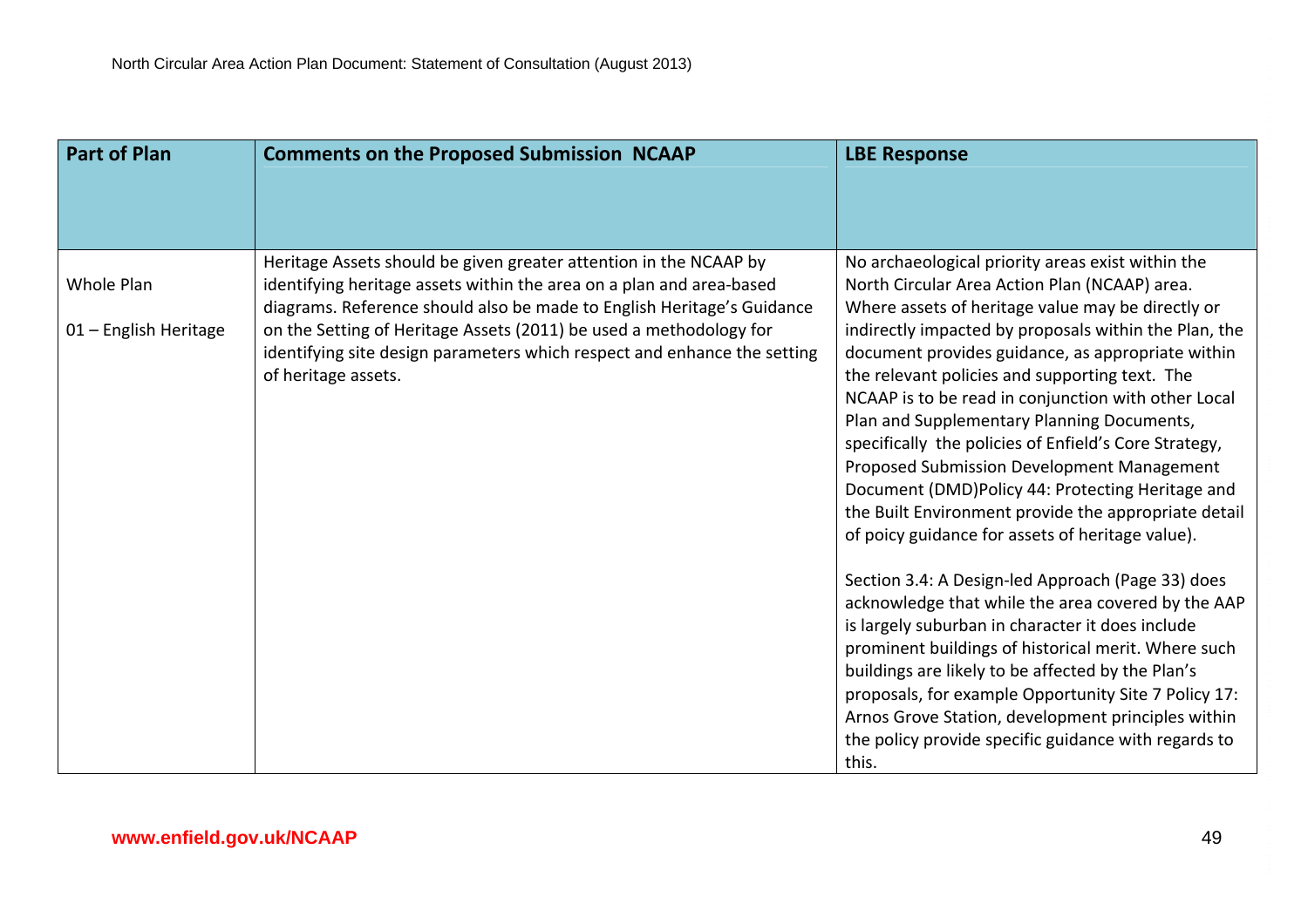| <b>Part of Plan</b>                                | <b>Comments on the Proposed Submission NCAAP</b>                                                                                                                                                                                                         | <b>LBE Response</b>                                                                                                                                       |
|----------------------------------------------------|----------------------------------------------------------------------------------------------------------------------------------------------------------------------------------------------------------------------------------------------------------|-----------------------------------------------------------------------------------------------------------------------------------------------------------|
|                                                    |                                                                                                                                                                                                                                                          |                                                                                                                                                           |
| Whole<br>03 - Highways Agency                      | The Highways Agency (HA) will be concerned with proposals that have the<br>potential to impact the safe and efficient operation of the Strategic Road<br>Network. Having reviewed the proposals the HA do not have any<br>comment at this time.          | Comments noted                                                                                                                                            |
| Whole Plan                                         | Generally supportive of the AAP's regeneration objectives. Particularly<br>supportive of the option to retain and protect historic assets in the area                                                                                                    | Comments noted                                                                                                                                            |
| 05 - Southgate District<br><b>Civic Trust</b>      | and longstanding landmarks such as the Jehovah's Witnesses Hall at Ritz<br>Parade.                                                                                                                                                                       |                                                                                                                                                           |
| Whole Plan                                         | The Canal & Rivers Trust (CRT) have no comments to make as the action<br>plan area does not extend as far as the River Lee Navigation.                                                                                                                   | Comments are noted and the Action Plan promotes<br>improvements and enhancements to the blue ribbon                                                       |
| 08 - Canal & Rivers<br>Trust (CRT)                 | Strongly support measures to improve the towpath and waterway<br>environment under the North Circular, but imagine this would be better<br>tackled as part of the Meridian Water proposals. If not, CRT would<br>request the extension of this AAP area. | network specifically within the plan boundary.                                                                                                            |
| Whole Plan<br>09-Maraine<br>Management             | No comments                                                                                                                                                                                                                                              | Noted                                                                                                                                                     |
| Organisation<br>Whole Plan<br>$12$ – Transport for | Overall Transport for London (TfL) welcomes the general policies and<br>principles set out in the North Circular Area Action Plan (NCAAP). TfL<br>Property has significant land holdings in the areas identified for                                     | Enfield Council acknowledges the land holding<br>interests held by TfL in the Plan area. Specifically,<br>NCAAP has identified Opportunity Site 7 through |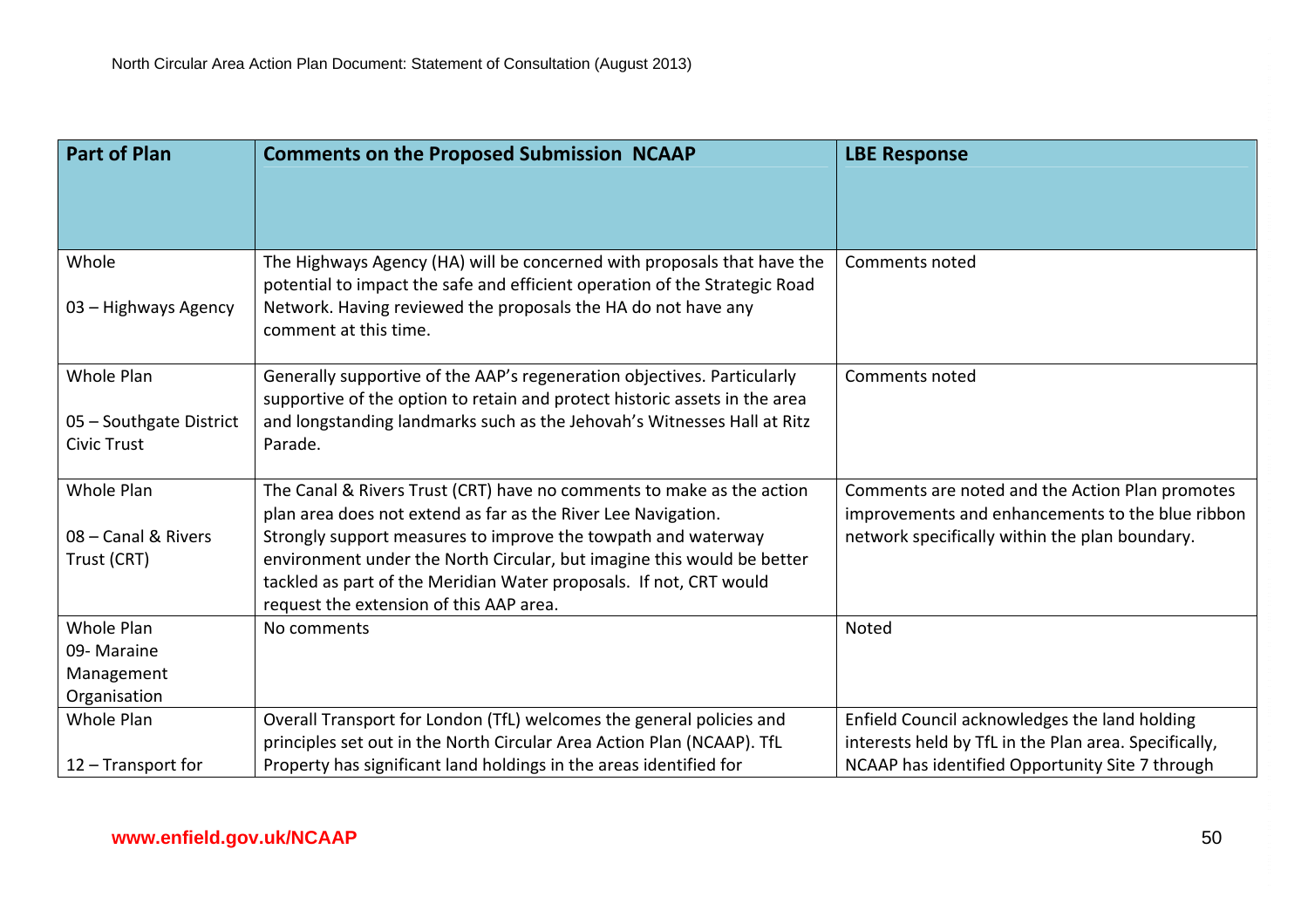| <b>Part of Plan</b>                           | <b>Comments on the Proposed Submission NCAAP</b>                                                                                                                                                                                                                                                                                                                                                                                                                                                                                                               | <b>LBE Response</b>                                                                                                                                                                                                                                                                                                                                                                                                                                                                          |
|-----------------------------------------------|----------------------------------------------------------------------------------------------------------------------------------------------------------------------------------------------------------------------------------------------------------------------------------------------------------------------------------------------------------------------------------------------------------------------------------------------------------------------------------------------------------------------------------------------------------------|----------------------------------------------------------------------------------------------------------------------------------------------------------------------------------------------------------------------------------------------------------------------------------------------------------------------------------------------------------------------------------------------------------------------------------------------------------------------------------------------|
| London (Property)                             | redevelopment, including along Bowes Road and around Arnos Grove<br>London Underground Station.                                                                                                                                                                                                                                                                                                                                                                                                                                                                | Policy 17: Arnos Grove Station and makes reference<br>of continuing discussions with TfL for the land<br>currently used for commuter car parking. (See Rep<br>No. 60).                                                                                                                                                                                                                                                                                                                       |
| Whole Plan<br>13 - Natural England            | Local wildlife sites<br>If the Area Action Plan covers sites that are on or adjacent to a local<br>wildlife site, eg Site of Nature Conservation Importance (SNCI) or Local<br>Nature Reserve (LNR) the authority should ensure it has sufficient<br>information to fully understand the impact of the Area Action Plan on the<br>local wildlife site, and the importance of this in relation to development<br>plan policies.                                                                                                                                 | The area action plan does include some Sites of<br>Importance for Nature Conservation (SINCs) and<br>Wildlife corridors as shown on the NCAAP Policies<br>Map and on pages 26-27. The biodiversity and open<br>spaces assets of the area are acknowledged on page<br>39 and within Figs 16, 21 and 29. Cross referencing<br>to the adopted Core Strategy, Biodiversity Action<br>Plan, and the relevant Proposed Submission<br>Development Management policies are also<br>provided.         |
| Whole Plan<br>$14$ – Individual /<br>Resident | Major concerns regarding the Proposed Submission of the North Circular<br>Area Action Plan in a number of areas which include housing density,<br>housing development, adequate provision for education, health services,<br>road safety, car parking for new residents and for shops and above all,<br>proper and meaningful consultation.<br>NCAAP has significant weaknesses which need to be urgently addressed<br>before any planning applications for individual sites are considered and<br>certainly before being presented to the Secretary of State. | The adopted Core Strategy (2010) established the<br>strategic priorities for the North Circular area which<br>is housing led regeneration strategy and building<br>sustainable communities, with an indicative growth<br>target of 2,000 new homes (Core Policy 44. 'North<br>Circular Area). Core Policy 44 also recognises that<br>the target would be subject to change as both the<br>New Southgate Masterplan (2010) and the North<br>Circular AAP emerged. The AAP has now established |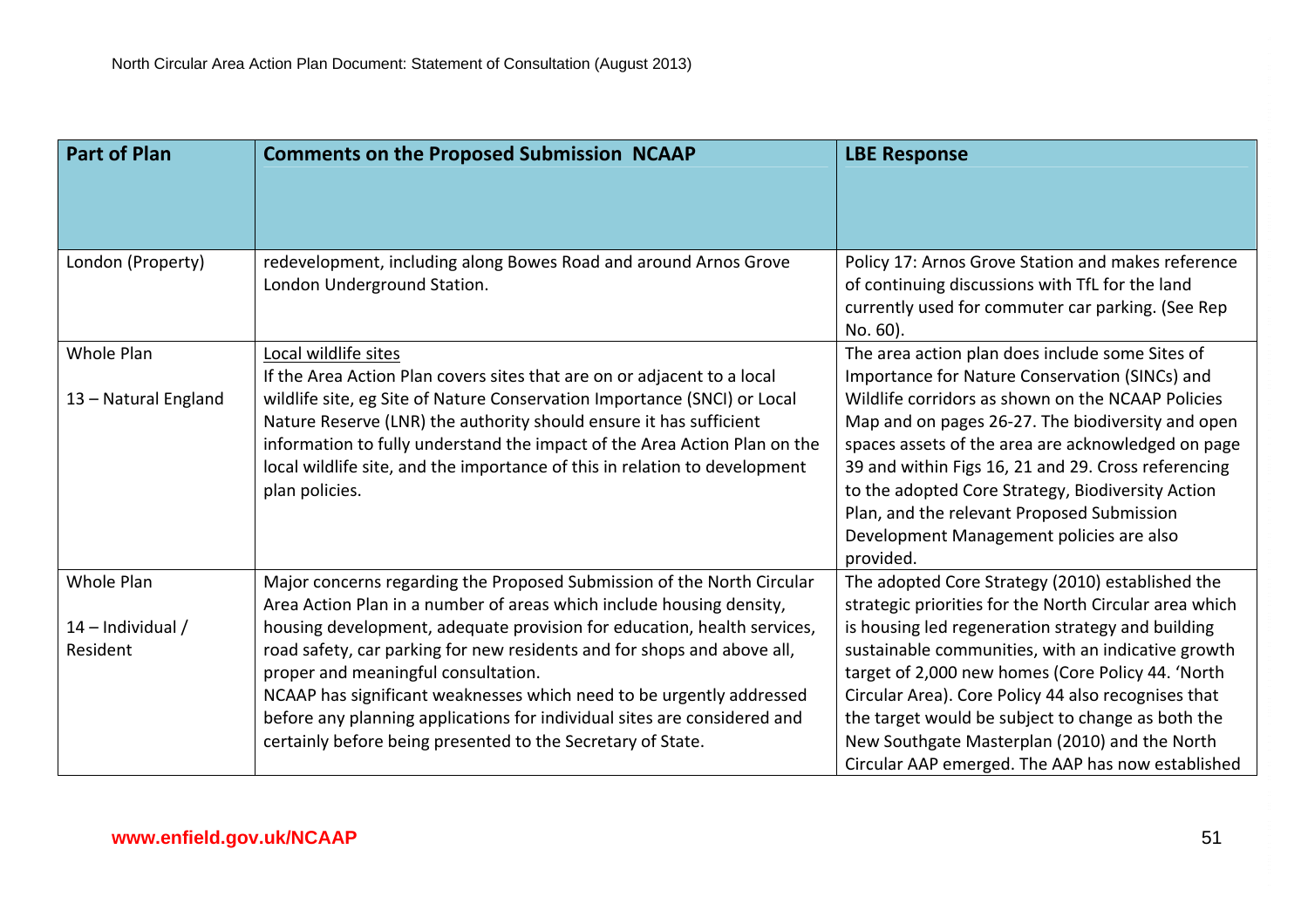| <b>Part of Plan</b>   | <b>Comments on the Proposed Submission NCAAP</b>                                                                                                  | <b>LBE Response</b>                                                                                                                                                                                                                                                                                                                                                                                                                                                                                                                                                                                                                                                                                                                                                                                                                                  |
|-----------------------|---------------------------------------------------------------------------------------------------------------------------------------------------|------------------------------------------------------------------------------------------------------------------------------------------------------------------------------------------------------------------------------------------------------------------------------------------------------------------------------------------------------------------------------------------------------------------------------------------------------------------------------------------------------------------------------------------------------------------------------------------------------------------------------------------------------------------------------------------------------------------------------------------------------------------------------------------------------------------------------------------------------|
|                       |                                                                                                                                                   |                                                                                                                                                                                                                                                                                                                                                                                                                                                                                                                                                                                                                                                                                                                                                                                                                                                      |
|                       |                                                                                                                                                   | a housing target of approximately 1,335. Fig 8:<br>'Capacity Schedule' summarises how the housing<br>densities of each opportunity site have been arrived<br>at. These are approximate calculations area based on<br>the density matrix adopted by the Mayor's London<br>Plan. The Mayor of London has confirmed that the<br>AAP is in general conformity with the London Plan.<br>Parking will be assessed in relation to relevant<br>guidance and policy contained within the London<br>Plan and Enfield's Local Plan, as a starting point, the<br>Council will apply maximum car parking standards as<br>provided in the London Plan.<br>The Area Action Plan provides a clear approach to<br>the supporting community Infrastructure needed to<br>support the area's growth (and this is further<br>supplemented in the Council's Infrastructure |
|                       |                                                                                                                                                   | Delivery Plan update June 2013).                                                                                                                                                                                                                                                                                                                                                                                                                                                                                                                                                                                                                                                                                                                                                                                                                     |
| Whole Plan            | Respondent is concerned that Notting Hill Housing Trust (NHHT) will have<br>obtained planning approval for all the developments outlined in their | The Action Plan identifies 20 Opportunity Sites for<br>development, of these, 8 are either owned or                                                                                                                                                                                                                                                                                                                                                                                                                                                                                                                                                                                                                                                                                                                                                  |
| 19 - Broomfield Home- | 'vision' document before the NCAAP is adopted. Therefore it is difficult to                                                                       | partially owned by Notting Hill Housing Trust as                                                                                                                                                                                                                                                                                                                                                                                                                                                                                                                                                                                                                                                                                                                                                                                                     |
| owners Residents      | understand how the NCAAP will not coordinate changes if NHHT have                                                                                 | identified in Fig 6 (page 25). Of these, 4 of the 8 sites                                                                                                                                                                                                                                                                                                                                                                                                                                                                                                                                                                                                                                                                                                                                                                                            |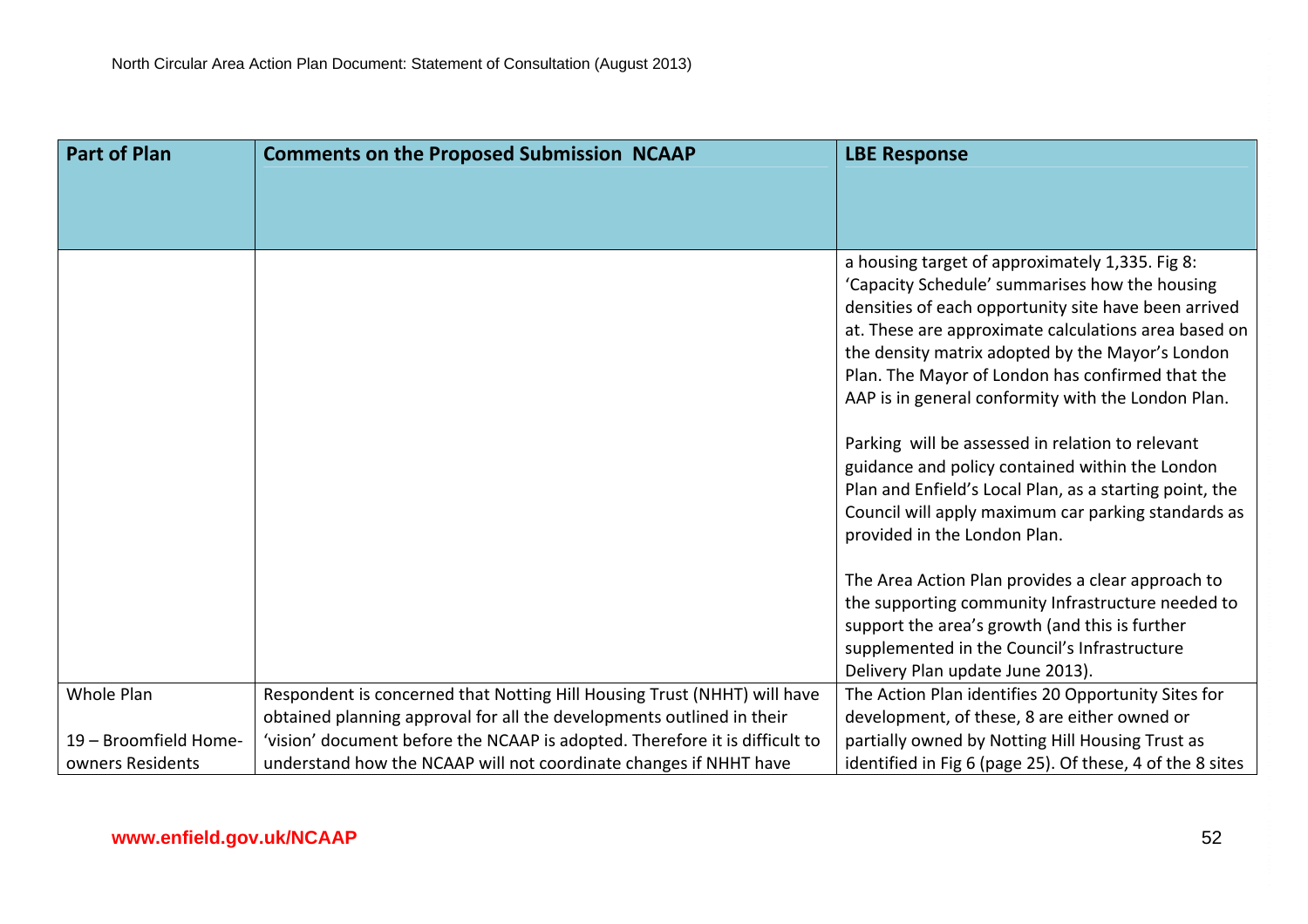| <b>Part of Plan</b>        | <b>Comments on the Proposed Submission NCAAP</b>                          | <b>LBE Response</b>                                                                                      |
|----------------------------|---------------------------------------------------------------------------|----------------------------------------------------------------------------------------------------------|
|                            |                                                                           |                                                                                                          |
|                            |                                                                           |                                                                                                          |
| <b>Association (BHORA)</b> | built houses and flats on every patch of land it owns along the A406.     | have planning consent and 1 site, Site 13 is subject                                                     |
|                            | There will be no space for community facilities, health, education etc.   | to a current planning application.                                                                       |
|                            |                                                                           | The planning application process for individual sites                                                    |
|                            |                                                                           | sits outside of the local plan making process. The                                                       |
|                            |                                                                           | local planning authority has limited control over                                                        |
|                            |                                                                           | when developers submit applications. However,<br>once submitted, the planning authority has a duty to    |
|                            |                                                                           | consider the application on its merits and must have                                                     |
|                            |                                                                           | due regard to all existing and emerging national and                                                     |
|                            |                                                                           | local planning policies. The individual applications of                                                  |
|                            |                                                                           | NHHT have been considered in this regard and in<br>light of emerging North Circular Area Action Plan and |
|                            |                                                                           | Proposed Submission DMD policies.                                                                        |
| Whole Plan                 | The aim of creating sustainable communities, a network of vibrant local   | Comments noted.                                                                                          |
|                            | commercial centres and community facilities is welcomed. However, there   | Section 5: Infrastructure Priorities and Delivery                                                        |
| 24 - London Assembly       | are many concerns that local residents have made regarding the Plan, that | Mechanisms explains teh Council's approach to the                                                        |
| Labour Member              | I share that will mitigate against such aims.                             | delivery and monitoring of the Area Action Plan's                                                        |
| Joanne McCarthy            |                                                                           | vision and objectives, as well as the realistic phasing                                                  |
|                            |                                                                           | of the development and the way that important                                                            |
|                            |                                                                           | infrastructure will be provided.                                                                         |
|                            |                                                                           | Policy 4: Local Education and Policy 5: Provision of                                                     |
|                            |                                                                           | Modern Health Care (provides a position on meeting                                                       |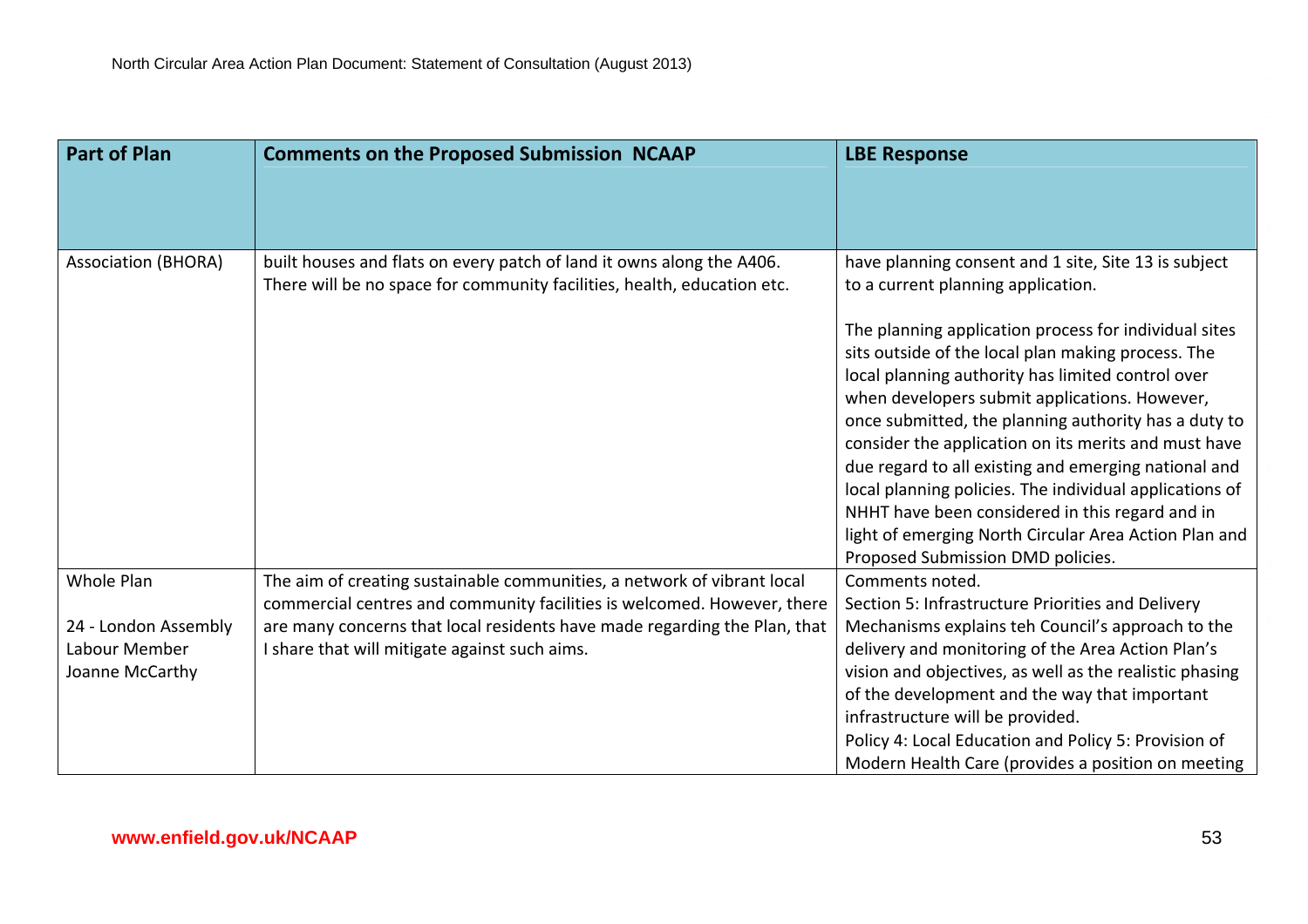| <b>Part of Plan</b>                             | <b>Comments on the Proposed Submission NCAAP</b>                                                                                                                                                                                                                                                                                                  | <b>LBE Response</b>                                                                                                                                                                                                                                                                                                                                                                      |
|-------------------------------------------------|---------------------------------------------------------------------------------------------------------------------------------------------------------------------------------------------------------------------------------------------------------------------------------------------------------------------------------------------------|------------------------------------------------------------------------------------------------------------------------------------------------------------------------------------------------------------------------------------------------------------------------------------------------------------------------------------------------------------------------------------------|
|                                                 |                                                                                                                                                                                                                                                                                                                                                   |                                                                                                                                                                                                                                                                                                                                                                                          |
|                                                 |                                                                                                                                                                                                                                                                                                                                                   | key infrastructure issues for the area). Policy 11:<br>Three Neighbourhood Places outlines the key<br>community priorities for each of them.                                                                                                                                                                                                                                             |
| Whole Plan/<br>22 - Great London<br>Authority   | The production of an AAP for the North Circular Road area to provide a<br>more detailed area-specific policy framework for this key part of London's<br>route network is welcomed. The points that have been raised to date by<br>the GLA have been suitably addressed and the document is in general<br>conformity with the Mayor's London Plan. | Comments noted.                                                                                                                                                                                                                                                                                                                                                                          |
| Plan Procedure<br>06 - Individual /<br>Resident | Community Involvement<br>Lack of meaningful consultation with the community and the<br>consideration of planning applications for the two sites where Bowes<br>Road and Telford Road meet (Sites 11 & 14: PL-03177PLA & P12-03179)<br>were made before consultation was completed on the NCAAP.                                                   | The Council has prepared this Regulation 22<br>Consultation Statement to support the submission of<br>NCAAP and this sets out the various stages of<br>consultation undertaken, details of the issues raised,<br>and how these have been taken into account in the<br>Plan's preparation. The Council has also prepared a<br>statement on the Duty to Co-operate.                        |
|                                                 |                                                                                                                                                                                                                                                                                                                                                   | The planning application process of individual sites<br>sits outside of the local plan making process. The<br>local planning authority has limited control over<br>when developers submit applications. However,<br>once submitted, the planning authority has a duty to<br>consider the application on its merits and must have<br>due regard to all existing and emerging national and |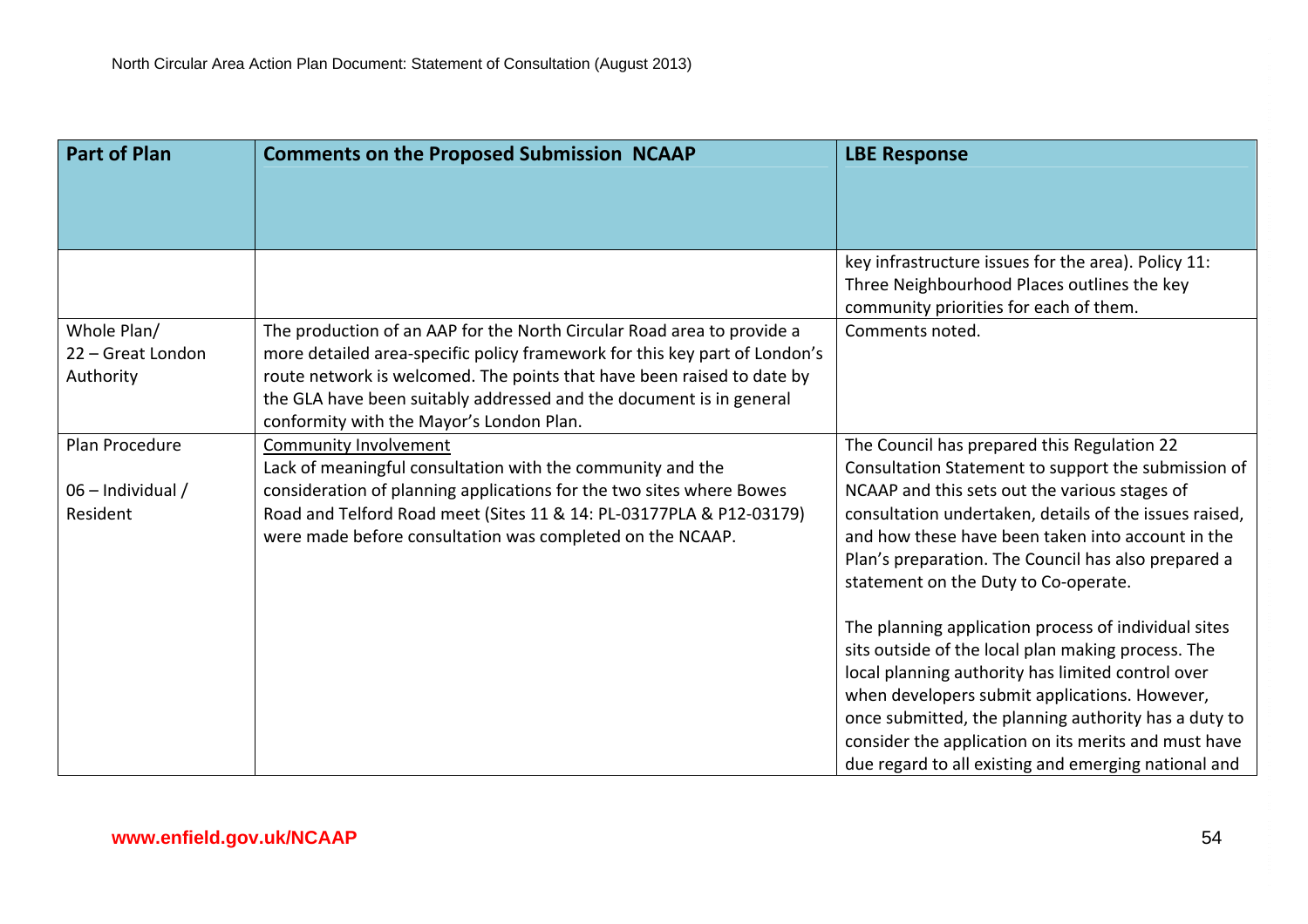| <b>Part of Plan</b>                               | <b>Comments on the Proposed Submission NCAAP</b>                                                                                                    | <b>LBE Response</b>                                                                                                                                                                                                                                                                                                                                                                                                                                                                                    |
|---------------------------------------------------|-----------------------------------------------------------------------------------------------------------------------------------------------------|--------------------------------------------------------------------------------------------------------------------------------------------------------------------------------------------------------------------------------------------------------------------------------------------------------------------------------------------------------------------------------------------------------------------------------------------------------------------------------------------------------|
|                                                   |                                                                                                                                                     |                                                                                                                                                                                                                                                                                                                                                                                                                                                                                                        |
|                                                   |                                                                                                                                                     | local planning policies.<br>The individual applications of NHHT have been<br>considered in this regard and in light of emerging<br>North Circular Area Action Plan and Proposed<br>Submission DMD policies.                                                                                                                                                                                                                                                                                            |
| Plan Procedure<br>$14$ – Individual /<br>Resident | Community Involvement<br>Poor community consultation and planning applications have been<br>determined ahead of the NCAAP being agreed and adopted. | The Council has prepared this Regulation 22<br>Consultation Statement to support the submission<br>and this sets out the various stages of consultation<br>undertaken, details of the issues<br>and indicates how these have been taken into<br>account in the Plan's preparation. The Council has<br>also prepared a statement on the Duty to Co-<br>operate.                                                                                                                                         |
|                                                   |                                                                                                                                                     | The planning application process of individual sites<br>sits outside of the local plan making process. The<br>local planning authority has limited control over<br>when developers submit applications. However,<br>once submitted, the planning authority has a duty to<br>consider the application on its merits and must have<br>due regard to all existing and emerging national and<br>local planning policies. The individual applications of<br>NHHT have been considered in this regard and in |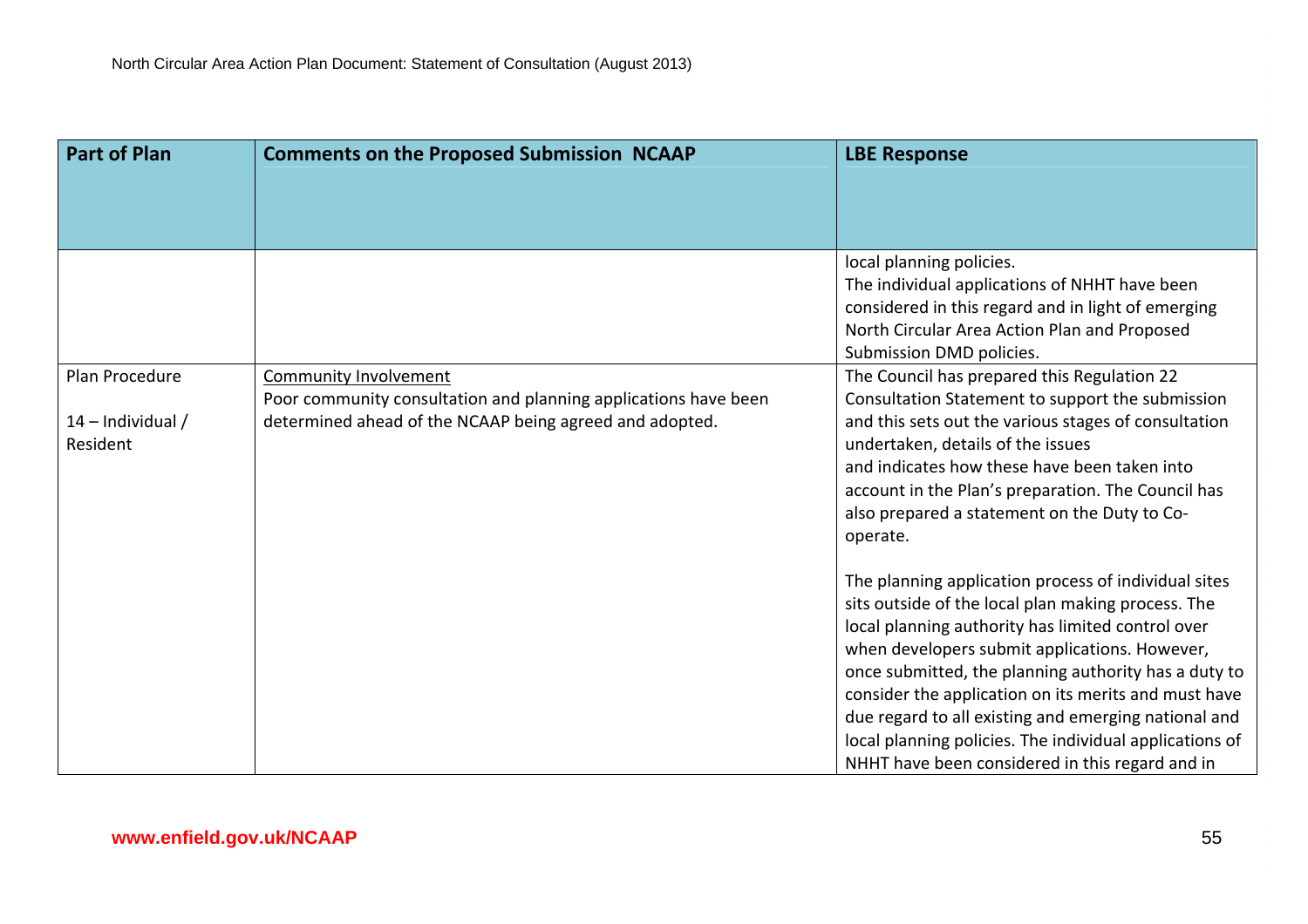| <b>Part of Plan</b>        | <b>Comments on the Proposed Submission NCAAP</b>                          | <b>LBE Response</b>                                      |
|----------------------------|---------------------------------------------------------------------------|----------------------------------------------------------|
|                            |                                                                           | light of emerging North Circular Area Action Plan.       |
| Section 1.1                | This document states that local residents are involved with and have been | The South West Enfield Partnership is a forum that       |
| 19-Broomfield Home-        | consulted through Enfield's South West Area Partnership (SWEP). BHORA     | was established in June 2011. The forum is an area-      |
| owners Resident            | only found out about this group in 2013. SWEP is not represented by local | based steering body involving key landowners,            |
| <b>Association (BHORA)</b> | residents.                                                                | community representatives, local Ward Councillors,       |
|                            |                                                                           | local health, education providers, Enfield officers,     |
|                            | This document notes some of BHORA's concerns and suggestions however      | and officers from influential partner organisations      |
|                            | it fails to address them.                                                 | relevant to the area such as; Transport for London,      |
|                            |                                                                           | the Chamber of Commerce and the North London             |
|                            |                                                                           | Waste Authority. It is an established forum whose        |
|                            |                                                                           | remit is to identify particular issues/constraints in    |
|                            |                                                                           | the area of a strategic nature. It is not intended to be |
|                            |                                                                           | a resident-led forum, however the forum has              |
|                            |                                                                           | welcomed representation from established resident        |
|                            |                                                                           | / community groups in the area.                          |
|                            |                                                                           | The SWEP is not the only forum with whom direct          |
|                            |                                                                           | consultation has been undertaken. Local business         |
|                            |                                                                           | forums, churches, schools and resident groups have       |
|                            |                                                                           | also been directly consulted through focused             |
|                            |                                                                           | meetings, sites visits and workshops. The Regulation     |
|                            |                                                                           | 22 Consultation Statement for the North Circular         |
|                            |                                                                           | Area Action Plan sets out the methods used for           |
|                            |                                                                           | consultation at each stage of the Plan's preparation.    |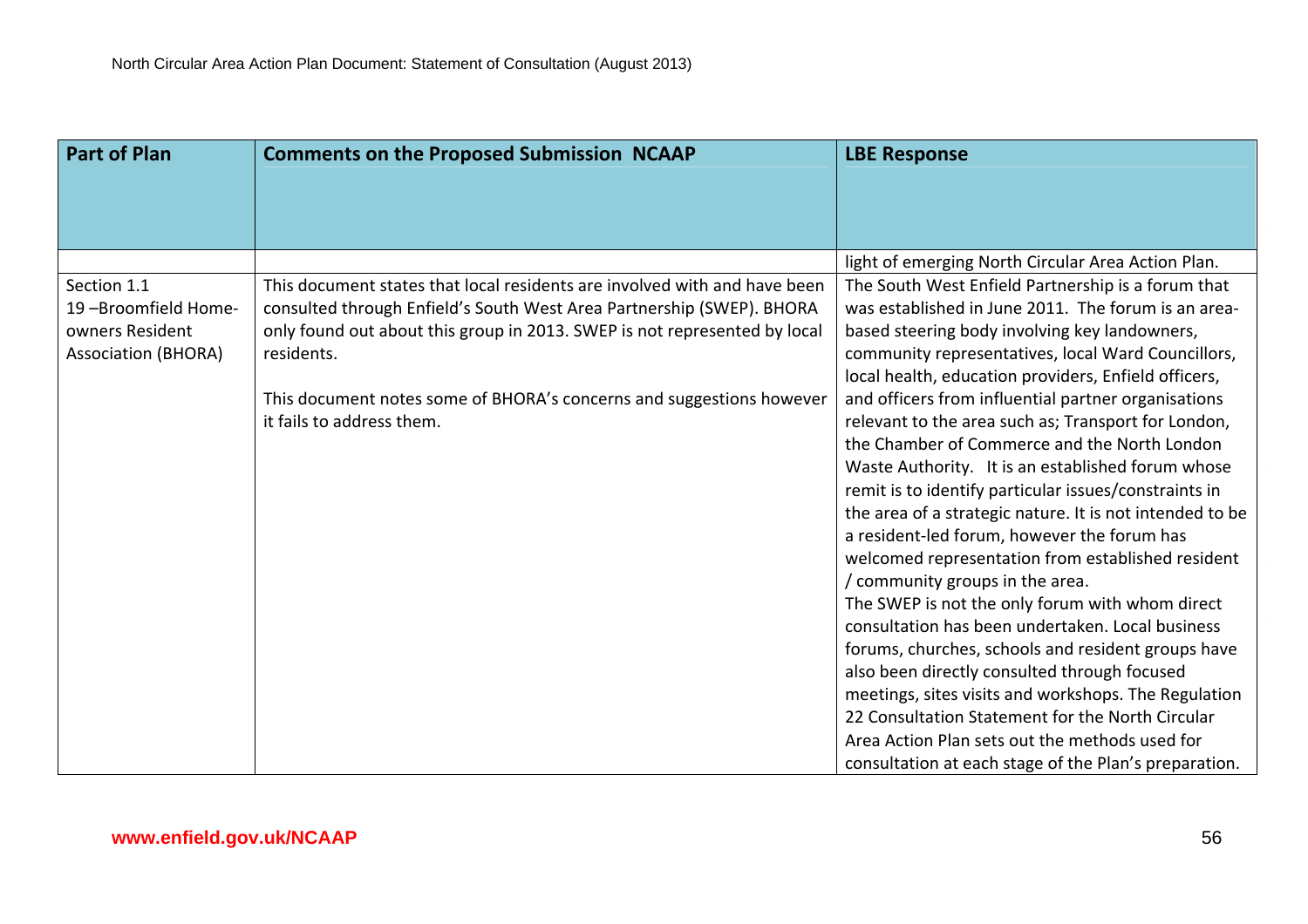| <b>Part of Plan</b>                       | <b>Comments on the Proposed Submission NCAAP</b>                                                                                                                                                                                                                                                                                                                                                                                    | <b>LBE Response</b>                                                                                                                                                                                                                                                                                                                                                                                                                                                                                                                                                                                                                                                                                                                                  |
|-------------------------------------------|-------------------------------------------------------------------------------------------------------------------------------------------------------------------------------------------------------------------------------------------------------------------------------------------------------------------------------------------------------------------------------------------------------------------------------------|------------------------------------------------------------------------------------------------------------------------------------------------------------------------------------------------------------------------------------------------------------------------------------------------------------------------------------------------------------------------------------------------------------------------------------------------------------------------------------------------------------------------------------------------------------------------------------------------------------------------------------------------------------------------------------------------------------------------------------------------------|
|                                           |                                                                                                                                                                                                                                                                                                                                                                                                                                     | The Statement also includes the Council's response<br>to the representations showing how consultation has<br>influenced the Plan. This process has allowed for the<br>alternatives to be raised and considered.<br>The Area Action Plan seeks to highlight the key local<br>issues arising from community consultation in<br>Section 1.1. The policies in the Plan seek, where<br>appropriate and within the remit of the local plan<br>making process, to address these. Policies<br>specifically address concerns raised over<br>development density, community infrastructure,<br>road capacity, and environment are addressed<br>through the policies of the Plan. The representation<br>does not state which issues have not been<br>addressed. |
| Section 1.1<br>23 - Environment<br>Agency | The document should also identify the Bounds Green Brook, running<br>north-south towards the east of the AAP boundary. The brook runs<br>adjacent to the A406 North Circular Road for part of its length, as well as<br>the New Southgate area, and is also partially culverted. It should be<br>mentioned in the NCAAP, because opportunities must be taken to<br>deculvert and enhance this important watercourse where possible. | Agreed to a minor change to acknowledge Bounds<br>Green Brook in the second to last paragraph on page<br>9.                                                                                                                                                                                                                                                                                                                                                                                                                                                                                                                                                                                                                                          |
| Section 1.2                               | Housing-led regeneration is unimaginative. This is not endorsed by                                                                                                                                                                                                                                                                                                                                                                  | The North Circular Area Action Plan seeks to                                                                                                                                                                                                                                                                                                                                                                                                                                                                                                                                                                                                                                                                                                         |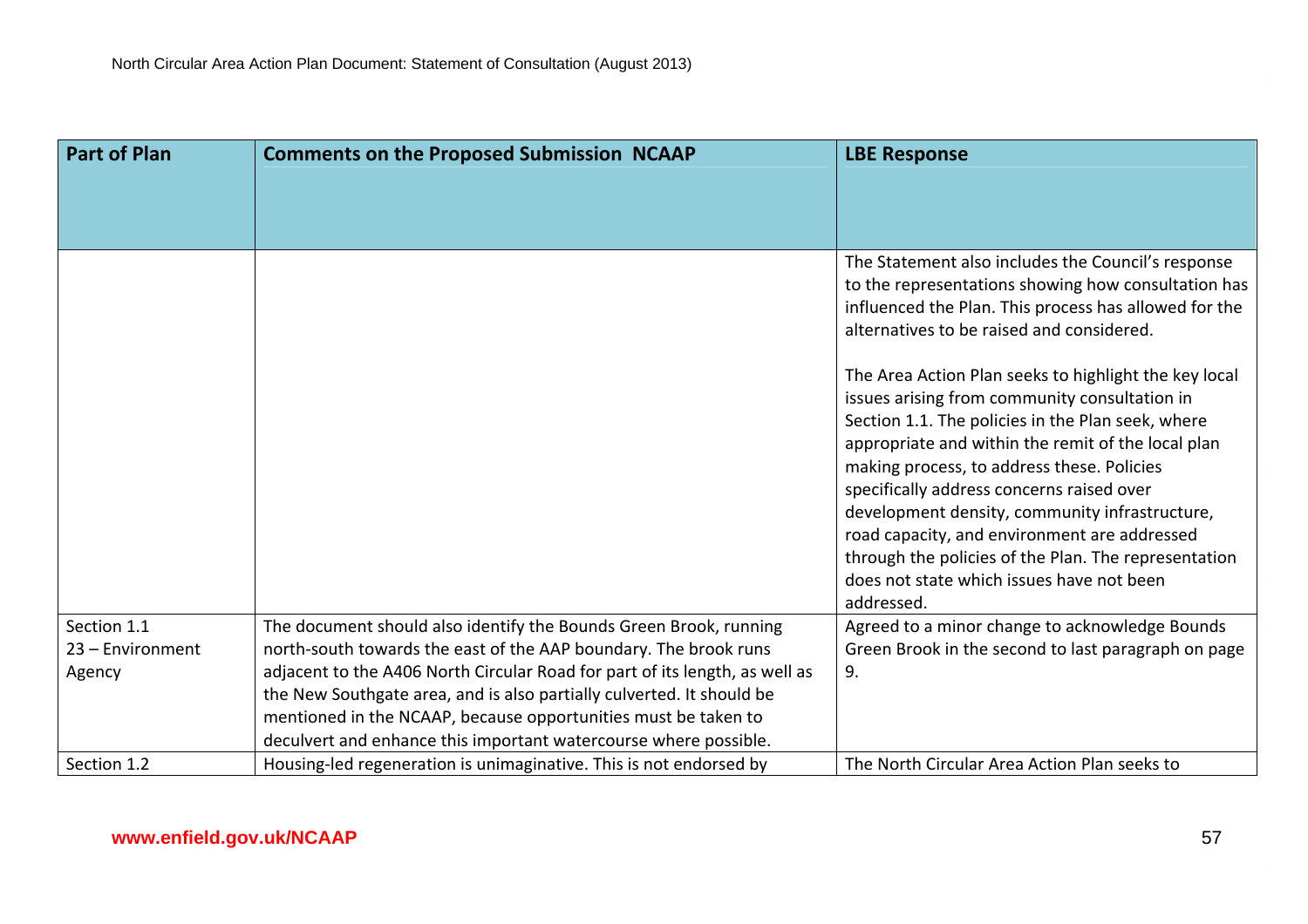| <b>Part of Plan</b>                                                  | <b>Comments on the Proposed Submission NCAAP</b>                                                                                                                                                                                                                                                                                                                                                                                                                                                                                                                                                                                                                                                                                                                                                                                                                                                                                                                                                                                                                                                              | <b>LBE Response</b>                                                                                                                                                                                                                                                                                                                                                                                                                                                                                                                                                                                                                                                                                                                                                                                                                                                                                                                                                                                                                                                                                                                                                                  |
|----------------------------------------------------------------------|---------------------------------------------------------------------------------------------------------------------------------------------------------------------------------------------------------------------------------------------------------------------------------------------------------------------------------------------------------------------------------------------------------------------------------------------------------------------------------------------------------------------------------------------------------------------------------------------------------------------------------------------------------------------------------------------------------------------------------------------------------------------------------------------------------------------------------------------------------------------------------------------------------------------------------------------------------------------------------------------------------------------------------------------------------------------------------------------------------------|--------------------------------------------------------------------------------------------------------------------------------------------------------------------------------------------------------------------------------------------------------------------------------------------------------------------------------------------------------------------------------------------------------------------------------------------------------------------------------------------------------------------------------------------------------------------------------------------------------------------------------------------------------------------------------------------------------------------------------------------------------------------------------------------------------------------------------------------------------------------------------------------------------------------------------------------------------------------------------------------------------------------------------------------------------------------------------------------------------------------------------------------------------------------------------------|
|                                                                      |                                                                                                                                                                                                                                                                                                                                                                                                                                                                                                                                                                                                                                                                                                                                                                                                                                                                                                                                                                                                                                                                                                               |                                                                                                                                                                                                                                                                                                                                                                                                                                                                                                                                                                                                                                                                                                                                                                                                                                                                                                                                                                                                                                                                                                                                                                                      |
| 19-Broomfield Home-<br>owners Resident<br><b>Association (BHORA)</b> | community consultation. The community has requested better shops,<br>improved health facilities, leisure facilities, longer library opening hours at<br>Bowes Rd library, more school places, fly tipping to be removed, streets to<br>be swept regularly. BHORA understand that something has to happen to<br>encourage the private sector to invest in the area but question the quality<br>of what is being built.<br><b>Socio-Economic Context</b><br>This document highlights Bowes Ward as having higher than borough<br>average of 25-64 year olds. References to supporting the need for<br>retirement apartments, care homes etc to accommodate the aging<br>population should be included 22.4% of Bowes workforce is long-term<br>unemployed. This document fails to show how 'housing-led regeneration'<br>will create local, well paid, meaningful work. Part of the Ladderswood<br>Estate, industrial estate that provides work is to be demolished, making<br>way for more housing be built on it. This section of the NCAAP proposed<br>draft submission gives a fair assessment of the area. | positively contribute towards implementing the<br>vision and objectives of the Mayor's London Plan<br>and implement the Spatial strategy and objectives of<br>Enfield's adopted Core Strategy, in particular the<br>regeneration priorities, including: securing new<br>housing, jobs and facilities for Enfield's growing<br>population; and meeting local development needs.<br>The adopted Core Strategy established the housing<br>led regeneration strategy for this area and set an<br>indicative growth target of 2,000 new homes. This<br>will help to regenerate the deprived and blighted<br>parts of the NCAAP area and make use of previously<br>developed and land. There would also be additional<br>benefits, as any refurbished and redeveloped<br>buildings would be constructed to higher<br>environmental standards, the redevelopment of the<br>blighted parts of the NCAAP corridor and some<br>development would feature a mix of uses that will<br>include new provision for local services and facilities.<br>New development along the road corridor should<br>also help to mitigate against the negative<br>environmental impacts of the road corridor for |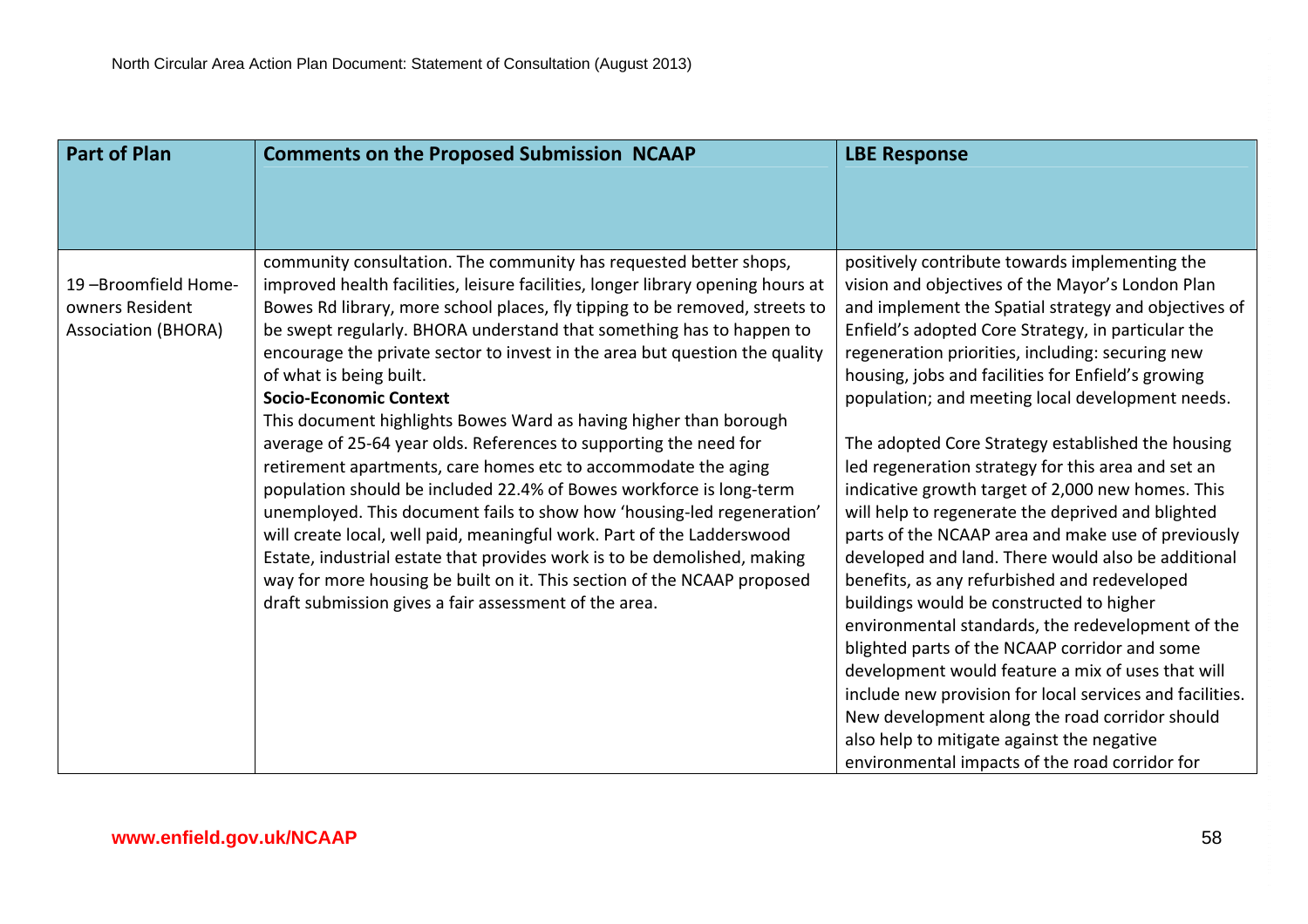| <b>Part of Plan</b>    | <b>Comments on the Proposed Submission NCAAP</b>                         | <b>LBE Response</b>                                                                                                                                                                                                                                                                                                                                                       |
|------------------------|--------------------------------------------------------------------------|---------------------------------------------------------------------------------------------------------------------------------------------------------------------------------------------------------------------------------------------------------------------------------------------------------------------------------------------------------------------------|
|                        |                                                                          |                                                                                                                                                                                                                                                                                                                                                                           |
|                        |                                                                          |                                                                                                                                                                                                                                                                                                                                                                           |
|                        |                                                                          | existing residents, acting as a buffer.                                                                                                                                                                                                                                                                                                                                   |
|                        |                                                                          | Some release of the New Southgate Local Industrial<br>Site was accepted through the Core Strategy<br>examination in 2010 to facilitate the estate renewal<br>at Ladderswood. However, the remainder of the<br>estate and Regents Avenue Industrial Estate<br>continue to be protected. The three Neighbourhood<br>Places also seek to expand employment<br>opportunities. |
| Section 1.2            | 3 points raised:                                                         | Since the publication of the proposed submission                                                                                                                                                                                                                                                                                                                          |
|                        | 1. Planning application at Pinkham Way was withdrawn therefore           | document the planning application at Pinkham Way                                                                                                                                                                                                                                                                                                                          |
| 15 - North London      | reference no longer correct.                                             | was withdrawn as was the North London Waste Plan.                                                                                                                                                                                                                                                                                                                         |
| <b>Waste Authority</b> | 2. Additional homes planned for in the area will create additional waste | It is agreed that the Action Plan would benefit from a                                                                                                                                                                                                                                                                                                                    |
| (NLWA)                 | that will need to be appropriately accommodated.                         | minor change to reflect the current status of both.                                                                                                                                                                                                                                                                                                                       |
|                        | 3. NLWA would not consider additional new homes in proximity to the      |                                                                                                                                                                                                                                                                                                                                                                           |
|                        | Pinkham Way site is inconsistent with the development of a modern        |                                                                                                                                                                                                                                                                                                                                                                           |
|                        | waste facility and development on the south west corner of the NCAAP     |                                                                                                                                                                                                                                                                                                                                                                           |
|                        | would be shielded from any proposed development on Pinkham Way.          |                                                                                                                                                                                                                                                                                                                                                                           |
| Section 2              | 2.0 The North Circular Vision and Spatial Strategy                       | The vision and spatial strategy of the Plan (page 17)                                                                                                                                                                                                                                                                                                                     |
|                        | Over-development does not create sustainable communities. Designs        | is to provide a range of facilities, services and places                                                                                                                                                                                                                                                                                                                  |
| 19-Broomfield Home-    | NHHT have presented are not supported.                                   | that support sustainable local communities and                                                                                                                                                                                                                                                                                                                            |
| owners Resident        |                                                                          | resident needs along the road corridor. Section 3 of                                                                                                                                                                                                                                                                                                                      |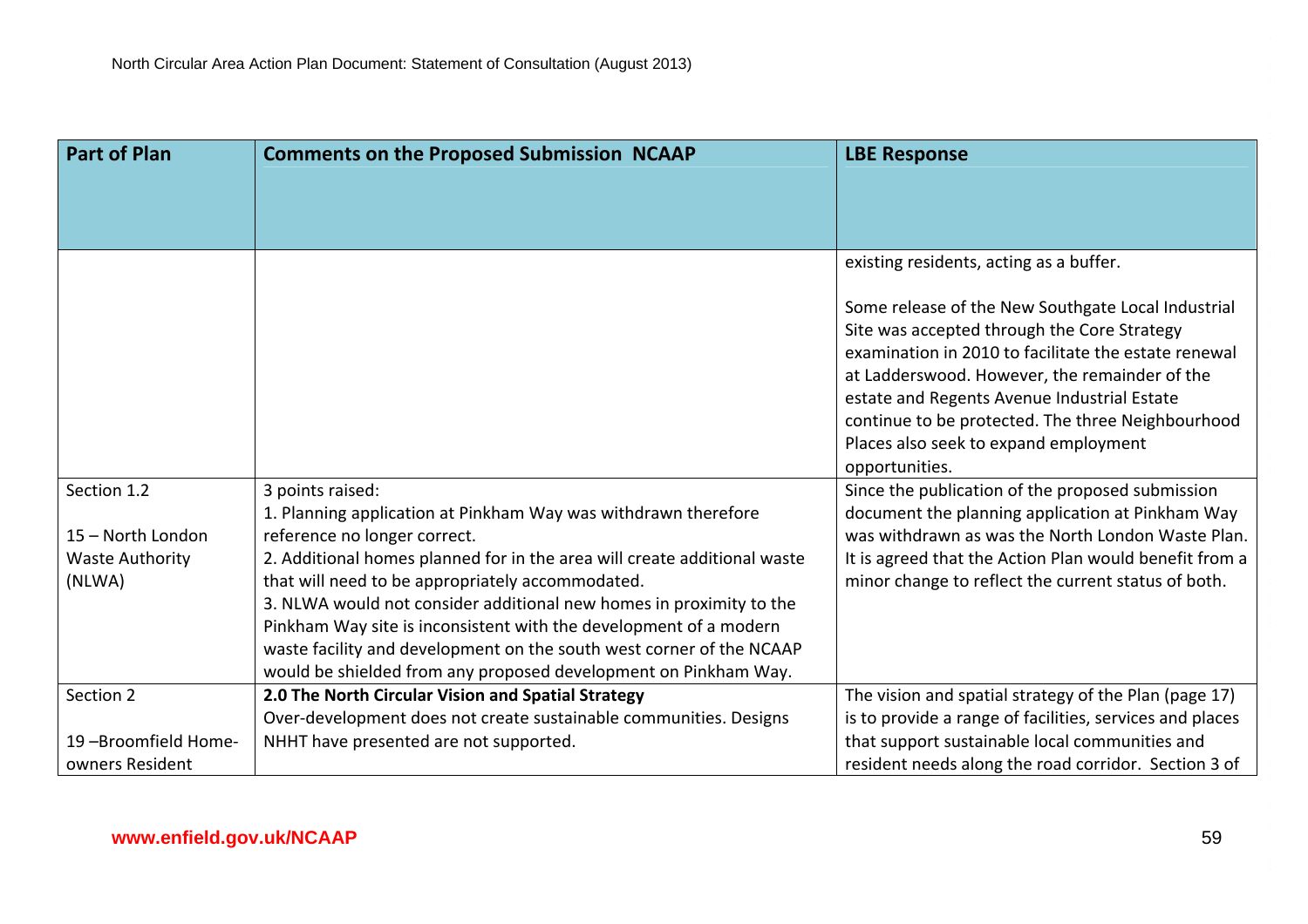| <b>Part of Plan</b>        | <b>Comments on the Proposed Submission NCAAP</b>                                                                                                                                                                                                                                                                                               | <b>LBE Response</b>                                                                                                                                                                                                                                                                                                                                                                                    |
|----------------------------|------------------------------------------------------------------------------------------------------------------------------------------------------------------------------------------------------------------------------------------------------------------------------------------------------------------------------------------------|--------------------------------------------------------------------------------------------------------------------------------------------------------------------------------------------------------------------------------------------------------------------------------------------------------------------------------------------------------------------------------------------------------|
| <b>Association (BHORA)</b> |                                                                                                                                                                                                                                                                                                                                                | the Action Plan identifies the key principles for<br>creating sustainable neighbourhoods and recognises<br>that the corridor has a blend of uses including<br>homes, shops, schools, local health facilities,<br>employment opportunities, local libraries, and<br>leisure and open spaces. This mix creates a diverse,<br>vital and interesting area, with lively and active<br>neighbourhood places. |
| 2.2 Objective              | The NCAAP (page 17) hopes to provide more jobs yet there is nothing in<br>the report to indicate either how or where this aim is achievable. Indeed,                                                                                                                                                                                           | The Council prepared reviewed evidence base<br>specific to designated employment sites in the area                                                                                                                                                                                                                                                                                                     |
| 06 Individual              | there is an indication that the "locally significant industrial site" at the<br>junction of Station Road and the A406 is to close, but no consideration<br>appears to have been given to how to relocate the businesses and the<br>staff in accordance with the aims set out on page 30.<br>The NCAAP is principally about increasing housing. | through the Employment Land Review Update 2012<br>in order to assess long term viability and to better<br>understand the issues. The Study assessed both<br>Locally Significant Industrial Sites in the AAP area<br>and for Regents Avenue and the remainder of New<br>Southgate Industrial Estate continues to support                                                                                |
|                            |                                                                                                                                                                                                                                                                                                                                                | their designations. Outside of the industrial areas,<br>job creation will come forward in Neighbourhood<br>Places and through the mixed use opportunity sites.<br>The corridor is predominantly residential nature,<br>however through Policy 3: Creating and Protecting<br>Local Jobs in the North Circular Area the issue is                                                                         |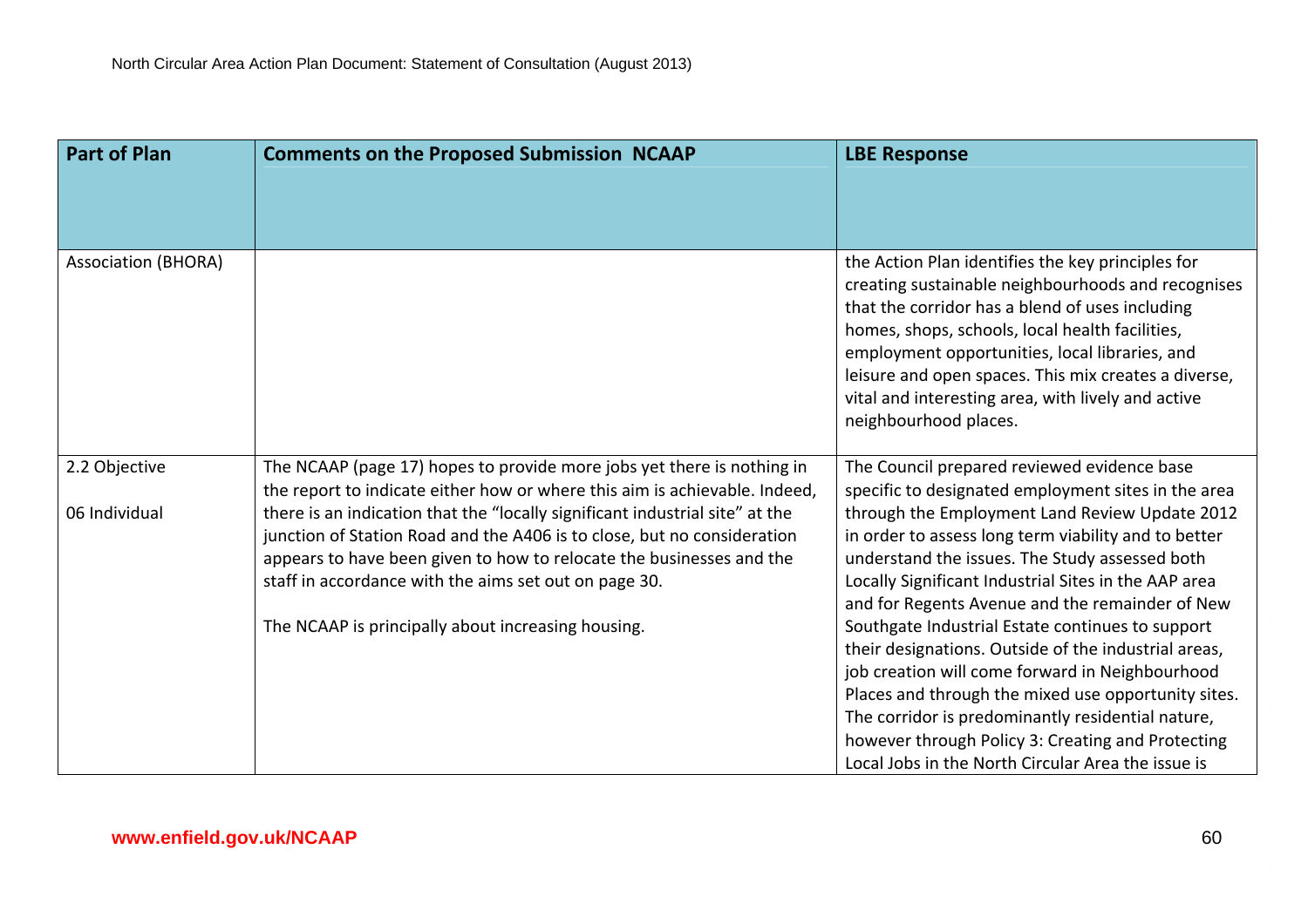| <b>Part of Plan</b>                                                                                                 | <b>Comments on the Proposed Submission NCAAP</b>                                                                                                                                                            | <b>LBE Response</b>                                                                                                                                                                                                                                                                                                                                                                                                                                                                                  |
|---------------------------------------------------------------------------------------------------------------------|-------------------------------------------------------------------------------------------------------------------------------------------------------------------------------------------------------------|------------------------------------------------------------------------------------------------------------------------------------------------------------------------------------------------------------------------------------------------------------------------------------------------------------------------------------------------------------------------------------------------------------------------------------------------------------------------------------------------------|
|                                                                                                                     |                                                                                                                                                                                                             | addressed. One of the objectives of the Plan is to<br>ensure growth takes place in a way that strikes an<br>appropriate balance between residential,<br>institutional and commercial uses and addresses the<br>impact of growth on residential amenity whilst<br>seeking to enhance the local economic profile of the<br>area.                                                                                                                                                                       |
| Section 2.2<br>19-Broomfield Home-<br>owners Resident<br><b>Association (BHORA)</b>                                 | 2.2 Objectives<br>Anticipate the majority of flats will be purchased by landlords rather than<br>local residents looking to purchase their first home. This will not help build<br>sustainable communities. | The Plan's objectives include supporting suburban<br>residential communities that live alongside one of<br>London's principal distributor roads. The area should<br>continue to provide a wide range of choices in terms<br>of living accommodation. The NCAAP area benefits<br>from a wide spectrum of house types and prices and<br>the sites identified in the Plan seek to provide for a<br>range of residential types, as detailed in Fig 8 -<br>'Capacity Schedule' for each Opportunity Site. |
| Policy 1 North Circular<br>Area Action Plan Area<br>Key elements of the<br>spatial framework<br>19-Broomfield Home- | Question how new space can be created with so much planned<br>development. This document fails to detail what is meant by 'high quality<br>development'.                                                    | Policy 6: 'High Quality Design or New Development'<br>provides a design led approach to new development<br>and public realm interventions. Particular focus is<br>given to addressing the urban context of the North<br>Circular corridor and reinforcing local distinctiveness.<br>However, the Action Plan intentionally does not seek                                                                                                                                                             |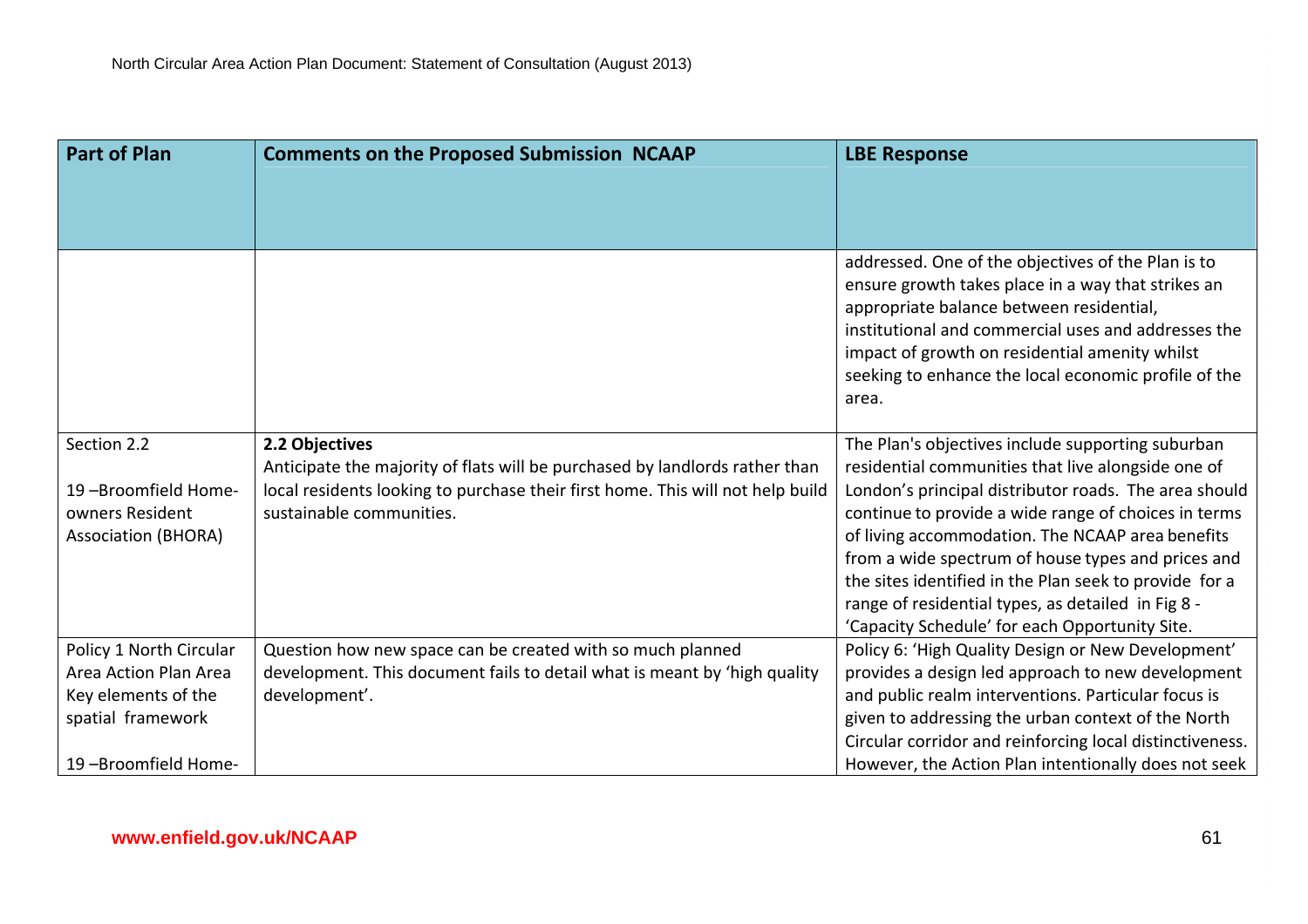| <b>Part of Plan</b>                                                                 | <b>Comments on the Proposed Submission NCAAP</b>                                                                                                                                                                                                                                                                                                                                | <b>LBE Response</b>                                                                                                                                                                                                                                                                                                                                                                                      |
|-------------------------------------------------------------------------------------|---------------------------------------------------------------------------------------------------------------------------------------------------------------------------------------------------------------------------------------------------------------------------------------------------------------------------------------------------------------------------------|----------------------------------------------------------------------------------------------------------------------------------------------------------------------------------------------------------------------------------------------------------------------------------------------------------------------------------------------------------------------------------------------------------|
|                                                                                     |                                                                                                                                                                                                                                                                                                                                                                                 |                                                                                                                                                                                                                                                                                                                                                                                                          |
| owners Resident<br><b>Association (BHORA)</b>                                       |                                                                                                                                                                                                                                                                                                                                                                                 | to be overly prescriptive as development proposals<br>will be assessed on their own merits, within their<br>own context and with reference to existing guidance<br>and other relevant local plan policies.                                                                                                                                                                                               |
| Section 3.1<br>19-Broomfield Home-<br>owners Resident<br><b>Association (BHORA)</b> | The area is in great need of: Improved shopping facilities, employment<br>and leisure facilities. Bowes Road Library should be extended into the<br>building below plus increased opening hours. With 1000's of new people<br>moving into the area the library service must be increased. BHORA oppose<br>any plans to build on the small plot of land in front of the library. | Section 3 of the Plan identifies the key principles for<br>creating sustainable neighbourhoods and recognises<br>that the corridor has a blend of uses including<br>homes, shops, schools, local health facilities,<br>employment opportunities, local libraries, leisure<br>and open spaces. This mix creates a diverse, vital and<br>interesting area, with lively and active<br>neighbourhood places. |
| Policy 2 New and<br><b>Refurbished Homes</b>                                        | The development of some sites involve erection of 6 storey blocks of flats,<br>which will be strange in an area of mainly 2-storey, 3-bed properties.<br>Terraced houses would be more in keeping with the area. The London                                                                                                                                                     | Policy 6: 'High Quality Design of New Development'<br>provides a design led approach to new development<br>and public realm interventions. Particular focus is                                                                                                                                                                                                                                           |
| $14-$<br>Individual/Resident                                                        | Plan states "The design of all new housing developments should enhance<br>the quality of local places, taking into account physical context local<br>character and density".                                                                                                                                                                                                    | given to addressing the urban context of the North<br>Circular corridor and reinforcing local distinctiveness.<br>However the Plan intentionally does not seek to be<br>overly prescriptive as development proposals will be<br>assessed on their individual merits, within their own<br>context and with reference to existing guidance,<br>studies and other local plan policies.                      |
| Figure 6 Site name,                                                                 | Recommend the Description of Opportunity for sites 2, 3 and 4 in Figure 6                                                                                                                                                                                                                                                                                                       | Text amended within Figure 6 to further clarify the                                                                                                                                                                                                                                                                                                                                                      |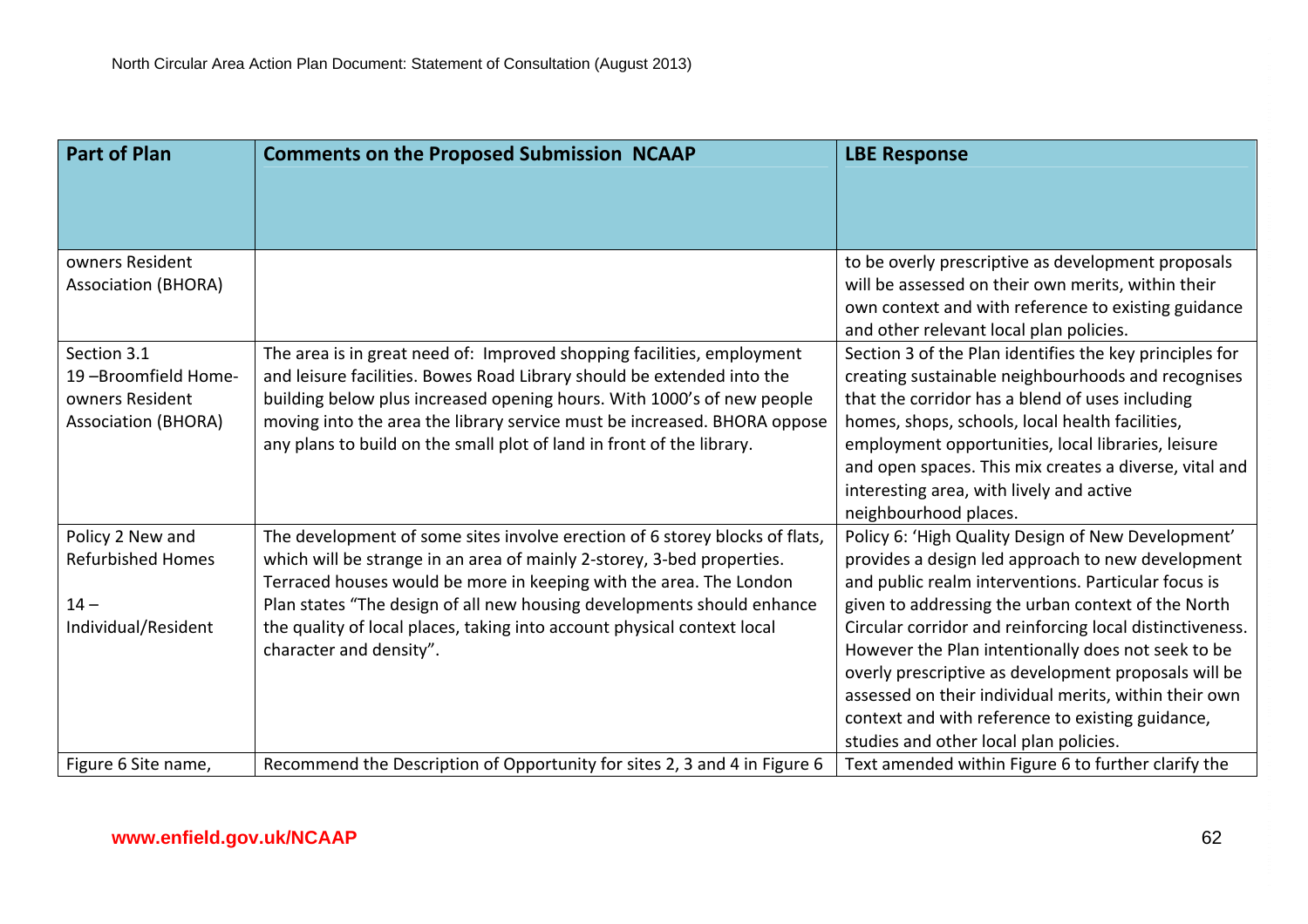| <b>Part of Plan</b>                                                                                       | <b>Comments on the Proposed Submission NCAAP</b>                                                                                                                                                                                                                                                                                                                      | <b>LBE Response</b>                                                                                                                                                                                                                                                                                                                                                                                                                                                    |
|-----------------------------------------------------------------------------------------------------------|-----------------------------------------------------------------------------------------------------------------------------------------------------------------------------------------------------------------------------------------------------------------------------------------------------------------------------------------------------------------------|------------------------------------------------------------------------------------------------------------------------------------------------------------------------------------------------------------------------------------------------------------------------------------------------------------------------------------------------------------------------------------------------------------------------------------------------------------------------|
| description and<br>ownership.<br>18 - Savills on behalf of<br>Legal & General and<br><b>National Grid</b> | should be reworded to read, "Mixed use high density development<br>including leisure and retail, housing, and community facilities".                                                                                                                                                                                                                                  | mix of land uses proposed for the three sites.                                                                                                                                                                                                                                                                                                                                                                                                                         |
| Policy 2 New and<br><b>Refurbished Home</b><br>24 - London Assembly<br>Labour Member<br>Joanne McCarthy   | London needs more housing however, this area is already densely<br>populated and lacks green space and facilities, such as adequate health<br>and school provision.<br>Recent planning application submitted by Notting Hill Housing Trust<br>considered to be "cramming" many people into new flats which will add<br>further unbearable pressure on local services. | Policy 4: Local Education ad Policy 5: Provision of<br>Modern Health Care (provides a position on meeting<br>key infrastructure issues for the area). olicy 11:<br>Three Neighbourhood Places outlines the key<br>community priorities for each of them. Enhanced<br>community / leisure provision is designated for both<br>library sites within the Plan area, in accordance with<br>the adopted New Southgate Masterplan and<br>Southgate Town Hall Planning Brief. |
|                                                                                                           |                                                                                                                                                                                                                                                                                                                                                                       | In considering the recent planning applications of<br>Notting Hill Housing Trust, the Development<br>Management officer will have had regard to<br>emerging as well as adopted local plan policies and<br>development standards.                                                                                                                                                                                                                                       |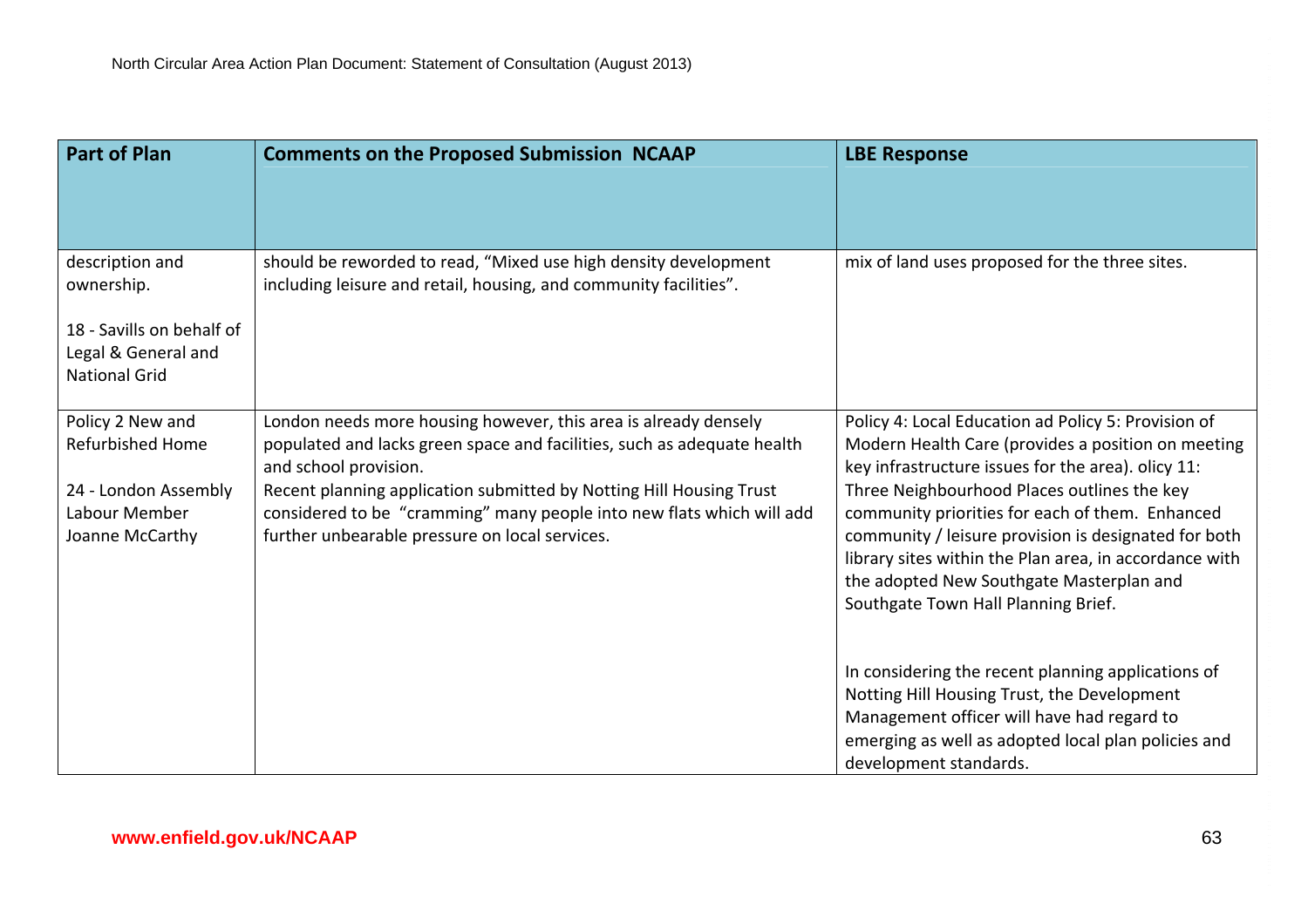| <b>Part of Plan</b>                                                                                                                            | <b>Comments on the Proposed Submission NCAAP</b>                                                                                                                                                                                                                                                                                                                                                           | <b>LBE Response</b>                                                                                                                                                                                                                                                                                                                                                                                                                                                                                                                                                                                                                                                                                                                                                         |
|------------------------------------------------------------------------------------------------------------------------------------------------|------------------------------------------------------------------------------------------------------------------------------------------------------------------------------------------------------------------------------------------------------------------------------------------------------------------------------------------------------------------------------------------------------------|-----------------------------------------------------------------------------------------------------------------------------------------------------------------------------------------------------------------------------------------------------------------------------------------------------------------------------------------------------------------------------------------------------------------------------------------------------------------------------------------------------------------------------------------------------------------------------------------------------------------------------------------------------------------------------------------------------------------------------------------------------------------------------|
| Policy 3 Creating and<br>protecting local jobs in<br>the North Circular<br>19-Broomfield Home-<br>owners Resident<br><b>Association (BHORA</b> | The Council has already accepted the partial loss of New Southgate<br>Industrial Estates, failing to protect local jobs in the area.                                                                                                                                                                                                                                                                       | Some release of the New Southgate Local Industrial<br>Site was accepted through the Core Strategy<br>examination in 2010 to facilitate the estate renewal<br>at Ladderswood. However, the remainder of the<br>estate and Regents Avenue Industrial Estate<br>continue to be protected. The three Neighbourhood<br>Places also seek to expand employment<br>opportunities.                                                                                                                                                                                                                                                                                                                                                                                                   |
| Policy 3 Creating and<br>protecting local jobs in<br>the North Circular<br>24 - London Assembly<br>Labour Member<br>Joanne McCarthy            | The opportunity to create jobs locally is important; there is little detail in<br>the Plan as to how this will be achieved. Residents are concerned that<br>employment will reduce and existing commercial premises have already<br>and will be lost as a result of this scheme.<br>Has the Borough set targets regarding local labour that will be sued in the<br>construction of these new developments? | The Action Plan includes policies that would seek to<br>provide new and improved business accommodation<br>directly, as well as those that would look to improve<br>conditions more generally and make the area more<br>attractive for businesses. Policy 3 would seek to help<br>create and protect local jobs, and other policies,<br>such as Policy 13 (Ladderswood) and Policy 30 (Old<br>Labour Exchange), would contribute directly towards<br>the provision of new commercial floorspace in<br>specified locations. Other NCAAP Opportunity Sites<br>for mixed use and community uses would provide<br>further opportunities. The continued protection or<br>Regents Avenue Industrial Estate and the remaining<br>portion of New Southgate Industrial Estate by the |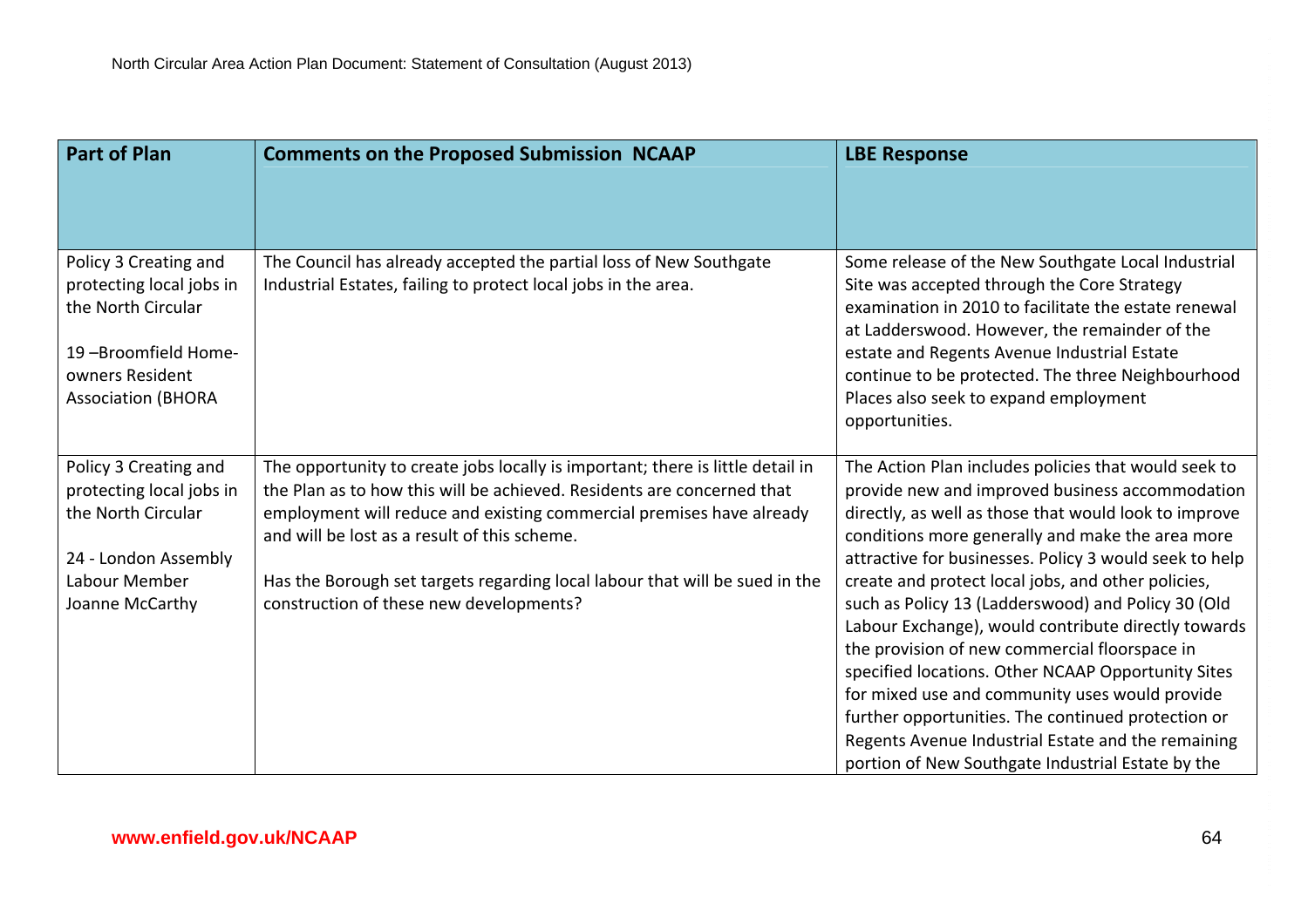| <b>Part of Plan</b>                     | <b>Comments on the Proposed Submission NCAAP</b>                                                                     | <b>LBE Response</b>                                                                                                                                            |
|-----------------------------------------|----------------------------------------------------------------------------------------------------------------------|----------------------------------------------------------------------------------------------------------------------------------------------------------------|
|                                         |                                                                                                                      |                                                                                                                                                                |
|                                         |                                                                                                                      |                                                                                                                                                                |
|                                         |                                                                                                                      | Action Plan.                                                                                                                                                   |
|                                         |                                                                                                                      | The adopted S106 SPD (2011) sets out the Council's<br>approach to securing local labour in construction<br>initiatives as part of major developments.          |
| Section 3.3 Community<br>Infrastructure | Respondent questions whether S106 contributions will be ring-fenced to<br>the NCAAP area.                            | Section 5: Infrastructure Priorities ad Delivery<br>Mechanisms explains our approach to the delivery.<br>S106 contributions will be negotiated on              |
| 19-Broomfield Home-<br>owners Resident  |                                                                                                                      | development schemes to support local infrastructure<br>requirements.                                                                                           |
| <b>Association (BHORA)</b>              |                                                                                                                      | Adopted Core Strategy Policy 46: (Infrastructure)<br>outlines the Council's policy for requiring                                                               |
|                                         |                                                                                                                      | contributions from developments towards                                                                                                                        |
|                                         |                                                                                                                      | infrastructure costs. It refers to the Council's<br>intention to introduce CIL and in the meantime to                                                          |
|                                         |                                                                                                                      | continue secure S106 contributions. The policy also<br>lists infrastructure priorities.                                                                        |
| Section 3.3 Community                   | Support the NCAAP approach towards community facilities and in                                                       | The comments from the adjoining authority are                                                                                                                  |
| Infrastructure                          | particular education. However, concerned that the net gain of 1,335 units                                            | noted as being ongoing cross-borough issues.                                                                                                                   |
| 20 - Barnet Council                     | identified will lead to further pressure on Barnet's schools, in particular<br>the demand for primary school places. | Equally, the Plan area, bounded by Haringey and<br>Barnet it is also possible that the regeneration of the<br>area could also attract pupils from Haringey and |
|                                         | Note that the expansion of local education will specifically be provided at                                          | Barnet, increasing demand in Enfield in the                                                                                                                    |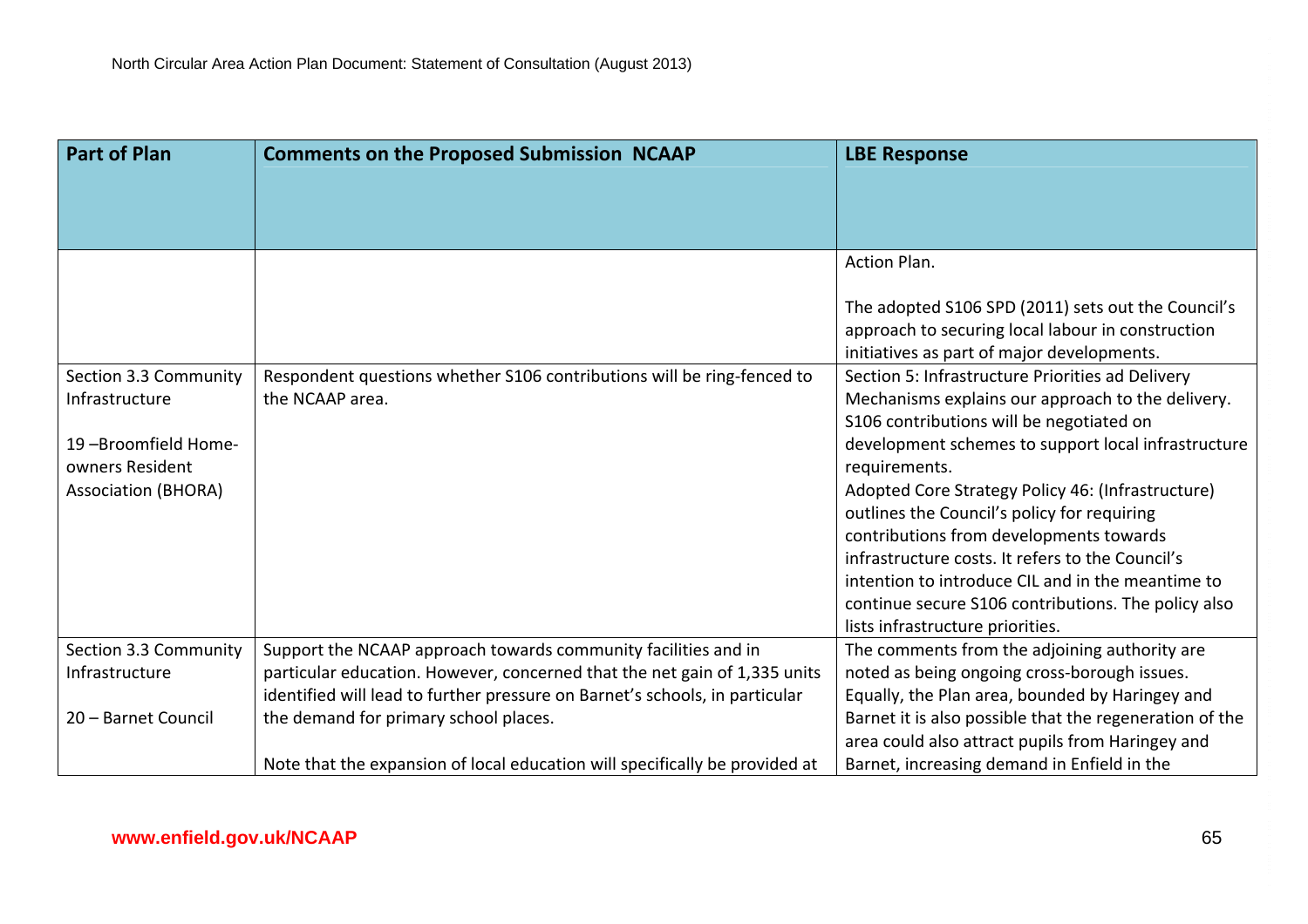| <b>Part of Plan</b>                       | <b>Comments on the Proposed Submission NCAAP</b>                                                                                                                                                                                                                                                                                             | <b>LBE Response</b>                                                                                                                                                                                                                                                                                                                                                                                                                                                                            |
|-------------------------------------------|----------------------------------------------------------------------------------------------------------------------------------------------------------------------------------------------------------------------------------------------------------------------------------------------------------------------------------------------|------------------------------------------------------------------------------------------------------------------------------------------------------------------------------------------------------------------------------------------------------------------------------------------------------------------------------------------------------------------------------------------------------------------------------------------------------------------------------------------------|
|                                           |                                                                                                                                                                                                                                                                                                                                              |                                                                                                                                                                                                                                                                                                                                                                                                                                                                                                |
|                                           | Garfield Primary School, concerned that the submission draft of the<br>NCAAP is still exploring the feasibility of this expansion at this late stage in<br>the document's production.                                                                                                                                                        | immediate area and beyond.<br>The Plan reflects the current situation with regards<br>to the Council's approach for future primary and<br>secondary schools places. Policy 4: Education<br>confirms Enfield's commitment to creating<br>additional school places Since the Proposed<br>Submission publication, expansion plans for Garfield<br>School continue to progress and NCAAP is<br>intentionally left flexible to allow plans for the<br>School to develop and provide the appropriate |
|                                           |                                                                                                                                                                                                                                                                                                                                              | framework for delivering additional school places.<br>The Policy and supporting text make reference to<br>needing to work with adjoining boroughs.                                                                                                                                                                                                                                                                                                                                             |
| Section 3.3 Community<br>Infrastructure   | Page 30, Section 3.3 refers in the third bullet point to a minimum of 600<br>sqm of new community facilities to be delivered on the ground floor of<br>new development at the Wilmer Way / Bowes Road junction. In fact, the                                                                                                                 | The figure of 600 - 1200sqm at the Wilmer Way /<br>Bowes Road junction, Site 11, Policy 22 is a figure<br>based on a ground floor footprint on this corner site                                                                                                                                                                                                                                                                                                                                |
| 16 - Notting Hill<br><b>Housing Trust</b> | planning approval (subject to a S106 agreement) provides for 230 sqm of<br>community floorspace. Following a detailed assessment of the available<br>space and what could be accommodated in terms of highway impact, this<br>is the optimum provision. It would be useful therefore to understand how<br>the 600 sqm figure was arrived at. | of approximately 1,000 sqm gross. The 600sqm is<br>therefore a reflection of a reasonable proportion of<br>the ground floor of a building. The approach<br>provides for both ground and first floor<br>accommodation. Policy 22 seeks to secure a<br>reasonable proportion of the site for community                                                                                                                                                                                           |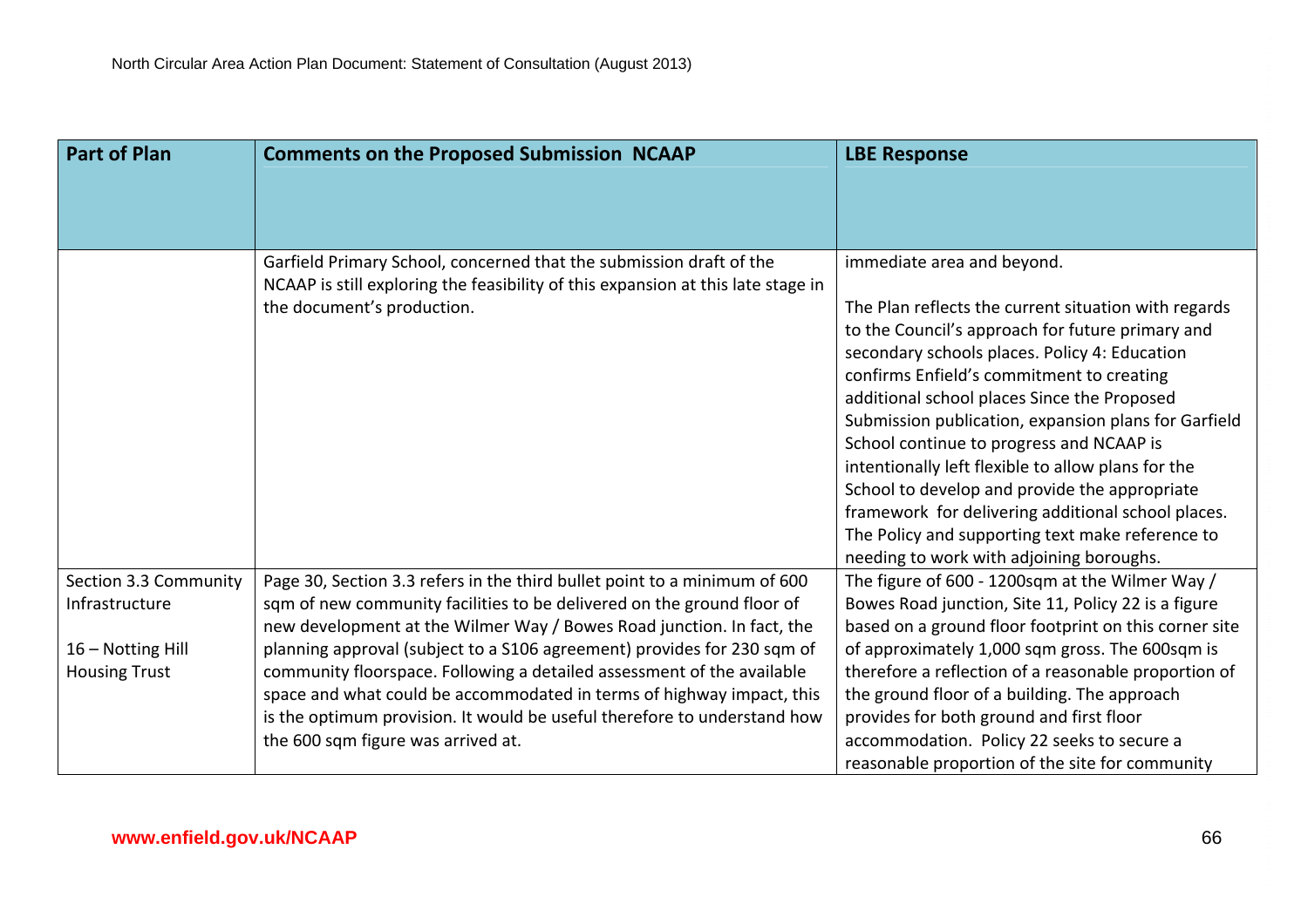| <b>Part of Plan</b>                                                                                 | <b>Comments on the Proposed Submission NCAAP</b>                                                                                                                                                                                                                                                                                                                                          | <b>LBE Response</b>                                                                                                                                                                                                                                                                                                                                                                                                                                                                                                                                          |
|-----------------------------------------------------------------------------------------------------|-------------------------------------------------------------------------------------------------------------------------------------------------------------------------------------------------------------------------------------------------------------------------------------------------------------------------------------------------------------------------------------------|--------------------------------------------------------------------------------------------------------------------------------------------------------------------------------------------------------------------------------------------------------------------------------------------------------------------------------------------------------------------------------------------------------------------------------------------------------------------------------------------------------------------------------------------------------------|
|                                                                                                     |                                                                                                                                                                                                                                                                                                                                                                                           |                                                                                                                                                                                                                                                                                                                                                                                                                                                                                                                                                              |
|                                                                                                     | Policy 22, point 3 refers to a community use of approximately 600 - 1,200<br>sqm. This figure is inconsistent with that expressed on page 30 of the<br>document (see above) and the scheme which has a resolution on this site.<br>The approved scheme provides three storey mews style housing along the<br>boundary with Broomfield School, and therefore Point 1 should be<br>updated. | space and this will continue to be negotiated<br>through the detailed assessment of planning<br>applications.<br>The policy approach to secure a non-residential use<br>for the Wilmer Way / North Circular Road junction<br>seeks to address the immediate environment of the<br>busy junction and footbridge. While a planning<br>scheme has been approved, (subject to S106<br>negotiations) it has yet to be built, therefore the<br>Policy aspiration remains and there is no justification<br>to update the Policy to align to the approved<br>scheme. |
| Section 3.3 Community<br>Infrastructure<br>24 - London Assembly<br>Labour Member<br>Joanne McCarthy | Local residents are rightly concerned that the right mix and capacity of<br>retail and public services are forthcoming. Urgent need for better health<br>services (GP and dentistry) in the area and buy-in from local health<br>commissioners should be gained as soon as possible.                                                                                                      | The Council continues to work closely with all<br>healthcare providers to understand and support<br>local health care needs of residents and physical<br>provision across the local area.<br>Additional healthcare provision is supported and<br>identified on several opportunity sites,<br>Coppicewood Lodge, (site 6), Southgate Town Hall<br>(site 14) and the expansion of provision at Arnos<br>Grove Medical centre site / Bowes Library (site 8).                                                                                                    |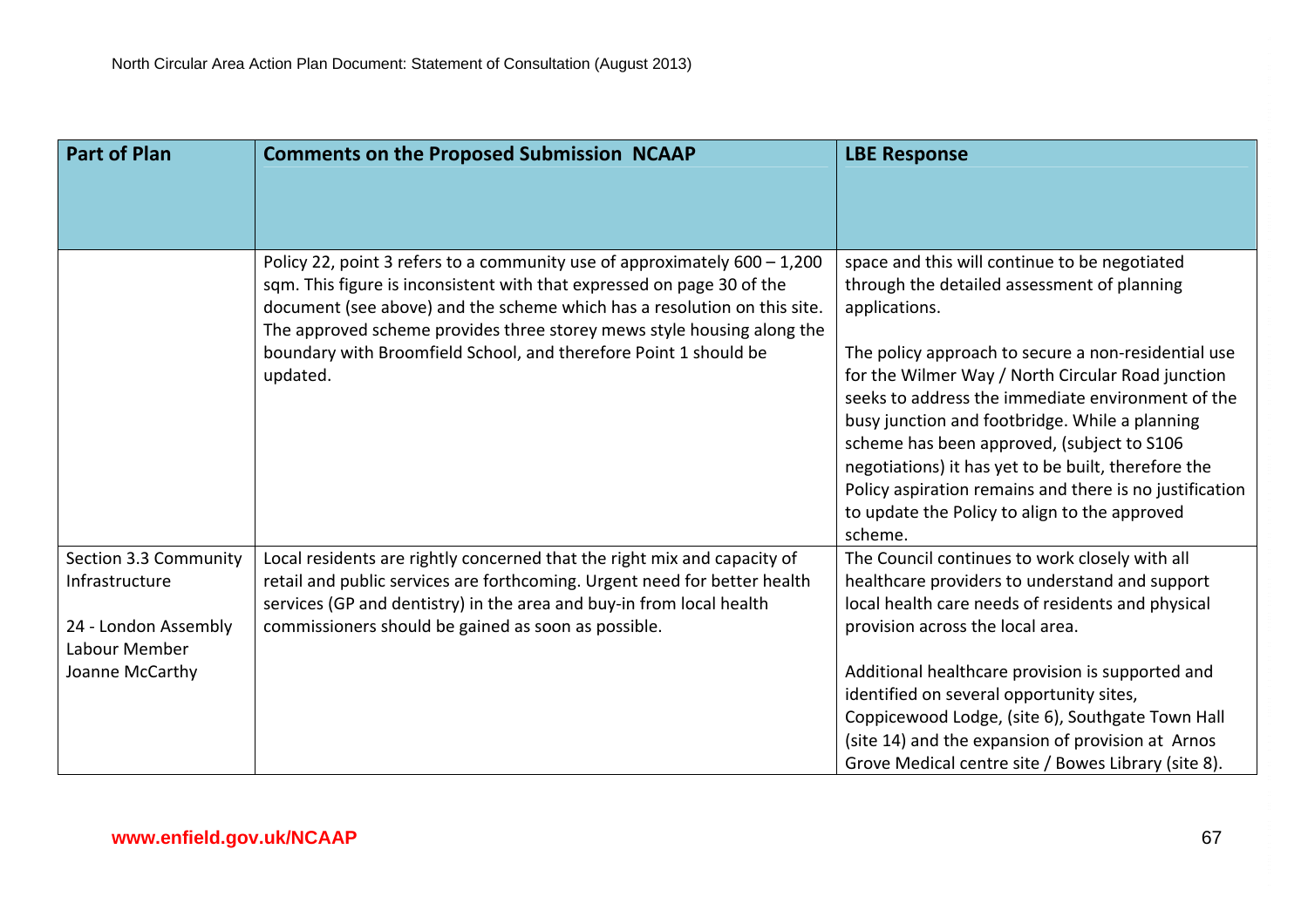| <b>Part of Plan</b>                                                                                 | <b>Comments on the Proposed Submission NCAAP</b>                                                                                                                                                                                                                                               | <b>LBE Response</b>                                                                                                                                                                                                         |
|-----------------------------------------------------------------------------------------------------|------------------------------------------------------------------------------------------------------------------------------------------------------------------------------------------------------------------------------------------------------------------------------------------------|-----------------------------------------------------------------------------------------------------------------------------------------------------------------------------------------------------------------------------|
|                                                                                                     |                                                                                                                                                                                                                                                                                                |                                                                                                                                                                                                                             |
|                                                                                                     |                                                                                                                                                                                                                                                                                                | Additionally health services would also be supported<br>within the Bowes Road and Green Lanes<br>Neighbourhood Places.                                                                                                      |
| Policy 4 Local<br>Education                                                                         | Although requirements for school places are said to be covered by<br>expansion at Garfield and Broomfield schools provision is stretched in the<br>wider area adjacent to that covered by the NCAAP. Demand for schooling                                                                      | The Plan reflects the current situation with regards<br>to the Council's approach for future primary and<br>secondary schools places, and this will continue to                                                             |
| 06 - Individual /<br>Resident                                                                       | in Southgate Green Ward has already been shown to be inadequate and<br>the expansion envisaged may still not meet future demand.                                                                                                                                                               | be kept under review through the relevant Council<br>programmes and strategies.                                                                                                                                             |
| Policy 4 Local<br>Education<br>19-Broomfield Home-<br>owners Resident<br><b>Association (BHORA)</b> | Plans to increase the size of Garfield School to accommodate new families<br>on the Ladderswood Estate had been rejected by the governors. There is<br>already massive pressure on local schools, LBE are not addressing the<br>issue. An all-through school on the site of Broomfield School. | The need for two additional forms of entry primary<br>school places is identified early on page 11, and<br>references to additional provision are made<br>throughout the document, in particular at Policy 4:<br>Education. |
|                                                                                                     |                                                                                                                                                                                                                                                                                                | Plans to provide additional capacity at Garfield<br>School are continuing to progress. The respondent is<br>referring to earlier proposals for Garfield School<br>which have been superseded.                               |
| Policy 4 Local<br>Education                                                                         | Over the last 15 years or so, the Council has been unable to allocate<br>school places to pupils in their catchment area. With the increase of<br>population planned, the expansion of Garfield and Broomfield schools will                                                                    | The pressure for school places is not just a local issue<br>for the housing growth planned for the NCAAP area,<br>but is also a borough and London-wide issue related                                                       |
| $14$ – Individual/<br>Resident                                                                      | certainly not be sufficient.                                                                                                                                                                                                                                                                   | to population projections and the rise in birth rates<br>and migration.                                                                                                                                                     |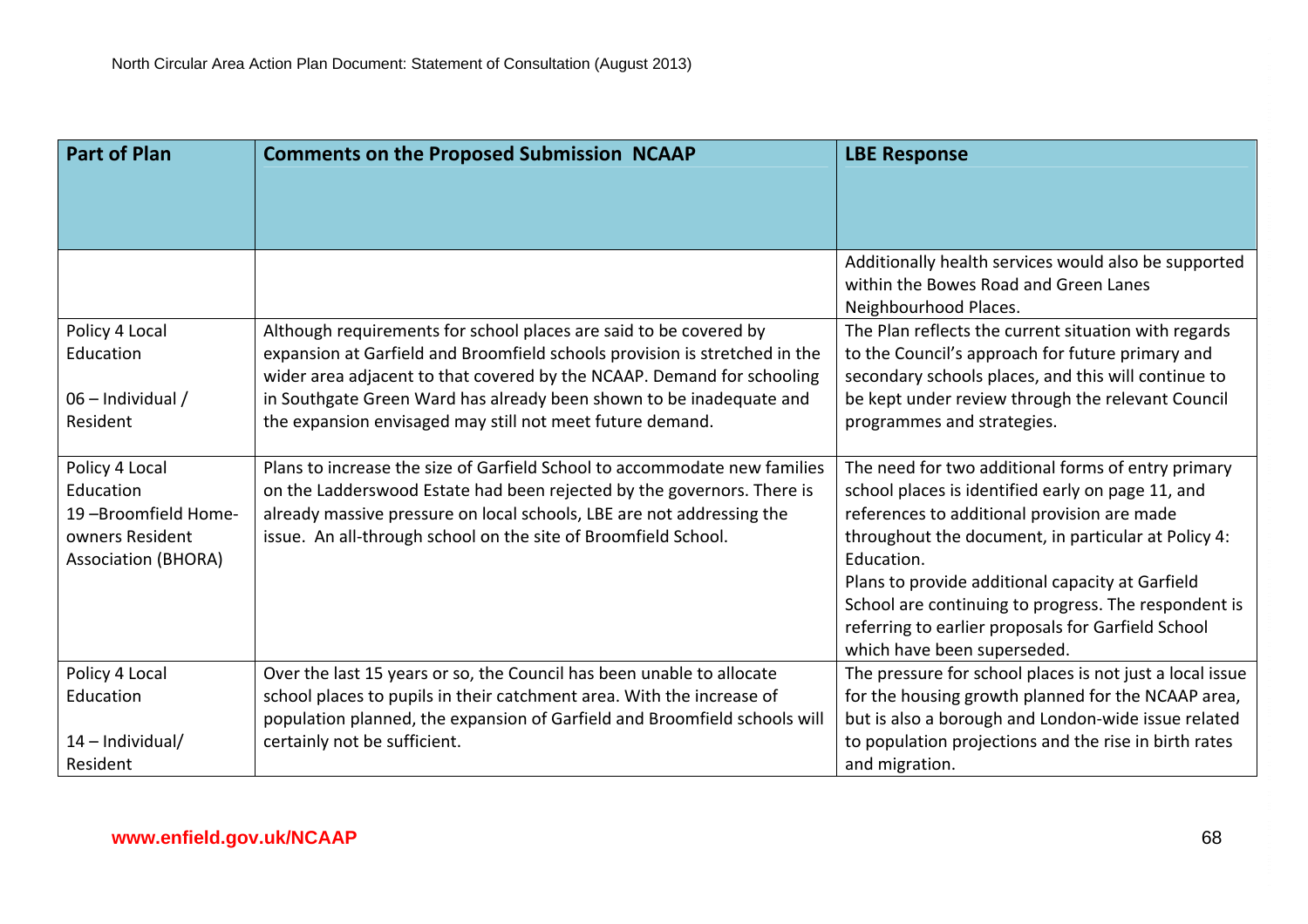| <b>Part of Plan</b>                                      | <b>Comments on the Proposed Submission NCAAP</b>                                                                                                                                                                        | <b>LBE Response</b>                                                                                                                                                                                                                                                                |
|----------------------------------------------------------|-------------------------------------------------------------------------------------------------------------------------------------------------------------------------------------------------------------------------|------------------------------------------------------------------------------------------------------------------------------------------------------------------------------------------------------------------------------------------------------------------------------------|
|                                                          |                                                                                                                                                                                                                         |                                                                                                                                                                                                                                                                                    |
|                                                          |                                                                                                                                                                                                                         | The need for two additional forms of entry primary<br>school places is identified early on page 11, and<br>references to additional provision is made<br>throughout the document, in particular at Policy 4:<br>Education.<br>The Plan reflects the current situation with regards |
|                                                          |                                                                                                                                                                                                                         | to the Council's approach for future primary and<br>secondary schools places, and this will continue to<br>be kept under review through the relevant Council<br>programmes and strategies.                                                                                         |
| Policy 4 Local<br>Education                              | There is also a lack of primary school places in the wider area which has<br>led to local children not gaining a place at their local school. This needs<br>urgent attention, more housing will lead to further strain. | The pressure for primary school places is not just a<br>local issue for the housing growth planned for the<br>NCAAP area, but is also a borough and London-wide                                                                                                                    |
| 24 - London Assembly<br>Labour Member<br>Joanne McCarthy |                                                                                                                                                                                                                         | issue related to population projections and the rise in<br>birth rates and migration.                                                                                                                                                                                              |
|                                                          |                                                                                                                                                                                                                         | Specifically for this area, the need for two additional<br>forms of entry primary school places is identified<br>early on page11, and references to additional<br>provision are made throughout the document, in<br>particular at Policy 4: Education.                             |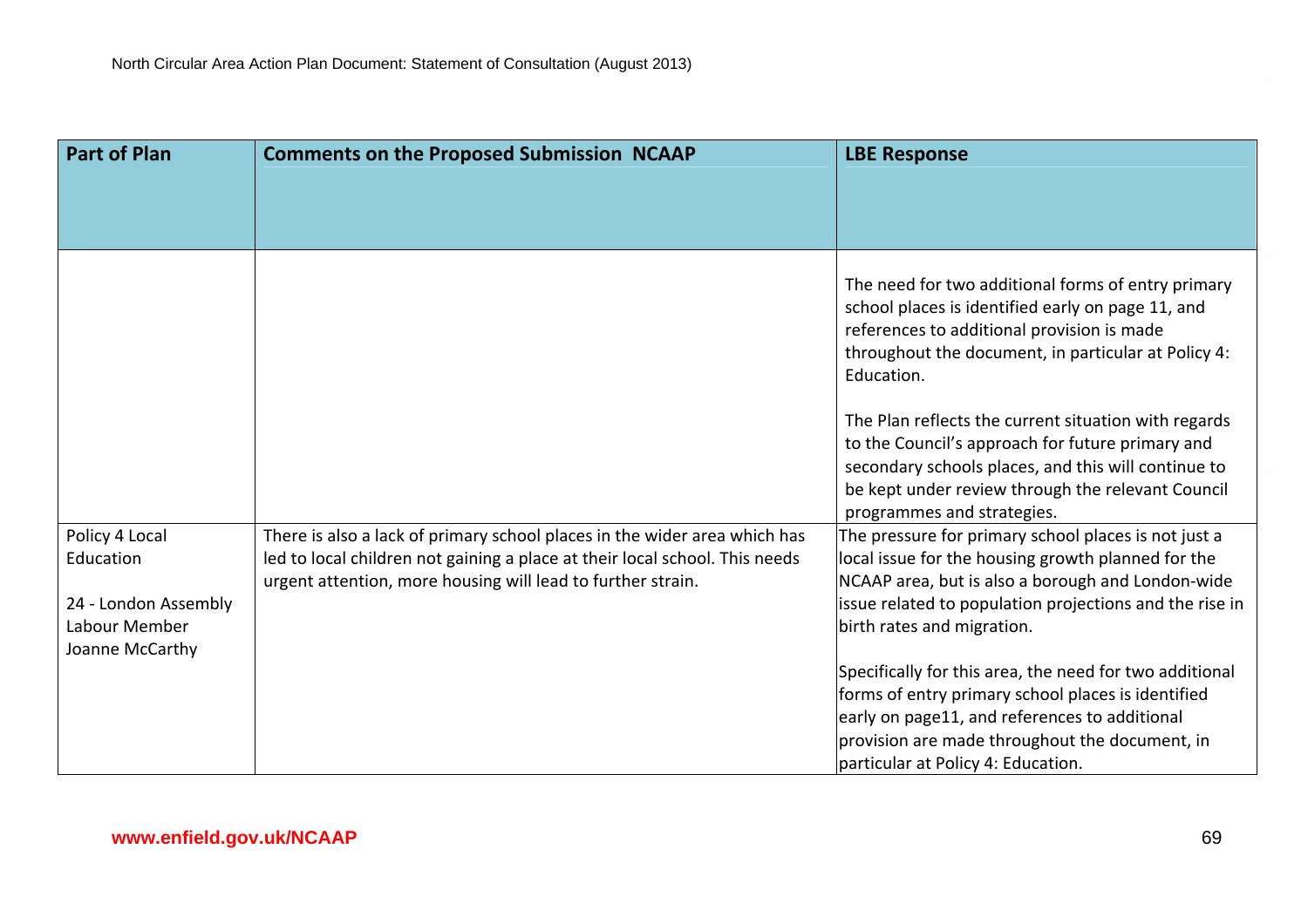| <b>Part of Plan</b>                                                                | <b>Comments on the Proposed Submission NCAAP</b>                                                                                                                                                                                                  | <b>LBE Response</b>                                                                                                                                                                                                                                                                                                                                                                                                                                                                                                                                                                                     |
|------------------------------------------------------------------------------------|---------------------------------------------------------------------------------------------------------------------------------------------------------------------------------------------------------------------------------------------------|---------------------------------------------------------------------------------------------------------------------------------------------------------------------------------------------------------------------------------------------------------------------------------------------------------------------------------------------------------------------------------------------------------------------------------------------------------------------------------------------------------------------------------------------------------------------------------------------------------|
|                                                                                    |                                                                                                                                                                                                                                                   | The Action Plan reflects the most current situation<br>with regards to the Council's approach for future<br>primary and secondary schools places, and this will<br>continue to be kept under review through the<br>relevant Council programmes and strategies.                                                                                                                                                                                                                                                                                                                                          |
| Policy 5 Provision of<br><b>Modern Healthcare</b><br>06 - Individual /<br>Resident | With the recent creation of the Enfield Clinical Commissioning Group<br>(CCG) it is essential for liaison to be established by SWEP between the<br>Council, residents and the Commissioning Group to ensure good health<br>provision in the area. | The Council continues to work closely with all<br>healthcare providers, including the new local Clinical<br>Commissioning Group (CCG), to understand and<br>support the local health care needs and physical<br>provision across the area.                                                                                                                                                                                                                                                                                                                                                              |
|                                                                                    |                                                                                                                                                                                                                                                   | Policy 5: Provision of Modern Health Care provides a<br>position on meeting the physical infrastructure issues<br>for the area. Policy 11; Three Neighbourhood Places<br>outlines the key community priorities for each.<br>Additional healthcare provision is supported and<br>identified on opportunity sites, Coppicewood Lodge,<br>(Site 6), Southgate Town Hall (site 14) and the<br>expansion of provision at Arnos Grove Medical<br>centre site / Bowes Library (site 8). Additionally<br>health services would also be supported within the<br>Bowes Road and Green Lanes Neighbourhood Places. |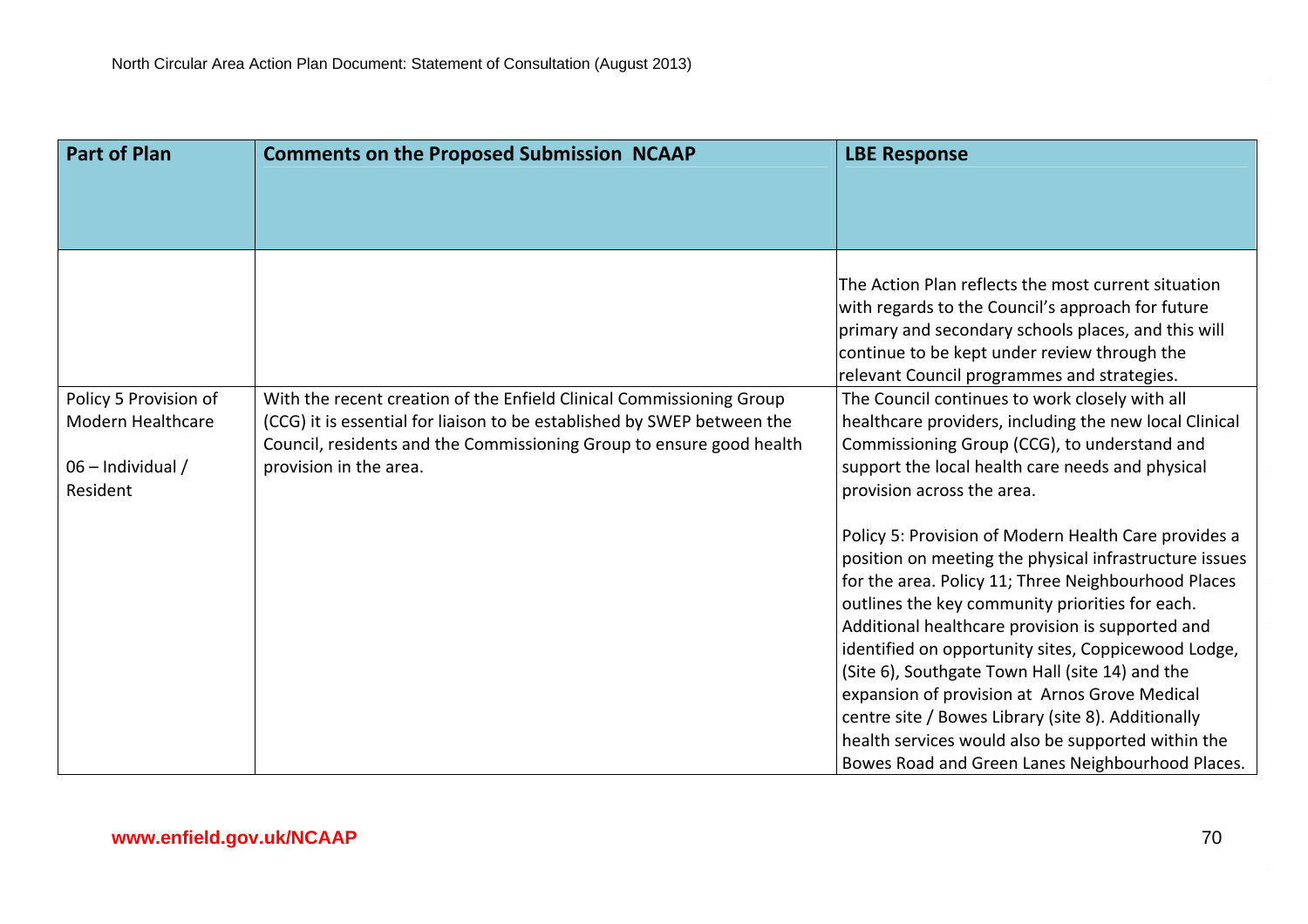| <b>Part of Plan</b>                                                  | <b>Comments on the Proposed Submission NCAAP</b>                                                       | <b>LBE Response</b>                                                                                    |
|----------------------------------------------------------------------|--------------------------------------------------------------------------------------------------------|--------------------------------------------------------------------------------------------------------|
|                                                                      |                                                                                                        |                                                                                                        |
| Policy 5 Provision of<br>Modern Healthcare                           | Walk-in Centre at Coppice Wood Lodge supported.                                                        | Comments noted                                                                                         |
| 19-Broomfield Home-<br>owners Resident<br><b>Association (BHORA)</b> |                                                                                                        |                                                                                                        |
| Policy 5 Provision of                                                | The health service is already under immense strain and no significant                                  | Policy 5: Provision of Modern Health Care (provides                                                    |
| <b>Modern Healthcare</b>                                             | proposals will alleviate the problem let alone deal with the expected<br>increase of population.       | a position on meeting key infrastructure issues for<br>the area). NCAAP Policy 11: Three Neighbourhood |
| 14 - Individual                                                      |                                                                                                        | Places outlines the key community priorities for each                                                  |
| /Resident                                                            |                                                                                                        | of them. Additional healthcare provision is                                                            |
|                                                                      |                                                                                                        | supported and identified on 3 Opportunity Sites,<br>Coppicewood Lodge, (site 6), Southgate Town Hall   |
|                                                                      |                                                                                                        | (site 14) and through the expansion of provision at                                                    |
|                                                                      |                                                                                                        | Arnos Grove Medical centre site / Bowes Library (site<br>8).                                           |
| Section 3.4 A design-                                                | The area has been ignored for many years for many reasons. A design led                                | The detailed comments of the representation have                                                       |
| led approach                                                         | approach has not been implemented to date when considering recent                                      | been noted and relate specifically to the safety and                                                   |
| 19-Broomfield Home-                                                  | additions to the area including the new footbridge, poor tarmac, surfacing<br>and weak green planting. | environmental improvement scheme implemented<br>by TfL. Going forward, the Area Action Plan's          |
| owners Resident                                                      |                                                                                                        | objective is to deliver a high quality environment as                                                  |
| <b>Association (BHORA)</b>                                           |                                                                                                        | articulated in Policy 6: High Quality Design of New                                                    |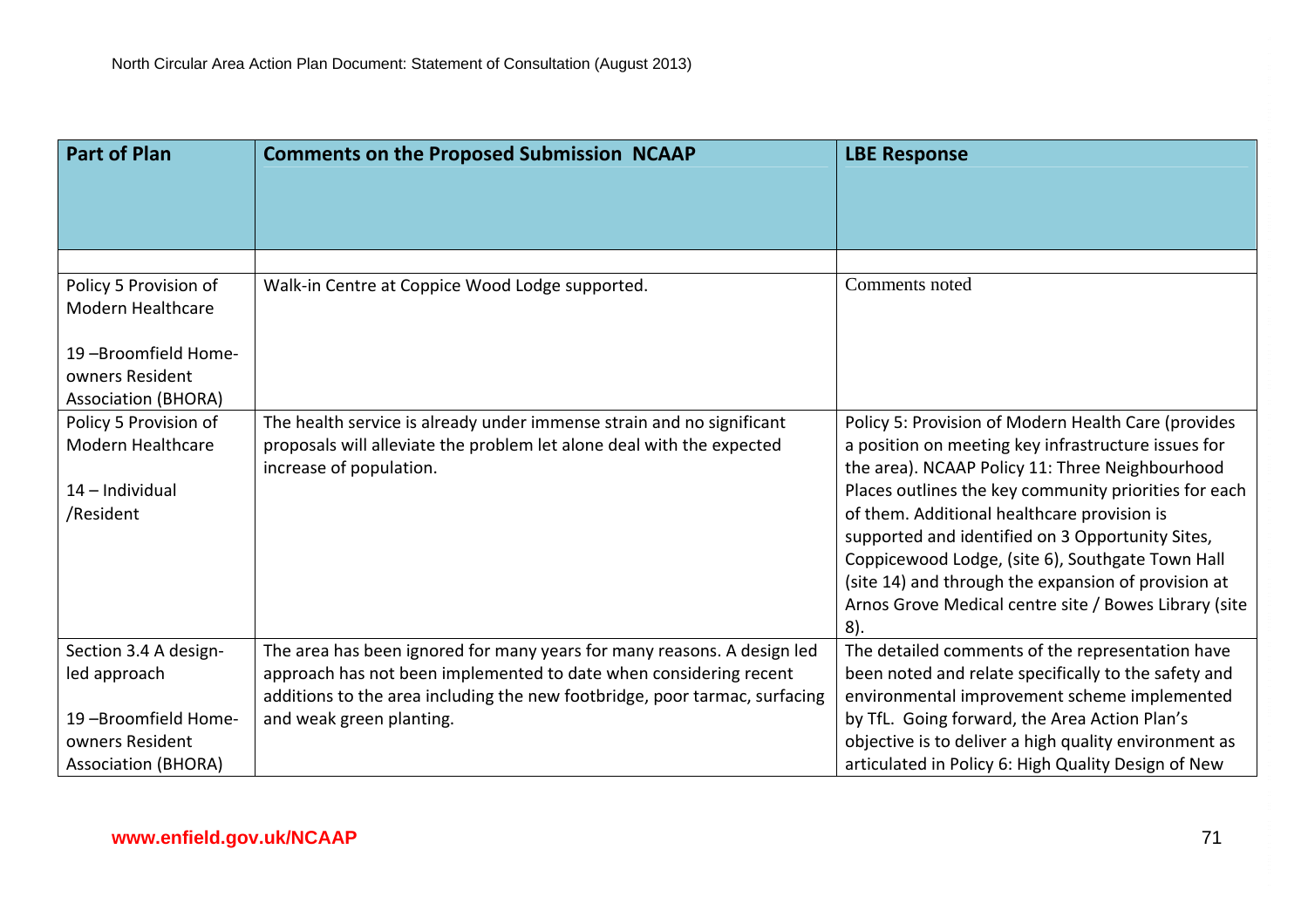| <b>Part of Plan</b>                                                                 | <b>Comments on the Proposed Submission NCAAP</b>                                                                                                                                                                                                                                                                                                                                  | <b>LBE Response</b>                                                                                                                                                                                                                                                            |
|-------------------------------------------------------------------------------------|-----------------------------------------------------------------------------------------------------------------------------------------------------------------------------------------------------------------------------------------------------------------------------------------------------------------------------------------------------------------------------------|--------------------------------------------------------------------------------------------------------------------------------------------------------------------------------------------------------------------------------------------------------------------------------|
|                                                                                     |                                                                                                                                                                                                                                                                                                                                                                                   |                                                                                                                                                                                                                                                                                |
|                                                                                     |                                                                                                                                                                                                                                                                                                                                                                                   | Development is relevant to not only new<br>development but also public realm improvements.                                                                                                                                                                                     |
| Policy 7 Building<br>Heights and<br><b>Development Densities</b><br>06 - Individual | The London Plan notes that it is not appropriate to apply PTAL's<br>mechanistically and that its density ranges for particular types of location<br>are broad, enabling account to be taken of other factors relevant to<br>optimising potential. (Note1). PTAL's provide an indication of transport<br>accessibility and by formula an indication of the number of housing units | Making the most efficient and best use of Enfield's<br>limited land is promoted in locations well served by<br>public transport as set out in Enfield's Core Strategy<br>and the Mayor's London Plan Policy. The North<br>Circular Area Action Plan applies the density ranges |
| /Resident                                                                           | that are appropriate to a location. However, there seems to be no direct<br>connection between PTAL's and population densities.<br>On page 35 of the NCAAP it is argued that " there are no other locations                                                                                                                                                                       | as set out in the London Plan. Fig 8 (page 28 -29)<br>provides a capacity schedule of Opportunity Sites<br>based on the density matrix provided by the Mayor's<br>London Plan.                                                                                                 |
|                                                                                     | or sites considered appropriate for tall buildings  and that it may<br>therefore be appropriate  for building heights of high quality new<br>development to be one or two storeys above the neighbouring buildings<br>$\cdots$                                                                                                                                                    | PTAL data is supplied by TfL to measure ease of<br>access to the public transport network. In assessing a<br>site's development capacity, a site-specific PTAL<br>assessment is carried out. However, the Council                                                              |
|                                                                                     | It is a similar case with Mews developments. The Council's position on<br>backland development is recorded on page 35 of the NCAAP and this<br>accords with The London Plan. Yet, on both Sites 11 and 13 backland<br>development is proposed with no credible justification.                                                                                                     | accepts that PTAL is not the only consideration that<br>would determine a site's appropriate density. Other<br>factors such a site's accessibility to facilities and<br>services, the impact on existing development, and<br>the needs of new development are equally          |
|                                                                                     |                                                                                                                                                                                                                                                                                                                                                                                   | considered. Further guidance on this is detailed in<br>the policies of the Proposed Submission                                                                                                                                                                                 |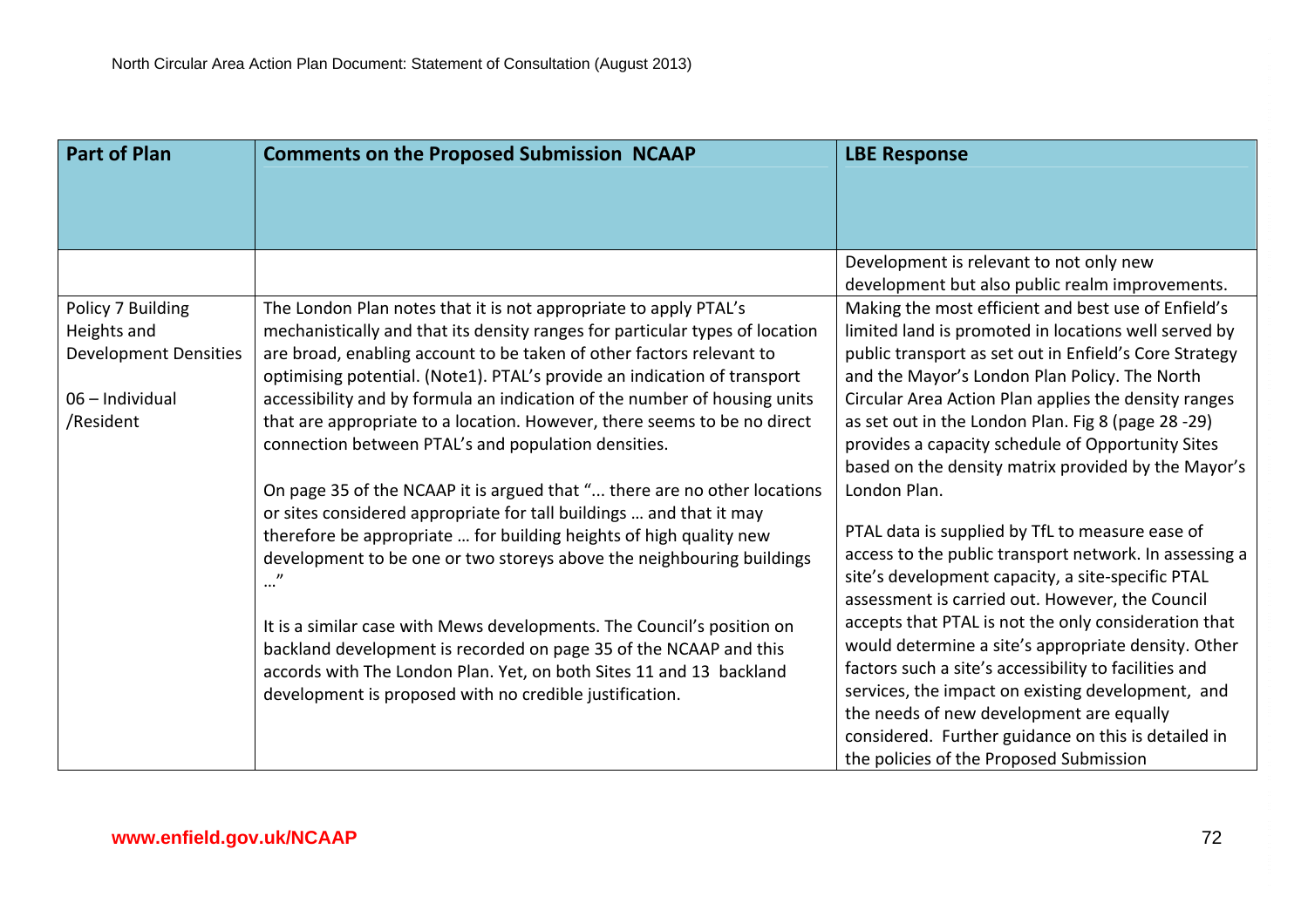| <b>Part of Plan</b> | <b>Comments on the Proposed Submission NCAAP</b>                    | <b>LBE Response</b>                                                                                                                                                                                                                                                                                                                                                                                                                                                                                                                           |
|---------------------|---------------------------------------------------------------------|-----------------------------------------------------------------------------------------------------------------------------------------------------------------------------------------------------------------------------------------------------------------------------------------------------------------------------------------------------------------------------------------------------------------------------------------------------------------------------------------------------------------------------------------------|
|                     |                                                                     |                                                                                                                                                                                                                                                                                                                                                                                                                                                                                                                                               |
|                     |                                                                     |                                                                                                                                                                                                                                                                                                                                                                                                                                                                                                                                               |
|                     |                                                                     | Development Management Document.                                                                                                                                                                                                                                                                                                                                                                                                                                                                                                              |
|                     |                                                                     | For planning purposes, density ranges are expressed<br>in habitable rooms per hectare and in units per<br>hectare, not people per hectare.                                                                                                                                                                                                                                                                                                                                                                                                    |
|                     |                                                                     | The approach to considering the appropriateness of<br>new building heights will be a considered at a<br>detailed planning and design stage.<br>The Plan is clear that the area represents limited<br>opportunity for 'tall buildings'. Building heights of<br>one or two storeys higher than any adjoining<br>buildings are not considered to be a 'Tall Building'.<br>Further guidance and criteria is set out in adopted<br>Core Strategy and London Plan policies and the<br>Proposed Submission DMD policies as referenced on<br>page 35. |
|                     |                                                                     | Of the 20 Opportunity Sites identified, Site 11 is seen<br>as the only appropriate exception to resisting                                                                                                                                                                                                                                                                                                                                                                                                                                     |
|                     |                                                                     | backland development identified within the Plan.                                                                                                                                                                                                                                                                                                                                                                                                                                                                                              |
|                     |                                                                     | Site 13 is not considered backland development.                                                                                                                                                                                                                                                                                                                                                                                                                                                                                               |
| Policy 7 Building   | In an already overpopulated area, some of the proposed developments | Accommodating housing and population growth is                                                                                                                                                                                                                                                                                                                                                                                                                                                                                                |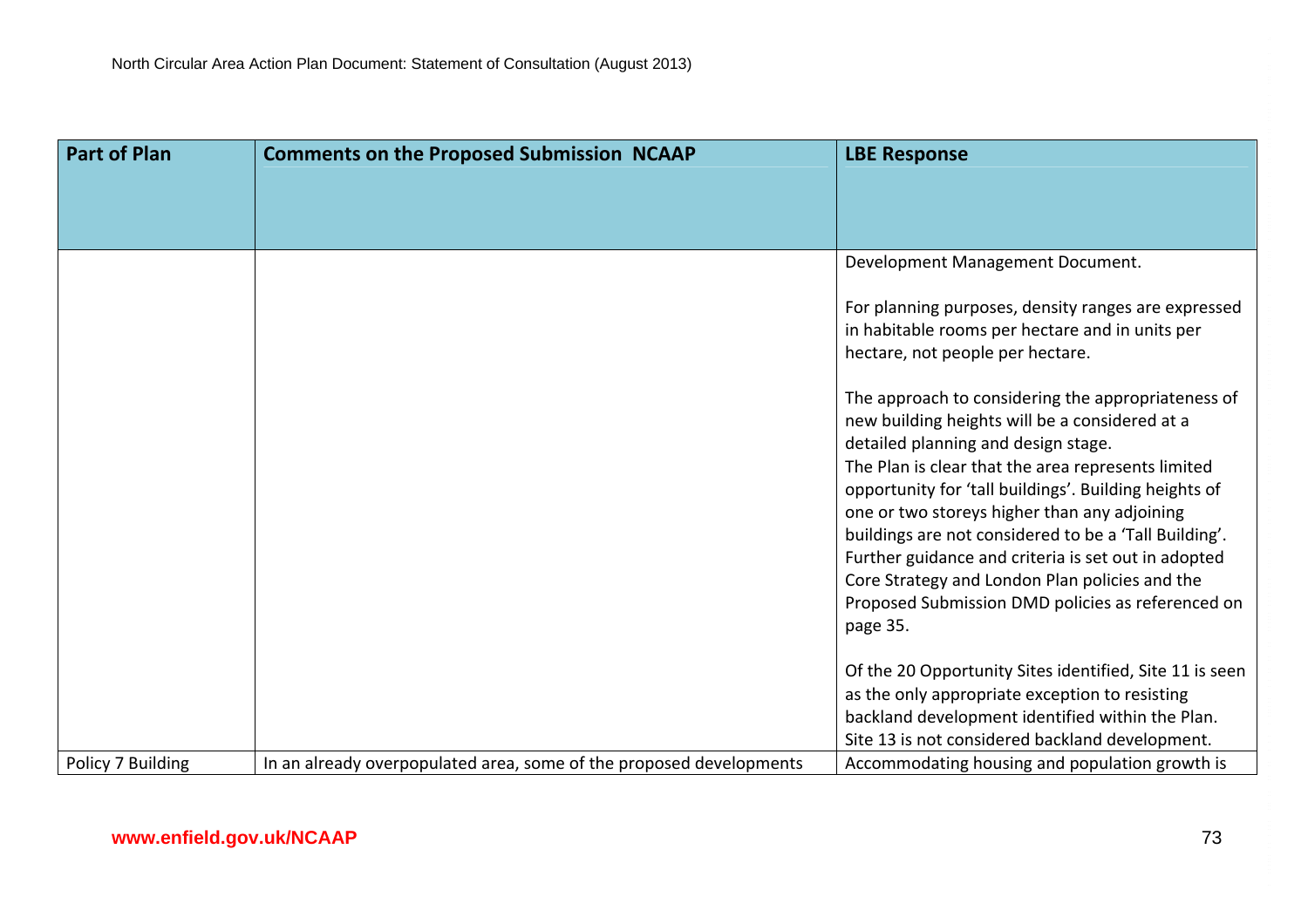| <b>Part of Plan</b>                                                                                                          | <b>Comments on the Proposed Submission NCAAP</b>                                                                                                                                                                                                                                                                                                              | <b>LBE Response</b>                                                                                                                                                                                                                                                                                                                                                                                                                                                                                                                                                                                                                                                                                      |
|------------------------------------------------------------------------------------------------------------------------------|---------------------------------------------------------------------------------------------------------------------------------------------------------------------------------------------------------------------------------------------------------------------------------------------------------------------------------------------------------------|----------------------------------------------------------------------------------------------------------------------------------------------------------------------------------------------------------------------------------------------------------------------------------------------------------------------------------------------------------------------------------------------------------------------------------------------------------------------------------------------------------------------------------------------------------------------------------------------------------------------------------------------------------------------------------------------------------|
|                                                                                                                              |                                                                                                                                                                                                                                                                                                                                                               |                                                                                                                                                                                                                                                                                                                                                                                                                                                                                                                                                                                                                                                                                                          |
| Heights and<br><b>Development Densities</b><br>$14 -$<br>Individual/Resident                                                 | will mean an increase of population of anywhere between 100% - 250%.<br>This increase will automatically have an impact on provision of primary<br>and secondary education, health services, and car parking. The council<br>should consider other areas inside the borough where density<br>(population/hectors) is significantly below the borough average? | being addressed borough-wide. Enfield's adopted<br>Core Strategy (2010) sets out the borough-wide<br>spatial strategy. In particular the regeneration<br>priorities including: securing new housing, jobs and<br>facilities for Enfield's growing population and<br>meeting local development needs in different areas<br>of Enfield. Enfield's overall housing growth target is<br>11000 new homes up to 2026, and sets a target of<br>2000 new homes for the North Circular Regeneration<br>Area.                                                                                                                                                                                                      |
| Policy 7 Building<br>Heights and<br><b>Development Densities</b><br>24 - London Assembly<br>Labour Member<br>Joanne McCarthy | Height of some proposed developments has elicited a hostile response<br>from local residents. Although this area surrounds the A406 it is still very<br>much a residential area, and high rise developments, in the area are<br>predominantly two-storey, suburban dwellings will detract from this<br>residential suburban feel.                             | Key Spatial Element 2 on page 19 sets out the need<br>to protect the varying character of the urban and<br>suburban residential character of the area.<br>The supporting paragraph under Policy 7 clearly<br>states that the area is generally characterised by low<br>rise residential. Appropriate locations for tall<br>buildings are detailed through the work undertaken<br>to inform the adopted New Southgate Masterplan,<br>at (Ladderswood and the Western Gateway site)<br>given existing building heights and location. However<br>beyond this, the Plan only supports buildings heights<br>of one or two storeys above neighboring buildings<br>and only in appropriate locations (the three |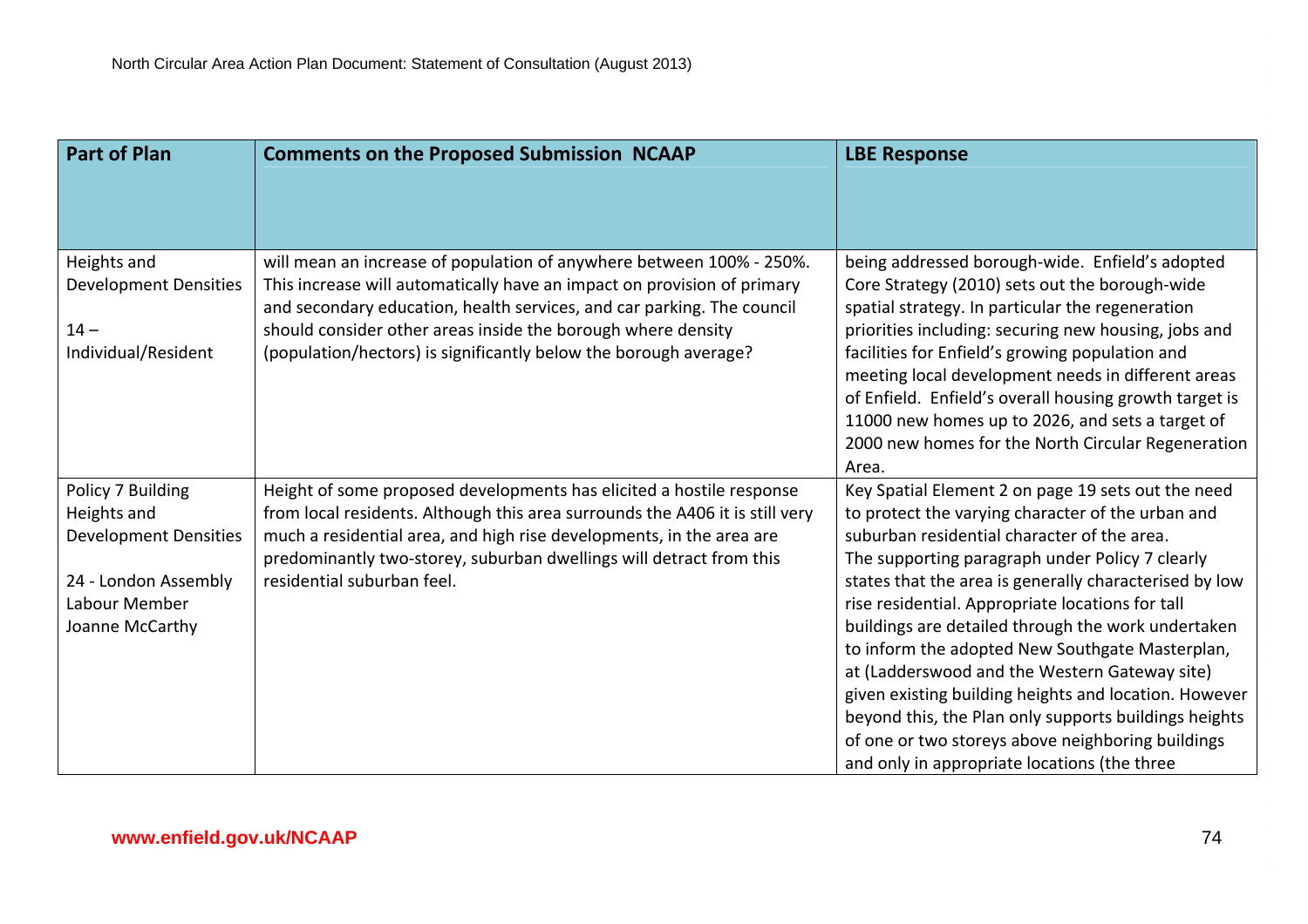| <b>Part of Plan</b>                                                 | <b>Comments on the Proposed Submission NCAAP</b>                                                                                                                                                                                                                                                                                                                                                                                                                                                                                     | <b>LBE Response</b>                                                                                                                                                                                                                                                                                              |
|---------------------------------------------------------------------|--------------------------------------------------------------------------------------------------------------------------------------------------------------------------------------------------------------------------------------------------------------------------------------------------------------------------------------------------------------------------------------------------------------------------------------------------------------------------------------------------------------------------------------|------------------------------------------------------------------------------------------------------------------------------------------------------------------------------------------------------------------------------------------------------------------------------------------------------------------|
|                                                                     |                                                                                                                                                                                                                                                                                                                                                                                                                                                                                                                                      | Neighbourhood Places and identified points of<br>transition).<br>The appropriateness of taller buildings will be<br>assessed in consideration of criteria as set out in the<br>adopted Core Strategy, London Plan policies and the<br>Proposed Submission DMD policies as referenced on<br>page 35 of the NCAAP. |
| Section 3.3 Connecting<br>the North Circular<br>20 - Barnet Council | NCAAP abandons historical safeguarding allocation of land along the A406<br>North Circular Road between Bounds Green Road and Green Lanes.<br>Removing this safeguarding appears to be inconsistent with Enfield's Core<br>Strategy. Without any safeguarding will grade separation be possible?<br>Enfield's Core Strategy can deliver strategic growth in this plan period<br>despite the significant capacity constraints on this stretch of the North<br>Circular Barnet Council would like to point out that the removal of the | The historical North Circular Road safeguarding issue<br>has been a longstanding and somewhat complex one<br>that has unfortunately blighted the area for over 40<br>years. The Highways Agency (HA) scheme of 1987<br>never progressed.<br>The Core Strategy continued to reflect the broad                     |
|                                                                     | safeguarding could constrain future growth in Enfield and adjacent<br>boroughs, including Barnet in future plan periods.                                                                                                                                                                                                                                                                                                                                                                                                             | extent of the original HA "inherited" scheme in the<br>absence on an agreed position / commitment to an<br>"intermediate" scheme between TfL and Enfield<br>Council.<br>Since the adoption of the Core Strategy, in 2010, TfL<br>transferred the majority of land safeguarded to                                 |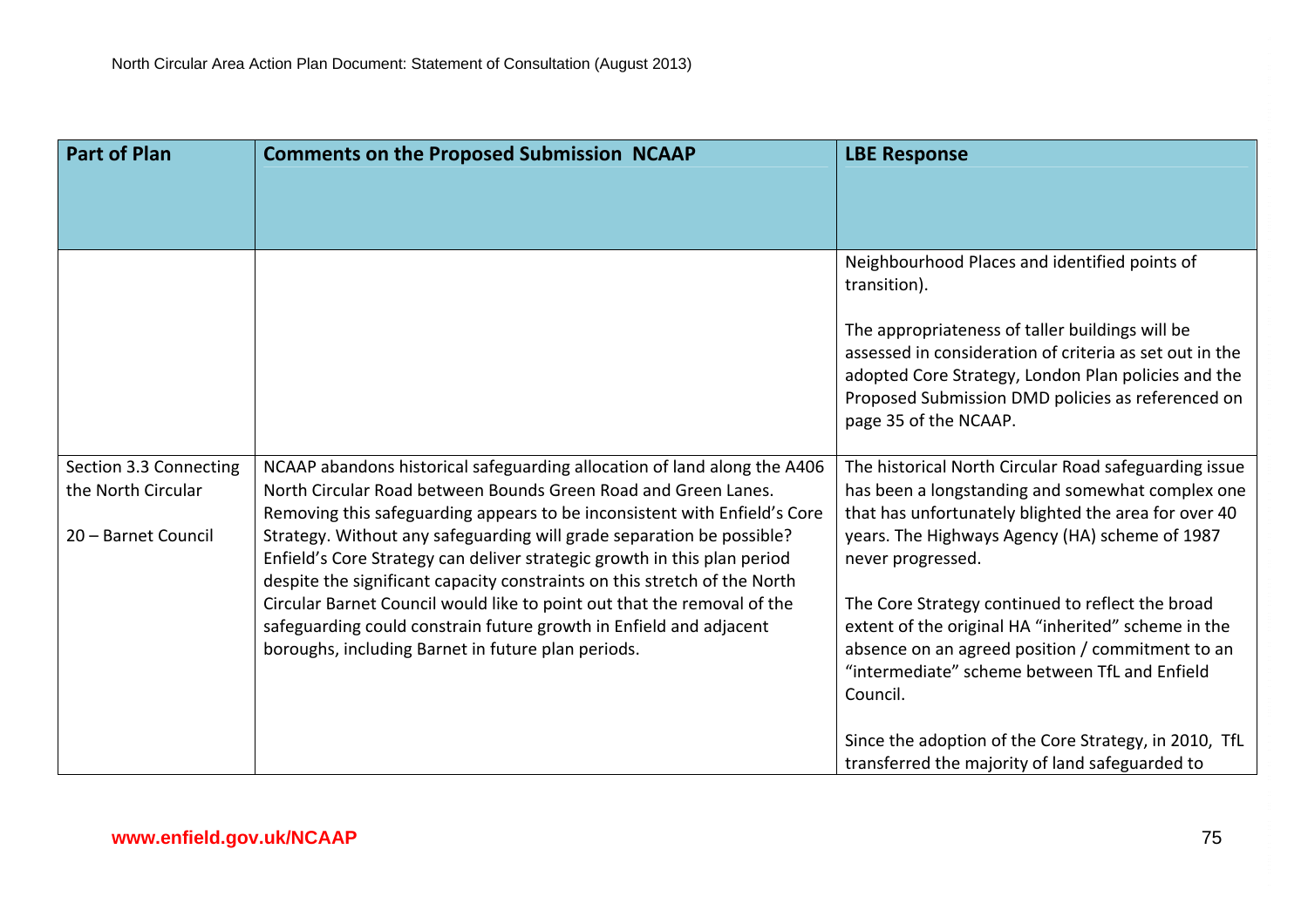| <b>Part of Plan</b> | <b>Comments on the Proposed Submission NCAAP</b> | <b>LBE Response</b>                                                                                                                                                                                                                                                                                                                                                                                   |
|---------------------|--------------------------------------------------|-------------------------------------------------------------------------------------------------------------------------------------------------------------------------------------------------------------------------------------------------------------------------------------------------------------------------------------------------------------------------------------------------------|
|                     |                                                  | Notting Hill Housing Trust. Ultimately this act<br>addressed the uncertainty over future "inherited or<br>"intermediate" scheme proposals. NHHT acquired<br>400 property interests from Transport for London in<br>April 2010.                                                                                                                                                                        |
|                     |                                                  | The NCAAP is the appropriate opportunity for the<br>Council to provide an update on the local planning<br>position on a key issue that has played a major<br>contribution to the area's blighted state.                                                                                                                                                                                               |
|                     |                                                  | Enfield has no evidence or justification to support<br>the continuation of an "inherited" safeguarding of<br>land as illustrated on the Core Strategy Policies Map.<br>However, Policy 8: Transport (page 35 and 36<br>updates the position further and makes clear that<br>any capacity improvements to the road network will<br>continue to be sought and discussions with TfL will<br>remain open. |
|                     |                                                  | The approach taken in the Plan has been developed<br>in consultation with TfL and has the support of the<br>GLA.                                                                                                                                                                                                                                                                                      |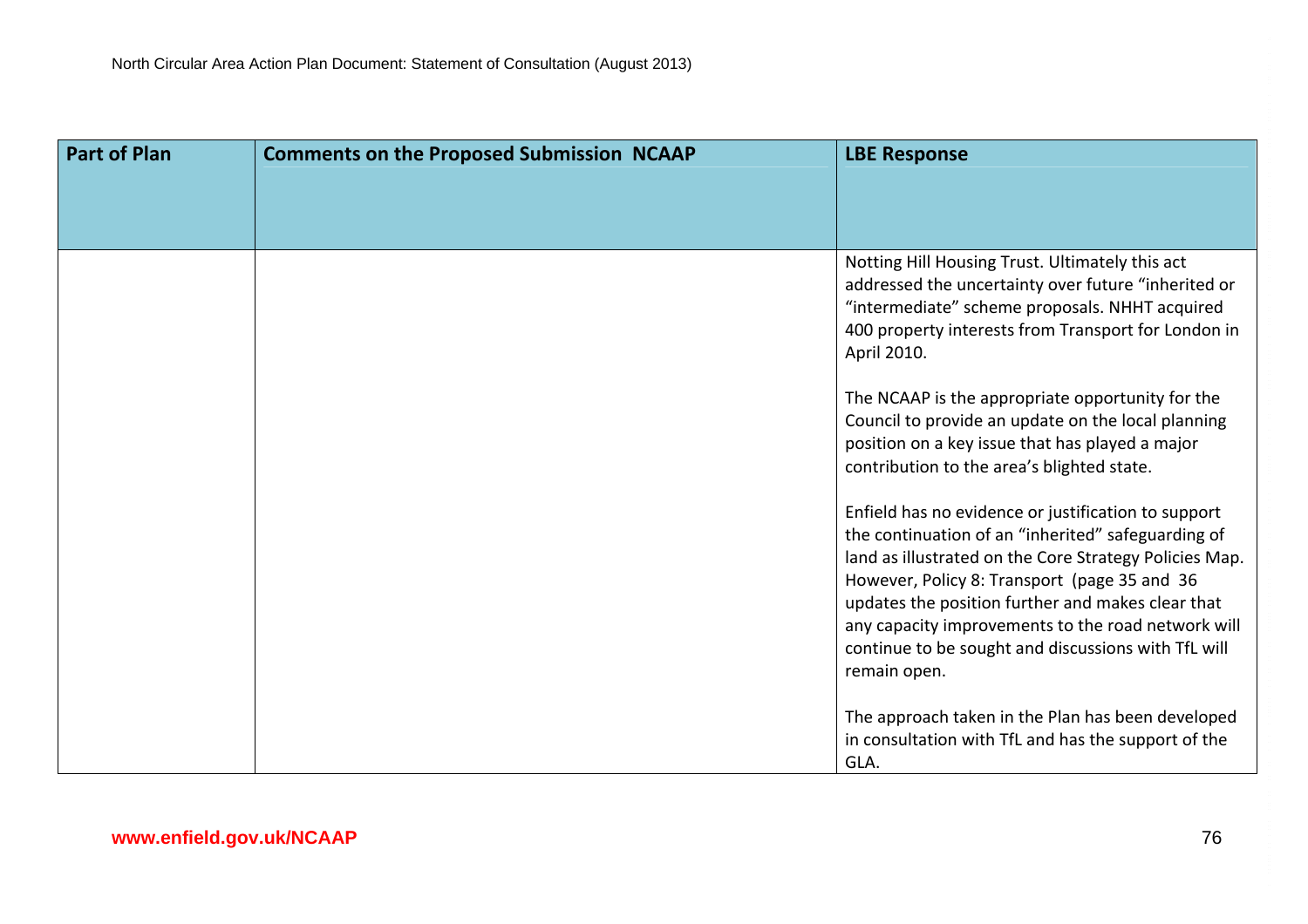| <b>Part of Plan</b>                                                                                                                         | <b>Comments on the Proposed Submission NCAAP</b>                                                                                                                                                                               | <b>LBE Response</b>                                                                                                                                                                                                                                                                                                                                                                                                                                                                                                                                                                                                                                                                                                                                                                                                                                                                                                                              |
|---------------------------------------------------------------------------------------------------------------------------------------------|--------------------------------------------------------------------------------------------------------------------------------------------------------------------------------------------------------------------------------|--------------------------------------------------------------------------------------------------------------------------------------------------------------------------------------------------------------------------------------------------------------------------------------------------------------------------------------------------------------------------------------------------------------------------------------------------------------------------------------------------------------------------------------------------------------------------------------------------------------------------------------------------------------------------------------------------------------------------------------------------------------------------------------------------------------------------------------------------------------------------------------------------------------------------------------------------|
| Section 3.3 Connecting<br>the North Circular<br>07 - Federation of<br><b>Enfield Residents and</b><br><b>Allied Associations</b><br>(FERAA) | Object to removal of historical safeguarding. Short sighted and unwise<br>policy as it would permanently remove the possibility of the construction<br>of a more substantial and effective (in terms of capacity) road scheme. | The historical North Circular Road safeguarding issue<br>has been a longstanding and somewhat complex one<br>that has unfortunately blighted the area for over 40<br>years now. The Highways Agency scheme of 1987<br>never progressed.<br>The Core Strategy continued to reflect the broad<br>extent of the original HA "inherited" scheme in the<br>absence on an agreed position / commitment to an<br>"intermediate" scheme.<br>Since the adoption of the Core Strategy, in 2010 TfL<br>transferred the majority of land safeguarded land to<br>Notting Hill Housing Trust, this addressed the<br>uncertainty over future proposals. NHHT acquired<br>400 property interests from Transport for London in<br>April 2010. The properties had been purchased by<br>the highways authority over the last 40 years for<br>proposed road widening and the area has suffered<br>from considerable blight with derelict and squatted<br>properties. |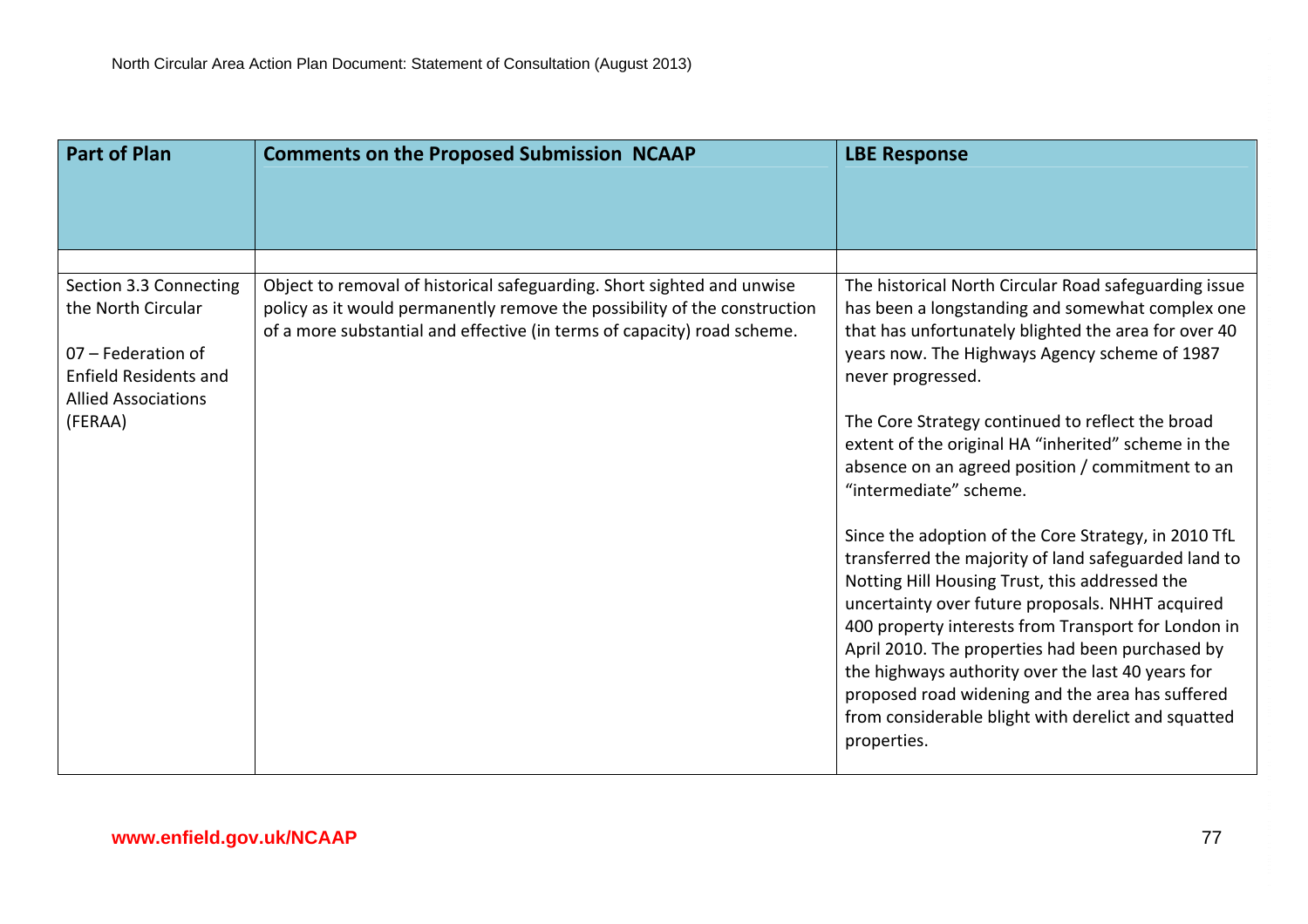| <b>Part of Plan</b>    | <b>Comments on the Proposed Submission NCAAP</b>                                                                                              | <b>LBE Response</b>                                                                                                                                                                                                                                                                                                                               |
|------------------------|-----------------------------------------------------------------------------------------------------------------------------------------------|---------------------------------------------------------------------------------------------------------------------------------------------------------------------------------------------------------------------------------------------------------------------------------------------------------------------------------------------------|
|                        |                                                                                                                                               | The NCAAP is the appropriate opportunity for the<br>Council to provide an update on the local planning<br>position on an issue that has played a major<br>contribution to the area's blight.<br>Enfield has no evidence or justification to support                                                                                               |
|                        |                                                                                                                                               | the continuation of an "inherited" safeguarding of<br>land as illustrated on the Core Strategy Policies Map.<br>However, Policy 8: Transport (page 35 and 36<br>updates the position further and makes clear<br>however that capacity improvements to the road<br>network will continue o be sought and discussions<br>with TfL will remain open. |
|                        |                                                                                                                                               | The approach taken in the Plan has been developed<br>in consultation with TfL and has the support of the<br>GLA.                                                                                                                                                                                                                                  |
| Policy 8 Transport and | Issues of safety need to be included in the NCAAP. The following have                                                                         | Section 3.5: Connecting the North Circular makes                                                                                                                                                                                                                                                                                                  |
| movement in the        | been noted:                                                                                                                                   | reference to TfL's recently completed safety and                                                                                                                                                                                                                                                                                                  |
| <b>NCAAP</b> Area      | a. A406: Pedestrian crossing points all along the road are hazardous owing                                                                    | environmental road improvement scheme. The                                                                                                                                                                                                                                                                                                        |
| 06 - Individual /      | to the priority given to vehicular traffic over pedestrians.<br><b>b. Site 11:</b> The failure to provide pavements with the mews development | Council acknowledges the implemented scheme has<br>raised a number of 'snagging' issues of real concern                                                                                                                                                                                                                                           |
| Resident               | on this site makes the mix of vehicles and pedestrians/children another                                                                       | to the local community. The Council, in its capacity is                                                                                                                                                                                                                                                                                           |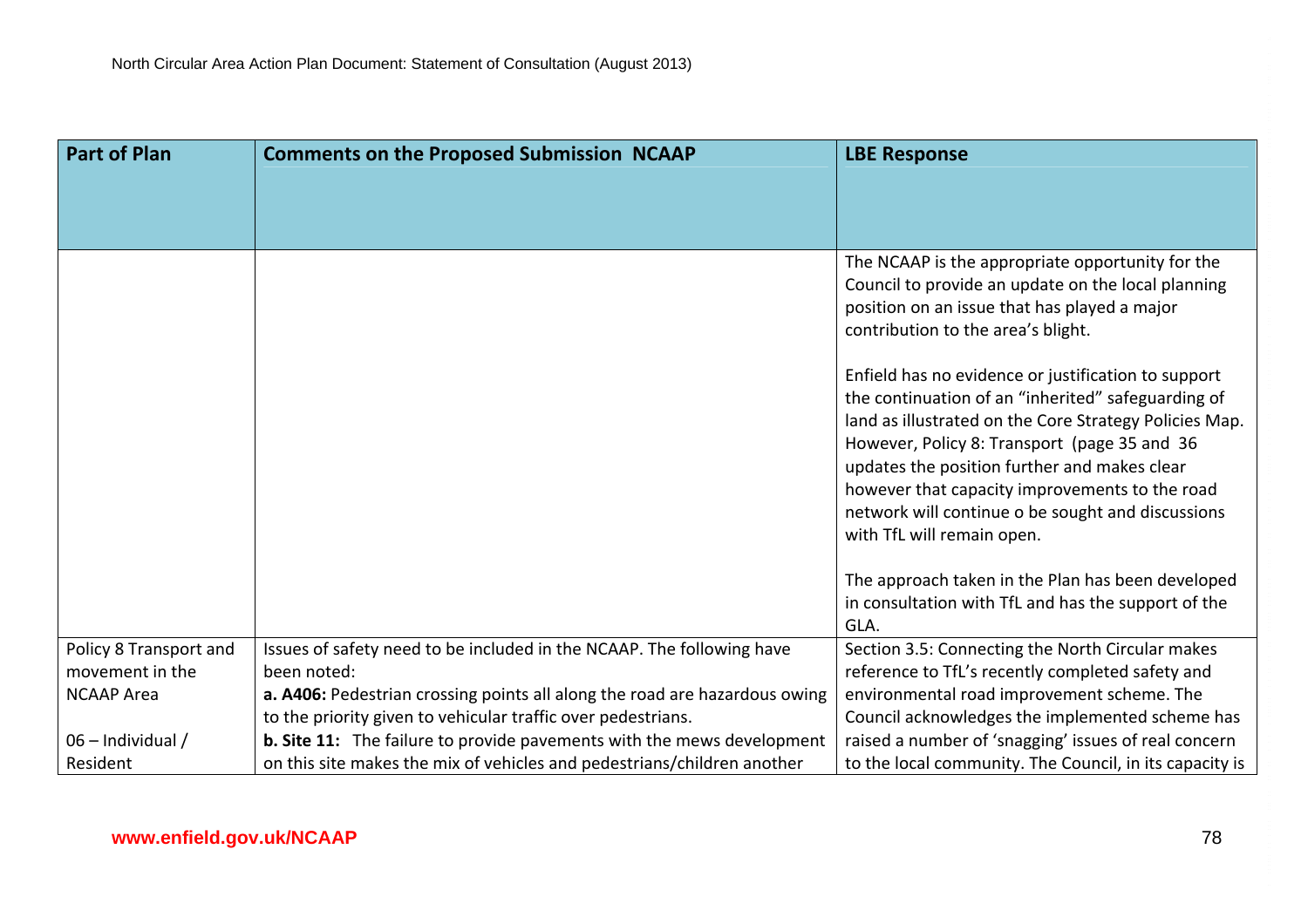| <b>Part of Plan</b>                                            | <b>Comments on the Proposed Submission NCAAP</b>                                                                                                                                                                                                                                                                                                                                                                                                                                                                                                                                                                 | <b>LBE Response</b>                                                                                                                                                                                                                                                                                                                                                                                                                                                                                                                                                                                                                                                                                                                                                                                       |
|----------------------------------------------------------------|------------------------------------------------------------------------------------------------------------------------------------------------------------------------------------------------------------------------------------------------------------------------------------------------------------------------------------------------------------------------------------------------------------------------------------------------------------------------------------------------------------------------------------------------------------------------------------------------------------------|-----------------------------------------------------------------------------------------------------------------------------------------------------------------------------------------------------------------------------------------------------------------------------------------------------------------------------------------------------------------------------------------------------------------------------------------------------------------------------------------------------------------------------------------------------------------------------------------------------------------------------------------------------------------------------------------------------------------------------------------------------------------------------------------------------------|
|                                                                | hazard.<br>c. Site 13: Access to and from Powys Lane will prove difficult given the<br>weight of traffic and tailbacks at the lights caused by the limited time<br>allowed for vehicles to cross the A406. (<br>d. Site 10: the very plan to develop so close to a dangerous bend on the<br>A406.<br><b>Car Parking for Housing:</b><br>It is noted that inadequate parking provision is planned for in Notting Hill<br>Housing Trust's approved planning applications.<br><b>Parking at Shops</b><br>No apparent provision is included for vehicular access and parking at<br>shops for deliveries or shopping. | raising the issues directly with TfL. The issue sits<br>outside the local plan process.<br>The individual design proposals and car parking<br>standards for sites raised in points b- d are more<br>appropriately addressed through the detailed<br>assessment of .planning applications It should be<br>noted that London Plan car parking standards are<br>Maximum standards. Further guidance on the<br>application of standards is provided through<br>Proposed Submission DMD Policy 45.<br>The issue of parking provision for shops is noted and<br>is possibly in reference to the parking bays lost to<br>the implementation of TfL's safety and<br>environmental road improvement scheme at Ritz<br>Parade. Policy 23: Ritz Parade supports creating<br>additional parking for local businesses. |
| Policy 8 Transport and<br>movement in the<br>NCAAP Area/14/006 | <b>Road Safety</b><br>There have been a number of road accidents only some of which have<br>been reported since the opening of the North Circular Road improvement                                                                                                                                                                                                                                                                                                                                                                                                                                               | Section 3.5: Connecting the North Circular makes<br>reference to TfL's recently completed safety and<br>environmental road improvement scheme. The                                                                                                                                                                                                                                                                                                                                                                                                                                                                                                                                                                                                                                                        |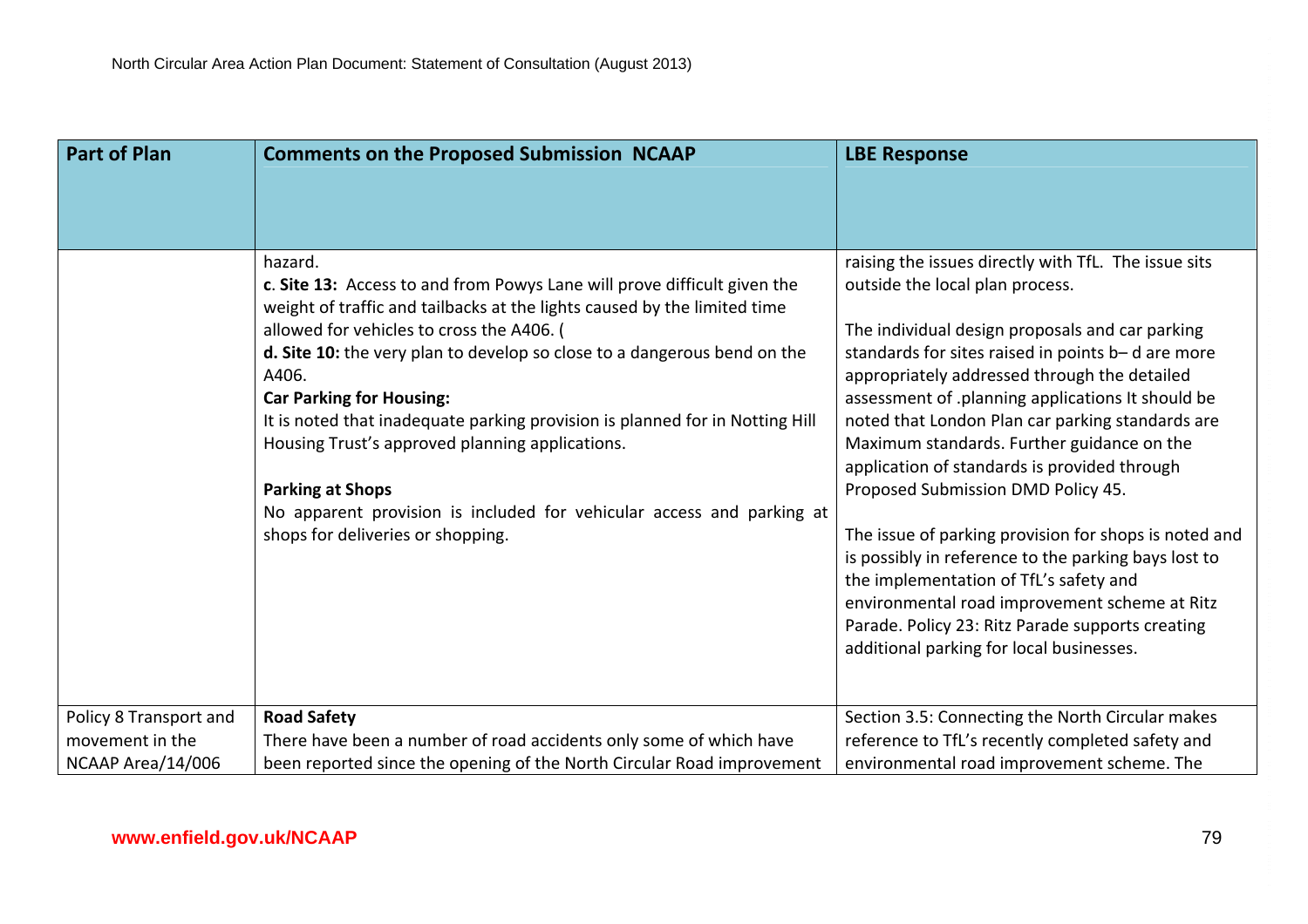| <b>Part of Plan</b>                                                                                  | <b>Comments on the Proposed Submission NCAAP</b>                                                                                                                                                                                                                                                                                                                                                                                                                                                                                                    | <b>LBE Response</b>                                                                                                                                                                                                                                                                                                                                                                                                                                                                                                                                                                        |
|------------------------------------------------------------------------------------------------------|-----------------------------------------------------------------------------------------------------------------------------------------------------------------------------------------------------------------------------------------------------------------------------------------------------------------------------------------------------------------------------------------------------------------------------------------------------------------------------------------------------------------------------------------------------|--------------------------------------------------------------------------------------------------------------------------------------------------------------------------------------------------------------------------------------------------------------------------------------------------------------------------------------------------------------------------------------------------------------------------------------------------------------------------------------------------------------------------------------------------------------------------------------------|
|                                                                                                      |                                                                                                                                                                                                                                                                                                                                                                                                                                                                                                                                                     |                                                                                                                                                                                                                                                                                                                                                                                                                                                                                                                                                                                            |
| 14 - Individual /<br>Resident                                                                        | scheme.<br><b>Car Parking</b><br>Allocation of car parking for the new housing falls significantly below GLA<br>requirements.                                                                                                                                                                                                                                                                                                                                                                                                                       | Council acknowledges the implemented scheme has<br>raised a number of 'snagging' issues of concern to<br>the local community. The Council, in its capacity is<br>raising the issues directly with TfL. The issue sits<br>outside of the local plan process.<br>Car parking standards are more appropriately<br>addressed through the detailed assessment of<br>planning applications. It should be noted that<br>London Plan Car parking standards are Maximum<br>standards. Further guidance on the application of<br>standards is provided through Proposed Submission<br>DMD Policy 45. |
| Policy 10 Open Spaces,<br>Waterways and the<br>Blue Ribbon Network/<br>06 - Individual /<br>Resident | Parks: The NCAAP highlights the lack of open spaces in certain areas, but<br>makes no recommendation for better use of the extra open space,<br>especially Arnos Park.<br>Water Ways: The report says (on page 85) that the New River is a<br>valuable local amenity and recommends that the route along it is<br>strengthened. Few people walk along the New River feels isolated and<br>unsafe between access points. It should be noted that the New River can<br>be accessed at Southgate Town Hall contrary to what is recorded on page<br>89. | The Plan's objectives include identifying<br>opportunities to improve publicly accessible open<br>and green spaces and the blue ribbon network. The<br>Plan establishes an approach to Greening the<br>corridor through Section 3.6 (page 37).<br>Core Strategy Policy 34: (Parks, Playing Fields and<br>Other Open Spaces) sets out the Council's approach<br>to protecting and enhancing existing open space.<br>The AAP supports enhancing the waterways to make                                                                                                                        |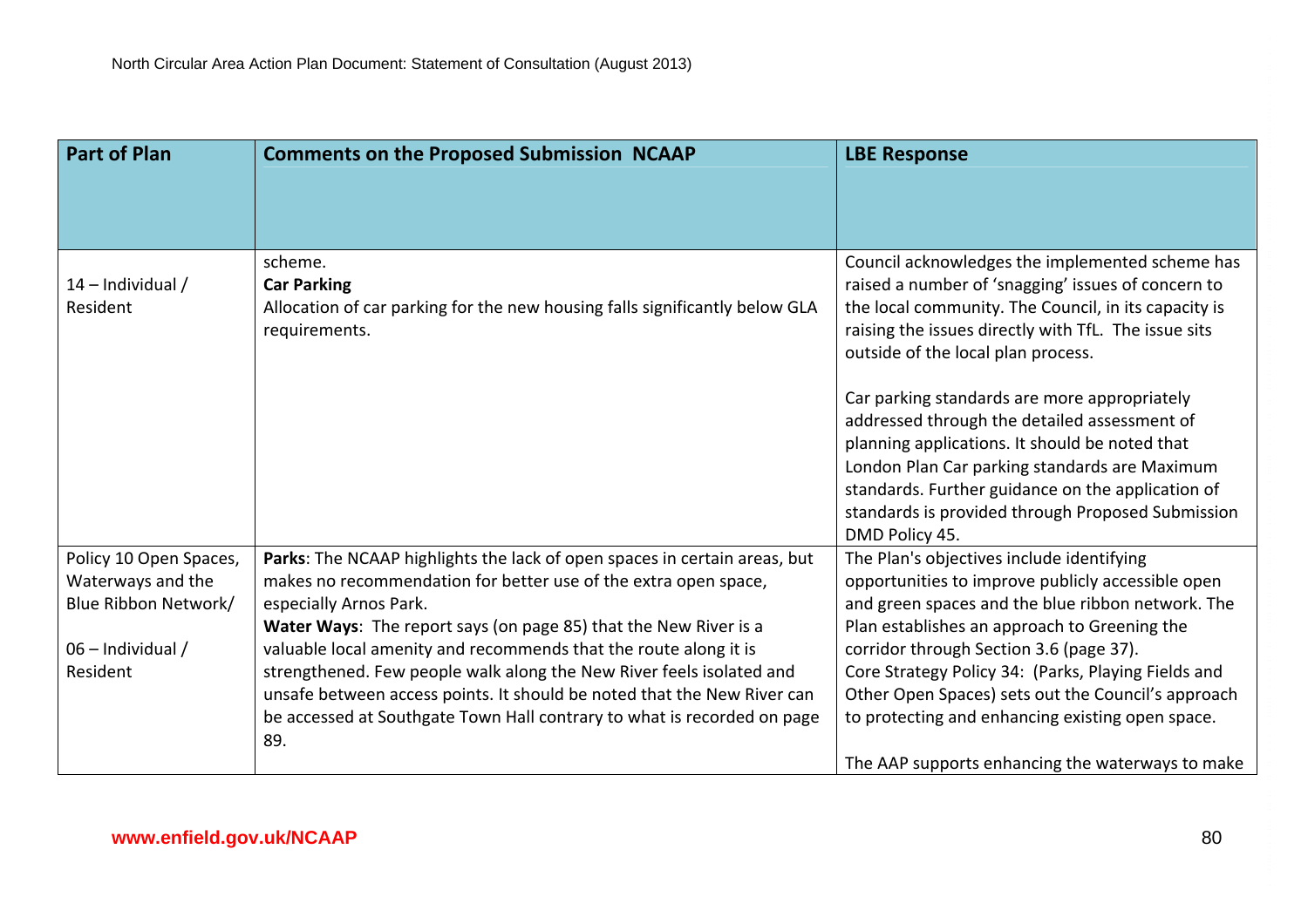| <b>Part of Plan</b>                                                       | <b>Comments on the Proposed Submission NCAAP</b>                                                | <b>LBE Response</b>                                                                                                                                                                                                                                                                                                                                                                                        |
|---------------------------------------------------------------------------|-------------------------------------------------------------------------------------------------|------------------------------------------------------------------------------------------------------------------------------------------------------------------------------------------------------------------------------------------------------------------------------------------------------------------------------------------------------------------------------------------------------------|
|                                                                           |                                                                                                 |                                                                                                                                                                                                                                                                                                                                                                                                            |
|                                                                           |                                                                                                 | them more attractive to use and access, so that<br>current issues of isolation and safety can be<br>overcome.                                                                                                                                                                                                                                                                                              |
|                                                                           |                                                                                                 | The point about accessing the New River at<br>Southgate Town Hall is noted. Policy 26: Southgate<br>Town Hall and final supporting paragraph amended<br>to reference the New River can be accessed.                                                                                                                                                                                                        |
| Policy 10 Open Spaces,<br>Waterways and the<br><b>Blue Ribbon Network</b> | There must be adequate play space which children can walk to without<br>crossing the busy A406. | The urban analysis section of the NCAAP identifies<br>the principal open spaces in the area and<br>opportunities where either enhanced provision and /<br>or improved access should be prioritised. In terms of<br>individual sites, Policies 13 (Ladderswood) and 24                                                                                                                                      |
| 24 - London Assembly<br>Labour Member<br>Joanne McCarthy                  |                                                                                                 | (Bowes Road Site Powys Lane to Broomfield Road)<br>would make significant and positive on site<br>contributions to open space. The application of how<br>individual development proposals should contribute<br>towards open space provision is established through<br>Core Strategy Policy 34: (Parks, Playing Fields and<br>Other Open Spaces) and Proposed Submission<br>DMD73: (Children's Play Space). |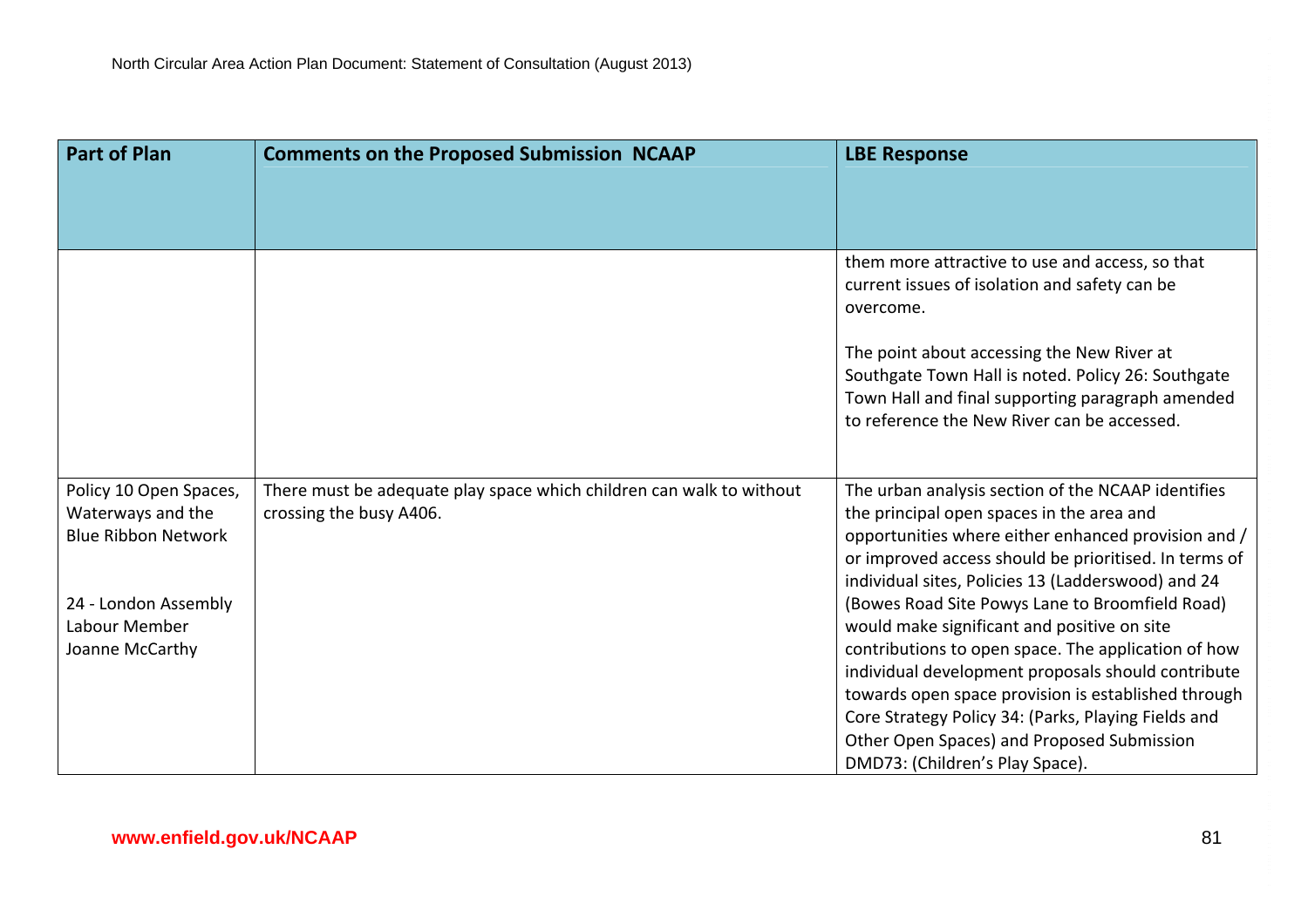| <b>Part of Plan</b>                                                                                                            | <b>Comments on the Proposed Submission NCAAP</b>                                                                                                                                                                                                                                                                                                                                                                                                 | <b>LBE Response</b>                                                                                                                                                                                                                                                                                                                                                                                                                                                                                                                                                                                                                                                                                                         |
|--------------------------------------------------------------------------------------------------------------------------------|--------------------------------------------------------------------------------------------------------------------------------------------------------------------------------------------------------------------------------------------------------------------------------------------------------------------------------------------------------------------------------------------------------------------------------------------------|-----------------------------------------------------------------------------------------------------------------------------------------------------------------------------------------------------------------------------------------------------------------------------------------------------------------------------------------------------------------------------------------------------------------------------------------------------------------------------------------------------------------------------------------------------------------------------------------------------------------------------------------------------------------------------------------------------------------------------|
| Section 3.6 Greening<br>the North Circular<br>19-Broomfield Home-<br>owners Resident<br><b>Association (BHORA)</b>             | 3.6 Greening the North Circular<br>Policy 9.<br>Landscaping and biodiversity proposals will play a vital role not an<br>'important role' in managing noise and air pollution. Imaginative<br>landscaping, the incorporation of broad leaf trees and shrubs with colour<br>would be a key to creating a 'sustainable neighbourhood'.                                                                                                              | The Plan's objectives include identifying<br>opportunities to improve publicly accessible open<br>and green spaces and the blue ribbon network. The<br>Plan establishes an approach to Greening the<br>corridor through Section 3.6 (page 37). Adopted<br>Core Policy 34: (Parks, Playing Fields and Other Open<br>Spaces) sets out the Council's approach on<br>protecting and enhancing existing open space.                                                                                                                                                                                                                                                                                                              |
| Section 3.6 Greening<br>the North Circular/<br>Climate Change<br>18 - Savills on behalf of<br>Legal &<br>General/National Grid | The requirement for a district heating network as part of the NCAAP Area<br>is understood. However, creating a financially viable development is vital<br>to the redevelopment of the Western Gateway Site, therefore, including a<br>district heating network as part of the redevelopment should be subject<br>to viability considerations and should not limit the options for providing a<br>financially viable and deliverable development. | The NCAAP provides sufficient flexibility as drafted<br>to take account of viability considerations. The<br>approach is supported by the Council's evidence<br>base 'Renewable Energy and Low Carbon<br>Development Study' (2010).<br>Planning proposals will be assessed against existing<br>and emerging Local Plan documents, including the<br>Proposed Submission DMD policies, and particularly<br>DMD 52: (Decentralised Energy Networks) (DENs),<br>requires major applications to implement the<br>Mayor's energy hierarchy, encourages the provision<br>of and low and zero carbon technologies and<br>sustainability measures. Technical feasibility and<br>financial viability issues are addressed in this more |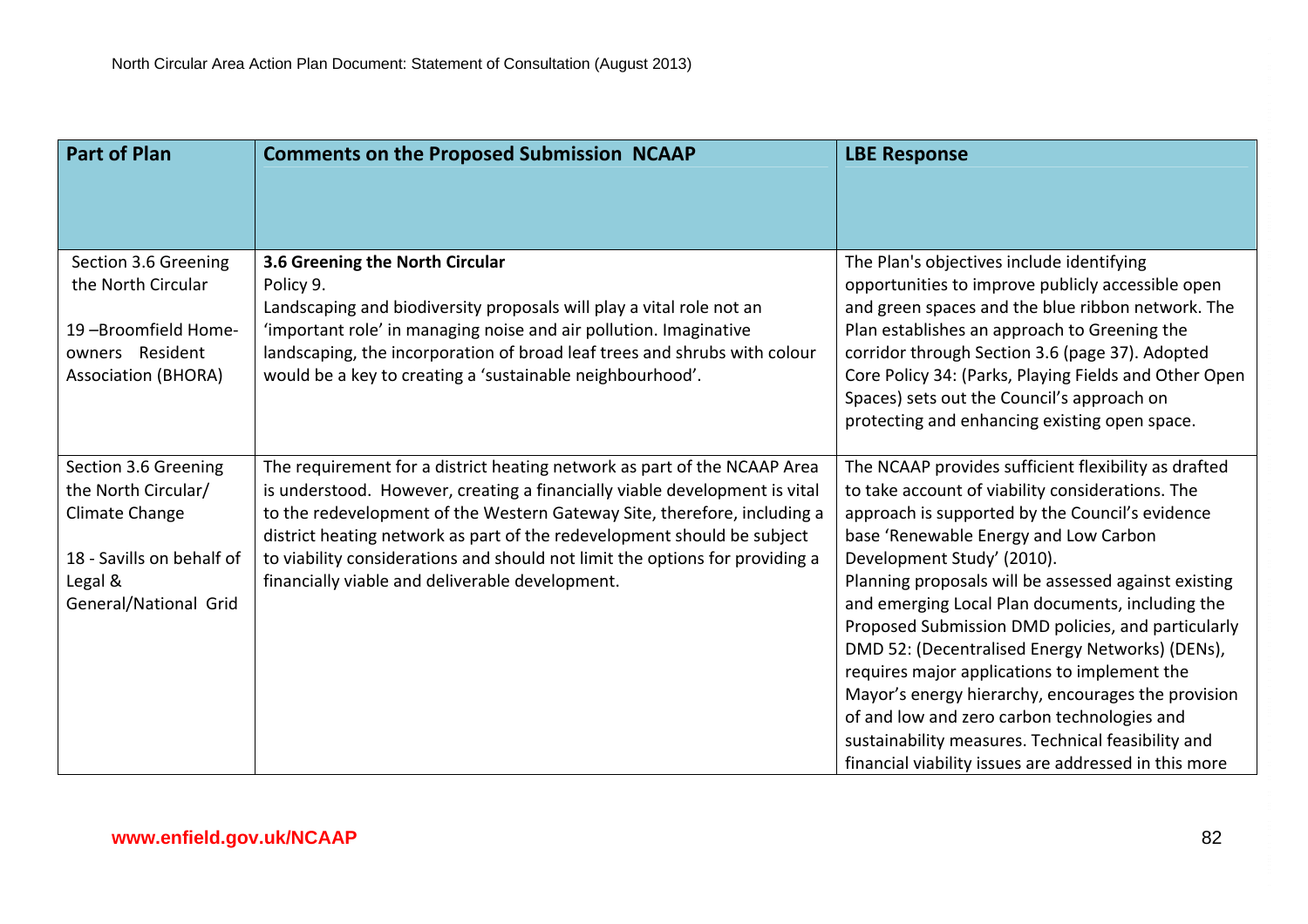| <b>Part of Plan</b>                                                                                                       | <b>Comments on the Proposed Submission NCAAP</b>                                                                                                                                                                                                | <b>LBE Response</b>                                                                                                                                                                                                                                                                                                                                                                                                                                                                                                                                                                                                                                                                                                                                                                                                                                                                                                                                    |
|---------------------------------------------------------------------------------------------------------------------------|-------------------------------------------------------------------------------------------------------------------------------------------------------------------------------------------------------------------------------------------------|--------------------------------------------------------------------------------------------------------------------------------------------------------------------------------------------------------------------------------------------------------------------------------------------------------------------------------------------------------------------------------------------------------------------------------------------------------------------------------------------------------------------------------------------------------------------------------------------------------------------------------------------------------------------------------------------------------------------------------------------------------------------------------------------------------------------------------------------------------------------------------------------------------------------------------------------------------|
|                                                                                                                           |                                                                                                                                                                                                                                                 |                                                                                                                                                                                                                                                                                                                                                                                                                                                                                                                                                                                                                                                                                                                                                                                                                                                                                                                                                        |
|                                                                                                                           |                                                                                                                                                                                                                                                 | detailed policy.                                                                                                                                                                                                                                                                                                                                                                                                                                                                                                                                                                                                                                                                                                                                                                                                                                                                                                                                       |
| Section 3.6 Greening<br>the North Circular/<br>Climate Change<br>24 - London Assembly<br>Labour Member<br>Joanne McCarthy | A real opportunity missed to add significant greening to this corridor<br>during the recent widening of the A406. However, if development is to<br>take pace the environmental impact on and look of the area must be<br>given high importance. | The recent road widening referred to by the<br>representation relates to TfL's recently implemented<br>Safety & Environmental Improvement Scheme. Some<br>improvements to landscaping and streetscape have<br>been introduced. The NCAAP promotes further<br>environmental improvements to be secured through<br>development opportunities.<br>The area's landscape would be positively impacted<br>through Policy 10, which would direct contributions<br>for new developments towards key improvements to<br>the existing network of open spaces, and, in<br>particular, those open space alongside waterways.<br>More generally, the NCAAP's policies would have a<br>significant positive impact cumulatively, because<br>they would promote the redevelopment of vacant<br>land and derelict buildings. This would help to<br>transform blighted areas into places that contribute<br>successfully towards the area's landscape and<br>townscape. |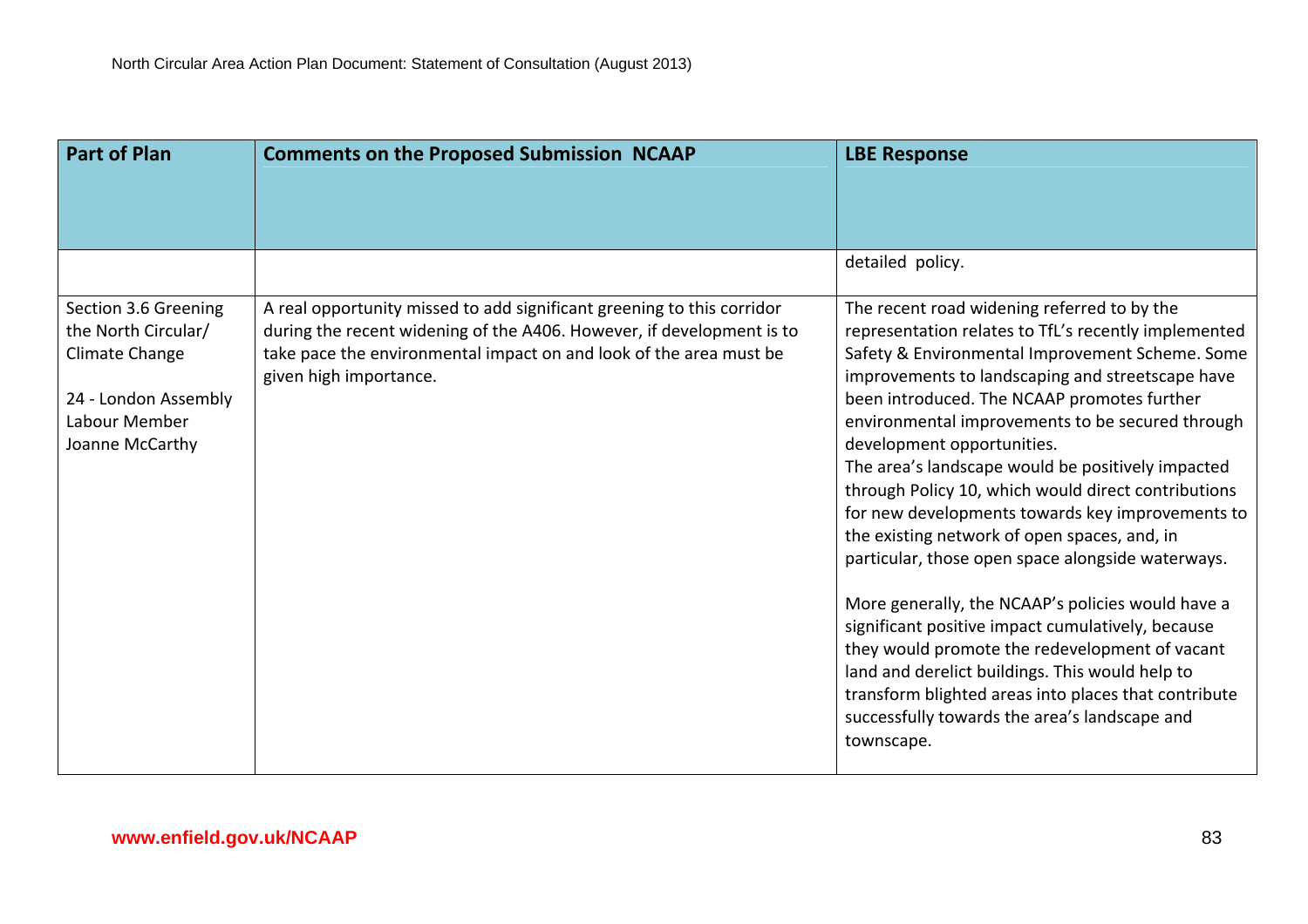| <b>Part of Plan</b>                                                                                                          | <b>Comments on the Proposed Submission NCAAP</b>                                                                                                                                                                                                                                                                                                                                                                                                                                                                                                                                       | <b>LBE Response</b>                                                                                                                                                                                                                                                                                                                                                                                                                                                                                                                                                                                                                                                                                                                                                                                                                                                               |
|------------------------------------------------------------------------------------------------------------------------------|----------------------------------------------------------------------------------------------------------------------------------------------------------------------------------------------------------------------------------------------------------------------------------------------------------------------------------------------------------------------------------------------------------------------------------------------------------------------------------------------------------------------------------------------------------------------------------------|-----------------------------------------------------------------------------------------------------------------------------------------------------------------------------------------------------------------------------------------------------------------------------------------------------------------------------------------------------------------------------------------------------------------------------------------------------------------------------------------------------------------------------------------------------------------------------------------------------------------------------------------------------------------------------------------------------------------------------------------------------------------------------------------------------------------------------------------------------------------------------------|
|                                                                                                                              |                                                                                                                                                                                                                                                                                                                                                                                                                                                                                                                                                                                        |                                                                                                                                                                                                                                                                                                                                                                                                                                                                                                                                                                                                                                                                                                                                                                                                                                                                                   |
| Section 4.4<br>Public Realm and open<br>space (Fig 160/23/002<br>23 - Environment<br>Agency                                  | Failure to mention Bounds Green Brook within the context of<br>opportunities for improvements to open spaces next to the brook.                                                                                                                                                                                                                                                                                                                                                                                                                                                        | Amendment made via PPMCs to recognise Bounds<br>Green Brook.                                                                                                                                                                                                                                                                                                                                                                                                                                                                                                                                                                                                                                                                                                                                                                                                                      |
| Policy 12 Arnos Grove /<br>New Southgate<br>Neigbourhood place /<br>10 - DHA Planning on<br>behalf of New<br>Ladderswood LLP | Amend policy to include the New Southgate Industrial Estate as a<br>development site 1a for residential-led mixed-use development and to<br>specifically include an element of B1 employment development, following<br>the principles accepted by the Council on the adjacent existing<br>Ladderswood Estate opportunity site. The Policy should also specify a<br>need to ensure that the New Southgate Industrial Estate site is fully<br>integrated within the wider Ladderswood Estate proposals to ensure<br>enhanced connectivity and deliver a sustainable mixed-use community. | The remaining element of New Southgate Industrial<br>Estate continues to be designated a Local Strategic<br>Industrial Site (LSIS). The NCAAP is not proposing any<br>change to the adopted employment use of this site<br>and therefore the relevant policies of the adopted<br>Core Strategy and Proposed Submission DMD apply.<br>The release of 3000sqm of adjacent employment<br>floorspace from the former New Southgate Industrial<br>Estate, LSIS was accepted through the Core Strategy<br>adoption in 2010. This was part of a rationalisation in<br>order to achieve a viable scheme for the<br>regeneration of the Ladderswood Estate. Proactive<br>release was also accepted to facilitate improvements<br>to the remainder of the industrial estate as set out in<br>Core Policy 45: (New Southgate) and Core Policy 15:<br>(Locally Significant Industrial Sites). |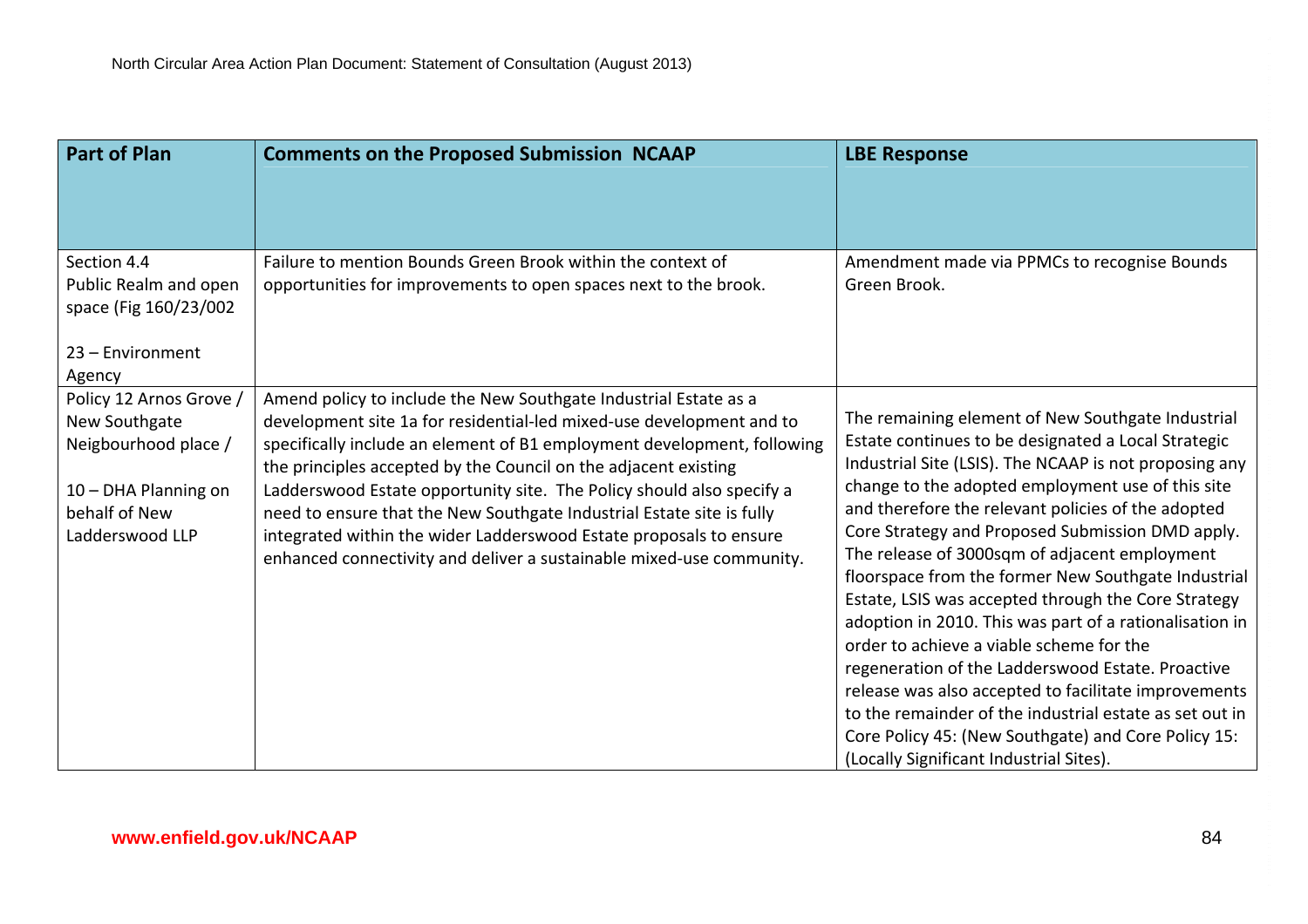| <b>Part of Plan</b>                                                                          | <b>Comments on the Proposed Submission NCAAP</b>                                                                                                                                                     | <b>LBE Response</b>                                                                                                                                                                                                                                                                                                                                                                                                                                                                                         |
|----------------------------------------------------------------------------------------------|------------------------------------------------------------------------------------------------------------------------------------------------------------------------------------------------------|-------------------------------------------------------------------------------------------------------------------------------------------------------------------------------------------------------------------------------------------------------------------------------------------------------------------------------------------------------------------------------------------------------------------------------------------------------------------------------------------------------------|
|                                                                                              |                                                                                                                                                                                                      | The consented planning scheme for Ladderswood<br>includes six B1(b) and (c) units. If implemented, the<br>new units may be bought back into the LSIS<br>designation as recommended by the 2012<br>Employment Land Study. To strengthen and raise to<br>profile of the LSIS.<br>The NCAAP makes a commitment to creating and<br>protecting jobs, releasing this remaining parcel of<br>LSIS for mixed use housing led regeneration is not<br>justified by existing Local Plan policies and evidence<br>base. |
| Figures 13, 14, 15, 16, 17<br>& 18<br>10-DHA Planning on<br>behalf of New<br>Ladderswood LLP | Amend to include the New Southgate Industrial Estate as an opportunity<br>site.                                                                                                                      | As set out in Enfield's response to Rep No. 53 above,<br>the AAP does not propose any change to the<br>employment designation of this site.                                                                                                                                                                                                                                                                                                                                                                 |
| Policy 13 Ladderswood<br>Estate/ 10/003<br>10-DHA Planning on                                | Amend to be consistent with the Council's own resolution to grant<br>planning permission. In particular, Part 4 should be amended to refer to a<br>capacity for 517 dwellings (net increase of 356). | Aligning Policy 13 to the approved planning<br>application is not considered to be appropriate or<br>justified. The Policy provides the framework and<br>vision for this site. The consented planning scheme                                                                                                                                                                                                                                                                                                |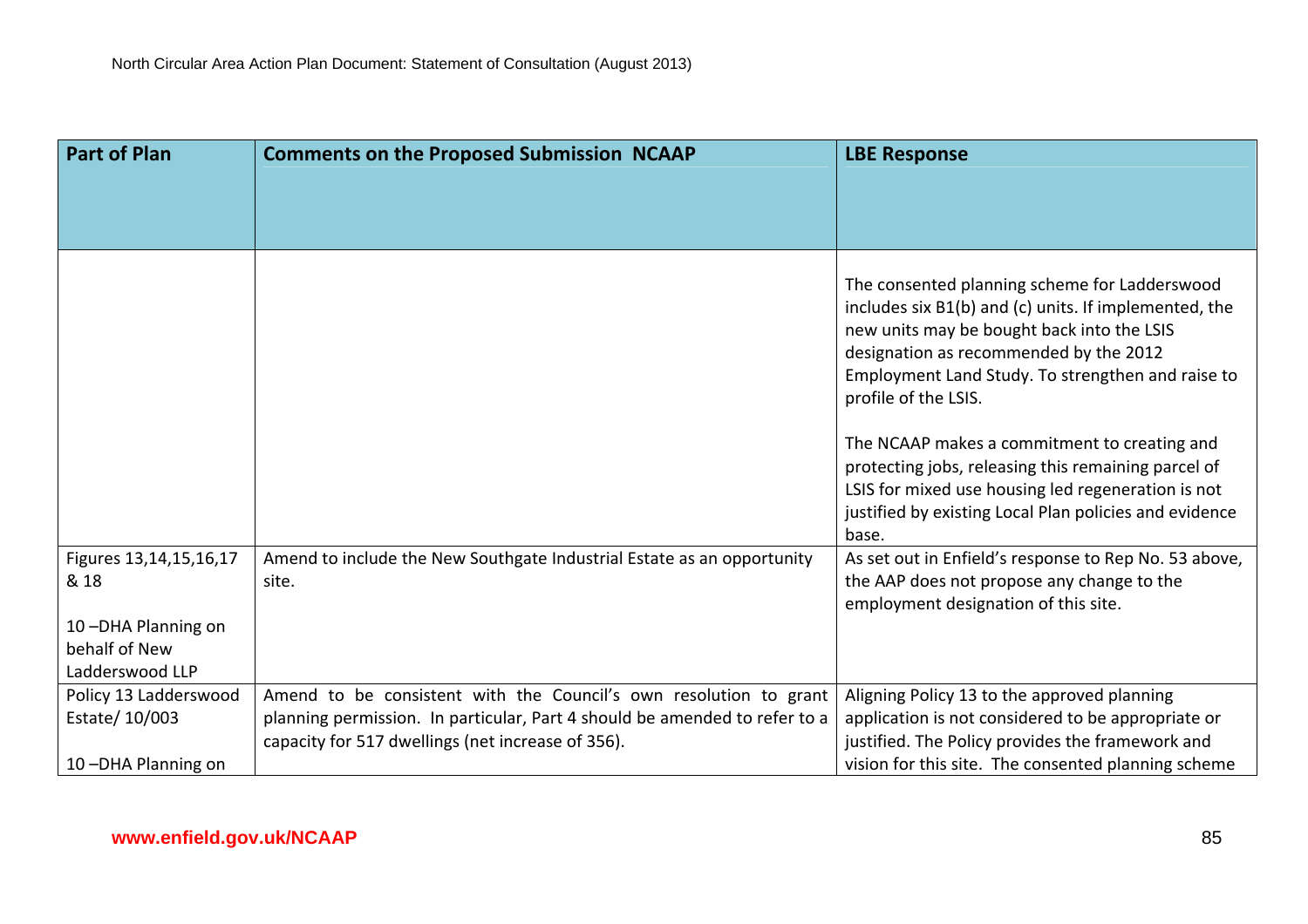| <b>Part of Plan</b>                                                      | <b>Comments on the Proposed Submission NCAAP</b>                                                                                                                                                                                                                                                                                                                                                                | <b>LBE Response</b>                                                                                                                                                                                                                                                                   |
|--------------------------------------------------------------------------|-----------------------------------------------------------------------------------------------------------------------------------------------------------------------------------------------------------------------------------------------------------------------------------------------------------------------------------------------------------------------------------------------------------------|---------------------------------------------------------------------------------------------------------------------------------------------------------------------------------------------------------------------------------------------------------------------------------------|
| behalf of New<br>Ladderswood LLP                                         |                                                                                                                                                                                                                                                                                                                                                                                                                 | has not yet yet to be implemented, and should a<br>revised or new scheme come forward; Policy 13<br>would still remain the relevant starting position.<br>Policy 13 is sufficiently flexible and appropriately<br>states the considered capacity is "approximately 400<br>dwellings." |
| New Policy 13a<br>10-DHA Planning on<br>behalf of New<br>Ladderswood LLP | Following the format of the identified development sites in Policy 12, a<br>new policy should be inserted relating specifically to the New Southgate<br>Industrial Estate site.<br>New Policy 13a - NEW SOUTHGATE INDUSTRIAL ESTATE (SITE 1A)                                                                                                                                                                   | The Council has provided a detailed response under<br>Rep No 53. The release of the employment land to<br>housing led development is not consistent with<br>existing Local Plan policies and the Employment Land<br>Study 2012.                                                       |
|                                                                          | Redevelopment of the site will secure its long-term future and deliver a<br>better integrated development with the Ladderswood Estate<br>regeneration and a high quality sustainable new neighbourhood.<br>Having regard to any approved development for the Ladderswood<br>Estate, any development should take account of the following:<br>Be residential-led and deliver a sustainable mixed community<br>1. |                                                                                                                                                                                                                                                                                       |
|                                                                          | when taken with the Ladderswood Estate;<br>Include high quality B1 employment provision following the<br>2.                                                                                                                                                                                                                                                                                                     |                                                                                                                                                                                                                                                                                       |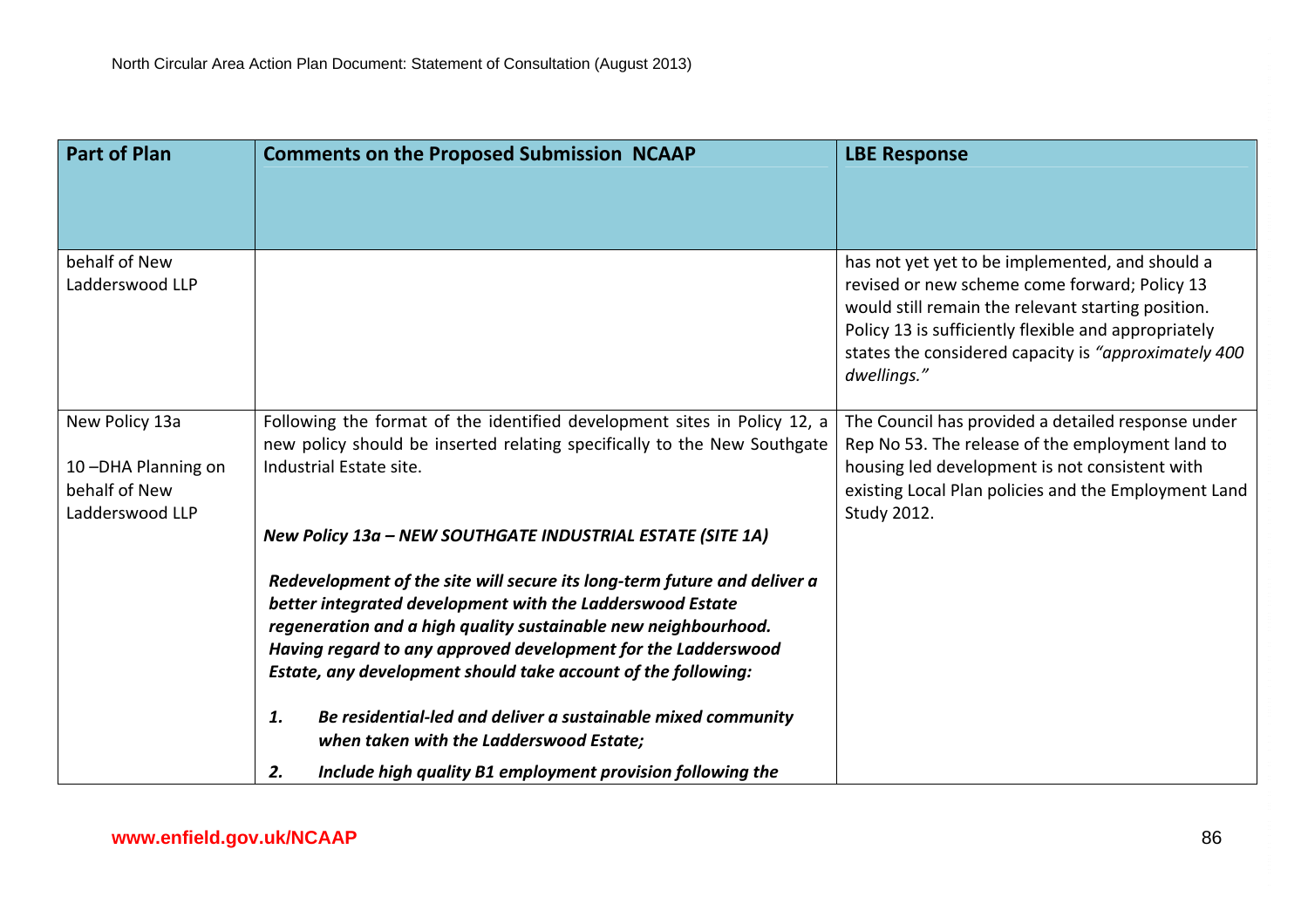| <b>Part of Plan</b>                              | <b>Comments on the Proposed Submission NCAAP</b>                                                                                                                                                                                             | <b>LBE Response</b>                                                                                                                                                                                        |
|--------------------------------------------------|----------------------------------------------------------------------------------------------------------------------------------------------------------------------------------------------------------------------------------------------|------------------------------------------------------------------------------------------------------------------------------------------------------------------------------------------------------------|
|                                                  | principles of the provision approved as part of any planning<br>permission for the Ladderswood Estate;                                                                                                                                       |                                                                                                                                                                                                            |
|                                                  | Secure safe access via the Ladderswood Estate development and<br>3.<br>enhance pedestrian connectivity and legibility throughout the<br>area;                                                                                                |                                                                                                                                                                                                            |
|                                                  | Preserve and enhance the landscape and ecological value of<br>4.<br><b>Bounds Green Brook;</b>                                                                                                                                               |                                                                                                                                                                                                            |
|                                                  | Provide a layout, form and design of development that taken<br>5.<br>with any approved development at the Ladderswod Estate,<br>creates an appropriate gateway to the Bounds Green/Station<br>Road junction.                                 |                                                                                                                                                                                                            |
| Policy 14 Western<br>Gateway<br>23 - Environment | Remediation of the gasholder site should be mentioned in the NCAAP. The<br>Environment Agency (EA) would expect development in New Southgate to<br>deculvert Bounds Green Brook and would require an undeveloped eight<br>meter buffer zone. | The detailed aspects related to remediation works<br>and detailed requirements of the EA of development<br>are considered more appropriate to a detailed<br>development scheme. The deculverting of Bounds |
| Agency                                           |                                                                                                                                                                                                                                              | Green Brook is one option that still requires more<br>detailed investigation.                                                                                                                              |
| Fig. 18 Site Proposals                           | Figure 18 shows residential on ground floor on site 2 which directly fronts<br>onto the North Circular. Figure 18 should be amended to show                                                                                                  | Figure 18 is not intended to be overly prescriptive.<br>Residential development fronting directly on to the                                                                                                |
| 18 - Savills on behalf of                        | commercial uses at ground floor fronting the North Circular. It is                                                                                                                                                                           | North Circular Road is not considered inappropriate.                                                                                                                                                       |
| Legal & General and                              | important that provision is made for an adequate amount of commercial                                                                                                                                                                        | Addressing the North Circular positively as a frontage                                                                                                                                                     |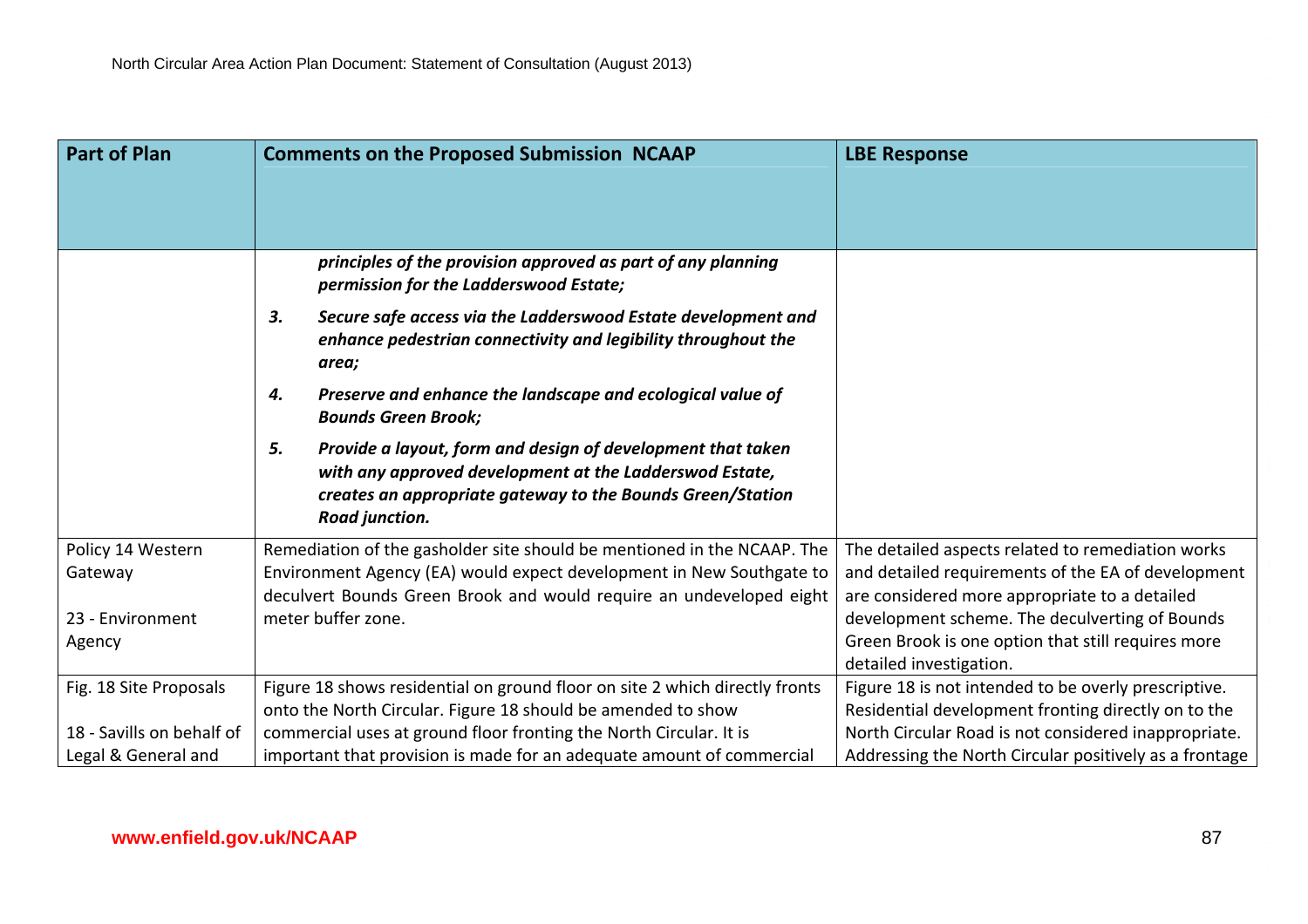| <b>Part of Plan</b>                       | <b>Comments on the Proposed Submission NCAAP</b>                                                                                                    | <b>LBE Response</b>                                                                                                                                                                                                                           |
|-------------------------------------------|-----------------------------------------------------------------------------------------------------------------------------------------------------|-----------------------------------------------------------------------------------------------------------------------------------------------------------------------------------------------------------------------------------------------|
|                                           |                                                                                                                                                     |                                                                                                                                                                                                                                               |
| <b>National Grid</b>                      | floorspace to ensure the scheme is financially viable and deliverable.                                                                              | is a key objective of the Policy 6 High Quality Design<br>of New Development.                                                                                                                                                                 |
|                                           |                                                                                                                                                     | The amount of commercial floorpspace set out<br>Policy 14: (Western Gateway) allows for<br>approximately 3,500sqm. This figure is considered to<br>provide a degree of balance between the mix of land<br>uses promoted for sites 2, 3 and 4. |
| Policy 14 Western                         | Supportive of the mixed use redevelopment, however, landowners                                                                                      | Support for a mixed use scheme is noted. The issues                                                                                                                                                                                           |
| Gateway Site<br>18 - Savills on behalf of | consider housing led mixed use development is not viable or deliverable.<br>There are key issues that limit the options for providing a financially | set out concerning viability would need to be<br>evidenced through at a more detailed planning                                                                                                                                                |
| Legal &                                   | viable development, these are set out below:                                                                                                        | proposal level. No detailed scheme has been                                                                                                                                                                                                   |
| General/National Grid                     | - Contamination issues;                                                                                                                             | submitted to date that would provide the detail                                                                                                                                                                                               |
|                                           | - Homebase and Topps Tiles are relatively valuable and need to be                                                                                   | required to validate the representation. The                                                                                                                                                                                                  |
|                                           | displaced;                                                                                                                                          | principle of a housing-led mixed-use scheme has                                                                                                                                                                                               |
|                                           | - residential values are not significant in this area, particularly for this site                                                                   | been evidenced and adopted through the Enfield                                                                                                                                                                                                |
|                                           | given the juxtaposition                                                                                                                             | Core Strategy and the New Southgate Masterplan.                                                                                                                                                                                               |
|                                           | between the busy road and railway line;                                                                                                             | The Council questions the representor's argument                                                                                                                                                                                              |
|                                           |                                                                                                                                                     | that residential values are not significant in this area.                                                                                                                                                                                     |
|                                           | The provision of leisure facilities as part of a mixed use development is                                                                           | A number of residentialled schemes are being                                                                                                                                                                                                  |
|                                           | particularly important because there is currently a shortage of quality                                                                             | pursued along the A406 corridor that contradicts this                                                                                                                                                                                         |
|                                           | leisure facilities in the south of the Borough. Consider the AAP as                                                                                 | statement.                                                                                                                                                                                                                                    |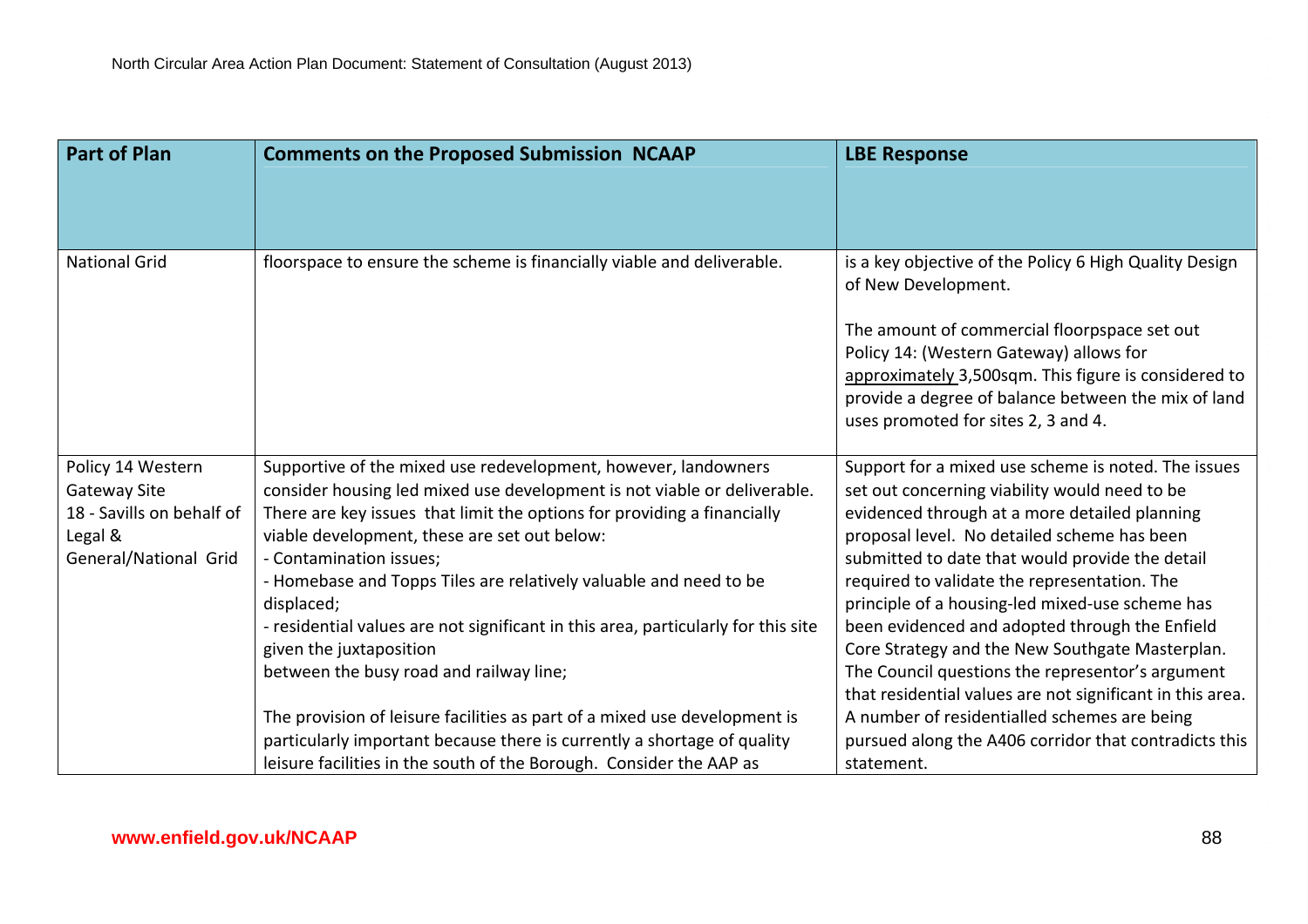| <b>Part of Plan</b> | <b>Comments on the Proposed Submission NCAAP</b>                                                                                                                                                                                                                                                                                                                                                                                                                                                         | <b>LBE Response</b>                                                                                                                                                                                                                                                                                                                                                                                                                                                          |
|---------------------|----------------------------------------------------------------------------------------------------------------------------------------------------------------------------------------------------------------------------------------------------------------------------------------------------------------------------------------------------------------------------------------------------------------------------------------------------------------------------------------------------------|------------------------------------------------------------------------------------------------------------------------------------------------------------------------------------------------------------------------------------------------------------------------------------------------------------------------------------------------------------------------------------------------------------------------------------------------------------------------------|
|                     | currently drafted is potentially unsound as it has not been positively<br>prepared and is not effective.<br>To ensure the AAP is sufficiently flexible, suggest part 3 of Policy 14 is<br>amended to read "a taller building of approximately 10 storeys".<br>Allow some flexibility in terms of the amount of houses that can be<br>provided, we suggest that part 6 of the policy is reworded to state: The<br>site has the capacity to deliver up to 360 new dwellings of a mixed tenure<br>and size. | The wording of part 3 of Policy 14 "a taller building<br>of approximately of up to 10 storeys" continues to<br>provide sufficient flexibility with a degree of<br>guidance, without being unduly prescriptive.<br>Additional flexibility is agreed at point 6 of Policy 14<br>that now seeks to offer a flexible housing target for<br>the site and now gives a range <b>between <math>200 - 360</math></b><br>units.                                                        |
|                     | In summary, the inclusion of the site in the North Circular Area Action Plan<br>is supported. However, the detailed comments provided above in<br>particular those relating to providing an attractive and viable mix of uses<br>should be taken into consideration. A viable mixed use development<br>(including housing, retail, leisure, employment and community facilities)<br>would contribute towards achieving the Council's regeneration objectives<br>and an element of retail is essential.   | This approach has been taken to encourage<br>enhancement of the existing local centres while<br>recognising that housing growth may result in the<br>need for some uses that directly support new homes<br>in New Southgate.<br>The sites are in different ownerships and leasehold<br>arrangements that logically splits the site into three<br>parts. A phased approach has been taken to allow<br>for maximum flexibility in the delivery of the<br>Western Gateway site. |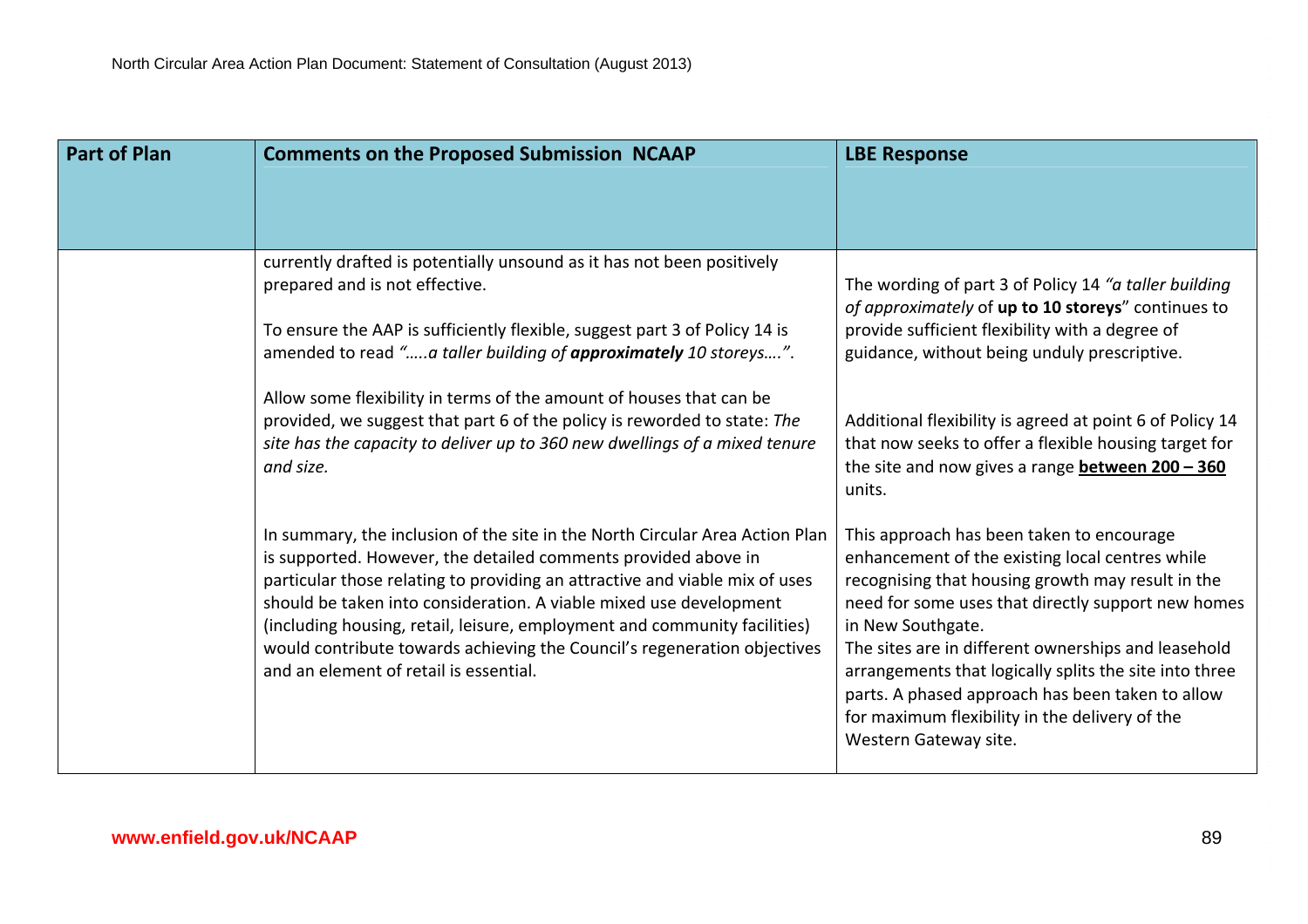| <b>Part of Plan</b>                      | <b>Comments on the Proposed Submission NCAAP</b>                                                                                                                                                                             | <b>LBE Response</b>                                                                                                                                 |
|------------------------------------------|------------------------------------------------------------------------------------------------------------------------------------------------------------------------------------------------------------------------------|-----------------------------------------------------------------------------------------------------------------------------------------------------|
|                                          |                                                                                                                                                                                                                              |                                                                                                                                                     |
|                                          |                                                                                                                                                                                                                              | The Council will continue to discuss the deliverability<br>and viability of any proposed developments with the<br>landowners.                       |
| Policy 15 new<br>Southgate Station (Site | Policy 15 sees development around New Southgate Station. Road side<br>parking is already an issue on Station Road, from the North Circular Road<br>through to Friern Barnet Road. Will measures be taken to improve this, or | The aim of the Plan is to improve transport and<br>movement along the length of the corridor,<br>recognising that there are certain pinch points of |
| 02 - Arriva Buses                        | at least to stop it from becoming worse?                                                                                                                                                                                     | congestion as pointed out in this representation and<br>by Barnet Council in Rep No. 44.                                                            |
| Policy 17 Arnos Grove                    | <b>Site 7 Arnos Grove Station site</b>                                                                                                                                                                                       | The two of three sites covered by Policy 17: (Arnos                                                                                                 |
| Station (Site 7)                         | TfL Property supports 'in principle' the identification of the land adjacent                                                                                                                                                 | Grove Station) are currently surface commuter parks                                                                                                 |
| 12 - Transport for                       | to Arnos Grove Station as an Opportunity Site for mixed-use development                                                                                                                                                      | and have been intentionally linked owing to their                                                                                                   |
| London (property)                        | including residential development referenced Policy 17 - Arnos Grove<br>Station, Site 7 in the AAP.                                                                                                                          | use, relationship to Arnos Grove Station, and partly<br>due to ownership. The policy approach for the sites                                         |
|                                          | However, TfL Property reiterate concerns raised in February 2012                                                                                                                                                             | has moved on since the Towards Pre-Submission                                                                                                       |
|                                          | whereby the release of TfL land to the west of the station to                                                                                                                                                                | consultation (Nov 2011-Feb 2012) to take account of                                                                                                 |
|                                          | accommodate a mixed use development scheme is dependent on the                                                                                                                                                               | the views expressed by TfL property. As drafted,                                                                                                    |
|                                          | consolidation of car parking spaces on TfL land to the east, as is                                                                                                                                                           | Policy 17 point 1 uses the words 'on the assumption'                                                                                                |
|                                          | established in Policy 17. Welcome the recognition that the provision of                                                                                                                                                      | that parking capacity on the east would be expanded                                                                                                 |
|                                          | commuter parking would be subject to detailed feasibility studies and                                                                                                                                                        | to compensate for loss". The use of these words                                                                                                     |
|                                          | balanced against the aims of the London Plan and the Mayor's Transport                                                                                                                                                       | replaced "dependent on" to offer an appropriate                                                                                                     |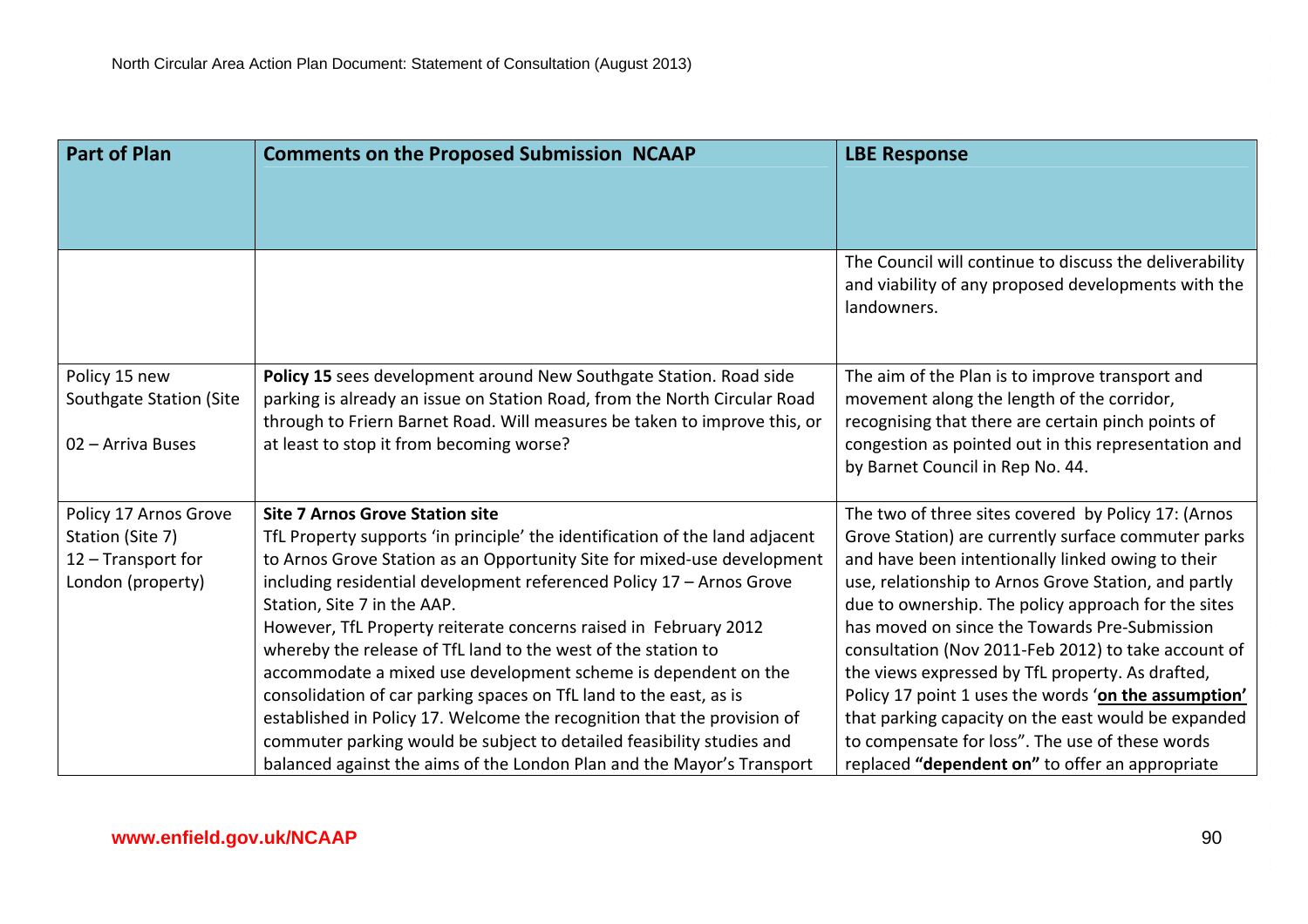| <b>Part of Plan</b>                         | <b>Comments on the Proposed Submission NCAAP</b>                                                                                                                                                                                                      | <b>LBE Response</b>                                                                                                                                                                                                                                                |
|---------------------------------------------|-------------------------------------------------------------------------------------------------------------------------------------------------------------------------------------------------------------------------------------------------------|--------------------------------------------------------------------------------------------------------------------------------------------------------------------------------------------------------------------------------------------------------------------|
|                                             |                                                                                                                                                                                                                                                       |                                                                                                                                                                                                                                                                    |
|                                             | Plan. Do not support the assumption that a decked structure would be<br>provided on eastern parcel of land to allow for the<br>expansion/compensation of commuter car parking. The site is constrained                                                | degree of flexibility given the uncertainty at this<br>stage how TfL intend to take forward theses sites.                                                                                                                                                          |
|                                             | by both its size and irregular shape, therefore any decked structure is<br>largely dependent on satisfying engineering constraints and commercial<br>viability matters, a point not currently reflected in Policy 17 and its<br>supporting text.      | The supporting paragraph goes on to state the<br>reduction of public parking would in planning terms<br>need to be justified but also recognises in the final<br>sentence of the supporting text under Policy 17 that<br>"consolidating car parking may not be the |
|                                             | To ensure Policy 17 is 'effective', 'justified' and sound we would<br>recommend amendments to Policy 17 and its supporting text to reflect<br>engineering and commercial viability matters to facilitate the delivery of<br>development on the sites. | appropriate solution in the context of TfL's wider<br>strategy". Reference to the potential of a 'decked<br>structure' on the eastern site has not been carried<br>forward in the Proposed Submission NCAAP having<br>taken on board TfL's previous comments.      |
| Policy 19 Bowes<br>Neighbourhood Place      | Environment Agency support element 4 but do not feel the New River<br>should be given greater priority over Pymmes Brook.                                                                                                                             | Agree both corridors are equally important,<br>amendment made via PPMC.                                                                                                                                                                                            |
| 23 - Environment<br>Agency                  |                                                                                                                                                                                                                                                       |                                                                                                                                                                                                                                                                    |
| <b>Fig 21</b><br>23 - Environment<br>Agency | An 'improvement opportunity' is identified at (D, but not explained in<br>accompanying text.                                                                                                                                                          | On page 69 of the NCAAP under the heading 'Public<br>realm and open space (Fig 21') text explains that the<br>opportunity identified at (D) is to improve the local<br>environment and public access.                                                              |
| Policy 21 Telford Road                      | The PTAL score falls within the 4-6 range. The site covers 0.35 hectares,                                                                                                                                                                             | Making the most efficient and best use of Enfield's                                                                                                                                                                                                                |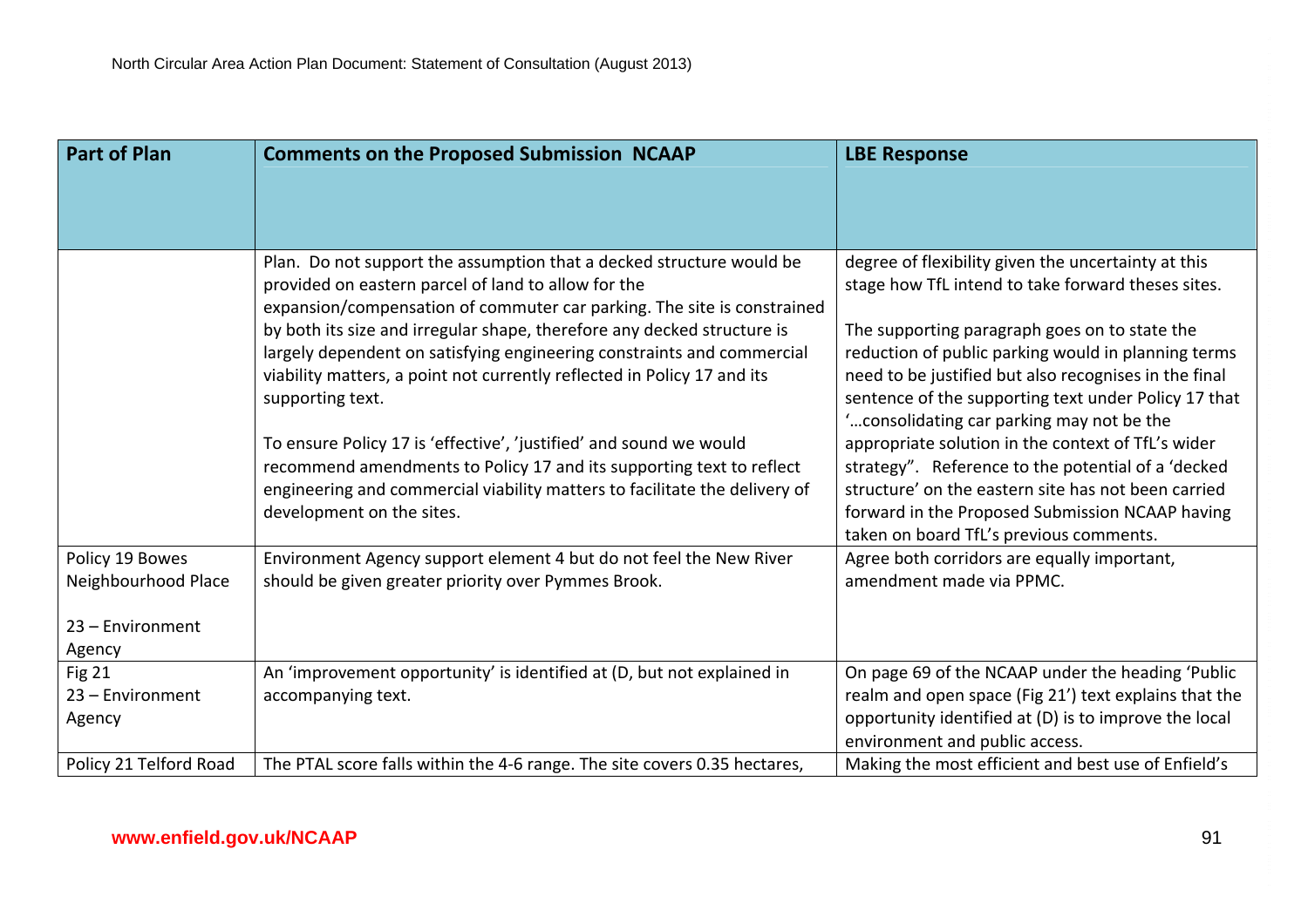| <b>Part of Plan</b>                                              | <b>Comments on the Proposed Submission NCAAP</b>                                                                                                                                                                                                                                                                                                                                                                                                                                                         | <b>LBE Response</b>                                                                                                                                                                                                                                                                                                                                                                                                                                                                                                                                                                                                                                                                                                                                                                                                                                                             |
|------------------------------------------------------------------|----------------------------------------------------------------------------------------------------------------------------------------------------------------------------------------------------------------------------------------------------------------------------------------------------------------------------------------------------------------------------------------------------------------------------------------------------------------------------------------------------------|---------------------------------------------------------------------------------------------------------------------------------------------------------------------------------------------------------------------------------------------------------------------------------------------------------------------------------------------------------------------------------------------------------------------------------------------------------------------------------------------------------------------------------------------------------------------------------------------------------------------------------------------------------------------------------------------------------------------------------------------------------------------------------------------------------------------------------------------------------------------------------|
|                                                                  |                                                                                                                                                                                                                                                                                                                                                                                                                                                                                                          |                                                                                                                                                                                                                                                                                                                                                                                                                                                                                                                                                                                                                                                                                                                                                                                                                                                                                 |
| /Bowes Road Corner<br>(Site 10)<br>06 - Individual /<br>Resident | which indicates a maximum of 79 units compared with a planned build of<br>62. However, in terms of population estimates indicate an increase from<br>63 residents to 180, an increase of 185%. Not only will Southgate Green<br>ward see the increases indicated on sites 11, 13, and 10, but increases will<br>also result from other developments described in the NCAAP. Taken<br>together it is estimated that the population in the ward will rise by about<br>3,000 people, which is close on 25%. | limited land is promoted in locations well served by<br>public transport as set out in Enfield's Core Strategy<br>and the Mayor's London Plan Policy. The North<br>Circular Area Action Plan applies the density ranges<br>as set out in the London Plan (2011). Fig 8 (page 28 -<br>29) provides a capacity schedule for Opportunity<br>Sites based on the density matrix provided by the<br>London Plan.<br>The Development Management case officer will<br>apply the adopted standards when assessing the<br>merits of individual planning scheme.<br>It is unclear how the respondent has calculated<br>population density growth for Southgate Green<br>ward. Enfield's adopted Core Strategy envisaged<br>2000 new homes in the area by 2026 and recognised<br>this would lead to a population growth of the NCAAP<br>area of some 3,700. Using an average of 2.5 persons |
| Policy 21 Telford Road<br>/Bowes Road Corner                     | Site 10 Telford Road / Bowes Road<br>Page 71, Policy 21 Telford Road / Bowes Road Corner Sites. Point 2 refers                                                                                                                                                                                                                                                                                                                                                                                           | per new home.<br>The request to align Policy 21 to the approved<br>planning application is not considered to be                                                                                                                                                                                                                                                                                                                                                                                                                                                                                                                                                                                                                                                                                                                                                                 |
| (Site 10)                                                        | to high quality development of up to 5 storeys. However, planning<br>permission has been resolved to be granted to a maximum height of 6<br>storeys so this policy should be amended to reflect the current position.                                                                                                                                                                                                                                                                                    | appropriate or justified. The Policy provides the<br>framework for this site. The granted planning<br>scheme has yet to be implemented, therefore should                                                                                                                                                                                                                                                                                                                                                                                                                                                                                                                                                                                                                                                                                                                        |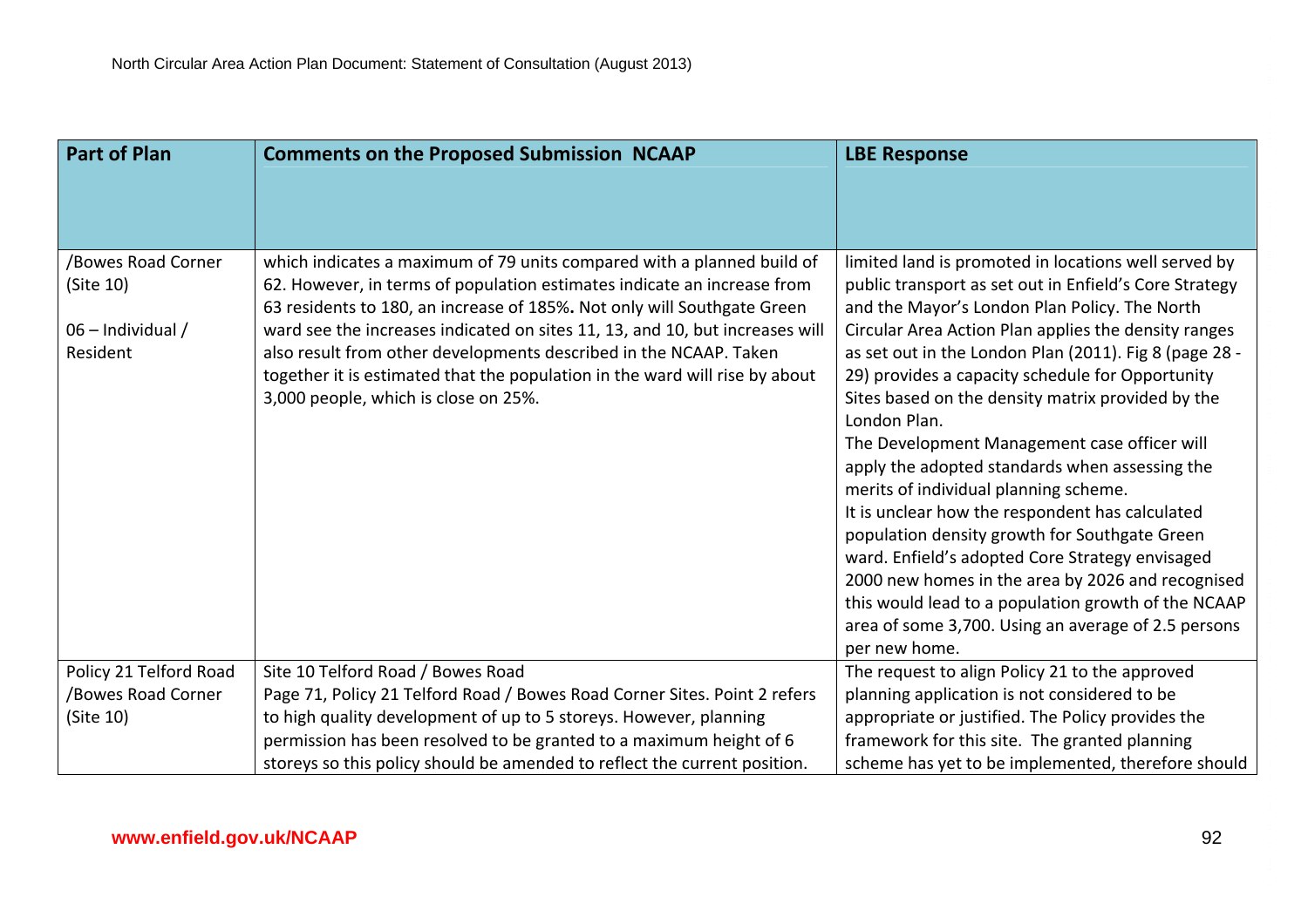| <b>Part of Plan</b>                          | <b>Comments on the Proposed Submission NCAAP</b>                                                                                                                                                                                                                                   | <b>LBE Response</b>                                                                                                                                                                                                                                             |
|----------------------------------------------|------------------------------------------------------------------------------------------------------------------------------------------------------------------------------------------------------------------------------------------------------------------------------------|-----------------------------------------------------------------------------------------------------------------------------------------------------------------------------------------------------------------------------------------------------------------|
|                                              |                                                                                                                                                                                                                                                                                    |                                                                                                                                                                                                                                                                 |
|                                              |                                                                                                                                                                                                                                                                                    | a revised or another scheme come forward Policy 21<br>would still remain the starting policy position.                                                                                                                                                          |
| Policy 21, 22 and 24                         | TfL Property welcomes the promotion of Sites 10, 11 and 13 (Policies 21,<br>22, and 24) for housing-led development. In particular, it welcomes                                                                                                                                    | Comments noted.                                                                                                                                                                                                                                                 |
| 12 Tfl                                       | Policies 21 and 22, agreeing that this is a key junction and point of<br>transition along the North Circular Road and that new development would<br>help define and enclose this junction, although we note a typographical<br>error associated with Policy 21, point 3 (page 71). |                                                                                                                                                                                                                                                                 |
| Policy 22 Bowes Road<br>Wilmer Way (Site 11) | In the case of site 11 the PTAL rating is given as 4 in the NCAAP and as 5 by<br>TfL. The planned number of units on planning application P12-3179PLA is<br>for 56 units. However, in terms of population, it is estimated that around                                             | Making the most efficient and best use of Enfield's<br>limited land is promoted in locations well served by<br>public transport as set out in Enfield's Core Strategy                                                                                           |
| 06 Individual / Resident                     | 140 people lived in houses on Bowes Road. With the new development<br>this increases to around 278, an increase of 99%.                                                                                                                                                            | and the Mayor's London Plan Policy. The North<br>Circular Area Action Plan applies the density ranges<br>as set out in the London Plan. Fig 8 (page 28 -29)                                                                                                     |
|                                              | Southgate Green ward will see significant population increases result from<br>proposed developments described in the NCAAP. Taken together it is<br>estimated that the population in the ward will rise by about 3,000 people,<br>which is close on 25%.                           | provides a capacity schedule for Opportunity Sites<br>based on the density matrix provided by the adopted<br>London Plan (2011).                                                                                                                                |
|                                              |                                                                                                                                                                                                                                                                                    | It is unclear how the respondent has calculated<br>population density growth for Southgate Green<br>ward. Enfield's adopted Core Strategy envisaged<br>2000 new homes in the area by 2026 and recognised<br>this would lead to a population growth of the NCAAP |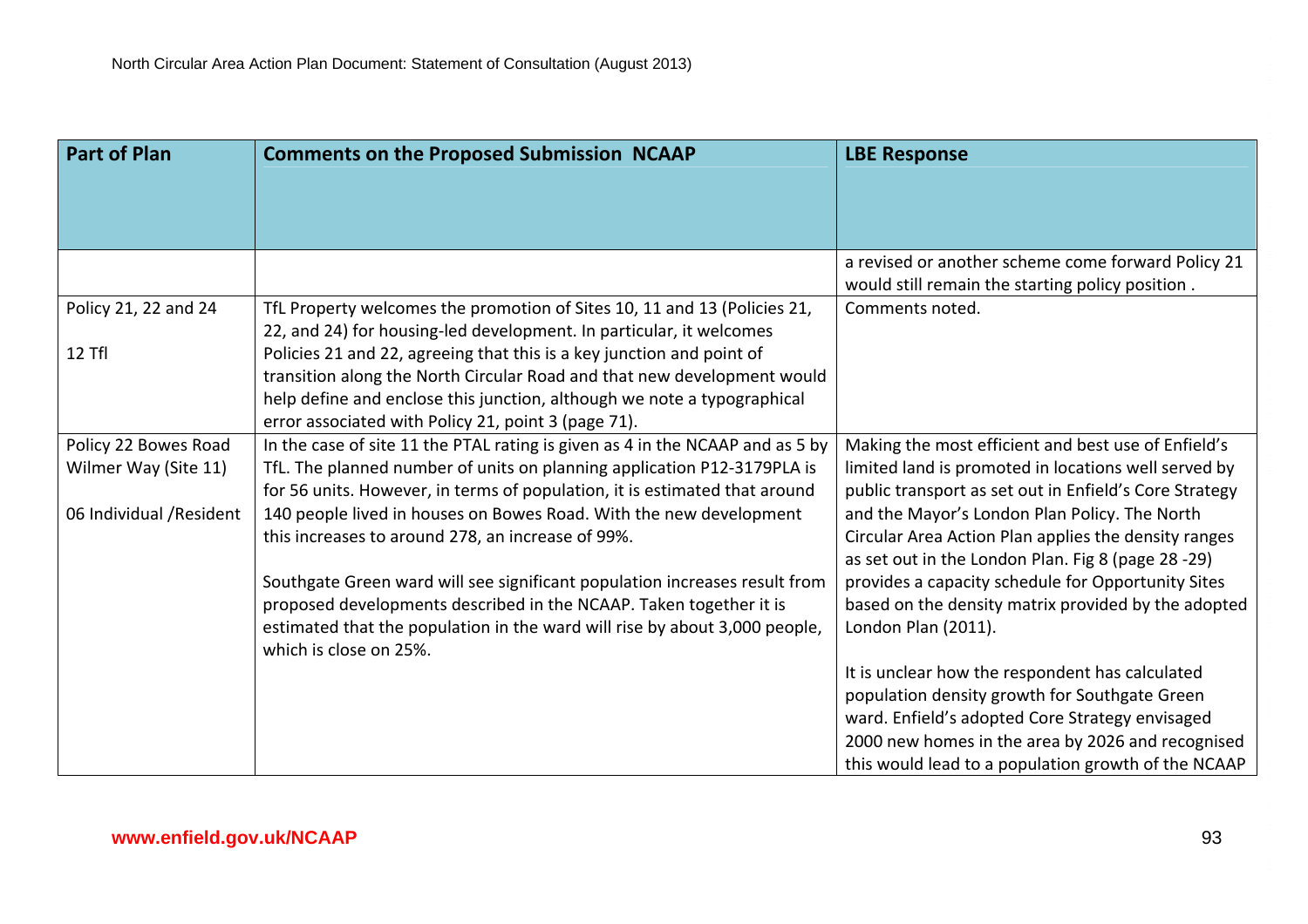| <b>Part of Plan</b>                                               | <b>Comments on the Proposed Submission NCAAP</b>                                                                                                                                                                                                                                                                                                                                                                                                                                                                                                                                                                                                                                                         | <b>LBE Response</b>                                                                                                                                                                                                                                                                                                                                                                                                         |
|-------------------------------------------------------------------|----------------------------------------------------------------------------------------------------------------------------------------------------------------------------------------------------------------------------------------------------------------------------------------------------------------------------------------------------------------------------------------------------------------------------------------------------------------------------------------------------------------------------------------------------------------------------------------------------------------------------------------------------------------------------------------------------------|-----------------------------------------------------------------------------------------------------------------------------------------------------------------------------------------------------------------------------------------------------------------------------------------------------------------------------------------------------------------------------------------------------------------------------|
|                                                                   |                                                                                                                                                                                                                                                                                                                                                                                                                                                                                                                                                                                                                                                                                                          | area of some 3,700. Using an average of 2.5 persons<br>per new home.                                                                                                                                                                                                                                                                                                                                                        |
| Policy 23 Ritz Parade<br>16- Notting Hill<br><b>Housing Trust</b> | It is useful to see the Council's emerging vision for Ritz Parade. The key to<br>unlocking its potential is engagement and partnership with the Council<br>and therefore it is considered that it is too early for detailed comments to<br>be made on capacity, form and content of any future development until<br>the issues of land ownership and hence delivery are fully understood.<br>Notting Hill therefore reserves their position in terms of this development<br>opportunity, albeit recognising that the uses set out seem appropriate.                                                                                                                                                      | Support noted. The Plan continues to provide a level<br>of flexibility and scope as to how the regeneration of<br>Ritz Parade can be facilitated.<br>The Plan applies the density ranges as set out in the<br>London Plan. Fig 8 (page 28 -29) provides a capacity<br>schedule for Opportunity Sites based on the density<br>matrix provided by the adopted London Plan (2011).                                             |
|                                                                   | Notting Hill however support the comprehensive development of Ritz<br>Parade, including the central parade, rather than piecemeal development<br>to either side, which is unlikely to be deliverable on its own. Given that<br>the operation of the central section has been severely undermined and<br>constrained by the works to the road a preference towards its retention is<br>not appropriate and is likely to impede the provision of a viable and vital<br>neighbourhood centre in this location. The AAP should be used to support<br>and encourage comprehensive development and include the central<br>parade within the opportunity site, in accordance with the adopted Core<br>Strategy. | It is appropriate for the Plan to guide investment and<br>provide a level of expectation without being too<br>prescriptive.<br>A capacity assumption for all 20 Opportunity Sites<br>within NCAAP has been documented in Figure 8<br>(page 28/29) and all opportunity site policies state<br>an approximate capacity, including where<br>appropriate, building heights.<br>Policy 23 provides a framework for retaining the |
|                                                                   | The suggested densities and unit numbers highlighted on pages 28/29 and<br>within Policy 23 are too restrictive and are likely to impede any                                                                                                                                                                                                                                                                                                                                                                                                                                                                                                                                                             | central section building and developing on the land<br>either side of it. The capacity range of 20 net                                                                                                                                                                                                                                                                                                                      |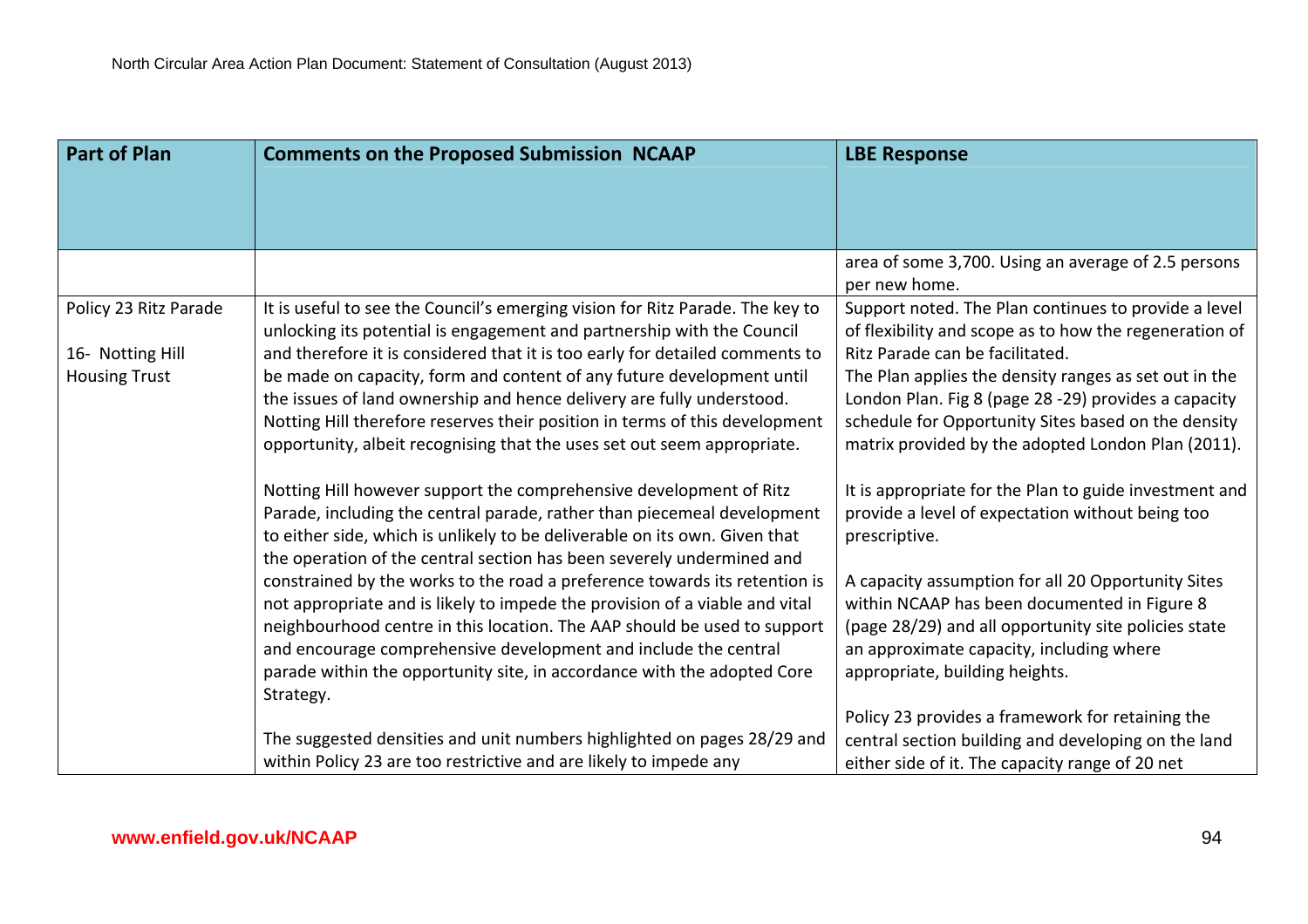| <b>Part of Plan</b>                       | <b>Comments on the Proposed Submission NCAAP</b>                                                                                                                                                                                                                                                      | <b>LBE Response</b>                                                                                                                                                                                                                                                                            |
|-------------------------------------------|-------------------------------------------------------------------------------------------------------------------------------------------------------------------------------------------------------------------------------------------------------------------------------------------------------|------------------------------------------------------------------------------------------------------------------------------------------------------------------------------------------------------------------------------------------------------------------------------------------------|
|                                           | redevelopment and improvement to the neighbourhood centre overall.<br>Such detail should be left for a subsequent planning/development brief<br>which can appropriately assess the sites context and development<br>proposals.                                                                        | additional new homes is based on this.<br>The final paragraph of Policy 23 does however make<br>reference to the fact that should a comprehensive<br>development scheme come forward then the<br>appropriate way in which to deal with this will be<br>through a planning / development brief. |
| Policy 23 Ritz Parade<br>11 - Ritz Parade | Welcome the plan's strengthening of the Ritz Parade. Agree that as a<br>result of past decisions, the viability of the parade has been reduced<br>significantly, principally as a result of the lack of parking.                                                                                      | Comments of support for the policy approach is<br>noted and welcomed.                                                                                                                                                                                                                          |
| <b>Traders Association</b>                | The traders acknowledge the development opportunity identified to the<br>west side, on the proviso that any flats above are built in keeping with the<br>area and reasonable parking for the shopping function.                                                                                       | Policy 23 responds by providing a framework that<br>retains the central building and developing on the<br>land either side of it. Previous stages of the NCAAP's<br>preparation received a mix response from the local<br>community, some residents supported the building's                   |
|                                           | The plan quite rightly identifies the need to create a landmark point along<br>the parade. Currently, the Jehovah's hall goes some way towards this<br>function; however, there is a need for a commercial landmark also. Prior<br>to the recent TFL road scheme, this function was served by the old | retention as they considered it to be a local<br>landmark and others were less concerned about<br>retaining it.                                                                                                                                                                                |
|                                           | Barclays building on the corner of Powys Lane, now demolished.                                                                                                                                                                                                                                        | Extending the boundary of Bowes Large Local Centre<br>(page 46-47) to include the vacant Esso garage land                                                                                                                                                                                      |
|                                           | The Association would like to see much less emphasis on the option of a<br>"comprehensive" redevelopment of the entire parade and greater                                                                                                                                                             | to the west and land immediately to the west of the<br>central building creates more space and greater                                                                                                                                                                                         |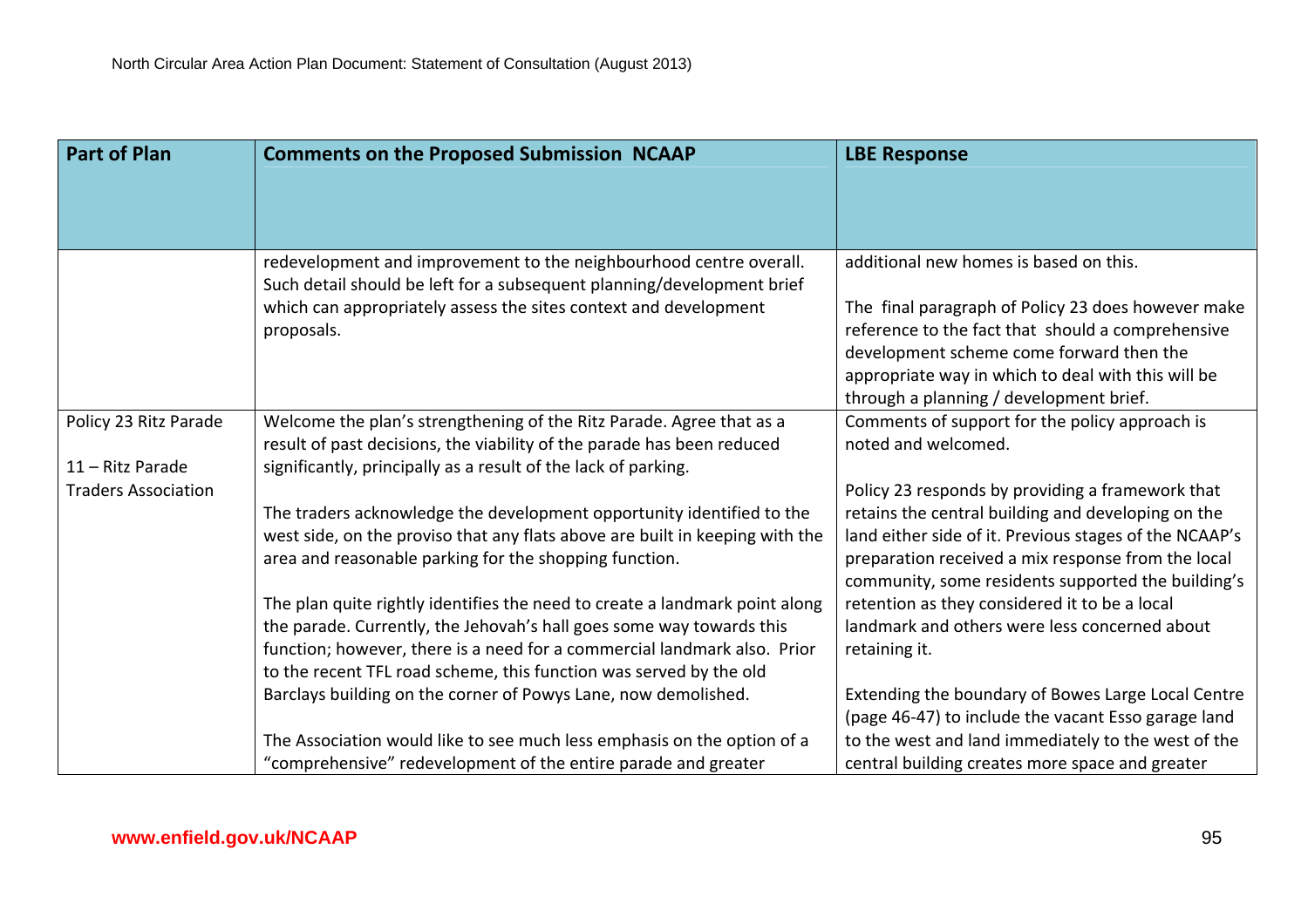| <b>Part of Plan</b>                                                        | <b>Comments on the Proposed Submission NCAAP</b>                                                                                                                                                                                                                                                                                                                                                                                                                                                                                                                                                                                                                                                                                                                                                                                                                  | <b>LBE Response</b>                                                                                                                                                                                                                                                                                                                                                                                                                                                                                                                                                                                  |
|----------------------------------------------------------------------------|-------------------------------------------------------------------------------------------------------------------------------------------------------------------------------------------------------------------------------------------------------------------------------------------------------------------------------------------------------------------------------------------------------------------------------------------------------------------------------------------------------------------------------------------------------------------------------------------------------------------------------------------------------------------------------------------------------------------------------------------------------------------------------------------------------------------------------------------------------------------|------------------------------------------------------------------------------------------------------------------------------------------------------------------------------------------------------------------------------------------------------------------------------------------------------------------------------------------------------------------------------------------------------------------------------------------------------------------------------------------------------------------------------------------------------------------------------------------------------|
|                                                                            |                                                                                                                                                                                                                                                                                                                                                                                                                                                                                                                                                                                                                                                                                                                                                                                                                                                                   |                                                                                                                                                                                                                                                                                                                                                                                                                                                                                                                                                                                                      |
|                                                                            | emphasis on the mixed use development opportunities identified either<br>side of the central section of the parade. The reason we say this is<br>because any comprehensive redevelopment would require a number of<br>parties working for a long time in collaboration, with the added<br>complexity of CPOs. The different pockets of land ownership will make<br>this process difficult and very lengthy. This area has already been blighted<br>by over 30 years of uncertainty.<br>The area requires a commitment to enhance and improve the area now<br>with a view to achieving certainty and settlement as soon as possible. It<br>should do this by seeking to strike a balance between sympathetic<br>development by enhancing the exiting positive elements of the site. The<br>primary focus should be the retention of all of the commercial elements | opportunity for developing either site of the central<br>part of Ritz Parade to increase commercial viability<br>and allow for significant enhancements to the<br>Parade.<br>Policy 23 and the supporting text does however<br>recognise that comprehensive development may<br>also a viable option, particularly if additional<br>community facilities and services are sought to be<br>secured through achieving higher density than<br>currently exits. Comprehensive development may<br>not necessarily be longer term, the aspirations to<br>deliver the site have been acknowledged by the key |
|                                                                            | of the Parade, helping them to survive as viable commercial units and a<br>growing hub for a growing community                                                                                                                                                                                                                                                                                                                                                                                                                                                                                                                                                                                                                                                                                                                                                    | landowner, Notting Hill Housing Trust.                                                                                                                                                                                                                                                                                                                                                                                                                                                                                                                                                               |
| Policy 24 Bowes Road<br>Sites (Site 13 Powys<br>Lane to Broomfield<br>Road | In the case of Site 10 the PTAL score falls within the 4-6 range.<br>The site covers 0.35 hectares, which indicates a maximum of 79 units<br>compared with a planned build of 62. However, in terms of population<br>estimates indicate an increase from 63 residents to 180, an increase of<br>185%. Not only will Southgate Green ward see the increases indicated on                                                                                                                                                                                                                                                                                                                                                                                                                                                                                           | The North Circular Area Action Plan applies the<br>density ranges as set out in the London Plan. Fig 8<br>(page 28 -29) provides a capacity schedule for<br>Opportunity Sites based on the density matrix<br>provided by the adopted London Plan (2011).                                                                                                                                                                                                                                                                                                                                             |
| 06 - Individual /<br>Resident                                              | sites 11, 13, and 10, but increases will also result from other<br>developments described in the NCAAP. Taken together it is estimated that                                                                                                                                                                                                                                                                                                                                                                                                                                                                                                                                                                                                                                                                                                                       | The Development Management case officer will<br>apply the adopted standards when assessing                                                                                                                                                                                                                                                                                                                                                                                                                                                                                                           |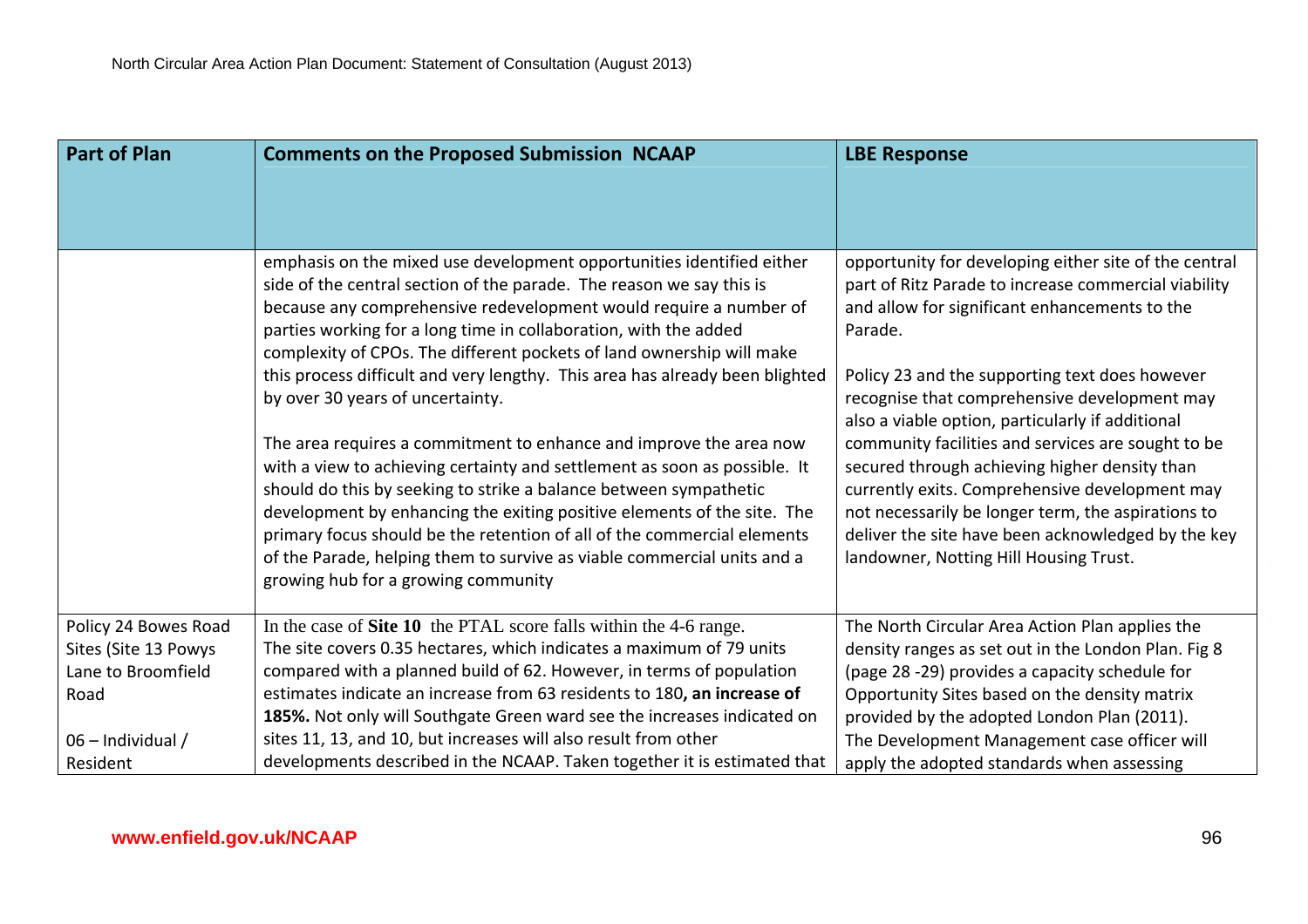| <b>Part of Plan</b>                                                                                          | <b>Comments on the Proposed Submission NCAAP</b>                                                                                                                                    | <b>LBE Response</b>                                                                                                                                                                                                                                                                                                                                                     |
|--------------------------------------------------------------------------------------------------------------|-------------------------------------------------------------------------------------------------------------------------------------------------------------------------------------|-------------------------------------------------------------------------------------------------------------------------------------------------------------------------------------------------------------------------------------------------------------------------------------------------------------------------------------------------------------------------|
|                                                                                                              | the population in the ward will rise by about 3,000 people, which is close<br>on 25%.                                                                                               | individual planning schemes.<br>It is unclear how the respondent has calculated<br>population density growth for Southgate Green<br>ward. Enfield's adopted Core Strategy envisaged<br>2000 new homes in the area by 2026 and recognised<br>this would lead to a population growth of the NCAAP<br>area of some 3,700. Using an average of 2.5 persons<br>per new home. |
| Policy 24 Bowes Road<br>Sites (Site 13 Powys<br>Lane to Broomfield<br>Road)<br>17 - Hammond of<br>Hendon Ltd | Specifically concerned about the site East of Powys Lane, noted in your<br>draft as "a large site presents major opportunity for new residential<br>development and overdevelopment | The site the respondent is making reference to is Site<br>13: Powys Lane to Broomfield Road, subject to a<br>current undetermined planning application. Policy<br>24 provides the policy framework to guide both the<br>applicant and the Development Management Case<br>officer, who would assess the planning applications<br>for this site.                          |
| Policy 25 Green Lanes<br>Neighbourhood<br>23 - Environment<br>Agency                                         | Bullet point 4: Do not feel the New River should be given priority over<br>Pymmes Brook as suggested.                                                                               | Bullet point 4 specifically refers to the particularly<br>opportunities within the Green Lanes<br>Neighbourhood Area. Here, improvements have<br>been prioritised relative to development<br>opportunities. In particular Site 14: Southgate Town<br>Hall.                                                                                                              |
| Policy 27 Green Lane                                                                                         | Given parts of the site fall within flood zone 2/3 the Policy should indicate                                                                                                       | Agreed, amendment made via PPMC 59.                                                                                                                                                                                                                                                                                                                                     |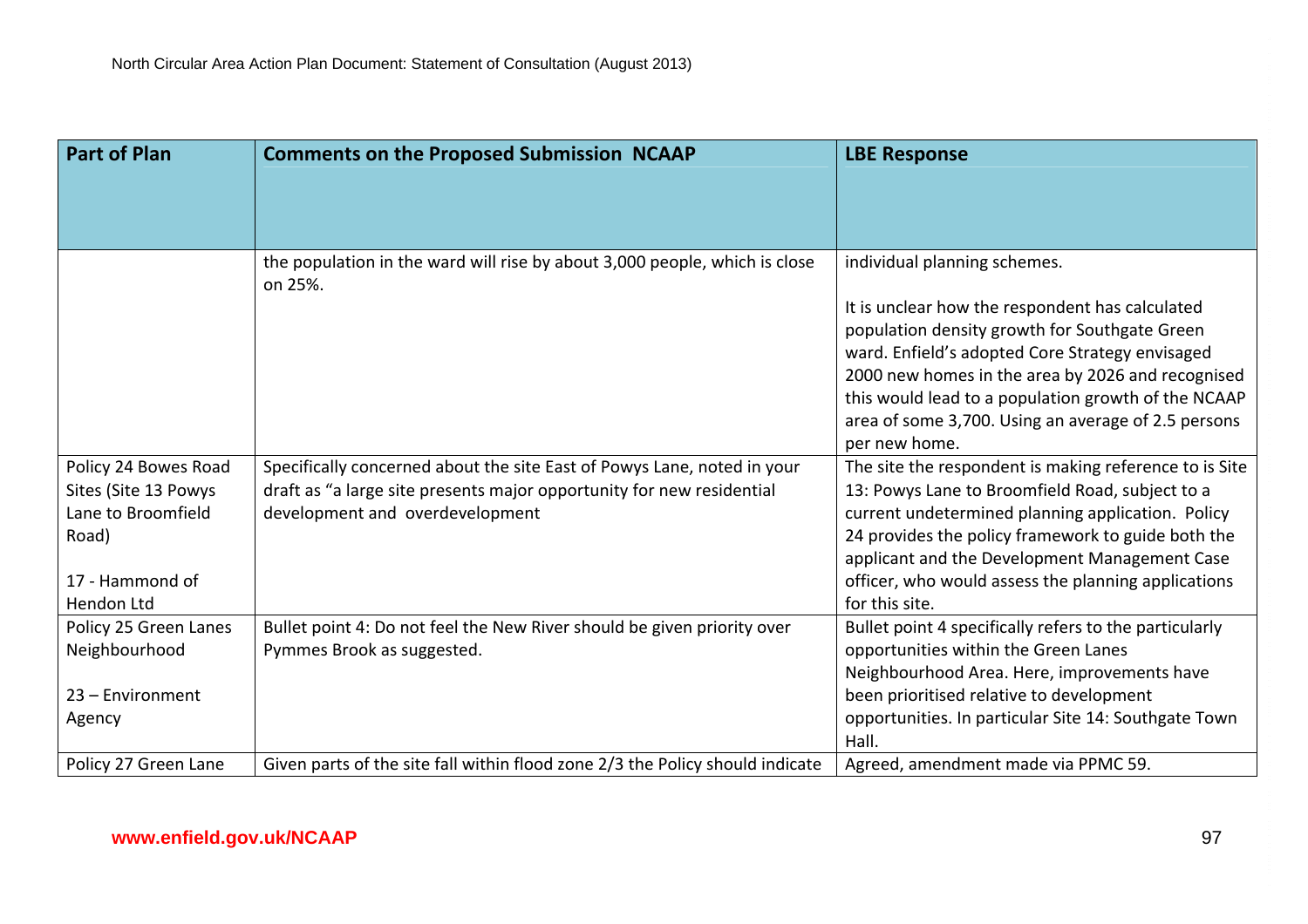| <b>Part of Plan</b>      | <b>Comments on the Proposed Submission NCAAP</b>                                              | <b>LBE Response</b>                                                                                  |
|--------------------------|-----------------------------------------------------------------------------------------------|------------------------------------------------------------------------------------------------------|
|                          |                                                                                               |                                                                                                      |
|                          |                                                                                               |                                                                                                      |
| Site                     | that new development should be steered to area of lowest flood risk on                        |                                                                                                      |
| 23 - Environment         | the site.                                                                                     |                                                                                                      |
| Agency                   |                                                                                               |                                                                                                      |
| Policy 28 Green          | This includes the Regents Avenue Industrial Estate, where Arriva Bus                          | The concerns raised over the long term future of the                                                 |
| lanes/A406 Junction      | garage is situated. The policy intends to maintain employment use for the                     | estate have been clarified via PPMC 14 with                                                          |
| North (Sites 16 and 17)  | short to medium term. The bus garage is fully used, and intends to                            | additional wording proposed to give greater                                                          |
|                          | continue to operate there for the long term. If the Council has other ideas,                  | certainty over the Council's intention to continue the                                               |
| 02 - Arriva Buses        | these will need to be discussed with operator.                                                | long term designation of this employment area.                                                       |
| Policy 28 Green          | Notting Hill have an interest in both these sites but similar to Ritz Parade,                 | It is appropriate for the Acton Plan to provide clear                                                |
| lanes/A406 Junction      | realising the potential for the sites will be dependent on reconciling issues                 | design principles for each of the Opportunity Sites                                                  |
| North (Sites 16 & 18)    | of delivery and working in partnership the Council. Comments made to                          | and guide investment without being overly                                                            |
|                          | earlier versions of the AAP have always considered the entire southwest                       | prescriptive.                                                                                        |
|                          | quadrant (the land fronting the A406 and Green Lanes, as well as, Site 18)                    |                                                                                                      |
| 16- Notting Hill Housing | to offer the potential for redevelopment to deliver significant                               | Through its evolution, the Plan has considered the                                                   |
| <b>Trust</b>             | improvements in terms of commercial, community and possible health                            | development approach of Opportunity Sites at the                                                     |
|                          | offer with the delivery of residential properties - and Notting Hill would                    | Green Lanes quadrant. This is a key junction that                                                    |
|                          | support a more comprehensive approach to this part of the junction. To                        | needs to be addressed within the context of its                                                      |
|                          | achieve this aspirational improvement an increase in density and height                       | potential as well as existing surroundings. The view                                                 |
|                          | would be required at this junction and development would certainly need                       | that the sites to the north (sites 16 and 17) offer the                                              |
|                          | to be over the 3 storeys set out in the AAP document; one that is a<br>landmark for the area. | greatest opportunities for major development is<br>maintained. Green Lanes to the north of the North |
|                          |                                                                                               | Circular Road and continuing northwards towards                                                      |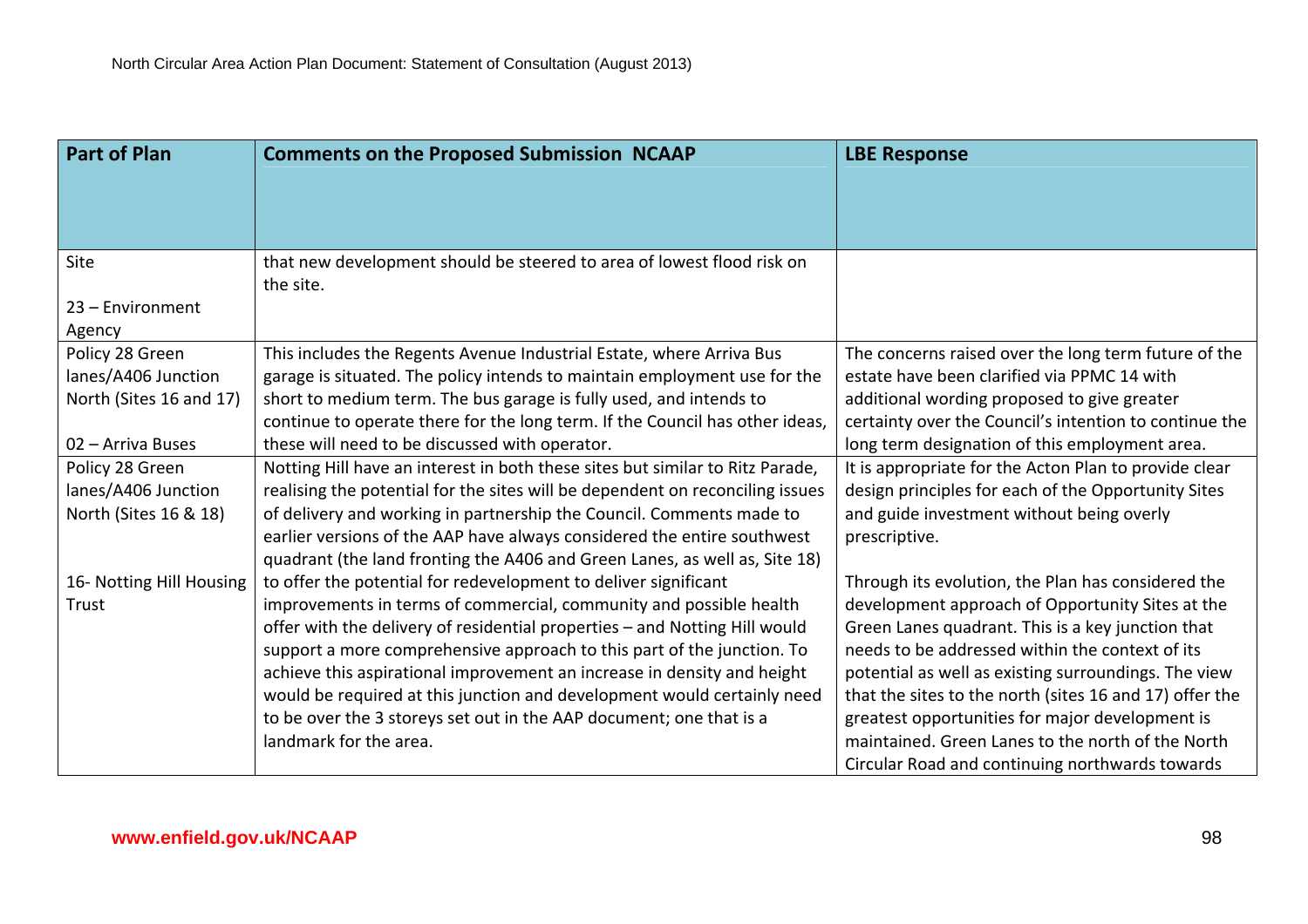| <b>Part of Plan</b>               | <b>Comments on the Proposed Submission NCAAP</b>                                                                                                                                                                                                                                                                                                                                                                                                                                                                                                                                                                                                                                                                                                                                        | <b>LBE Response</b>                                                                                                                                                                                                                                                                                                                                                                                                                                                                                                                                                                                                                                     |
|-----------------------------------|-----------------------------------------------------------------------------------------------------------------------------------------------------------------------------------------------------------------------------------------------------------------------------------------------------------------------------------------------------------------------------------------------------------------------------------------------------------------------------------------------------------------------------------------------------------------------------------------------------------------------------------------------------------------------------------------------------------------------------------------------------------------------------------------|---------------------------------------------------------------------------------------------------------------------------------------------------------------------------------------------------------------------------------------------------------------------------------------------------------------------------------------------------------------------------------------------------------------------------------------------------------------------------------------------------------------------------------------------------------------------------------------------------------------------------------------------------------|
|                                   |                                                                                                                                                                                                                                                                                                                                                                                                                                                                                                                                                                                                                                                                                                                                                                                         |                                                                                                                                                                                                                                                                                                                                                                                                                                                                                                                                                                                                                                                         |
|                                   | Notwithstanding the above, for development to be realised and delivered<br>on Site 18 only, as identified in the draft AAP, an increase in height above<br>three storeys will be required. Detailed assessment of the site context,<br>surroundings, the proposals and their viability is required to understand<br>the appropriate development potential of these sites. As such the<br>document should not be as prescriptive in relation to density and building<br>heights.<br>As with Ritz Parade, Notting Hill reserve their position in terms of these<br>Green Lanes sites as further detailed capacity and design work is carried<br>out, in addition to reconciling various existing land interests that will need<br>to be resolved prior to committing to a defined vision. | Palmers Green District Centre offers a much weaker<br>presence in terms of townscape and Local Centre<br>function than Green Lanes south of the North<br>Circular Road. The Clock House Parade on the south<br>east corner and the Parade on the south west corner<br>offer local visual townscape merit considered worthy<br>of retention, and this is reflected in the NCAAP.<br>Further consideration of appropriate height for Site<br>18 will be subject to a detailed planning application<br>and assessment against NCAAP Policies as well as<br>detailed criteria based policies in the Proposed<br>Submission Development Management Document, |
|                                   |                                                                                                                                                                                                                                                                                                                                                                                                                                                                                                                                                                                                                                                                                                                                                                                         | adopted London Plan and NPPF.                                                                                                                                                                                                                                                                                                                                                                                                                                                                                                                                                                                                                           |
| Section 5.3 Key<br>Infrastructure | It is unclear at this stage what the net increase in demand on our<br>infrastructure will be as a result of the proposed AAP proposals. From the<br>information available to date we do not envisage infrastructure concerns                                                                                                                                                                                                                                                                                                                                                                                                                                                                                                                                                            | The adopted Core Strategy already has a policy (Core<br>Policy 21) to ensure water supply, sewerage and<br>drainage infrastructure is in place in tandem with                                                                                                                                                                                                                                                                                                                                                                                                                                                                                           |
| 20 - Thames Water                 | regarding Waste Water or Water Supply capability. However, there may<br>be the need for localised upgrades and specific requirements for certain<br>development sectors to be connected to the existing system at specific<br>locations. It should be noted that in the event of an upgrade to our assets                                                                                                                                                                                                                                                                                                                                                                                                                                                                               | development.                                                                                                                                                                                                                                                                                                                                                                                                                                                                                                                                                                                                                                            |
|                                   | being required, up to three years lead in time will be necessary.<br>Given the above water supply and drainage infrastructure comments, TW                                                                                                                                                                                                                                                                                                                                                                                                                                                                                                                                                                                                                                              |                                                                                                                                                                                                                                                                                                                                                                                                                                                                                                                                                                                                                                                         |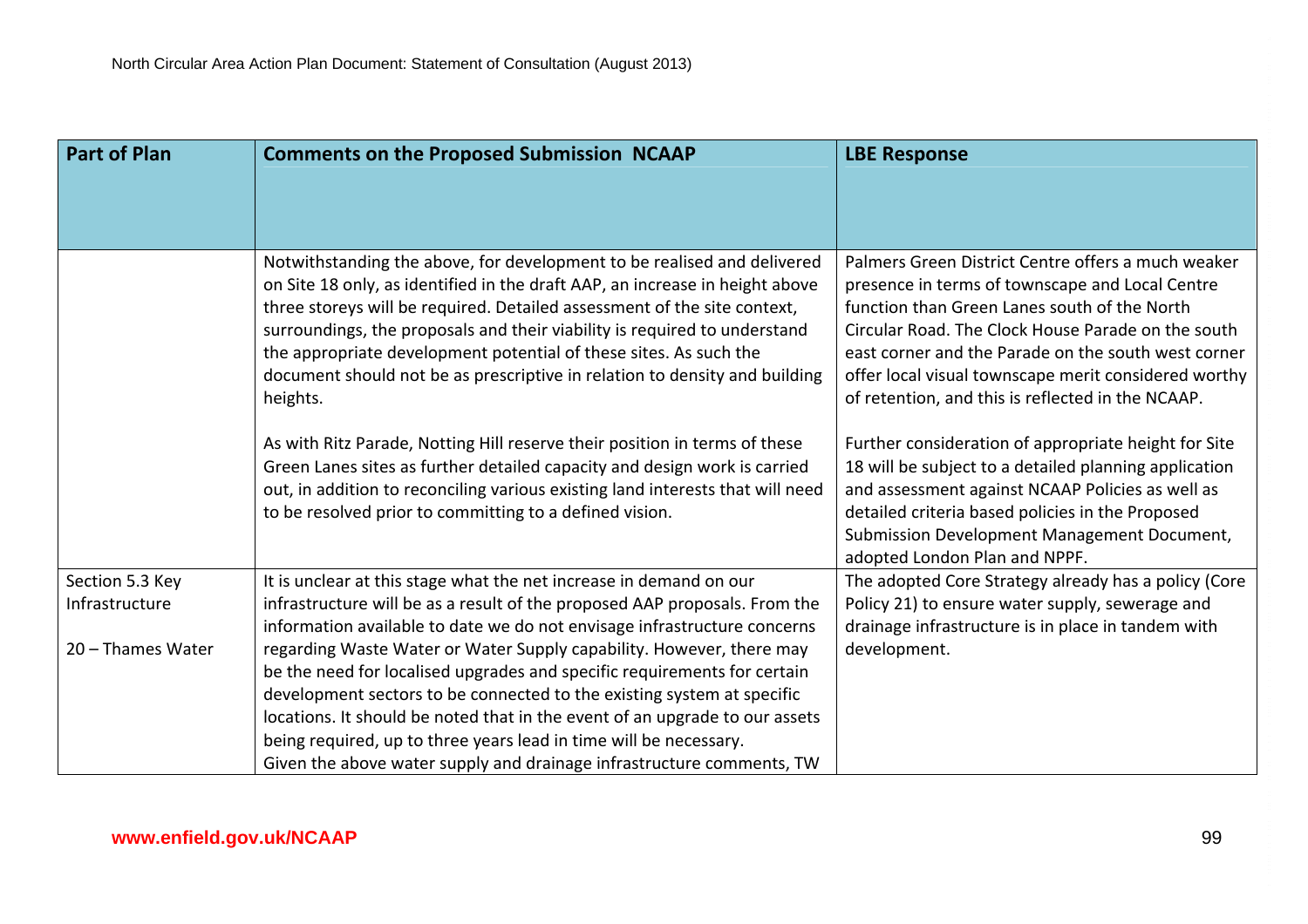| <b>Part of Plan</b> | <b>Comments on the Proposed Submission NCAAP</b>                                                                                                                                                                         | <b>LBE Response</b> |
|---------------------|--------------------------------------------------------------------------------------------------------------------------------------------------------------------------------------------------------------------------|---------------------|
|                     | consider that a comprehensive Water Supply and Drainage Strategy for<br>the North Circular AAP proposals should be prepared by the<br>Developer/Council in consultation with Thames Water and the<br>Environment Agency. |                     |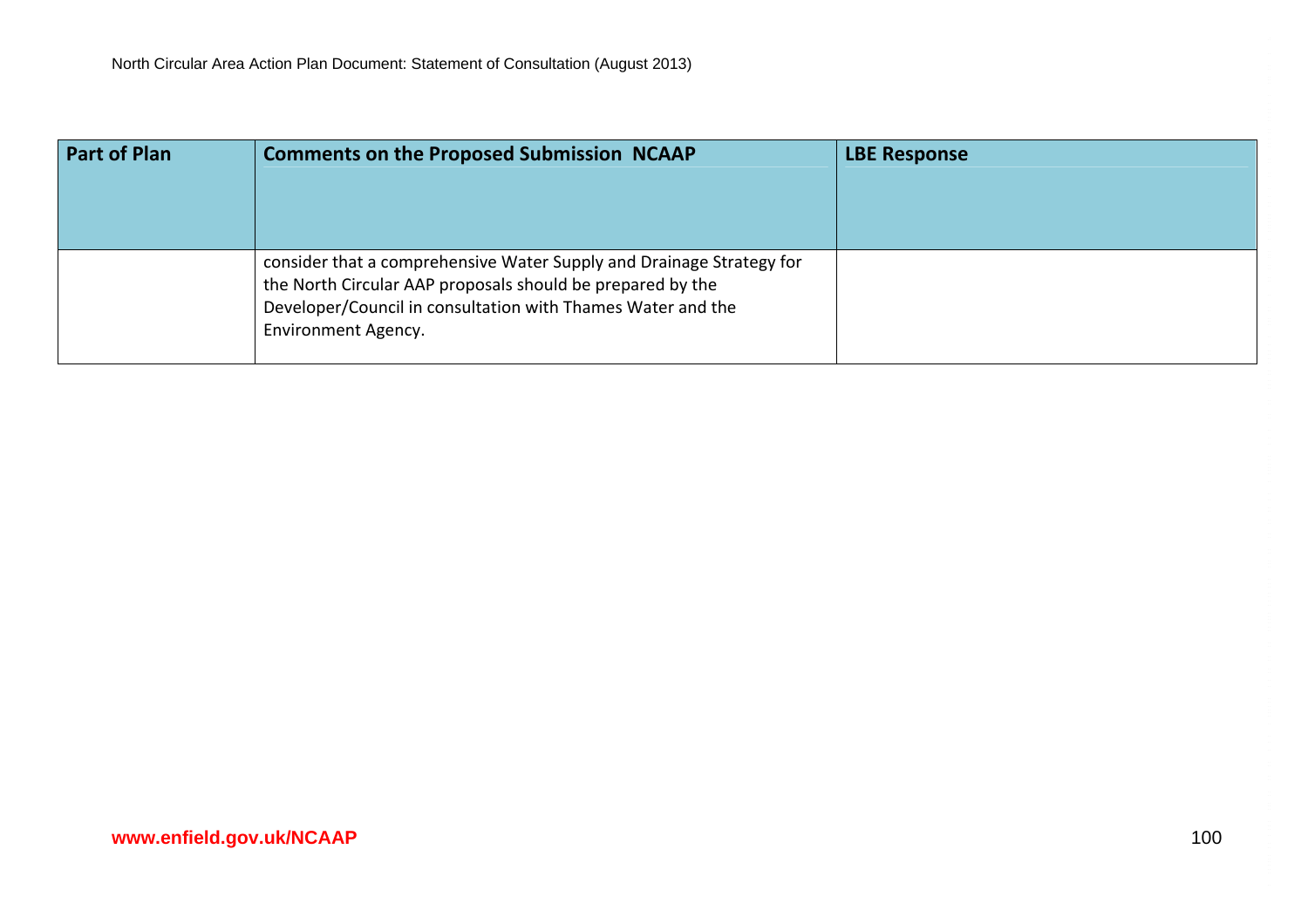North Circular Area Action Plan Document: Statement of Consultation (August 2013)

**www.enfield.gov.uk/NCAAP** 101